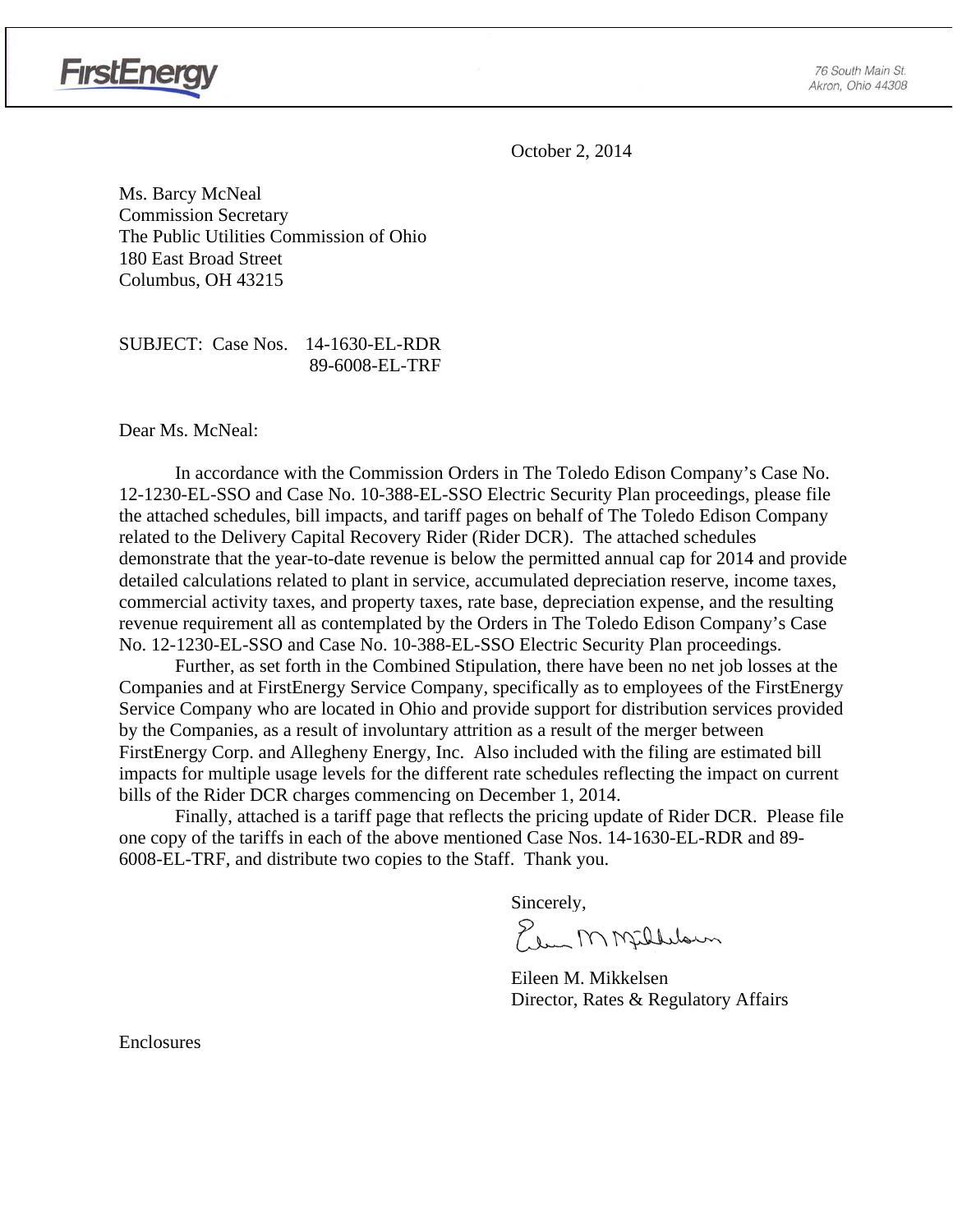# The Toledo Edison Company Delivery Capital Recovery Rider (DCR) December 2014 - February 2015 Filing October 2, 2014

| Page Name                                                         | Page            |
|-------------------------------------------------------------------|-----------------|
| December 2014 - February 2015 Revenue Requirements Summary        | 1.              |
| Actual 8/31/2014 Rate Base and Revenue Requirements               |                 |
| <b>DCR Revenue Requirement Calculation</b>                        | 2               |
| <b>Plant In Service</b>                                           | 3               |
| Reserve for Accumulated Depreciation                              | $\overline{7}$  |
| ADIT Balances                                                     | 11              |
| <b>Depreciation Calculations</b>                                  | 12 <sup>2</sup> |
| <b>Property Tax Calculations</b>                                  | 16              |
| <b>Summary of Exclusions</b>                                      | 19              |
| <b>Service Company Allocation Summary</b>                         | 20              |
| Service Company Depreciation                                      | 21              |
| Service Company Property Tax                                      | 23              |
| Incremental Service Company Depreciation and Property Tax Expense | 25              |
| Intangible Depreciation Expense                                   | 26              |
| Estimated 11/30/2014 Rate Base and Revenue Requirements           |                 |
| <b>DCR Revenue Requirement Calculation</b>                        | 27              |
| <b>Plant In Service</b>                                           | 28              |
| Reserve for Accumulated Depreciation                              | 32              |
| <b>ADIT Balances</b>                                              | 36              |
| <b>Depreciation Calculations</b>                                  | 37              |
| <b>Property Tax Calculations</b>                                  | 41              |
| <b>Summary of Exclusions</b>                                      | 44              |
| Service Company Allocation Summary                                | 45              |
| Service Company Depreciation                                      | 46              |
| Service Company Property Tax                                      | 48              |
| Incremental Service Company Depreciation and Property Tax Expense | 50              |
| Intangible Depreciation Expense                                   | 51              |
| December 2014 - February 2015 Rider DCR - Rate Design             | 52              |
| December 2014 - February 2015 Rider DCR - Reconciliation from     |                 |
| September - November 2014                                         | 58              |
| December 2014 - February 2015 Billing Units Used for Rate Design  | 61              |
| December 2014 - February 2015 Typical Bill Comparisons            | 62              |
| December 2014 - February 2015 Rider DCR Tariff                    | 69              |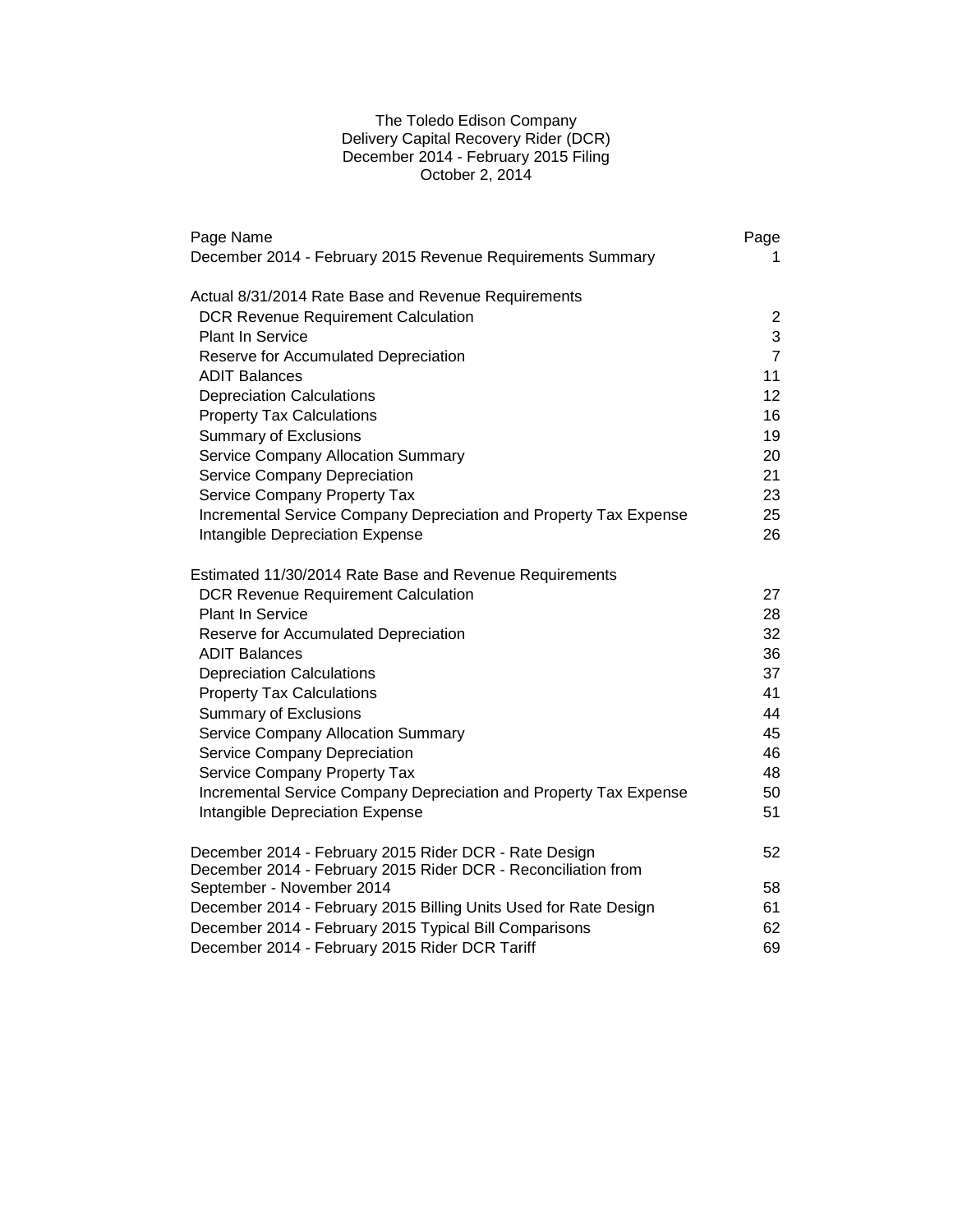# **Rider DCR Rates for December 2014 - February 2015Revenue Requirement Summary**

(\$ millions)

#### **Calculation of Annual Revenue Requirement Based on Estimated 11/30/2014 Rate Base**

| Line No. | Description                                                             | Source                                                                                     |                   |       |      |      | <b>TOTAL</b> |
|----------|-------------------------------------------------------------------------|--------------------------------------------------------------------------------------------|-------------------|-------|------|------|--------------|
|          | Annual Revenue Requirement Based on Actual 8/31/2014 Rate Base          | 10/2/2014 Compliance Filing: Page 2; Column (f) Lines 36-39                                |                   |       | 96.9 | 26.0 | 216.7        |
|          | Incremental Revenue Requirement Based on Estimated 11/30/2014 Rate Base | Calculation: 10/2/2014 Compliance Filing (Page 27, Column (f) Lines 36-39)<br>minus Line 1 | $3.1 \text{ }$ \$ |       | 3.9  |      | 8.7          |
|          | Annual Revenue Requirement Based on Estimated 11/30/2014 Rate Base      | Calculation: SUM [ Line 1 through Line 2 ]                                                 | $97.0$ \$         | 100.8 |      | 27.7 | 225.4        |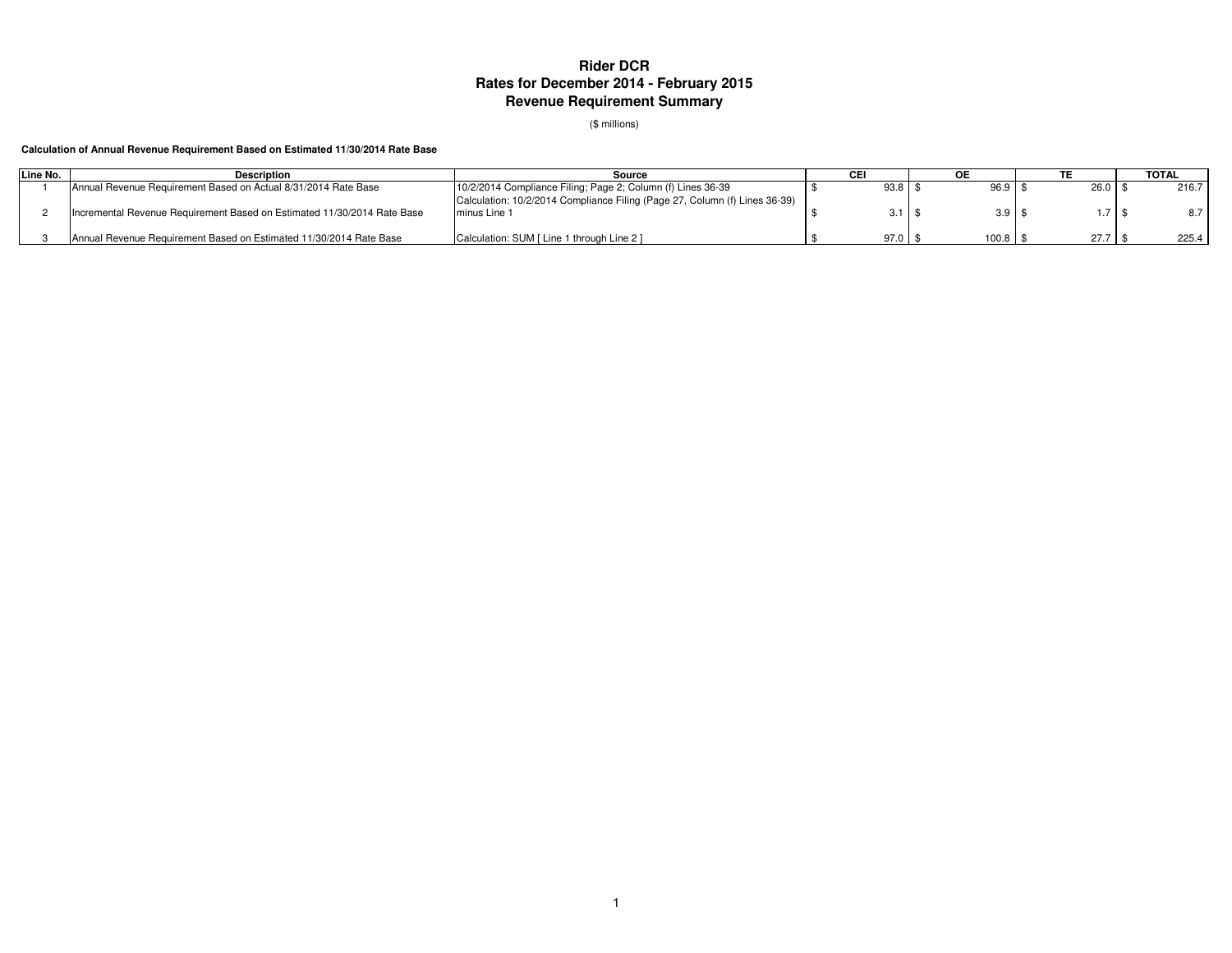# **Rider DCR Actual Distribution Rate Base Additions as of 8/31/14 Revenue Requirement Calculation**

(\$ millions)

\* 5/31/2007 balances refer to the jurisdictional balances approved in Case 07-551-EL-AIR. Source: PUCO Staff workpapers supporting the PUCO Opinion & Order

|      |                             | (A)        | (B)        | $(C) = (B) - (A)$  | (D)                             |
|------|-----------------------------|------------|------------|--------------------|---------------------------------|
|      | <b>Gross Plant</b>          | 5/31/2007* | 8/31/2014  | <b>Incremental</b> | Source of Column (B)            |
| (1)  | CEI                         | 1,927.1    | 2.746.2    | 819.1              | Sch B2.1 (Actual) Line 45       |
| (2)  | <b>OE</b>                   | 2,074.0    | 3.049.4    | 975.4              | Sch B2.1 (Actual) Line 47       |
| (3)  | <b>TE</b>                   | 771.5      | 1,100.8    | 329.3              | Sch B2.1 (Actual) Line 44       |
| (4)  | <b>Total</b>                | 4,772.5    | 6,896.4    | 2,123.9            | Sum: [(1) through (3)]          |
|      | <b>Accumulated Reserve</b>  |            |            |                    |                                 |
| (5)  | CEI                         | (773.0)    | (1, 134.7) | (361.6)            | -Sch B3 (Actual) Line 46        |
| (6)  | <b>OE</b>                   | (803.0)    | (1,200.9)  | (397.8)            | -Sch B3 (Actual) Line 48        |
| (7)  | <b>TE</b>                   | (376.8)    | (534.5)    | (157.7)            | -Sch B3 (Actual) Line 45        |
| (8)  | <b>Total</b>                | (1,952.8)  | (2,870.0)  | (917.2)            | Sum: [ (5) through (7) ]        |
|      | <b>Net Plant In Service</b> |            |            |                    |                                 |
| (9)  | CEI                         | 1,154.0    | 1,611.6    | 457.5              | $(1) + (5)$                     |
| (10) | <b>OE</b>                   | 1,271.0    | 1,848.5    | 577.5              | $(2) + (6)$                     |
| (11) | TE                          | 394.7      | 566.3      | 171.6              | $(3) + (7)$                     |
| (12) | <b>Total</b>                | 2,819.7    | 4,026.4    | 1,206.7            | Sum: [ (9) through (11) ]       |
|      | <b>ADIT</b>                 |            |            |                    |                                 |
| (13) | <b>CEI</b>                  | (246.4)    | (457.2)    | (210.8)            | - ADIT Balances (Actual) Line 3 |
| (14) | <b>OE</b>                   | (197.1)    | (468.3)    | (271.3)            | - ADIT Balances (Actual) Line 3 |
| (15) | TE                          | (10.3)     | (132.8)    | (122.5)            | - ADIT Balances (Actual) Line 3 |
| (16) | <b>Total</b>                | (453.8)    | (1,058.3)  | (604.5)            | Sum: [ (13) through (15) ]      |
|      |                             |            |            |                    |                                 |
|      | <b>Rate Base</b>            |            |            |                    |                                 |
| (17) | CEI                         | 907.7      | 1.154.4    | 246.7              | $(9) + (13)$                    |
| (18) | OE                          | 1,073.9    | 1,380.1    | 306.2              | $(10) + (14)$                   |
| (19) | <b>TE</b>                   | 384.4      | 433.6      | 49.2               | $(11) + (15)$                   |
| (20) | <b>Total</b>                | 2,366.0    | 2,968.1    | 602.2              | Sum: [ (17) through (19) ]      |
|      | <b>Depreciation Exp</b>     |            |            |                    |                                 |
| (21) | CEI                         | 60.0       | 87.4       | 27.4               | Sch B-3.2 (Actual) Line 46      |
| (22) | OE                          | 62.0       | 90.0       | 28.0               | Sch B-3.2 (Actual) Line 48      |
| (23) | <b>TE</b>                   | 24.5       | 35.0       | 10.5               | Sch B-3.2 (Actual) Line 45      |
| (24) | <b>Total</b>                | 146.5      | 212.3      | 65.8               | Sum: [ (21) through (23) ]      |
|      |                             |            |            |                    |                                 |
|      | <b>Property Tax Exp</b>     |            |            |                    |                                 |
| (25) | CEI                         | 65.0       | 103.1      | 38.1               | Sch C-3.10a (Actual) Line 4     |
| (26) | <b>OE</b>                   | 57.4       | 91.3       | 33.9               | Sch C-3.10a (Actual) Line 4     |
| (27) | TE                          | 20.1       | 29.9       | 9.8                | Sch C-3.10a (Actual) Line 4     |
| (28) | <b>Total</b>                | 142.4      | 224.3      | 81.9               | Sum: [ (25) through (27)        |
|      |                             |            |            |                    |                                 |

|      | <b>Revenue Requirement</b> | <b>Rate Base</b> | Return 8.48% | <b>Deprec</b> | <b>Prop Tax</b> | Rev. Rea. |
|------|----------------------------|------------------|--------------|---------------|-----------------|-----------|
| (29) | CEI                        | 246.7            | 20.9         | 27.4          | 38.1            | 86.4      |
| (30) | ОE                         | 306.2            | 26.0         | 28.0          | 33.9            | 87.9      |
| (31) | TE                         | 49.2             | 4.2          | 10.5          | 9.8             | 24.5      |
| (32) | <b>Total</b>               | 602.2            | 51.1         | 65.8          | 81.9            | 198.8     |

|      | <b>Capital Structure &amp; Returns</b> |         |        |          |
|------|----------------------------------------|---------|--------|----------|
|      |                                        | $%$ mix | rate   | wtd rate |
| (33) | Debt                                   | 51%     | 6.54%  | 3.3%     |
| (34) | Equity                                 | 49%     | 10.50% | 5.1%     |
| (35) |                                        |         |        | 8.48%    |

|      |                                     | (a)                  | (b)             | (c)               | (d)       | (e)   |                 |
|------|-------------------------------------|----------------------|-----------------|-------------------|-----------|-------|-----------------|
|      | <b>Revenue Requirement with Tax</b> | <b>Equity Return</b> | <b>Tax Rate</b> | <b>Income Tax</b> | CAT 0.26% | Taxes | Rev. Reg. + Tax |
| (36) | CEI                                 | 12.7                 | 36.13%          | ء. ا              | 0.2       | . . 4 | 93.8            |
| (37) | OE                                  | 15.8                 | 35.80%          | 8.8               | 0.3       | 9.0   | 96.9            |
| (38) | TE                                  | 2.5                  | 35.68%          | . . 4             | 0.1       | 1.5   | 26.0            |
| (39) | <b>Total</b>                        | 31.0                 |                 | 17.4              | 0.6       | 17.9  | 216.7           |

(a) = Weighted Cost of Equity x Rate Base (c) = (a) x (1 / (1-(b)) - 1) (e) = (c) + (d)<br>(b) = Current composite income tax rates (d) = (Rev. Req. + (c)) x (1/(1-.26%) - 1) (f) = (e)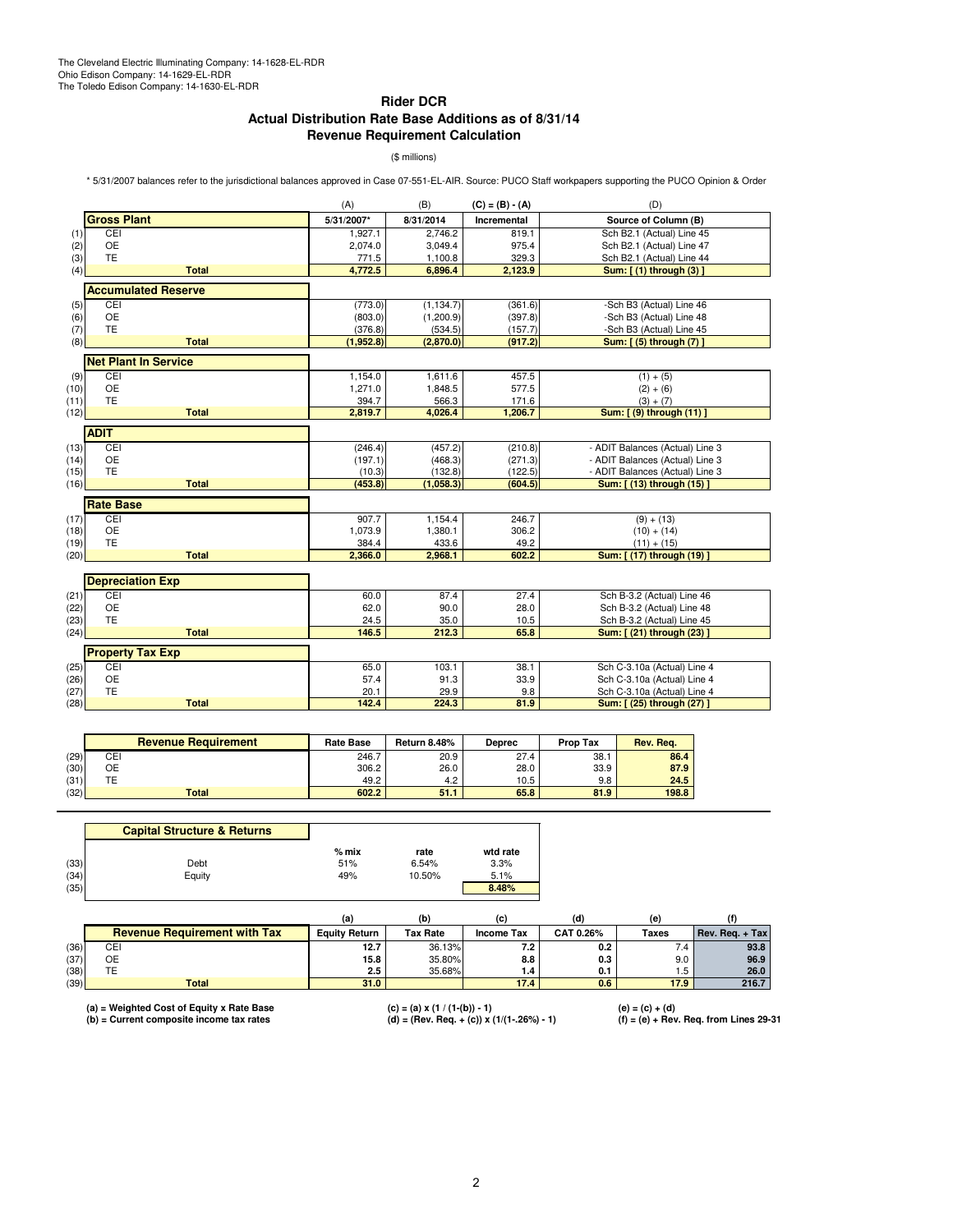Schedule B-2.1 (Actual)Page 1 of 4

NOTE: Column A contains actual plant in service balances as of 8/31/2014, adjusted to remove the cumulative pre-2007 impact of a change in pension accounting and incorporate recommendations from the March 2013 and April 2014 Rider DCR Audit Reports. Column B shows jurisdictional allocation factors from Case No. 07-551-EL-AIR. Additional details on the adjustments in Column D are provided on the "Summary of Exclusions per Case No. 12-1230-EL-SSO: Actual 8/31/2014 Plant in Service Balances" workpaper.

| Line<br>No. | Account<br>No. | <b>Account Title</b>             | Total<br>Company<br>(A)  | Allocation<br>$\%$<br>(B) |               | Allocated<br>Total<br>$(C) = (A) * (B)$ |    | Adjustments<br>(D) | Adjusted<br>Jurisdiction<br>$(E) = (C) + (D)$ |
|-------------|----------------|----------------------------------|--------------------------|---------------------------|---------------|-----------------------------------------|----|--------------------|-----------------------------------------------|
|             |                | <b>TRANSMISSION PLANT</b>        |                          |                           |               |                                         |    |                    |                                               |
|             | 350            | Land & Land Rights               | 17,347,852               | $100\%$                   | \$.           | 17,347,852                              | \$ | (15,628,438)       | \$<br>1,719,414                               |
|             | 352            | Structures & Improvements        | 218,363                  | $100\%$                   | \$            | 218,363                                 |    |                    | 218,363                                       |
|             | 353            | <b>Station Equipment</b>         | 10,303,553               | 100%                      | \$.           | 10,303,553                              |    |                    | 10,303,553                                    |
|             | 354            | Towers & Fixtures                | 34,264                   | $100\%$                   | \$            | 34,264                                  |    |                    | 34,264                                        |
|             | 355            | Poles & Fixtures                 | 4,120,088                | 100%                      |               | 4,120,088                               |    |                    | 4,120,088                                     |
| 6           | 356            | Overhead Conductors & Devices    | 5,313,402                | 100%                      | \$.           | 5,313,402                               |    |                    | 5,313,402                                     |
|             | 357            | Underground Conduit              | 498,043                  | 100%                      | <sup>\$</sup> | 498,043                                 |    |                    | 498,043                                       |
| 8           | 358            | Underground Conductors & Devices | 386,079                  | 100%                      | <sup>\$</sup> | 386,079                                 |    |                    | 386,079                                       |
| 9           | 359            | Roads & Trails                   | $\overline{\phantom{a}}$ | 100%                      | ъ             | $\overline{\phantom{a}}$                |    |                    | $\overline{\phantom{a}}$                      |
| 10          |                | <b>Total Transmission Plant</b>  | 38,221,645               | $100\%$                   | <sup>\$</sup> | 38,221,645                              | S. | (15,628,438)       | 22,593,207                                    |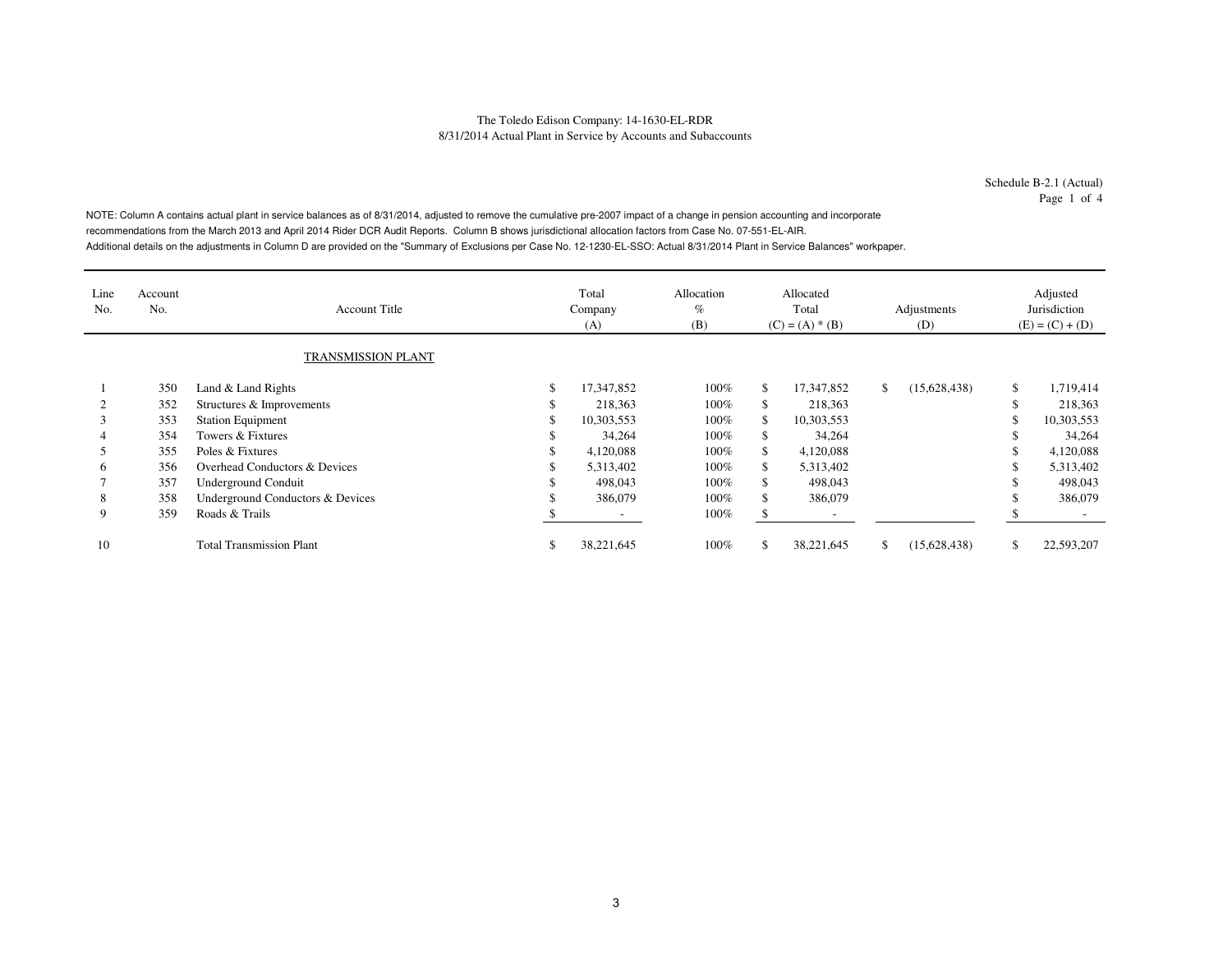Schedule B-2.1 (Actual)Page 2 of 4

NOTE: Column A contains actual plant in service balances as of 8/31/2014, adjusted to remove the cumulative pre-2007 impact of a change in pension accounting and incorporate recommendations from the March 2013 and April 2014 Rider DCR Audit Reports. Column B shows jurisdictional allocation factors from Case No. 07-551-EL-AIR. Additional details on the adjustments in Column D are provided on the "Summary of Exclusions per Case No. 12-1230-EL-SSO: Actual 8/31/2014 Plant in Service Balances" workpaper.

| Line<br>No. | Account<br>No. | <b>Account Title</b><br><b>DISTRIBUTION PLANT</b>    |    | Total<br>Company<br>(A) | Allocation<br>$\%$<br>(B) | Allocated<br>Total<br>$(C) = (A) * (B)$ |             | Adjustments<br>(D) |    | Adjusted<br>Jurisdiction<br>$(E) = (C) + (D)$ |
|-------------|----------------|------------------------------------------------------|----|-------------------------|---------------------------|-----------------------------------------|-------------|--------------------|----|-----------------------------------------------|
| 11          | 360            | Land & Land Rights                                   | \$ | 4,966,340               | $100\%$                   | \$                                      | 4,966,340   |                    | \$ | 4,966,340                                     |
| 12          | 361            | Structures & Improvements                            | ъ  | 5,920,323               | $100\%$                   | \$                                      | 5,920,323   |                    | \$ | 5,920,323                                     |
| 13          | 362            | <b>Station Equipment</b>                             |    | 92,623,398              | $100\%$                   |                                         | 92,623,398  |                    | \$ | 92,623,398                                    |
| 14          | 364            | Poles, Towers & Fixtures                             |    | 159,352,402             | $100\%$                   |                                         | 159,352,402 |                    |    | 159,352,402                                   |
| 15          | 365            | Overhead Conductors & Devices                        |    | 201,750,849             | $100\%$                   |                                         | 201,750,849 |                    |    | 201,750,849                                   |
| 16          | 366            | Underground Conduit                                  | ъ  | 13,189,680              | 100%                      | \$                                      | 13,189,680  |                    | \$ | 13,189,680                                    |
| 17          | 367            | Underground Conductors & Devices                     |    | 120,743,800             | $100\%$                   |                                         | 120,743,800 |                    |    | 120,743,800                                   |
| 18          | 368            | Line Transformers                                    | S  | 149,576,771             | 100%                      |                                         | 149,576,771 |                    | \$ | 149,576,771                                   |
| 19          | 369            | Services                                             | \$ | 66,743,959              | $100\%$                   | \$.                                     | 66,743,959  |                    | \$ | 66,743,959                                    |
| 20          | 370            | Meters                                               |    | 38,911,644              | $100\%$                   | \$                                      | 38,911,644  |                    | \$ | 38,911,644                                    |
| 21          | 371            | <b>Installation on Customer Premises</b>             |    | 6,477,202               | $100\%$                   | \$                                      | 6,477,202   |                    | S  | 6,477,202                                     |
| 22          | 373            | Street Lighting & Signal Systems                     |    | 56,564,064              | $100\%$                   |                                         | 56,564,064  |                    | S  | 56,564,064                                    |
| 23          | 374            | <b>Asset Retirement Costs for Distribution Plant</b> |    | 7,901                   | 100%                      |                                         | 7,901       |                    |    | 7,901                                         |
| 24          |                | <b>Total Distribution Plant</b>                      |    | 916,828,333             | 100%                      | \$                                      | 916,828,333 | \$                 | \$ | 916,828,333                                   |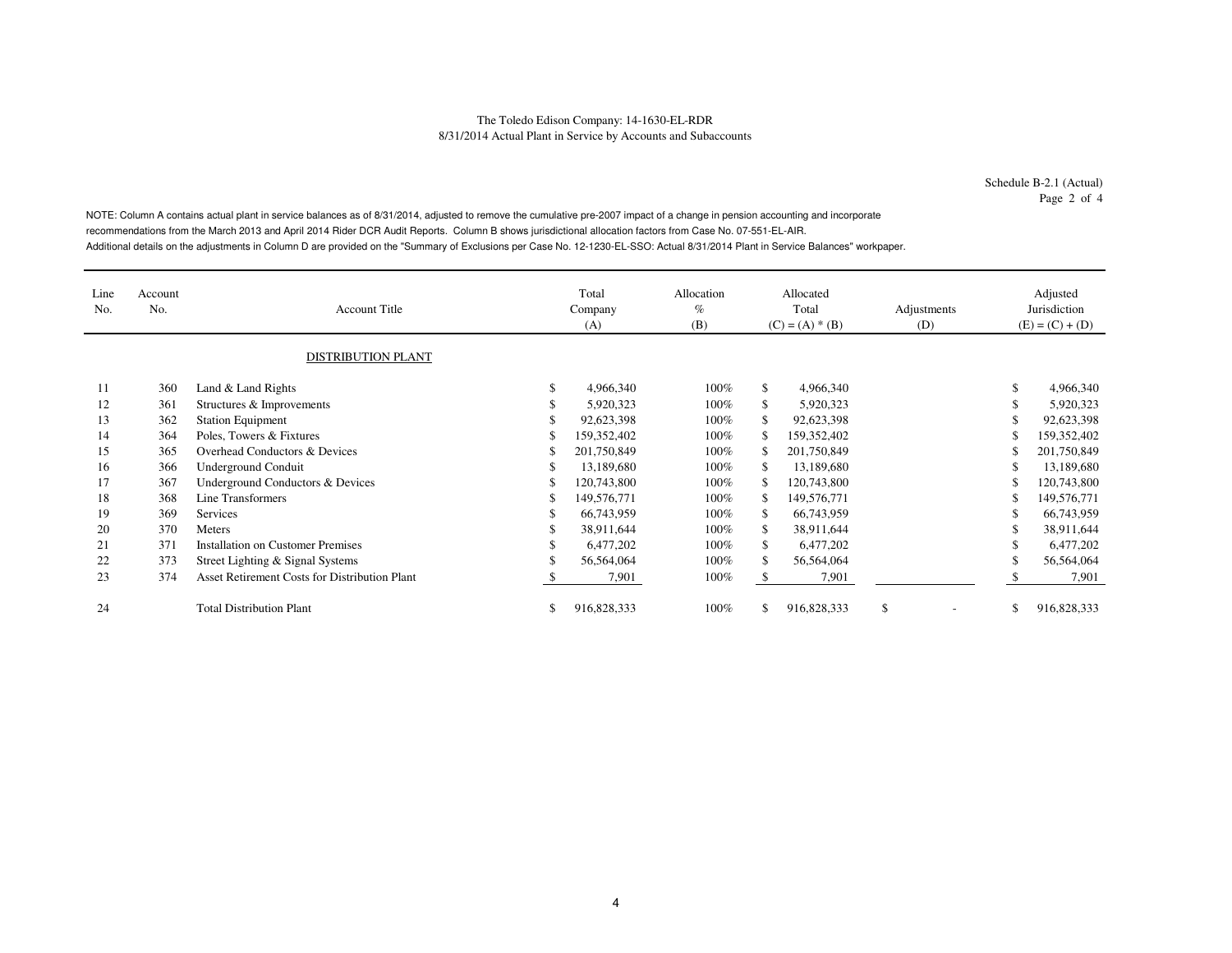Schedule B-2.1 (Actual)Page 3 of 4

NOTE: Column A contains actual plant in service balances as of 8/31/2014, adjusted to remove the cumulative pre-2007 impact of a change in pension accounting and incorporate recommendations from the March 2013 and April 2014 Rider DCR Audit Reports. Column B shows jurisdictional allocation factors from Case No. 07-551-EL-AIR. Additional details on the adjustments in Column D are provided on the "Summary of Exclusions per Case No. 12-1230-EL-SSO: Actual 8/31/2014 Plant in Service Balances" workpaper.

| Line<br>No. | Account<br>No. | <b>Account Title</b><br><b>GENERAL PLANT</b>    |    | Total<br>Company<br>(A) | Allocation<br>$\%$<br>(B) |     | Allocated<br>Total<br>$(C) = (A) * (B)$ | Adjustments<br>(D) |    | Adjusted<br>Jurisdiction<br>$(E) = (C) + (D)$ |
|-------------|----------------|-------------------------------------------------|----|-------------------------|---------------------------|-----|-----------------------------------------|--------------------|----|-----------------------------------------------|
|             |                |                                                 |    |                         |                           |     |                                         |                    |    |                                               |
| 25          | 389            | Land & Land Rights                              | \$ | 1,826,097               | $100\%$                   | \$  | 1,826,097                               |                    | \$ | 1,826,097                                     |
| 26          | 390            | Structures & Improvements                       |    | 56,212,421              | 100%                      |     | 56,212,421                              |                    | \$ | 56,212,421                                    |
| 27          | 391.1          | Office Furniture & Equipment                    |    | 2,215,313               | $100\%$                   | S.  | 2,215,313                               |                    | \$ | 2,215,313                                     |
| 28          | 391.2          | Data Processing Equipment                       |    | 9,967,981               | $100\%$                   | \$  | 9,967,981                               |                    | S  | 9,967,981                                     |
| 29          | 392            | <b>Transportation Equipment</b>                 |    | 1,207,833               | $100\%$                   | \$  | 1,207,833                               |                    | \$ | 1,207,833                                     |
| 30          | 393            | Stores Equipment                                | ъ  | 611,035                 | $100\%$                   | \$  | 611,035                                 |                    | \$ | 611,035                                       |
| 31          | 394            | Tools, Shop & Garage Equipment                  |    | 5,275,817               | $100\%$                   | \$  | 5,275,817                               |                    |    | 5,275,817                                     |
| 32          | 395            | Laboratory Equipment                            |    | 1,697,770               | 100%                      | \$. | 1,697,770                               |                    | \$ | 1,697,770                                     |
| 33          | 396            | Power Operated Equipment                        |    | 918,265                 | 100%                      | \$  | 918,265                                 |                    |    | 918,265                                       |
| 34          | 397            | <b>Communication Equipment</b>                  |    | 9,554,538               | 100%                      | \$  | 9,554,538                               |                    | \$ | 9,554,538                                     |
| 35          | 398            | Miscellaneous Equipment                         |    | 443,536                 | $100\%$                   | \$  | 443,536                                 |                    | \$ | 443,536                                       |
| 36          | 399.1          | <b>Asset Retirement Costs for General Plant</b> |    | 7,345,237               | 100%                      |     | 7,345,237                               |                    |    | 7,345,237                                     |
| 37          |                | <b>Total General Plant</b>                      | ъ  | 97,275,843              | 100%                      |     | 97,275,843                              | \$0                | \$ | 97,275,843                                    |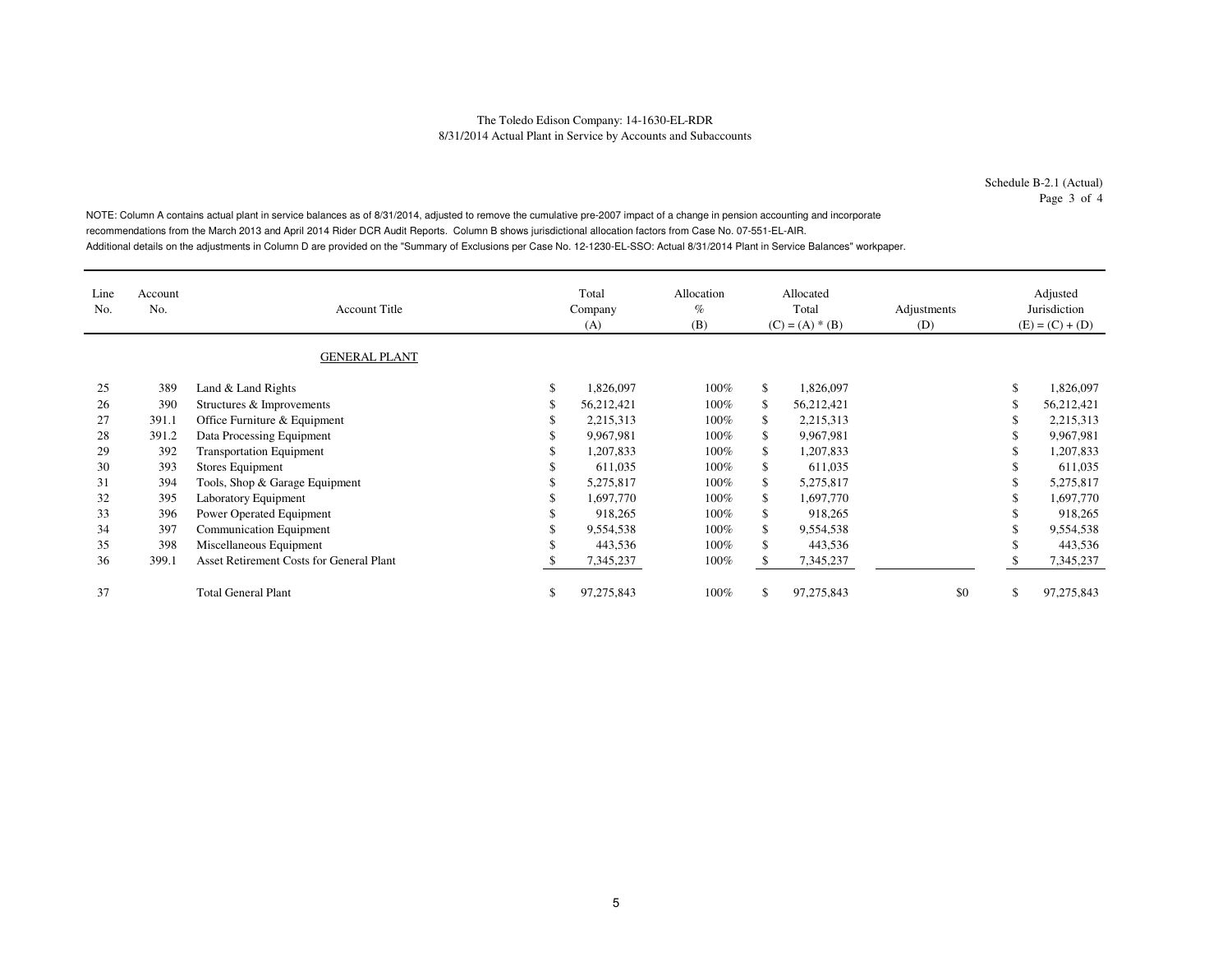Schedule B-2.1 (Actual)Page 4 of 4

NOTE: Column A contains actual plant in service balances as of 8/31/2014, adjusted to remove the cumulative pre-2007 impact of a change in pension accounting and incorporate recommendations from the March 2013 and April 2014 Rider DCR Audit Reports. Column B shows jurisdictional allocation factors from Case No. 07-551-EL-AIR. Additional details on the adjustments in Column D are provided on the "Summary of Exclusions per Case No. 12-1230-EL-SSO: Actual 8/31/2014 Plant in Service Balances" workpaper.

| Line<br>No.    | Account<br>No.    | <b>Account Title</b>                                                                      |         | Total<br>Company<br>(A)         | Allocation<br>$\%$<br>(B) | Allocated<br>Total<br>$(C) = (A) * (B)$ |                                 | Adjustments<br>(D) |              |          | Adjusted<br>Jurisdiction<br>$(E) = (C) + (D)$ |
|----------------|-------------------|-------------------------------------------------------------------------------------------|---------|---------------------------------|---------------------------|-----------------------------------------|---------------------------------|--------------------|--------------|----------|-----------------------------------------------|
|                |                   | <b>OTHER PLANT</b>                                                                        |         |                                 |                           |                                         |                                 |                    |              |          |                                               |
| 38<br>39<br>40 | 303<br>303<br>303 | Intangible Software<br>Intangible FAS 109 Transmission<br>Intangible FAS 109 Distribution | ъ<br>J. | 22,103,455<br>54,210<br>240,093 | $100\%$<br>100%<br>100%   | <sup>\$</sup><br>\$                     | 22,103,455<br>54,210<br>240,093 |                    |              | \$<br>\$ | 22,103,455<br>54,210<br>240,093               |
| 41             |                   | <b>Total Other Plant</b>                                                                  | \$      | 22,397,759                      |                           | <sup>\$</sup>                           | 22,397,759                      | \$                 |              | \$       | 22,397,759                                    |
| 42             |                   | Company Total Plant                                                                       |         | \$1,074,723,580                 | 100%                      | S.                                      | 1,074,723,580                   | \$                 | (15,628,438) |          | \$1,059,095,142                               |
| 43             |                   | Service Company Plant Allocated*                                                          |         |                                 |                           |                                         |                                 |                    |              | \$       | 41,729,657                                    |
| 44             |                   | Grand Total Plant $(42 + 43)$                                                             |         |                                 |                           |                                         |                                 |                    |              |          | \$1,100,824,799                               |

\* Source: Line 2 of the "Service Company Allocations to the Ohio Operating Companies (Actual)" workpaper.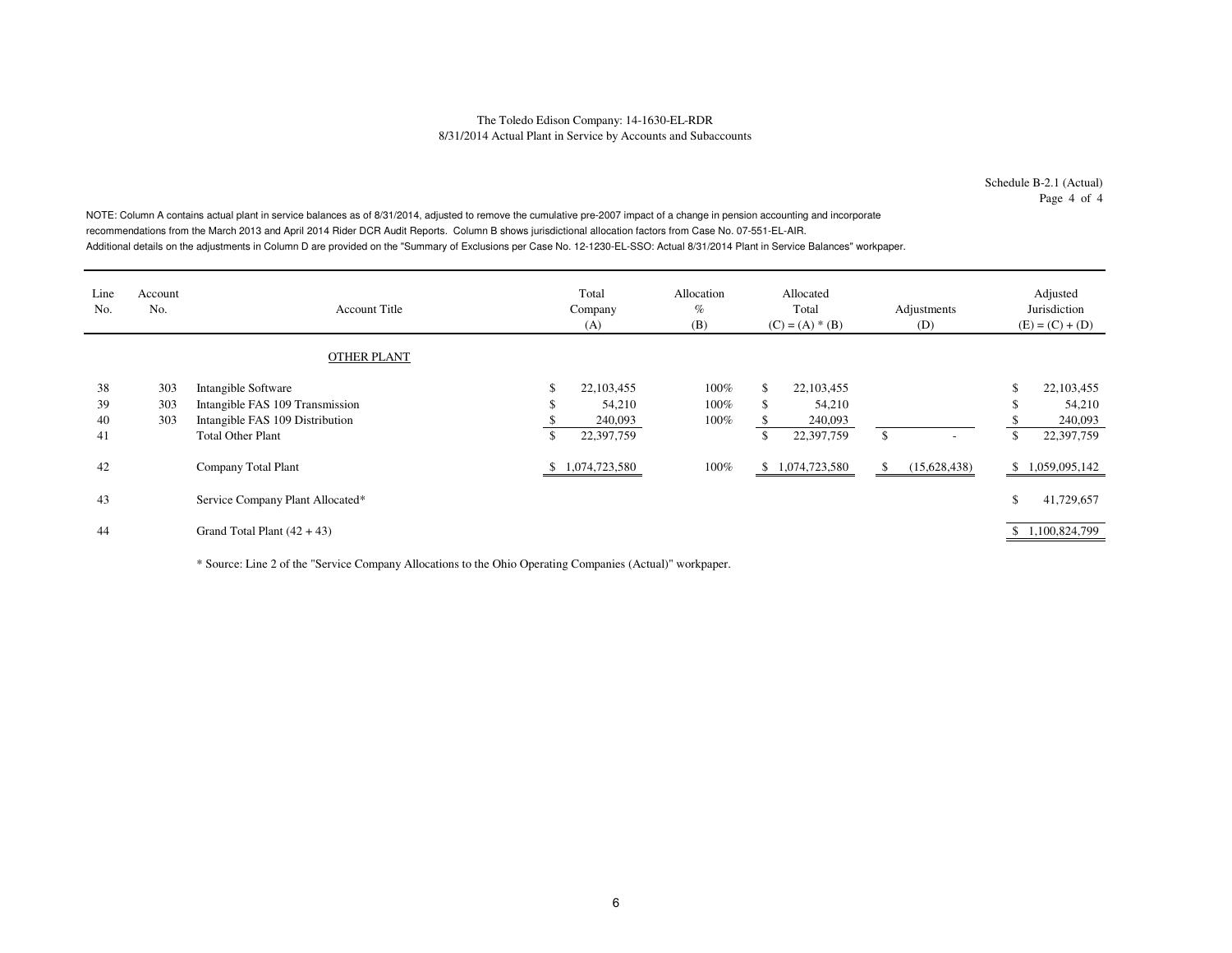Schedule B-3 (Actual)Page 1 of 4

NOTE: Column B contains actual reserve for accumulated depreciation balances as of 8/31/2014, adjusted to remove the cumulative pre-2007 impact of a change in pension accounting and incorporate recommendations from the March 2013 and April 2014 Rider DCR Audit Reports. Column C shows jurisdictional allocation factors from Case No. 07-551-EL-AIR. Additional details on the adjustments in Column E are provided on the "Summary of Exclusions per Case No. 12-1230-EL-SSO: Actual 8/31/2014 Plant in Service Balances" workpaper.

|              |                |                                  |                                                                         | Total                    |                         |                           |               | <b>Reserve Balances</b>                 |                    |                                               |            |
|--------------|----------------|----------------------------------|-------------------------------------------------------------------------|--------------------------|-------------------------|---------------------------|---------------|-----------------------------------------|--------------------|-----------------------------------------------|------------|
| Line<br>No.  | Account<br>No. | <b>Account Title</b>             | Company<br><b>Plant Investment</b><br>Sch B2.1 (Actual) Column E<br>(A) |                          | Total<br>Company<br>(B) | Allocation<br>$\%$<br>(C) |               | Allocated<br>Total<br>$(D) = (B) * (C)$ | Adjustments<br>(E) | Adjusted<br>Jurisdiction<br>$(F) = (D) + (E)$ |            |
|              |                | <b>TRANSMISSION PLANT</b>        |                                                                         |                          |                         |                           |               |                                         |                    |                                               |            |
|              | 350            | Land & Land Rights               |                                                                         | 1,719,414                | \$                      | $100\%$                   | <sup>\$</sup> |                                         |                    |                                               |            |
|              | 352            | Structures & Improvements        |                                                                         | 218,363                  | \$<br>196,520           | 100%                      |               | 196,520                                 |                    |                                               | 196,520    |
| 3            | 353            | <b>Station Equipment</b>         |                                                                         | 10,303,553               | \$<br>4,627,346         | 100%                      | \$            | 4,627,346                               |                    |                                               | 4,627,346  |
| 4            | 354            | Towers & Fixtures                |                                                                         | 34,264                   | \$<br>40,543            | $100\%$                   |               | 40,543                                  |                    |                                               | 40,543     |
| 5            | 355            | Poles & Fixtures                 |                                                                         | 4,120,088                | \$<br>2,753,790         | 100%                      | S.            | 2,753,790                               |                    |                                               | 2,753,790  |
| <sub>0</sub> | 356            | Overhead Conductors & Devices    |                                                                         | 5,313,402                | \$<br>3,092,652         | 100%                      | \$            | 3,092,652                               |                    |                                               | 3,092,652  |
|              | 357            | <b>Underground Conduit</b>       |                                                                         | 498,043                  | \$<br>165,230           | $100\%$                   | \$            | 165,230                                 |                    |                                               | 165,230    |
| 8            | 358            | Underground Conductors & Devices |                                                                         | 386,079                  | \$<br>165,072           | $100\%$                   | \$            | 165,072                                 |                    |                                               | 165,072    |
| 9            | 359            | Roads & Trails                   |                                                                         | $\overline{\phantom{a}}$ |                         | 100%                      | Эħ.           |                                         |                    |                                               |            |
| 10           |                | <b>Total Transmission Plant</b>  | S                                                                       | 22,593,207               | \$<br>11,041,152        | 100%                      | \$            | 11,041,152                              | \$0                | \$                                            | 11,041,152 |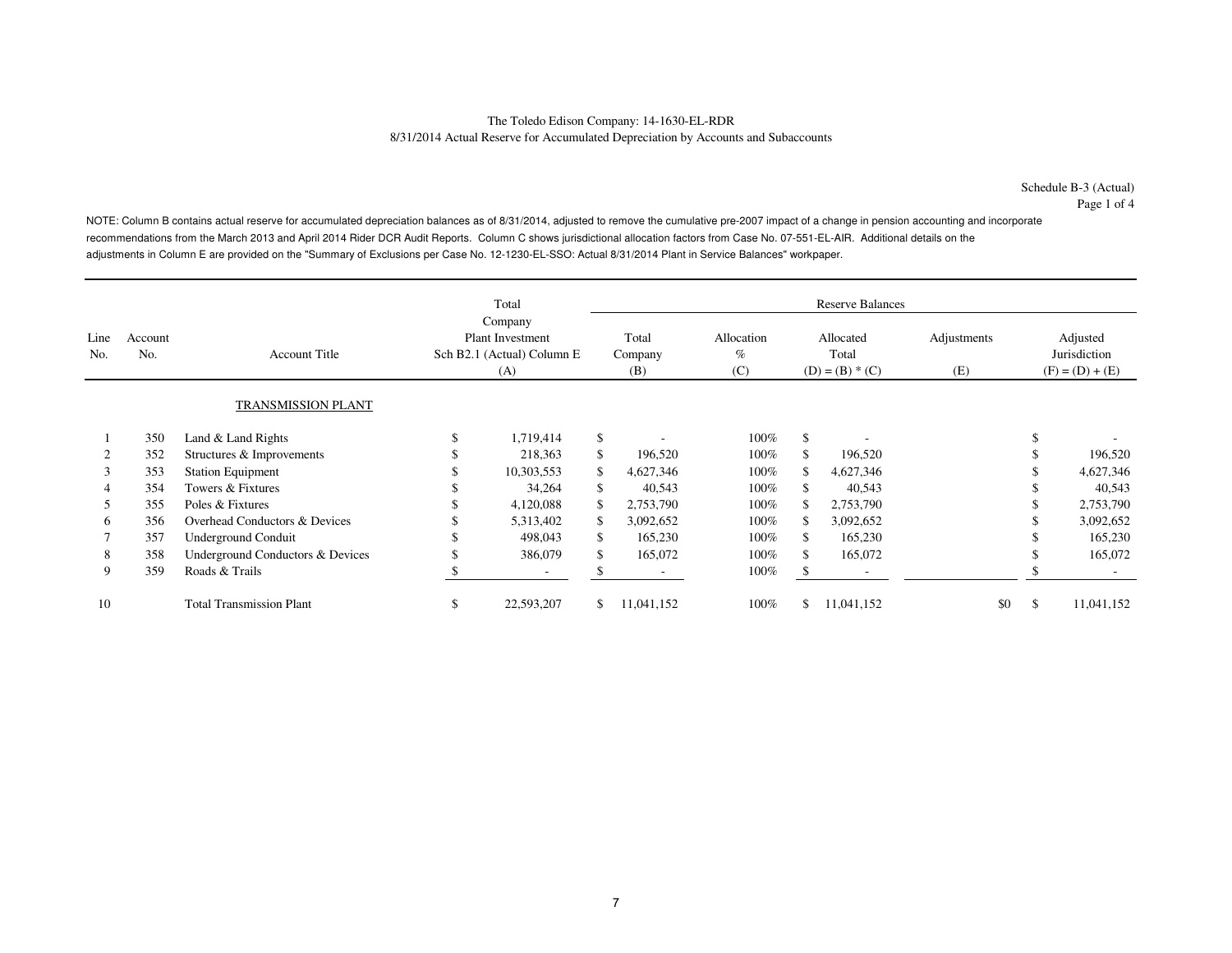NOTE: Column B contains actual reserve for accumulated depreciation balances as of 8/31/2014, adjusted to remove the cumulative pre-2007 impact of a change in pension accounting and incorporate recommendations from the March 2013 and April 2014 Rider DCR Audit Reports. Column C shows jurisdictional allocation factors from Case No. 07-551-EL-AIR. Additional details on the adjustments in Column E are provided on the "Summary of Exclusions per Case No. 12-1230-EL-SSO: Actual 8/31/2014 Plant in Service Balances" workpaper.

|             |                |                                                      | Total |                                                                         |    | <b>Reserve Balances</b> |                           |     |                                         |                    |    |                                               |  |  |  |
|-------------|----------------|------------------------------------------------------|-------|-------------------------------------------------------------------------|----|-------------------------|---------------------------|-----|-----------------------------------------|--------------------|----|-----------------------------------------------|--|--|--|
| Line<br>No. | Account<br>No. | <b>Account Title</b>                                 |       | Company<br><b>Plant Investment</b><br>Sch B2.1 (Actual) Column E<br>(A) |    | Total<br>Company<br>(B) | Allocation<br>$\%$<br>(C) |     | Allocated<br>Total<br>$(D) = (B) * (C)$ | Adjustments<br>(E) |    | Adjusted<br>Jurisdiction<br>$(F) = (D) + (E)$ |  |  |  |
|             |                | DISTRIBUTION PLANT                                   |       |                                                                         |    |                         |                           |     |                                         |                    |    |                                               |  |  |  |
| 11          | 360            | Land & Land Rights                                   | \$    | 4,966,340                                                               | \$ |                         | 100%                      | \$  |                                         |                    | \$ |                                               |  |  |  |
| 12          | 361            | Structures & Improvements                            | \$    | 5,920,323                                                               | \$ | 1,930,607               | 100%                      | \$  | 1,930,607                               |                    |    | 1,930,607                                     |  |  |  |
| 13          | 362            | <b>Station Equipment</b>                             | S     | 92,623,398                                                              |    | 33, 151, 653            | 100%                      | \$  | 33, 151, 653                            |                    |    | 33,151,653                                    |  |  |  |
| 14          | 364            | Poles, Towers & Fixtures                             | \$    | 159,352,402                                                             |    | 105,809,811             | $100\%$                   | \$  | 105,809,811                             |                    |    | 105,809,811                                   |  |  |  |
| 15          | 365            | Overhead Conductors & Devices                        | \$    | 201,750,849                                                             | \$ | 76,651,446              | 100%                      |     | 76,651,446                              |                    |    | 76,651,446                                    |  |  |  |
| 16          | 366            | Underground Conduit                                  | S     | 13,189,680                                                              | \$ | 7,463,120               | $100\%$                   | \$. | 7,463,120                               |                    |    | 7,463,120                                     |  |  |  |
| 17          | 367            | Underground Conductors & Devices                     | \$    | 120,743,800                                                             | \$ | 42,471,328              | 100%                      | \$  | 42,471,328                              |                    |    | 42,471,328                                    |  |  |  |
| 18          | 368            | Line Transformers                                    |       | 149,576,771                                                             | \$ | 63,072,015              | 100%                      | \$. | 63,072,015                              |                    |    | 63,072,015                                    |  |  |  |
| 19          | 369            | Services                                             | \$    | 66,743,959                                                              | \$ | 63,827,695              | $100\%$                   | \$  | 63,827,695                              |                    |    | 63,827,695                                    |  |  |  |
| 20          | 370            | Meters                                               | S     | 38,911,644                                                              | \$ | 18,725,536              | 100%                      | \$. | 18,725,536                              |                    |    | 18,725,536                                    |  |  |  |
| 21          | 371            | Installation on Customer Premises                    | \$    | 6,477,202                                                               | \$ | 3,761,382               | $100\%$                   | \$. | 3,761,382                               |                    |    | 3,761,382                                     |  |  |  |
| 22          | 373            | Street Lighting & Signal Systems                     | \$    | 56,564,064                                                              | \$ | 36,655,040              | 100%                      | \$. | 36,655,040                              |                    |    | 36,655,040                                    |  |  |  |
| 23          | 374            | <b>Asset Retirement Costs for Distribution Plant</b> | \$    | 7,901                                                                   |    | 4,900                   | 100%                      |     | 4,900                                   |                    |    | 4,900                                         |  |  |  |
| 24          |                | <b>Total Distribution Plant</b>                      | \$    | 916,828,333                                                             |    | \$453,524,533           | 100%                      |     | \$453,524,533                           | \$.                | \$ | 453,524,533                                   |  |  |  |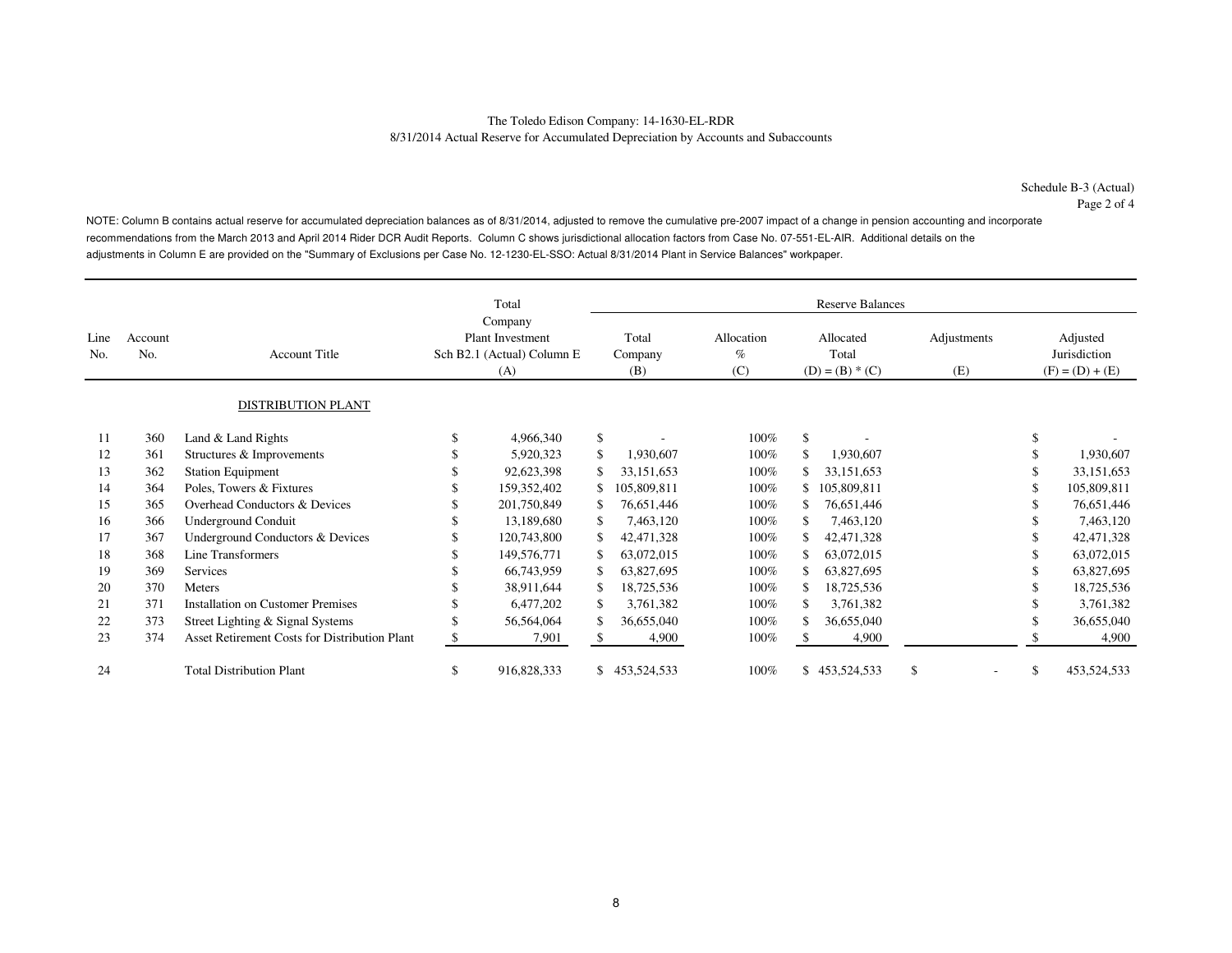NOTE: Column B contains actual reserve for accumulated depreciation balances as of 8/31/2014, adjusted to remove the cumulative pre-2007 impact of a change in pension accounting and incorporate recommendations from the March 2013 and April 2014 Rider DCR Audit Reports. Column C shows jurisdictional allocation factors from Case No. 07-551-EL-AIR. Additional details on the adjustments in Column E are provided on the "Summary of Exclusions per Case No. 12-1230-EL-SSO: Actual 8/31/2014 Plant in Service Balances" workpaper.

|             |                |                                          |                                                              | Total<br>Company |              |                         |                           |                                         | <b>Reserve Balances</b> |                    |              |                                               |
|-------------|----------------|------------------------------------------|--------------------------------------------------------------|------------------|--------------|-------------------------|---------------------------|-----------------------------------------|-------------------------|--------------------|--------------|-----------------------------------------------|
| Line<br>No. | Account<br>No. | <b>Account Title</b>                     | <b>Plant Investment</b><br>Sch B2.1 (Actual) Column E<br>(A) |                  |              | Total<br>Company<br>(B) | Allocation<br>$\%$<br>(C) | Allocated<br>Total<br>$(D) = (B) * (C)$ |                         | Adjustments<br>(E) |              | Adjusted<br>Jurisdiction<br>$(F) = (D) + (E)$ |
|             |                | <b>GENERAL PLANT</b>                     |                                                              |                  |              |                         |                           |                                         |                         |                    |              |                                               |
| 25          | 389            | Land & Land Rights                       | \$                                                           | 1,826,097        | \$           |                         | 100%                      | $\mathbf{\hat{S}}$                      |                         |                    | \$           |                                               |
| 26          | 390            | Structures & Improvements                | \$                                                           | 56,212,421       | \$           | 18,762,929              | 100%                      | \$.                                     | 18,762,929              |                    |              | 18,762,929                                    |
| 27          | 391.1          | Office Furniture & Equipment             | S.                                                           | 2,215,313        | \$           | 2,008,739               | 100%                      | \$.                                     | 2,008,739               |                    |              | 2,008,739                                     |
| 28          | 391.2          | Data Processing Equipment                | \$                                                           | 9,967,981        | \$           | 4,783,262               | 100%                      | £.                                      | 4,783,262               |                    |              | 4,783,262                                     |
| 29          | 392            | <b>Transportation Equipment</b>          | \$.                                                          | 1,207,833        | \$           | 1,174,654               | 100%                      | \$.                                     | 1,174,654               |                    |              | 1,174,654                                     |
| 30          | 393            | Stores Equipment                         | \$                                                           | 611,035          | \$           | 368,503                 | 100%                      |                                         | 368,503                 |                    |              | 368,503                                       |
| 31          | 394            | Tools, Shop & Garage Equipment           |                                                              | 5,275,817        | \$           | 1,951,232               | 100%                      | £.                                      | 1,951,232               |                    |              | 1,951,232                                     |
| 32          | 395            | Laboratory Equipment                     |                                                              | 1,697,770        | \$           | 1,033,996               | 100%                      | \$.                                     | 1,033,996               |                    |              | 1,033,996                                     |
| 33          | 396            | Power Operated Equipment                 | \$                                                           | 918,265          | \$           | 891,015                 | 100%                      | £.                                      | 891,015                 |                    |              | 891,015                                       |
| 34          | 397            | <b>Communication Equipment</b>           | \$                                                           | 9,554,538        | $\mathbb{S}$ | 7,937,800               | 100%                      | S                                       | 7,937,800               |                    |              | 7,937,800                                     |
| 35          | 398            | Miscellaneous Equipment                  | <sup>\$</sup>                                                | 443,536          | \$           | 162,950                 | 100%                      | \$.                                     | 162,950                 |                    |              | 162,950                                       |
| 36          | 399.1          | Asset Retirement Costs for General Plant | \$                                                           | 7,345,237        | \$           | 434,533                 | 100%                      |                                         | 434,533                 |                    |              | 434,533                                       |
| 37          |                | <b>Total General Plant Plant</b>         | \$                                                           | 97,275,843       | \$           | 39,509,614              | 100%                      | \$.                                     | 39,509,614              | \$                 | \$<br>$\sim$ | 39,509,614                                    |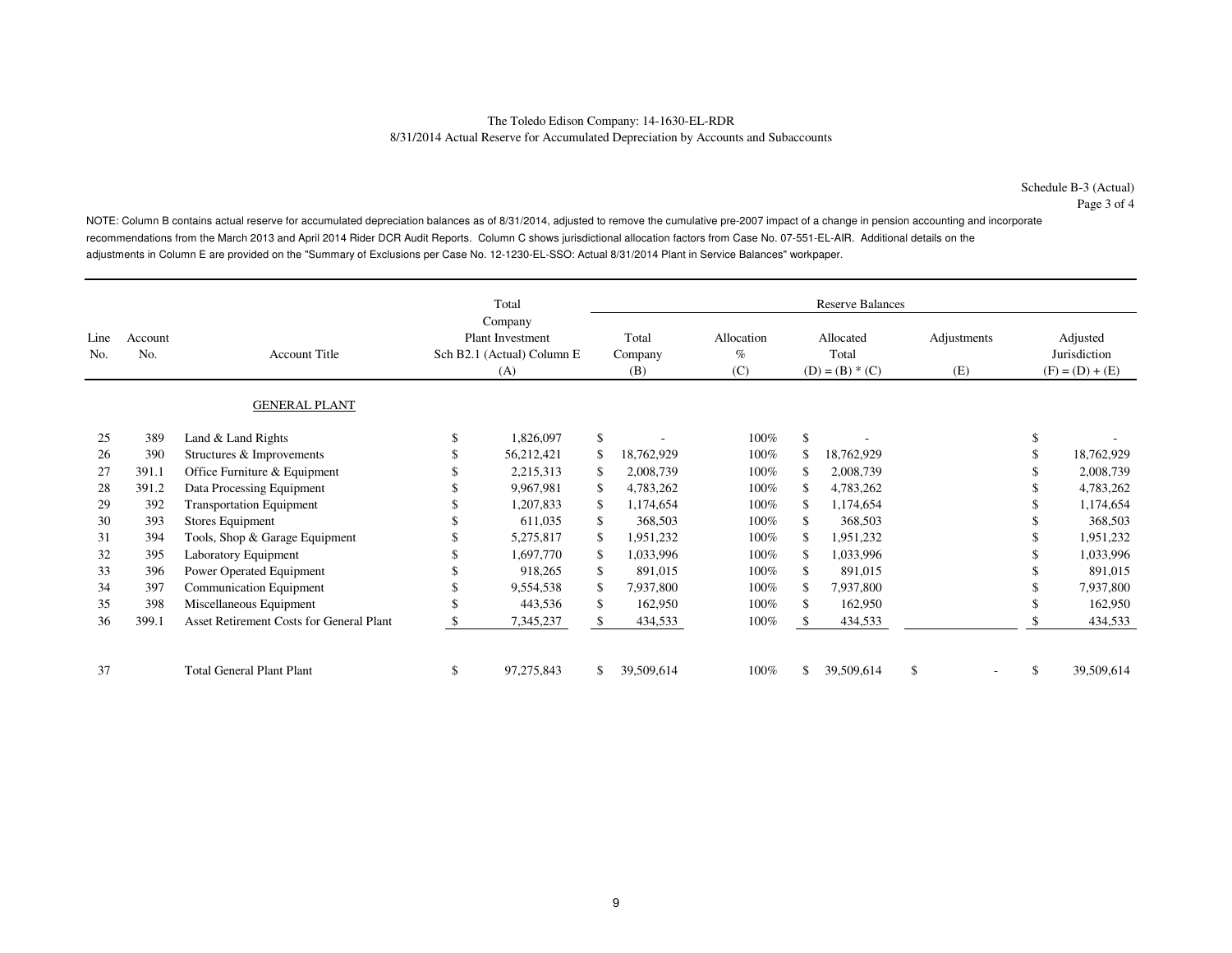Schedule B-3 (Actual)Page 4 of 4

NOTE: Column B contains actual reserve for accumulated depreciation balances as of 8/31/2014, adjusted to remove the cumulative pre-2007 impact of a change in pension accounting and incorporate recommendations from the March 2013 and April 2014 Rider DCR Audit Reports. Column C shows jurisdictional allocation factors from Case No. 07-551-EL-AIR. Additional details on the adjustments in Column E are provided on the "Summary of Exclusions per Case No. 12-1230-EL-SSO: Actual 8/31/2014 Plant in Service Balances" workpaper.

|                |                   |                                                                                           |          | Total                                                                   |          |                                 |                               |           | <b>Reserve Balances</b>                 |                    |    |                                               |
|----------------|-------------------|-------------------------------------------------------------------------------------------|----------|-------------------------------------------------------------------------|----------|---------------------------------|-------------------------------|-----------|-----------------------------------------|--------------------|----|-----------------------------------------------|
| Line<br>No.    | Account<br>No.    | <b>Account Title</b>                                                                      |          | Company<br><b>Plant Investment</b><br>Sch B2.1 (Actual) Column E<br>(A) |          | Total<br>Company<br>(B)         | Allocation<br>$\%$<br>(C)     |           | Allocated<br>Total<br>$(D) = (B) * (C)$ | Adjustments<br>(E) |    | Adjusted<br>Jurisdiction<br>$(F) = (D) + (E)$ |
|                |                   | <b>OTHER PLANT</b>                                                                        |          |                                                                         |          |                                 |                               |           |                                         |                    |    |                                               |
| 38<br>39<br>40 | 303<br>303<br>303 | Intangible Software<br>Intangible FAS 109 Transmission<br>Intangible FAS 109 Distribution | S<br>\$. | 22,103,455<br>54,210<br>240,093                                         | \$<br>\$ | 19,087,472<br>47,785<br>235,056 | $100\%$<br>$100\%$<br>$100\%$ | \$<br>\$. | 19,087,472<br>47,785<br>235,056         |                    |    | 19,087,472<br>47,785<br>235,056               |
| 41             |                   | <b>Total Other Plant</b>                                                                  | \$       | 22,397,759                                                              | \$       | 19,370,313                      |                               | \$        | 19,370,313                              | \$                 | \$ | 19,370,313                                    |
| 42             |                   | Removal Work in Progress (RWIP)                                                           |          |                                                                         | \$       | (4,966,246)                     | $100\%$                       | \$        | (4,966,246)                             |                    | \$ | (4,966,246)                                   |
| 43             |                   | Company Total Plant (Reserve)                                                             |          | 1,059,095,142                                                           |          | \$ 518,479,366                  | $100\%$                       |           | \$ 518,479,366                          |                    | S  | 518,479,366                                   |
| 44             |                   | Service Company Reserve Allocated*                                                        |          |                                                                         |          |                                 |                               |           |                                         |                    | \$ | 15,999,029                                    |
| 45             |                   | Grand Total Plant (Reserve) $(43 + 44)$                                                   |          |                                                                         |          |                                 |                               |           |                                         |                    |    | 534,478,395                                   |

\* Source: Line 3 of the "Service Company Allocations to the Ohio Operating Companies (Actual)" workpaper.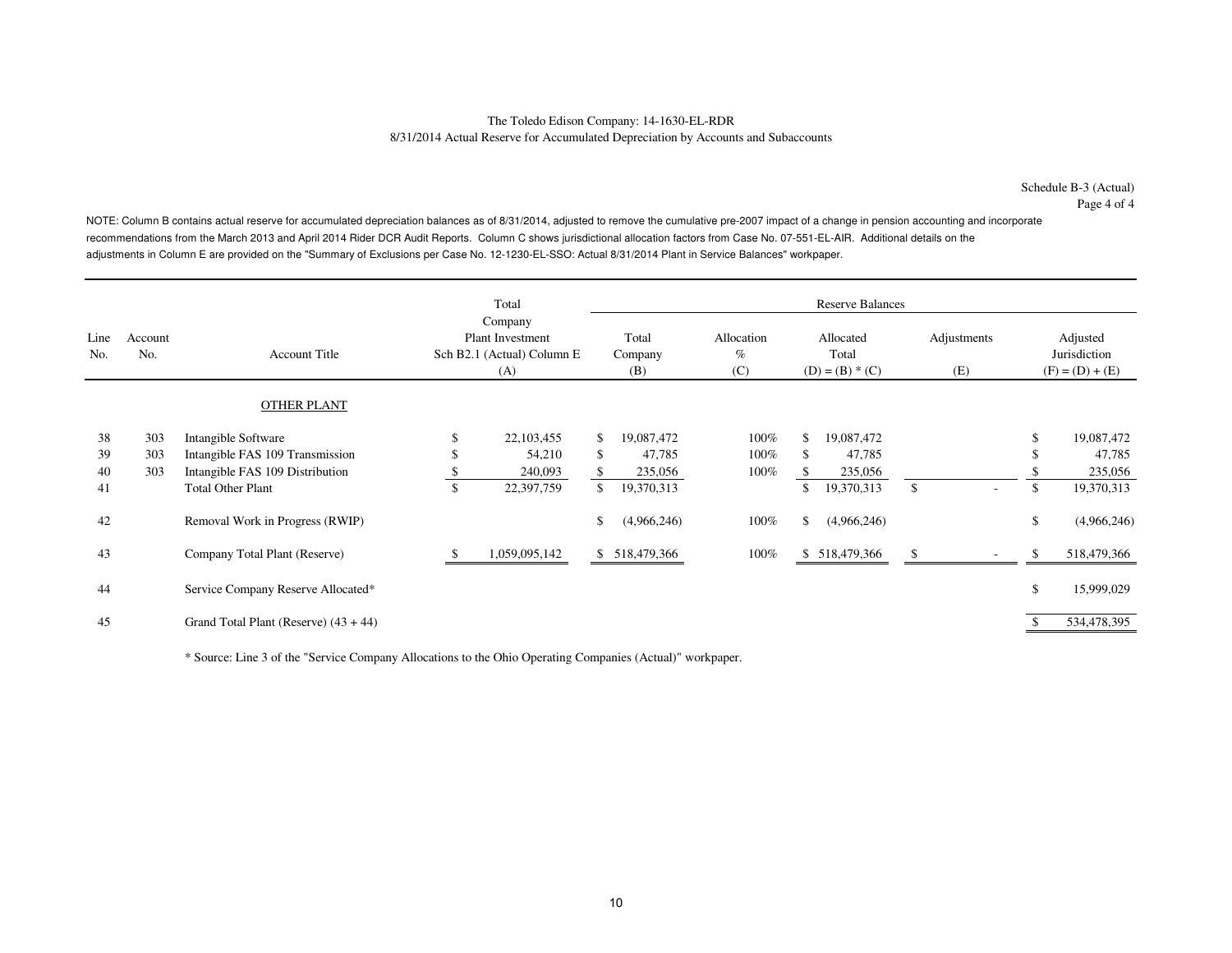The Cleveland Electric Illuminating Company: 14-1628-EL-RDROhio Edison Company: 14-1629-EL-RDRThe Toledo Edison Company: 14-1630-EL-RDR

FirstEnergy Companies

ADIT Balances (281 & 282 Property Accounts) - Actual

| $(1)$ Ending Bal. 8/31/14*           | <b>CEI</b><br>444,699,852 | ОE<br>453,245,297 |      | 126,126,633 | <u>SC</u><br>87,708,541 |
|--------------------------------------|---------------------------|-------------------|------|-------------|-------------------------|
| (2) Service Company Allocated ADIT** | 12.463.384                | 15.103.411 \$     |      | 6.648.307   |                         |
| (3) Grand Total ADIT Balance***      | 457,163,236               | 468,348,708       | - \$ | 132,774,940 |                         |

\*Source: Actual 8/31/2014 balances.

\*\* Line 4 of the "Service Company Allocations to the Ohio Operating Companies (Actual)" workpaper.

\*\*\* Calculation : Line 1 + Line 2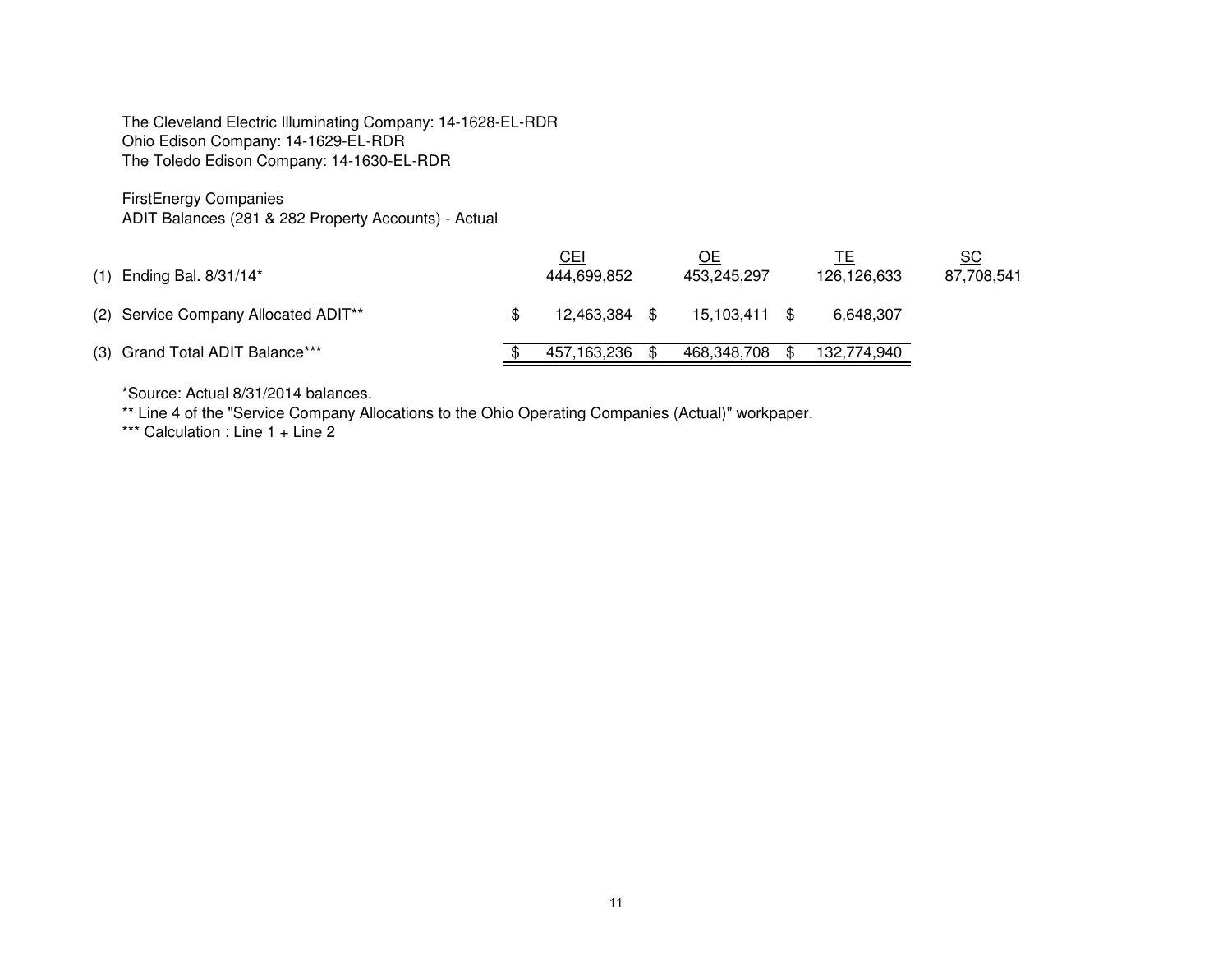# The Toledo Edison Company: 14-1630-EL-RDRAnnual Depreciation Expense on Actual Plant Balances as of August 31, 2014

Schedule B-3.2 (Actual)Page 1 of 4

#### NOTE: Column F is from Case No. 07-551-EL-AIR.

|             |                |                                  |          | <b>Adjusted Jurisdiction</b>               |                                         |                            |               |                                |  |
|-------------|----------------|----------------------------------|----------|--------------------------------------------|-----------------------------------------|----------------------------|---------------|--------------------------------|--|
| Line<br>No. | Account<br>No. | <b>Account Title</b>             |          | Plant<br>Investment<br>Sch. B-2.1 (Actual) | Reserve<br>Balance<br>Sch. B-3 (Actual) | Current<br>Accrual<br>Rate |               | Calculated<br>Depr.<br>Expense |  |
| (A)         | (B)            | (C)                              |          | (D)                                        | (E)                                     | (F)                        |               | $(G=DxF)$                      |  |
|             |                | <b>TRANSMISSION PLANT</b>        |          |                                            |                                         |                            |               |                                |  |
|             | 350            | Land & Land Rights               | <b>S</b> | 1,719,414                                  | \$<br>$\overline{\phantom{a}}$          | $0.00\%$                   | \$            |                                |  |
|             | 352            | Structures & Improvements        |          | 218,363                                    | \$<br>196,520                           | 2.50%                      | \$            | 5,459                          |  |
| 3           | 353            | <b>Station Equipment</b>         |          | 10,303,553                                 | \$<br>4,627,346                         | 1.80%                      | \$            | 185,464                        |  |
|             | 354            | Towers & Fixtures                |          | 34,264                                     | \$<br>40,543                            | 1.85%                      | \$            | 634                            |  |
|             | 355            | Poles & Fixtures                 |          | 4,120,088                                  | \$<br>2,753,790                         | 3.75%                      | $\mathbb{S}$  | 154,503                        |  |
| 6           | 356            | Overhead Conductors & Devices    |          | 5,313,402                                  | \$<br>3,092,652                         | 2.67%                      | \$            | 141,868                        |  |
|             | 357            | Underground Conduit              |          | 498,043                                    | \$<br>165,230                           | 2.00%                      | \$            | 9,961                          |  |
| 8           | 358            | Underground Conductors & Devices |          | 386,079                                    | \$<br>165,072                           | 2.86%                      | <sup>\$</sup> | 11,042                         |  |
| 9           | 359            | Roads & Trails                   |          |                                            |                                         |                            |               |                                |  |
| 10          |                | <b>Total Transmission</b>        | \$       | 22,593,207                                 | \$<br>11,041,152                        |                            | \$.           | 508,931                        |  |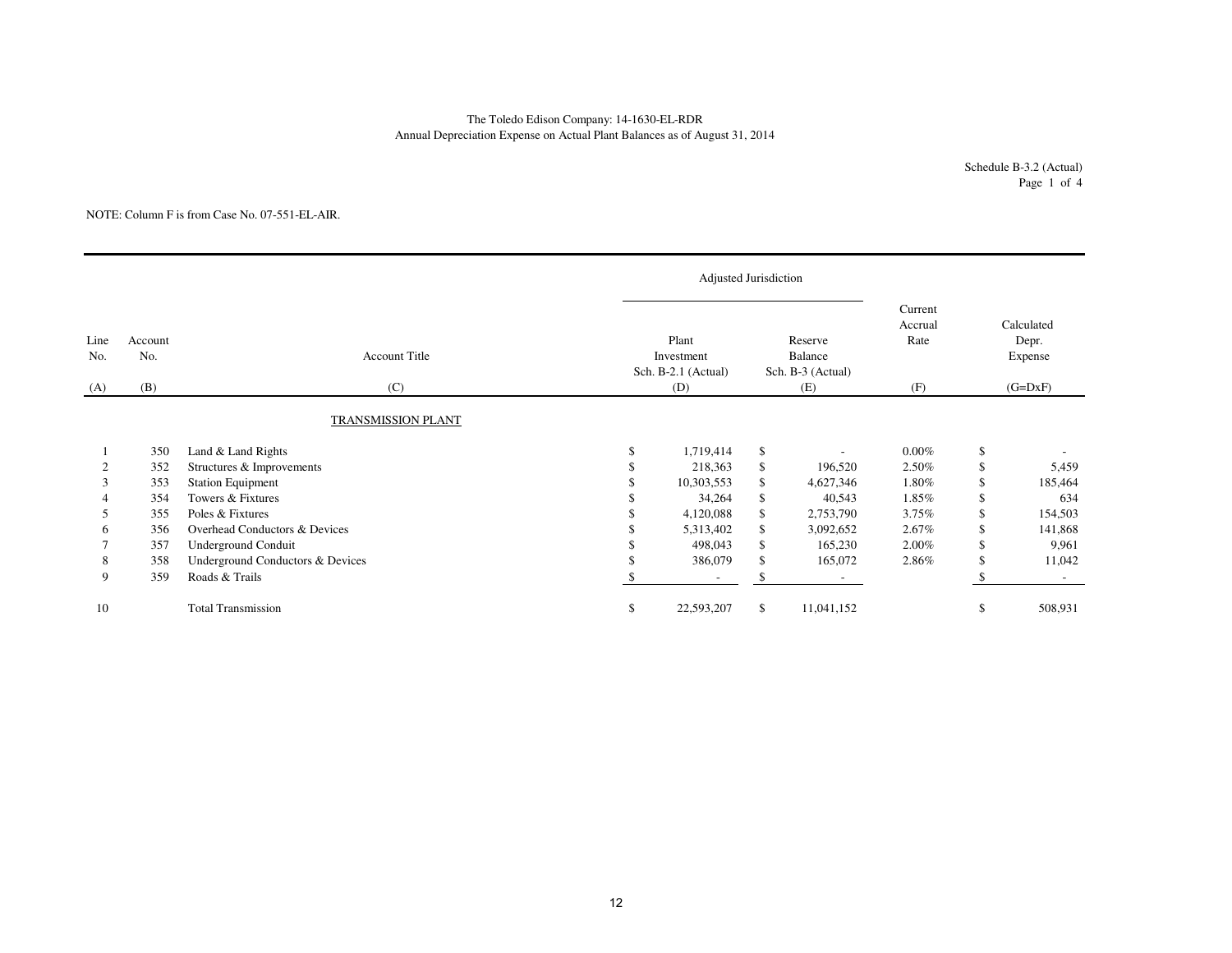# Annual Depreciation Expense on Actual Plant Balances as of August 31, 2014 The Toledo Edison Company: 14-1630-EL-RDR

Schedule B-3.2 (Actual)Page 2 of 4

#### NOTE: Column F is from Case No. 07-551-EL-AIR.

|             |                |                                               |          | Adjusted Jurisdiction                      |    |                                                |                            |     |                                |
|-------------|----------------|-----------------------------------------------|----------|--------------------------------------------|----|------------------------------------------------|----------------------------|-----|--------------------------------|
| Line<br>No. | Account<br>No. | <b>Account Title</b>                          |          | Plant<br>Investment<br>Sch. B-2.1 (Actual) |    | Reserve<br><b>Balance</b><br>Sch. B-3 (Actual) | Current<br>Accrual<br>Rate |     | Calculated<br>Depr.<br>Expense |
| (A)         | (B)            | (C)                                           |          | (D)                                        |    | (E)                                            | (F)                        |     | $(G=DxF)$                      |
|             |                | <b>DISTRIBUTION PLANT</b>                     |          |                                            |    |                                                |                            |     |                                |
| 11          | 360            | Land & Land Rights                            | <b>S</b> | 4,966,340                                  | \$ |                                                | $0.00\%$                   | \$  |                                |
| 12          | 361            | Structures & Improvements                     | £.       | 5,920,323                                  | \$ | 1,930,607                                      | 2.50%                      | \$  | 148,008                        |
| 13          | 362            | <b>Station Equipment</b>                      | \$       | 92,623,398                                 | \$ | 33,151,653                                     | 2.25%                      | \$  | 2,084,026                      |
| 14          | 364            | Poles, Towers & Fixtures                      |          | 159,352,402                                | \$ | 105,809,811                                    | 3.78%                      | \$  | 6,023,521                      |
| 15          | 365            | Overhead Conductors & Devices                 |          | 201,750,849                                | \$ | 76,651,446                                     | 3.75%                      | \$  | 7,565,657                      |
| 16          | 366            | <b>Underground Conduit</b>                    |          | 13.189.680                                 | \$ | 7,463,120                                      | 2.08%                      | \$  | 274,345                        |
| 17          | 367            | Underground Conductors & Devices              |          | 120,743,800                                | \$ | 42,471,328                                     | 2.20%                      | \$  | 2,656,364                      |
| 18          | 368            | Line Transformers                             |          | 149,576,771                                | \$ | 63,072,015                                     | 2.62%                      | \$  | 3,918,911                      |
| 19          | 369            | <b>Services</b>                               |          | 66,743,959                                 | \$ | 63,827,695                                     | 3.17%                      | \$  | 2,115,783                      |
| 20          | 370            | Meters                                        |          | 38,911,644                                 | \$ | 18,725,536                                     | 3.43%                      | \$  | 1,334,669                      |
| 21          | 371            | <b>Installation on Customer Premises</b>      |          | 6,477,202                                  | \$ | 3,761,382                                      | 4.00%                      | \$  | 259,088                        |
| 22          | 373            | Street Lighting & Signal Systems              |          | 56,564,064                                 | \$ | 36,655,040                                     | 3.93%                      | \$  | 2,222,968                      |
| 23          | 374            | Asset Retirement Costs for Distribution Plant |          | 7,901                                      | \$ | 4,900                                          | $0.00\%$                   | \$. |                                |
| 24          |                | <b>Total Distribution</b>                     | \$       | 916,828,333                                | \$ | 453,524,533                                    |                            | \$  | 28,603,340                     |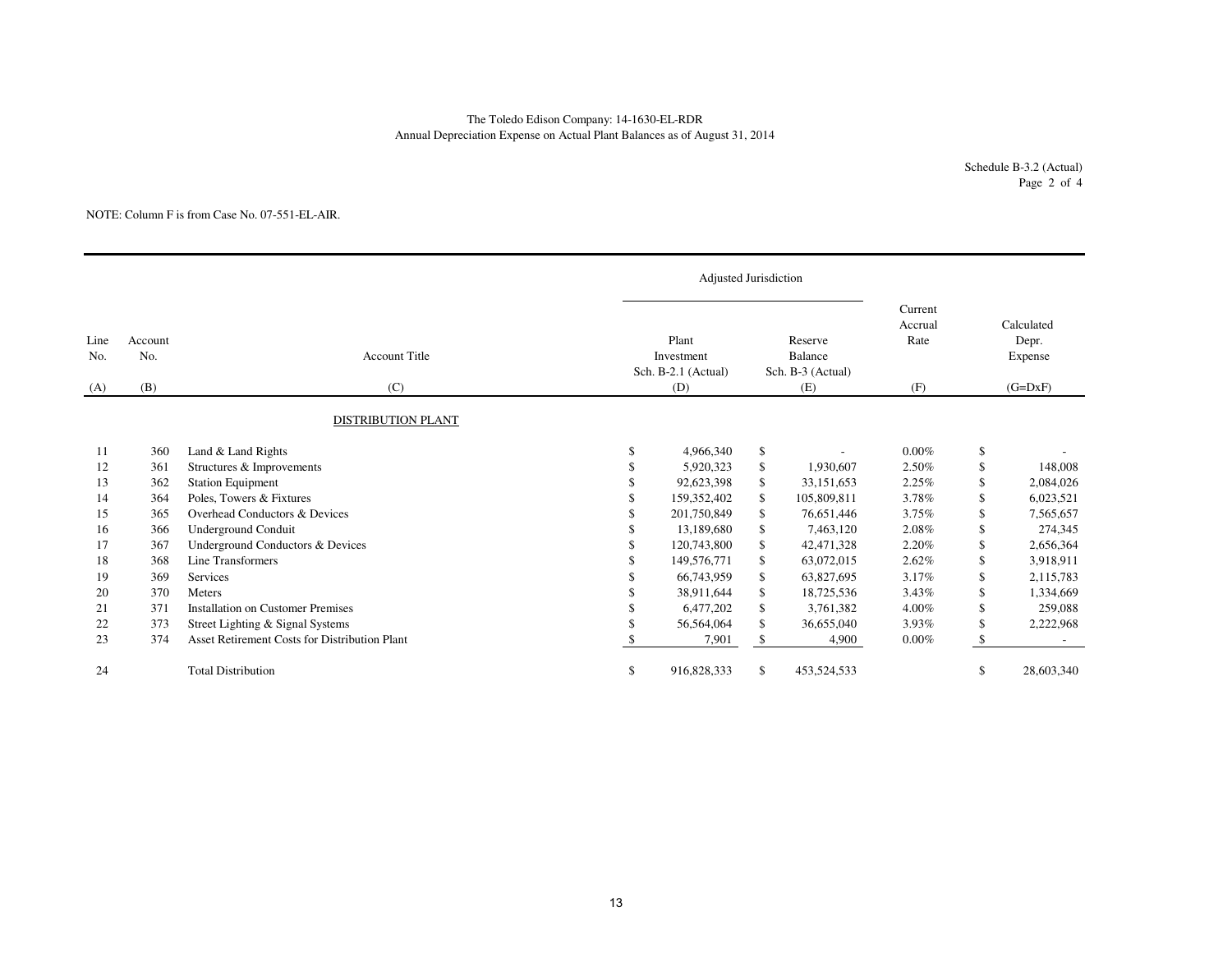# The Toledo Edison Company: 14-1630-EL-RDRAnnual Depreciation Expense on Actual Plant Balances as of August 31, 2014

Schedule B-3.2 (Actual)Page 3 of 4

#### NOTE: Column F is from Case No. 07-551-EL-AIR.

|                    |                       |                                          | Adjusted Jurisdiction                             |                                                       |                                   |    |                                             |
|--------------------|-----------------------|------------------------------------------|---------------------------------------------------|-------------------------------------------------------|-----------------------------------|----|---------------------------------------------|
| Line<br>No.<br>(A) | Account<br>No.<br>(B) | <b>Account Title</b><br>(C)              | Plant<br>Investment<br>Sch. B-2.1 (Actual)<br>(D) | Reserve<br><b>Balance</b><br>Sch. B-3 (Actual)<br>(E) | Current<br>Accrual<br>Rate<br>(F) |    | Calculated<br>Depr.<br>Expense<br>$(G=DxF)$ |
|                    |                       |                                          |                                                   |                                                       |                                   |    |                                             |
|                    |                       | <b>GENERAL PLANT</b>                     |                                                   |                                                       |                                   |    |                                             |
| 25                 | 389                   | Land & Land Rights                       | \$<br>1,826,097                                   | \$                                                    | $0.00\%$                          | \$ |                                             |
| 26                 | 390                   | Structures & Improvements                | 56,212,421                                        | \$<br>18,762,929                                      | 2.20%                             | \$ | 1,236,673                                   |
| 27                 | 391.1                 | Office Furniture & Equipment             | 2,215,313                                         | \$<br>2,008,739                                       | 3.80%                             | \$ | 84,182                                      |
| 28                 | 391.2                 | Data Processing Equipment                | 9.967.981                                         | \$<br>4,783,262                                       | 9.50%                             | \$ | 946,958                                     |
| 29                 | 392                   | <b>Transportation Equipment</b>          | 1,207,833                                         | \$<br>1,174,654                                       | 6.92%                             | \$ | 83,582                                      |
| 30                 | 393                   | Stores Equipment                         | 611,035                                           | \$<br>368,503                                         | 3.13%                             | \$ | 19,125                                      |
| 31                 | 394                   | Tools, Shop & Garage Equipment           | 5,275,817                                         | \$<br>1,951,232                                       | 3.33%                             | \$ | 175,685                                     |
| 32                 | 395                   | Laboratory Equipment                     | 1,697,770                                         | \$<br>1,033,996                                       | 2.86%                             | \$ | 48,556                                      |
| 33                 | 396                   | Power Operated Equipment                 | 918,265                                           | \$<br>891,015                                         | 5.28%                             | \$ | 48,484                                      |
| 34                 | 397                   | Communication Equipment                  | 9,554,538                                         | \$<br>7,937,800                                       | 5.88%                             | \$ | 561,807                                     |
| 35                 | 398                   | Miscellaneous Equipment                  | 443,536                                           | \$<br>162,950                                         | $3.33\%$                          | \$ | 14,770                                      |
| 36                 | 399.1                 | Asset Retirement Costs for General Plant | 7,345,237                                         | \$<br>434,533                                         | $0.00\%$                          | -S |                                             |
| 37                 |                       | <b>Total General</b>                     | \$<br>97,275,843                                  | \$<br>39,509,614                                      |                                   | \$ | 3,219,822                                   |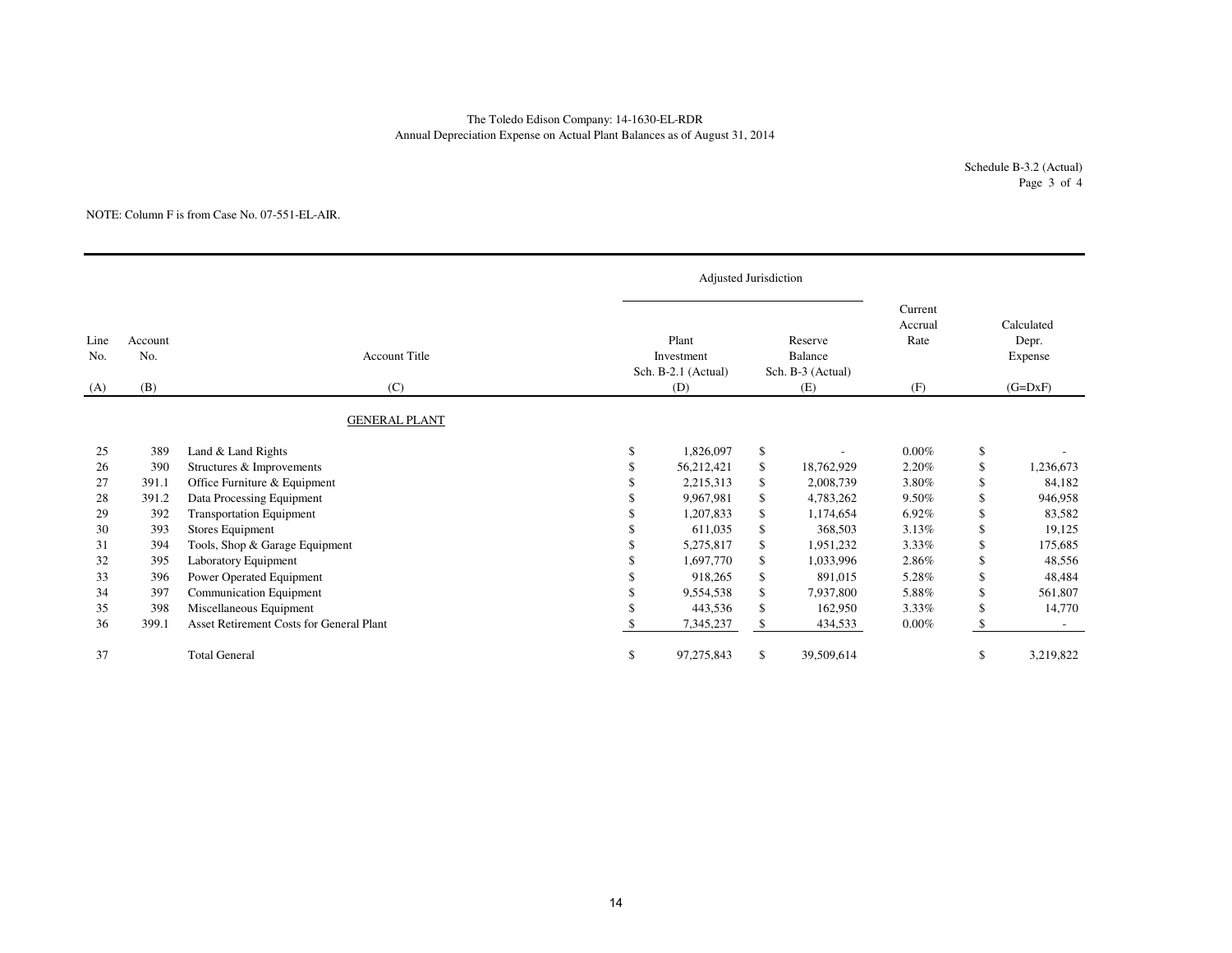# Annual Depreciation Expense on Actual Plant Balances as of August 31, 2014 The Toledo Edison Company: 14-1630-EL-RDR

#### NOTE: Column F is from Case No. 07-551-EL-AIR.

|                    |                       |                                                                                           |    | Adjusted Jurisdiction                             |          |                                                |                                   |                       |                                             |
|--------------------|-----------------------|-------------------------------------------------------------------------------------------|----|---------------------------------------------------|----------|------------------------------------------------|-----------------------------------|-----------------------|---------------------------------------------|
| Line<br>No.<br>(A) | Account<br>No.<br>(B) | <b>Account Title</b><br>(C)                                                               |    | Plant<br>Investment<br>Sch. B-2.1 (Actual)<br>(D) |          | Reserve<br>Balance<br>Sch. B-3 (Actual)<br>(E) | Current<br>Accrual<br>Rate<br>(F) |                       | Calculated<br>Depr.<br>Expense<br>$(G=DxF)$ |
|                    |                       | <b>OTHER PLANT</b>                                                                        |    |                                                   |          |                                                |                                   |                       |                                             |
| 38<br>39<br>40     | 303<br>303<br>303     | Intangible Software<br>Intangible FAS 109 Transmission<br>Intangible FAS 109 Distribution | \$ | 22,103,455<br>54,210<br>240,093                   | \$<br>\$ | 19,087,472<br>47,785<br>235,056                | 14.29%<br>2.37%<br>3.10%          | $\ast$<br>$\ast$<br>* |                                             |
| 41                 |                       | <b>Total Other</b>                                                                        | \$ | 22,397,759                                        | \$       | 19,370,313                                     |                                   | \$                    | 998,274                                     |
| 42                 |                       | Removal Work in Progress (RWIP)                                                           |    |                                                   |          | $(\$4,966,246)$                                |                                   |                       |                                             |
| 43                 |                       | Company Total Depreciation                                                                | \$ | 1,059,095,142                                     | \$       | 518,479,366                                    |                                   | \$                    | 33,330,367                                  |
| 44                 |                       | Incremental Depreciation Associated with Allocated Service Company Plant **               | \$ | 41,729,657                                        | \$       | 15,999,029                                     |                                   | \$                    | 1,669,699                                   |
| 45                 |                       | GRAND TOTAL $(43 + 44)$                                                                   |    | 1,100,824,799                                     | \$       | 534,478,395                                    |                                   |                       | 35,000,066                                  |

\* Please see the "Intangible Depreciation Expense Calculation: Actual 8/31/2014 Balances" workpaper for more details behind the calculation of depreciation expense associated with Intangible Plant.

\*\* Source: Line 6 of the "Service Company Allocations to the Ohio Operating Companies (Actual)" workpaper.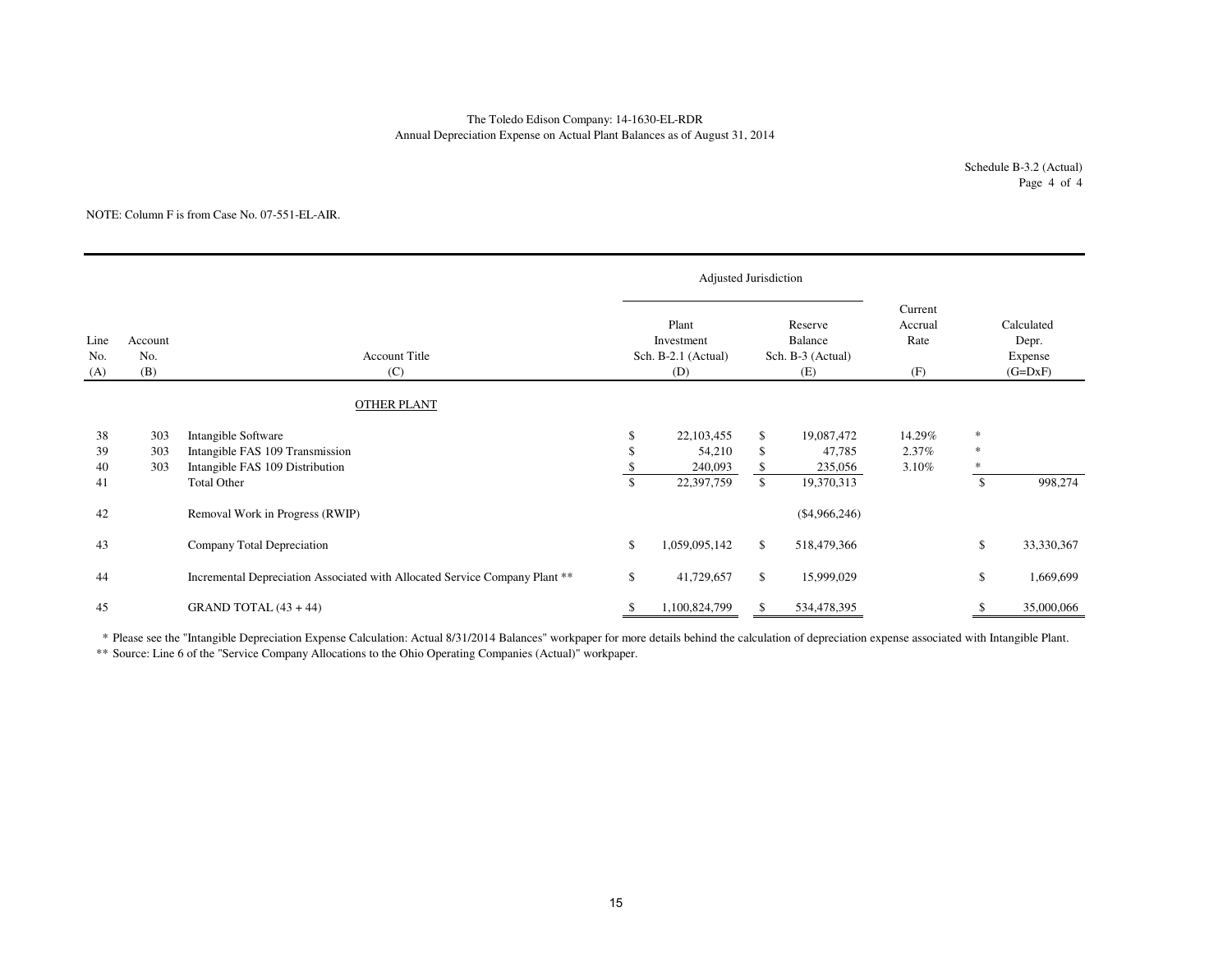# The Toledo Edison Company: 14-1630-EL-RDR

# Annual Property Tax Expense on Actual Plant Balances as of August 31, 2014

Schedule C-3.10a (Actual) Page 1 of 1

| Line<br>No. | Description                                                                | Jurisdictional<br>Amount |
|-------------|----------------------------------------------------------------------------|--------------------------|
|             | Personal Property Taxes - See Schedule C-3.10a1 (Actual)                   | \$<br>29,005,129         |
| 2           | Real Property Taxes - See Schedule C-3.10a2 (Actual)                       | \$<br>904,853            |
| 3           | Incremental Property Tax Associated with Allocated Service Company Plant * | \$<br>28,192             |
| 4           | Total Property Taxes $(1 + 2 + 3)$                                         | \$<br>29,938,174         |

\* Source: Line 7 of the "Service Company Allocations to the Ohio Operating Companies (Actual)" workpaper.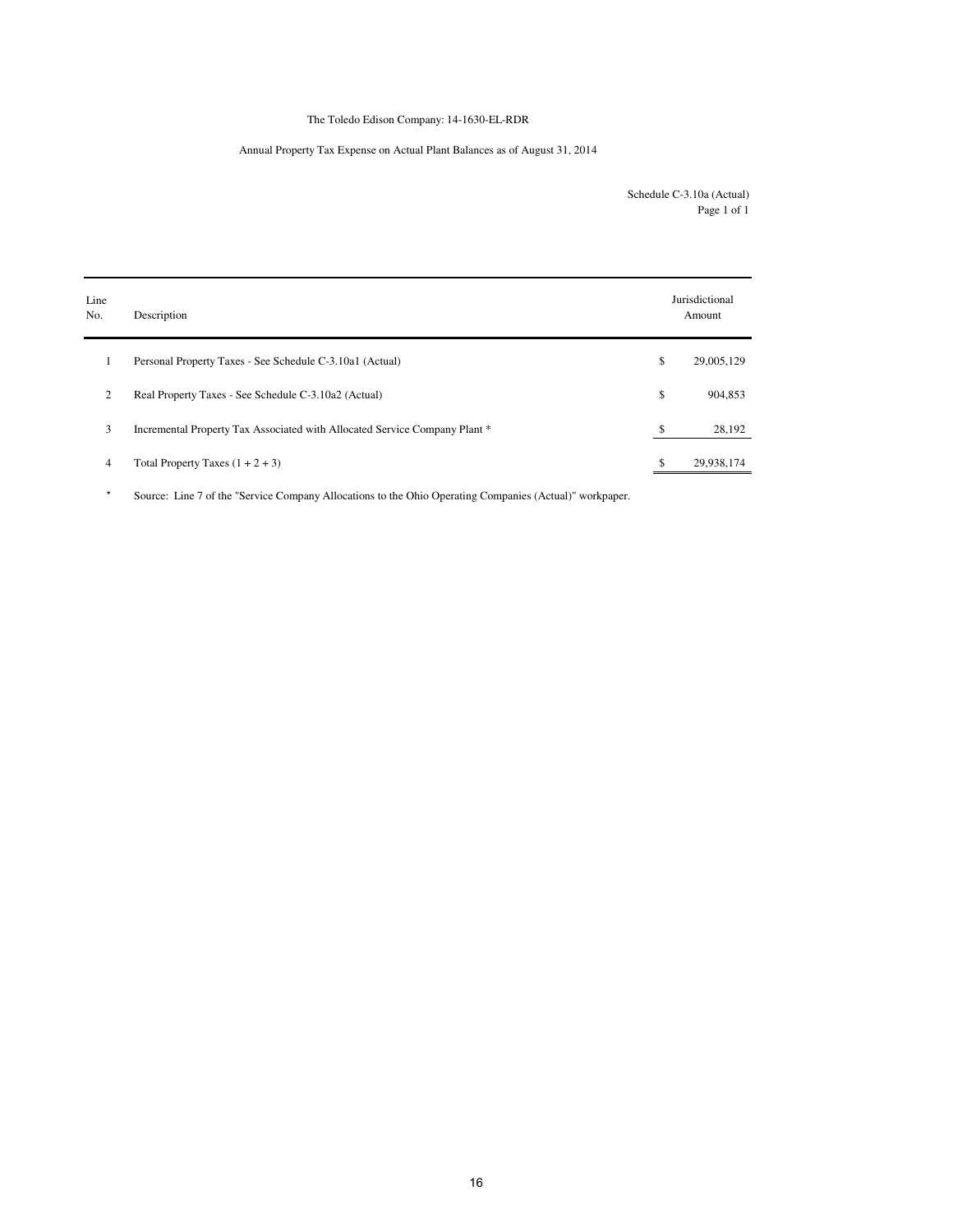# Annual Personal Property Tax Expense on Actual Plant Balances as of August 31, 2014

Page 1 of 1 Schedule C-3.10a1 (Actual)

| Line<br>No.    | Description                                         | Jurisdictional Amount   |                       |    |                       |                      |                  |  |  |  |  |
|----------------|-----------------------------------------------------|-------------------------|-----------------------|----|-----------------------|----------------------|------------------|--|--|--|--|
|                |                                                     |                         | Transmission<br>Plant |    | Distribution<br>Plant |                      | General<br>Plant |  |  |  |  |
| $\mathbf{1}$   | Jurisdictional Plant in Service (a)                 | \$                      | 22,593,207            | \$ | 916,828,333           | \$                   | 97,275,843       |  |  |  |  |
| $\overline{c}$ | Jurisdictional Real Property (b)                    | \$                      | 1,937,777             | \$ | 10,886,663            | \$                   | 58,038,519       |  |  |  |  |
| 3              | Jurisdictional Personal Property (1 - 2)            | \$                      | 20,655,430            | \$ | 905,941,670           | \$                   | 39,237,324       |  |  |  |  |
| $\overline{4}$ | Purchase Accounting Adjustment (f)                  | \$                      | (12,707,440)          | \$ | (450,860,096)         | \$                   |                  |  |  |  |  |
| 5              | Adjusted Jurisdictional Personal Property $(3 + 4)$ | \$                      | 7,947,990             | \$ | 455,081,574           | $\sqrt{\frac{2}{3}}$ | 39,237,324       |  |  |  |  |
|                | <b>Exclusions and Exemptions</b>                    |                         |                       |    |                       |                      |                  |  |  |  |  |
| 6              | Capitalized Asset Retirement Costs (a)              | \$                      |                       | \$ | 7,901                 | \$                   | 7,345,237        |  |  |  |  |
| $\overline{7}$ | Exempt Facilities (c)                               | \$                      |                       | \$ |                       | \$                   |                  |  |  |  |  |
| 8              | Licensed Motor Vehicles (c)                         | \$                      |                       | \$ |                       | \$                   | 1,800,886        |  |  |  |  |
| 9              | Capitalized Interest (g)                            | \$                      | 389,452               | \$ | 4,050,226             | \$                   |                  |  |  |  |  |
| 10             | Total Exclusions and Exemptions (6 thru 9)          | $\overline{\mathsf{s}}$ | 389,452               | \$ | 4,058,127             | \$                   | 9,146,123        |  |  |  |  |
| 11             | Net Cost of Taxable Personal Property (5 - 10)      | \$                      | 7,558,539             | \$ | 451,023,447           | \$                   | 30,091,202       |  |  |  |  |
| 12             | True Value Percentage (c)                           |                         | 76.7240%              |    | 74.6450%              |                      | 34.6730%         |  |  |  |  |
| 13             | True Value of Taxable Personal Property (11 x 12)   | \$                      | 5,799,213             | \$ | 336,666,452           | $\mathbb{S}$         | 10,433,522       |  |  |  |  |
| 14             | Assessment Percentage (d)                           |                         | 85.00%                |    | 85.00%                |                      | 24.00%           |  |  |  |  |
| 15             | Assessment Value (13 x 14)                          | \$                      | 4,929,331             | \$ | 286,166,484           | \$                   | 2,504,045        |  |  |  |  |
| 16             | Personal Property Tax Rate (e)                      |                         | 9.0218410%            |    | 9.0218410%            |                      | 9.0218410%       |  |  |  |  |
| 17             | Personal Property Tax (15 x 16)                     | \$                      | 444,716               | \$ | 25,817,485            | \$                   | 225,911          |  |  |  |  |
| 18             | Purchase Accounting Adjustment (f)                  | \$                      | 75,913                | \$ | 2,441,104             | \$                   |                  |  |  |  |  |
| 19             | Total Personal Property Tax $(17 + 18)$             |                         |                       |    |                       | $\mathbb{S}$         | 29,005,129       |  |  |  |  |

(a) Schedule B-2.1 (Actual)

(b) Schedule B-2.1 (Actual), Accounts 350, 352, 360, 361, 389, and 390

(c) Source: TE's most recent Ohio Annual Property Tax Return Filing

(d) Statutory Assessment for Personal Property

(e) Estimated tax rate for Personal Property based on the most recent Ohio Annual Property Tax Return Filing

(f) Adjustment made as a result of the merger between Ohio Edison and Centerior

(g) Calculation: Line 5 x Percentage from the most recent Ohio Annual Property Tax Return Filing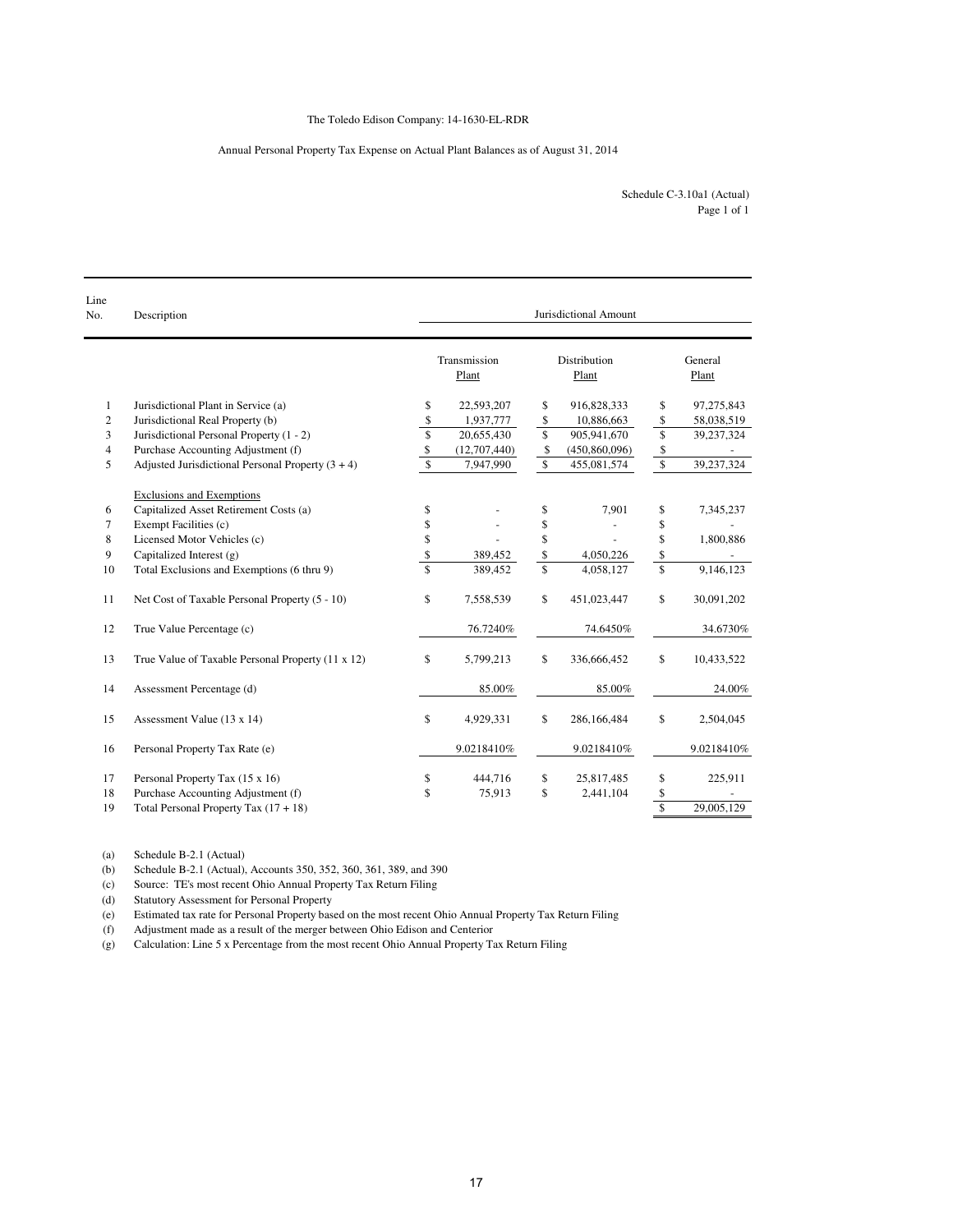# The Toledo Edison Company: 14-1630-EL-RDR

# Annual Real Property Tax Expense on Actual Plant Balances as of August 31, 2014

| Schedule C-3.10a2 (Actual) |
|----------------------------|
| Page 1 of 1                |

| Line<br>No. | Description                                                   | Jurisdictional Amount      |    |                                               |    |                                                                 |  |  |  |  |  |
|-------------|---------------------------------------------------------------|----------------------------|----|-----------------------------------------------|----|-----------------------------------------------------------------|--|--|--|--|--|
|             |                                                               | Transmission<br>Plant      |    | Distribution<br>Plant                         |    | General<br>Plant                                                |  |  |  |  |  |
| 1           | Jurisdictional Real Property (a)                              | \$<br>1,937,777            | \$ | 10,886,663                                    | \$ | 58,038,519                                                      |  |  |  |  |  |
| 2           | True Value Percentage (b)                                     | 44.67%                     |    | 44.67%                                        |    | 44.67%                                                          |  |  |  |  |  |
| 3           | True Value of Taxable Real Property (1 x 2)                   | \$<br>865,661              | \$ | 4,863,389                                     | \$ | 25,927,495                                                      |  |  |  |  |  |
| 4           | Assessment Percentage (c)                                     | 35.00%                     |    | 35.00%                                        |    | 35.00%                                                          |  |  |  |  |  |
| 5           | Assessment Value (3 x 4)                                      | \$<br>302,981              | \$ | 1,702,186                                     | \$ | 9,074,623                                                       |  |  |  |  |  |
| 6           | Real Property Tax Rate (d)                                    | 8.1667%                    |    | 8.1667%                                       |    | 8.1667%                                                         |  |  |  |  |  |
| 7           | Real Property Tax (5 x 6)                                     | \$<br>24,744               | \$ | 139,012                                       | \$ | 741,097                                                         |  |  |  |  |  |
| 8           | Total Real Property Tax (Sum of 7)                            |                            |    |                                               | \$ | 904,853                                                         |  |  |  |  |  |
| (a)         | Schedule C-3.10a1 (Actual)                                    |                            |    |                                               |    |                                                                 |  |  |  |  |  |
| (b)         | Calculated as follows:                                        |                            |    |                                               |    |                                                                 |  |  |  |  |  |
|             | (1) Real Property Assessed Value<br>(2) Assessment Percentage | \$<br>12,123,070<br>35.00% |    | <b>Statutory Assessment for Real Property</b> |    | Source: TE's most recent Ohio Annual Property Tax Return Filing |  |  |  |  |  |
|             | (3) Real Property True Value                                  | \$<br>34,637,343           |    | Calculation: $(1) / (2)$                      |    |                                                                 |  |  |  |  |  |
|             | (4) Real Property Capitalized Cost                            | \$<br>77,535,453           |    |                                               |    | Book cost of real property used to compare to assessed          |  |  |  |  |  |
|             |                                                               |                            |    |                                               |    | value of real property to derive a true value percentage        |  |  |  |  |  |
|             | (5) Real Property True Value Percentage                       | 44.67%                     |    | Calculation: $(3) / (4)$                      |    |                                                                 |  |  |  |  |  |
| (a)         | Cropstory Association for Dool Droporty                       |                            |    |                                               |    |                                                                 |  |  |  |  |  |

(c) Statutory Assessment for Real Property

(d) Estimated tax rate for Real Estate based on the most recent Ohio Annual Property Tax Return Filing.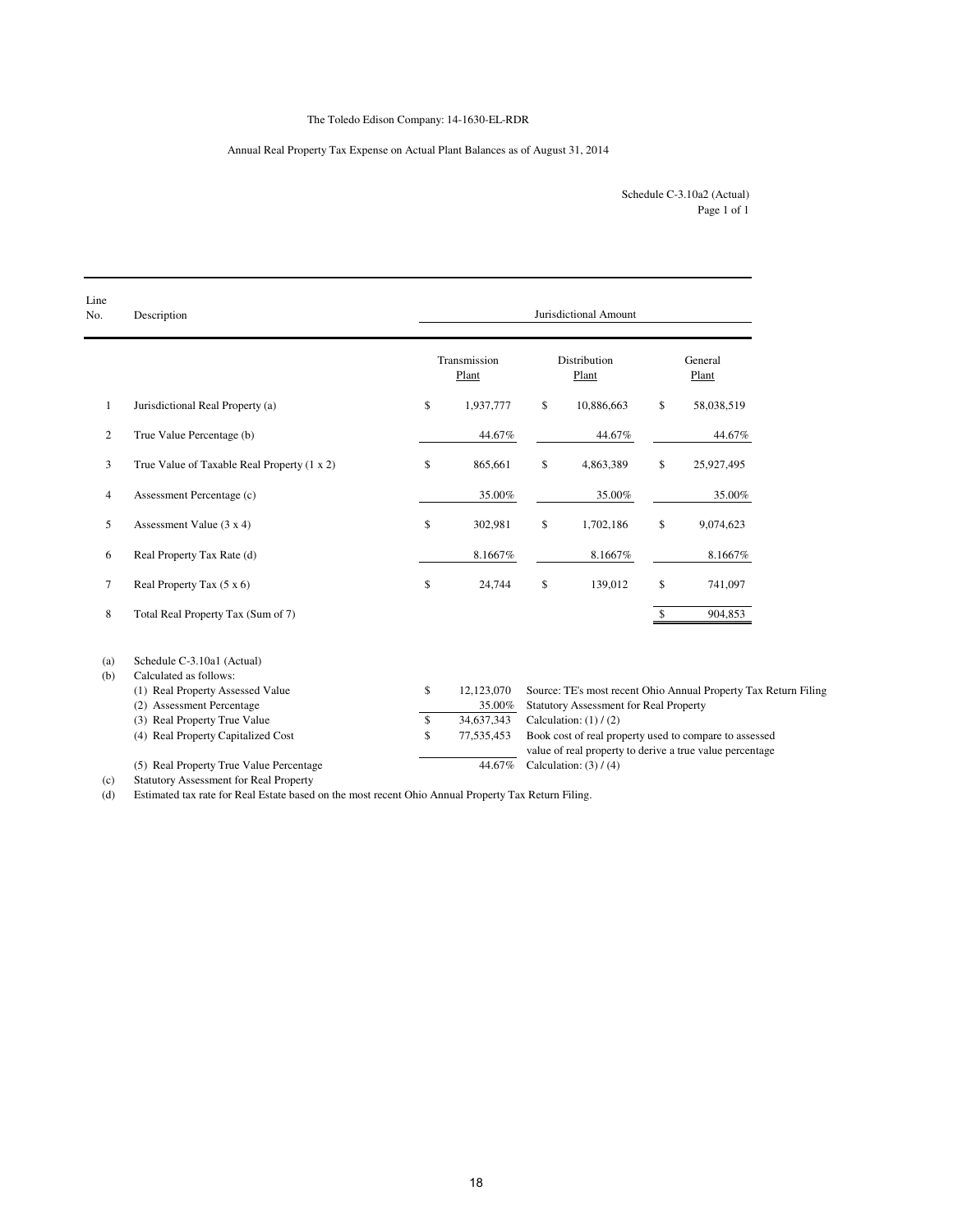The Cleveland Electric Illuminating Company: 14-1628-EL-RDR Ohio Edison Company: 14-1629-EL-RDR The Toledo Edison Company: 14-1630-EL-RDR

### **Summary of Exclusions per Case No. 12-1230-EL-SSO Actual 8/31/2014 Plant in Service Balances**

#### **General Adjustments**

ATSI Land Lease Certain amounts (summarized below) in account 350 are associated with land leased to ATSI, FirstEnergy's transmission subsidiary. Consistent with Case No. 07-551-EL-AIR, these amounts are not jurisdictional to distribution related plant in service, and have been excluded accordingly for each operating company. There is no accumulated depreciation reserve associated with land.

| <b>FERC Account 350</b> |    | CЕI        |                          |   |            |
|-------------------------|----|------------|--------------------------|---|------------|
| <b>Gross Plant</b>      | κĐ | 57.224.624 | 85.527.569               | æ | 15.628.438 |
| Reserve                 | w  |            | $\overline{\phantom{a}}$ |   |            |

### **ESP3 Adjustments**

In the ESP3 Stipulation (Case No. 12-1230-EL-SSO, page 20), it says "capital additions recovered through Riders LEX, EDR, and AMI will be identified and excluded from Rider DCR and the annual cap allowance."

AMI Only CEI has an AMI project so this exclusion does not impact OE or TE. Source: 8/31/2014 Actual Plant Balances Exclusions related to Rider AMI are determined by specific depreciation groups in PowerPlant and WBS CE-004000

| <b>FERC Account</b> | <b>CEI</b> |            |         |           |  |  |  |  |  |  |  |
|---------------------|------------|------------|---------|-----------|--|--|--|--|--|--|--|
|                     |            | Gross      | Reserve |           |  |  |  |  |  |  |  |
| 303                 | \$         | 1,848,911  | \$      | 626,526   |  |  |  |  |  |  |  |
| 362                 | \$         | 1,048,549  | \$      | 206,473   |  |  |  |  |  |  |  |
| 364                 | \$         | 207,471    | \$      | 67,853    |  |  |  |  |  |  |  |
| 365                 | \$         | 1,491,589  | \$      | 484,390   |  |  |  |  |  |  |  |
| 367                 | \$         | 13,029     | \$      | 2,442     |  |  |  |  |  |  |  |
| 368                 | \$         | 212,402    | \$      | 41,535    |  |  |  |  |  |  |  |
| 370                 | \$         | 17,953,614 | \$      | 1,741,550 |  |  |  |  |  |  |  |
| <b>Grand Total</b>  | \$         | 22,775,566 | \$      | 3,170,769 |  |  |  |  |  |  |  |

LEX As implemented by the Companies, Rider LEX will recover deferred expenses associated with lost up-front line extension payments from 2009-2011. These deferred expenses are recorded as a regulatory asset, not as plant in service, on the Companies' books. Therefore, there is no adjustment to plant in service associated with Rider LEX.

EDR Exclusions related to Rider EDR(g) are determined by the WBS CE-000303.

| <b>FERC Account</b> | <b>CEI</b>   |         |       |  |  |  |  |  |  |  |
|---------------------|--------------|---------|-------|--|--|--|--|--|--|--|
|                     | Gross        | Reserve |       |  |  |  |  |  |  |  |
| 364                 | \$<br>0      | \$      | 64    |  |  |  |  |  |  |  |
| 365                 | \$<br>15     | \$      | 66    |  |  |  |  |  |  |  |
| 366                 | \$<br>92,545 | \$      | 917   |  |  |  |  |  |  |  |
| 367                 | \$<br>634    | \$      | (179) |  |  |  |  |  |  |  |
| 368                 | \$<br>0      | \$      | 54    |  |  |  |  |  |  |  |
| 369                 | \$<br>0      | \$      | 17    |  |  |  |  |  |  |  |
| 371                 | \$<br>0      | \$      | 0     |  |  |  |  |  |  |  |
| <b>Grand Total</b>  | \$<br>93,194 | \$      | 938   |  |  |  |  |  |  |  |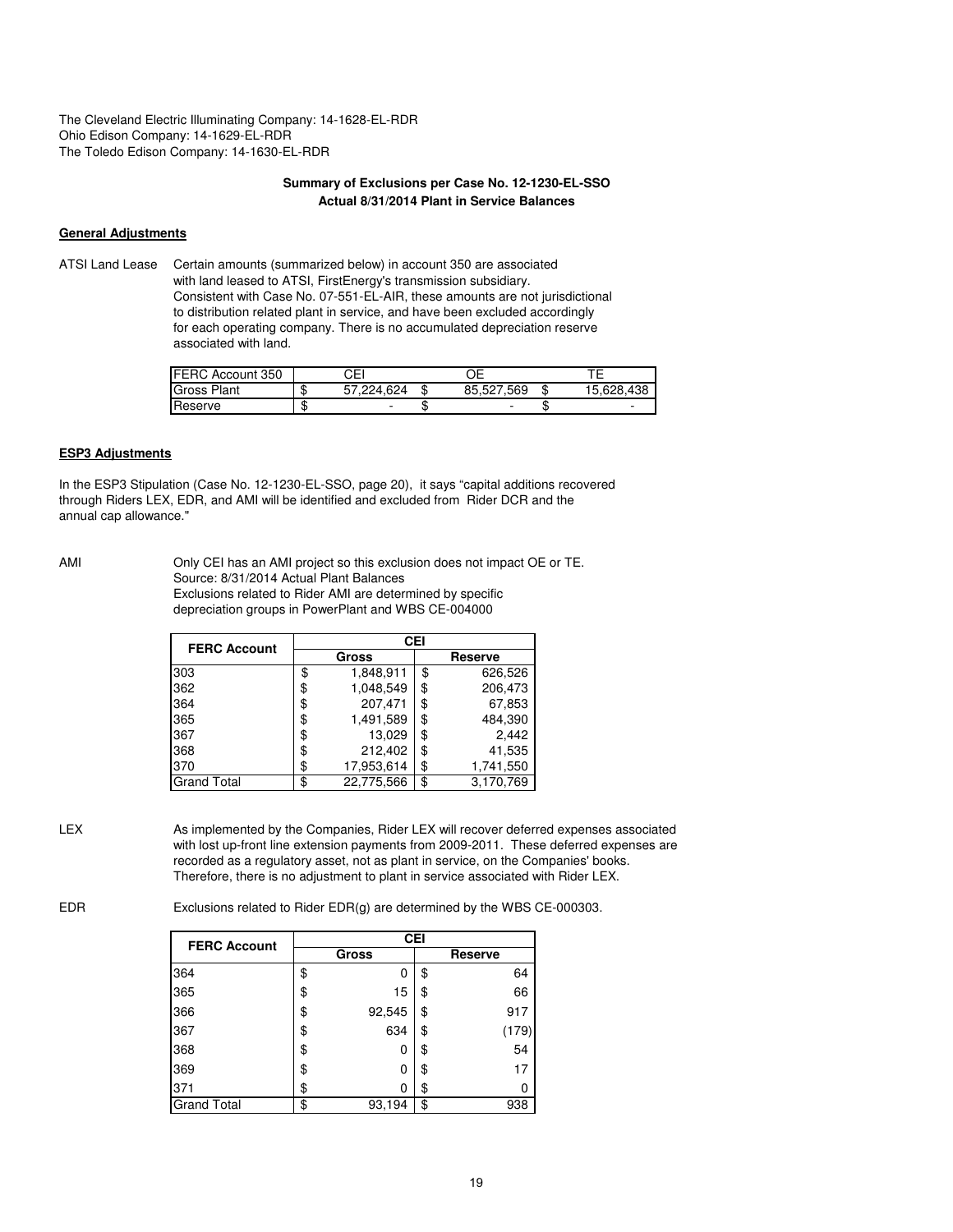The Cleveland Electric Illuminating Company: 14-1628-EL-RDROhio Edison Company: 14-1629-EL-RDRThe Toledo Edison Company: 14-1630-EL-RDR

# **Service Company Allocations to the Ohio Operating Companies (Actual)**

|     |                                     |     | (A)                    | (B) |            | (C) |            |    | (D)        |     | (E)           |
|-----|-------------------------------------|-----|------------------------|-----|------------|-----|------------|----|------------|-----|---------------|
|     |                                     |     | <b>Service Company</b> |     | CEI        |     | <b>OE</b>  |    | TE.        |     | <b>TOTAL</b>  |
| (1) | Allocation Factors from Case 07-551 |     |                        |     | 14.21%     |     | 17.22%     |    | 7.58%      |     |               |
| (2) | Gross Plant                         | \$  | 550,523,178            | \$. | 78,229,344 | \$  | 94,800,091 | S  | 41,729,657 |     | \$214,759,092 |
| (3) | Reserve                             | \$  | 211,068,983            | \$. | 29,992,902 | \$  | 36,346,079 | \$ | 15,999,029 | \$. | 82,338,010    |
| (4) | ADIT                                | \$. | 87,708,541             | \$. | 12,463,384 |     | 15,103,411 | S  | 6,648,307  | \$. | 34,215,102    |
| (5) | <b>Rate Base</b>                    |     |                        |     | 35,773,058 |     | 43,350,602 | S  | 19,082,321 |     | 98,205,980    |
|     |                                     |     |                        |     |            |     |            |    |            |     |               |
| (6) | Depreciation Expense (Incremental)  |     |                        | \$  | 3,130,135  | \$  | 3,793,168  | \$ | 1,669,699  | \$  | 8,593,002     |
| (7) | Property Tax Expense (Incremental)  |     |                        | \$  | 52,850     | \$  | 64,045     | \$ | 28,192     | \$  | 145,087       |
| (8) | <b>Total Expenses</b>               |     |                        |     | 3,182,985  |     | 3,857,213  | \$ | 1,697,891  | S.  | 8,738,088     |

(2) Gross Plant = Actual Service Company General and Intangible plant in-service as of 8/31/2014.

(3) Reserve = Actual Service Company General and Intangible Plant depreciation reserve as of 8/31/2014.

(4) ADIT: Actual ADIT Balances as of 8/31/2014.

(5) Rate Base = Gross Plant - Reserve - ADIT

 (6) Estimated incremental depreciation expense. Additional details provided on "Incremental Depreciation and Property Tax Associated with Service Company Plant: Case No. 07-551-EL-AIR vs. Actual 8/31/2014"

 (7) Estimated incremental property tax expense. Additional details provided on "Incremental Depreciation and Property Tax Associated with Service Company Plant: Case No. 07-551-EL-AIR vs. Actual 8/31/2014"

(8) Total Expenses = Depreciation Expense + Property Tax Expense

All Service Company Allocations for Gross Plant and Reserve can be found on Sch B2.1 (Actual) and Sch B3 (Actual), respectively, in order to determine the Grand Totals shown on the "Rider DCR Actual Distribution Rate Base Additions as of 8/31/2014: Revenue Requirement" workpaper.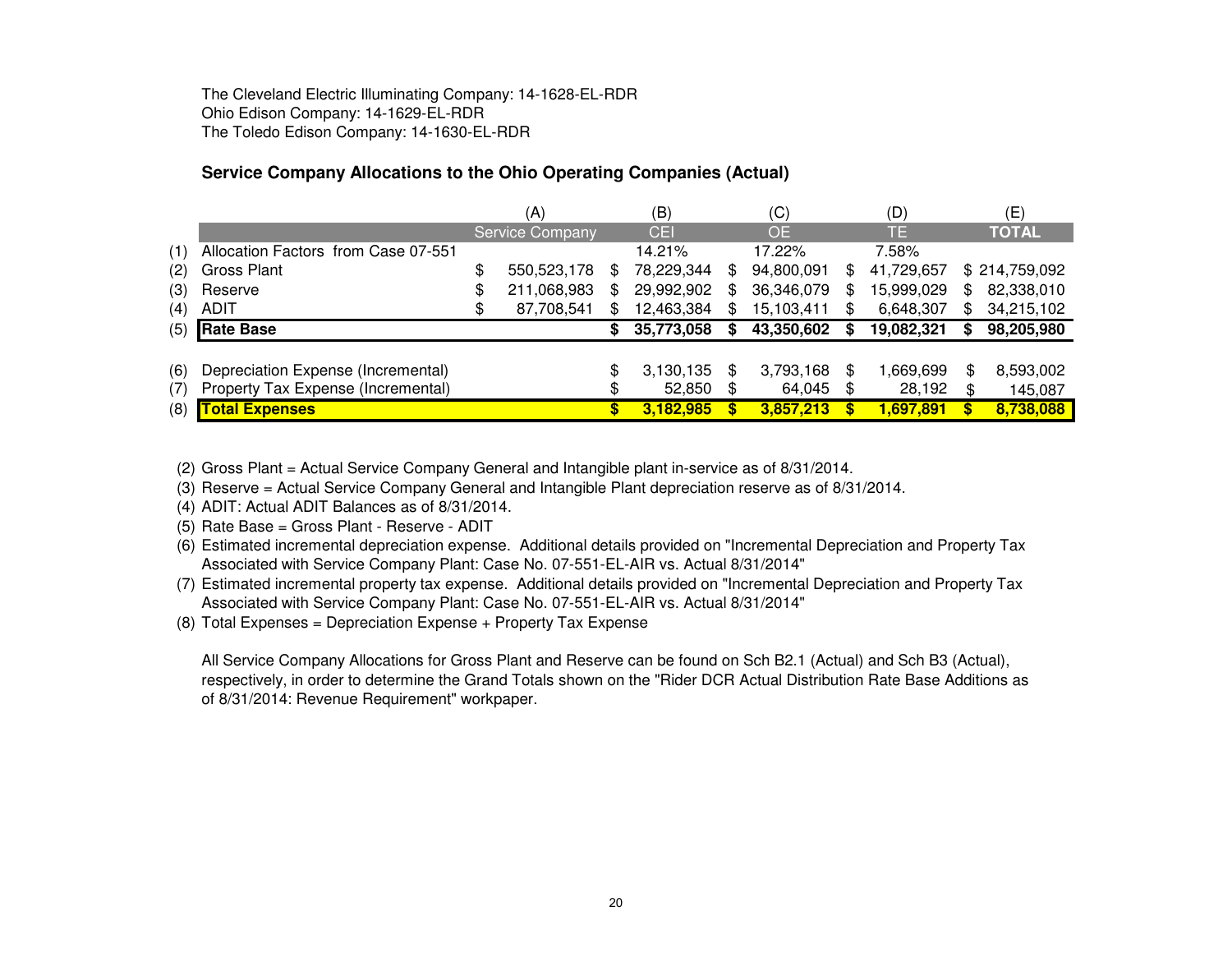#### **Depreciation Rate for Service Company Plant (Actual)**

#### **I. Estimated Depreciation Accrual Rate for Service Company Plant as of May 31, 2007**

|                                                                                   | (A)<br>(B)<br>(C)<br>(D) |                                           | (E) | (F)          | (G)            | (H)         | (1)          |             | (J)              |                  |                      |                   |               |                     |
|-----------------------------------------------------------------------------------|--------------------------|-------------------------------------------|-----|--------------|----------------|-------------|--------------|-------------|------------------|------------------|----------------------|-------------------|---------------|---------------------|
| Line                                                                              | Account                  | <b>Account Description</b>                |     |              |                | 5/31/2007   |              |             |                  |                  | <b>Accrual Rates</b> |                   |               | <b>Depreciation</b> |
| No.                                                                               |                          |                                           |     | <b>Gross</b> |                | Reserve     |              | <b>Net</b>  | CEI              | <b>OE</b>        | TE                   | Average           |               | <b>Expense</b>      |
| <b>Allocation Factors</b><br>$\overline{2}$<br><b>Weighted Allocation Factors</b> |                          |                                           |     |              |                |             |              |             | 14.21%<br>36.43% | 17.22%<br>44.14% | 7.58%<br>19.43%      | 39.01%<br>100.00% |               |                     |
| <b>GENERAL PLANT</b>                                                              |                          |                                           |     |              |                |             |              |             |                  |                  |                      |                   |               |                     |
| 3                                                                                 | 389                      | Fee Land & Easements                      | \$  | 556,979      | - \$           |             | \$           | 556,979     | 0.00%            | 0.00%            | 0.00%                | 0.00%             | $\frac{6}{9}$ |                     |
| $\overline{4}$                                                                    | 390                      | Structures, Improvements *                | \$  | 21,328,601   | \$             | 7,909,208   | \$           | 13,419,393  | 2.20%            | 2.50%            | 2.20%                | 2.33%             |               | 497.474             |
| 5                                                                                 | 390.3                    | Struct Imprv, Leasehold Imp <sup>**</sup> | \$  | 6,938,688    | \$             | 1,006,139   | \$           | 5,932,549   | 22.34%           | 20.78%           | 0.00%                | 21.49%            | \$            | 1,490,798           |
| 6                                                                                 | 391.1                    | Office Furn., Mech. Equip.                | \$  | 31,040,407   | \$             | 24,400,266  | \$           | 6,640,141   | 7.60%            | 3.80%            | 3.80%                | 5.18%             | \$            | 1,609,200           |
| 7                                                                                 | 391.2                    | Data Processing Equipment                 | \$  | 117,351,991  | \$             | 26,121,795  | \$           | 91,230,196  | 10.56%           | 17.00%           | 9.50%                | 13.20%            | \$            | 15,486,721          |
| 8                                                                                 | 392                      | <b>Transportation Equipment</b>           | \$  | 11,855       | \$             | 1,309       | \$           | 10,546      | 6.07%            | 7.31%            | 6.92%                | 6.78%             | \$            | 804                 |
| 9                                                                                 | 393                      | <b>Stores Equipment</b>                   | \$  | 16,787       | \$             | 1,447       | \$           | 15,340      | 6.67%            | 2.56%            | 3.13%                | 4.17%             | \$            | 700                 |
| 10                                                                                | 394                      | Tools, Shop, Garage Equip.                | \$  | 11,282       | -\$            | 506         | \$           | 10,776      | 4.62%            | 3.17%            | 3.33%                | 3.73%             | \$            | 421                 |
| 11                                                                                | 395                      | <b>Laboratory Equipment</b>               | \$  | 127,988      | \$             | 11,126      | $\mathbf{f}$ | 116,862     | 2.31%            | 3.80%            | 2.86%                | 3.07%             | \$            | 3,935               |
| 12                                                                                | 396                      | Power Operated Equipment                  | \$  | 160,209      | \$             | 20,142      | \$           | 140,067     | 4.47%            | 3.48%            | 5.28%                | 4.19%             | \$            | 6,713               |
| 13                                                                                | 397                      | Communication Equipment ***               | \$  | 56,845,501   | $\mathbf{f}$   | 32,304,579  | \$           | 24,540,922  | 7.50%            | 5.00%            | 5.88%                | 6.08%             | \$            | 3,457,148           |
| 14                                                                                | 398                      | Misc. Equipment                           | \$  | 465,158      | -\$            | 27,982      | \$           | 437,176     | 6.67%            | 4.00%            | 3.33%                | 4.84%             | \$            | 22,525              |
| 15                                                                                | 399.1                    | <b>ARC General Plant</b>                  | \$  | 40,721       | \$             | 16,948      | \$           | 23,773      | 0.00%            | 0.00%            | 0.00%                | 0.00%             | $\sqrt{3}$    |                     |
| 16                                                                                |                          |                                           | \$  | 234,896,167  | -\$            | 91,821,447  | \$           | 143,074,720 |                  |                  |                      |                   | \$            | 22,576,438          |
|                                                                                   | <b>INTANGIBLE PLANT</b>  |                                           |     |              |                |             |              |             |                  |                  |                      |                   |               |                     |
| 17                                                                                | 301                      | Organization                              | \$  | $49,344$ \$  |                | 49,344 \$   |              |             | 0.00%            | 0.00%            | 0.00%                | 0.00%             | $\frac{1}{2}$ |                     |
| 18                                                                                | 303                      | Misc. Intangible Plant                    | \$  | 75,721,715   | - \$           | 46,532,553  | \$           | 29,189,162  | 14.29%           | 14.29%           | 14.29%               | 14.29%            | $\frac{1}{2}$ | 10,820,633          |
| 19                                                                                | 303                      | <b>Katz Software</b>                      | \$  | 1,268,271    | \$             | 1,027,642   | \$           | 240,630     | 14.29%           | 14.29%           | 14.29%               | 14.29%            | $\sqrt{3}$    | 181,236             |
| 20                                                                                | 303                      | Software 1999                             | \$  | 10,658       | \$             | 4,881       | \$           | 5,777       | 14.29%           | 14.29%           | 14.29%               | 14.29%            | \$            | 1,523               |
| 21                                                                                | 303                      | Software GPU SC00                         | \$  | 2,343,368    | \$             | 2,343,368   | \$           |             | 14.29%           | 14.29%           | 14.29%               | 14.29%            | \$            |                     |
| 22                                                                                | 303                      | Impairment June 2000                      | \$  | 77           | \$             | 77          | $\mathbf{f}$ | (0)         | 14.29%           | 14.29%           | 14.29%               | 14.29%            | \$            |                     |
| 23                                                                                | 303                      | 3 year depreciable life                   | \$  | 55,645       | $\mathfrak{g}$ | 14,684      | \$           | 40,961      | 14.29%           | 14.29%           | 14.29%               | 14.29%            | \$            | 7,952               |
| 24                                                                                | 303                      | Debt Gross-up (FAS109): General           | \$  | 117,298      | \$             | 117,298     | £.           |             | 3.87%            | 3.87%            | 3.87%                | 3.87%             | \$            |                     |
| 25                                                                                | 303                      | Debt Gross-up (FAS109): G/P Land \$       |     | $1,135$ \$   |                | 1,137       | \$           | (2)         | 3.87%            | 3.87%            | 3.87%                | 3.87%             | $\sqrt{3}$    |                     |
| 26                                                                                |                          |                                           | \$  | 79,567,511   | $\sqrt{3}$     | 50,090,984  | \$           | 29,476,527  |                  |                  |                      |                   | \$            | 11,011,344          |
| 27                                                                                |                          | <b>TOTAL - GENERAL &amp; INTANGIBLE</b>   | \$  | 314,463,678  | - \$           | 141,912,431 | \$           | 172,551,247 |                  |                  |                      | 10.68%            | \$            | 33,587,782          |

#### NOTES

(C) - (E) Service Company plant balances as of May 31, 2007.

(F) - (H) Source: Case No. 07-551-EL-AIR. Staff workpapers, Schedule B3.2.

In Case No. 07-551-EL-AIR, CEI and TE did not have an accrual rate for Account 303 (FAS 109 - General). Assumed to be the same as OE.(I) Weighted average of columns F through H based on Service Company allocation factors on Line 2.

Assumes that the accrual rate, by account, for Service Company plant is equal to the weighted average of the three operating companies.

(J) Estimated depreciation expense associated with Service Company plant as of 5/31/07. Calculation: Column C x Column I.

Includes accounts 390.1 and 390.2.

\*\*Weighted average accrual rate is taken over CEI and OE only. (TE had no balance in Case No. 07-551-EL-AIR).

\*\*\*Includes accounts 397 and 397.1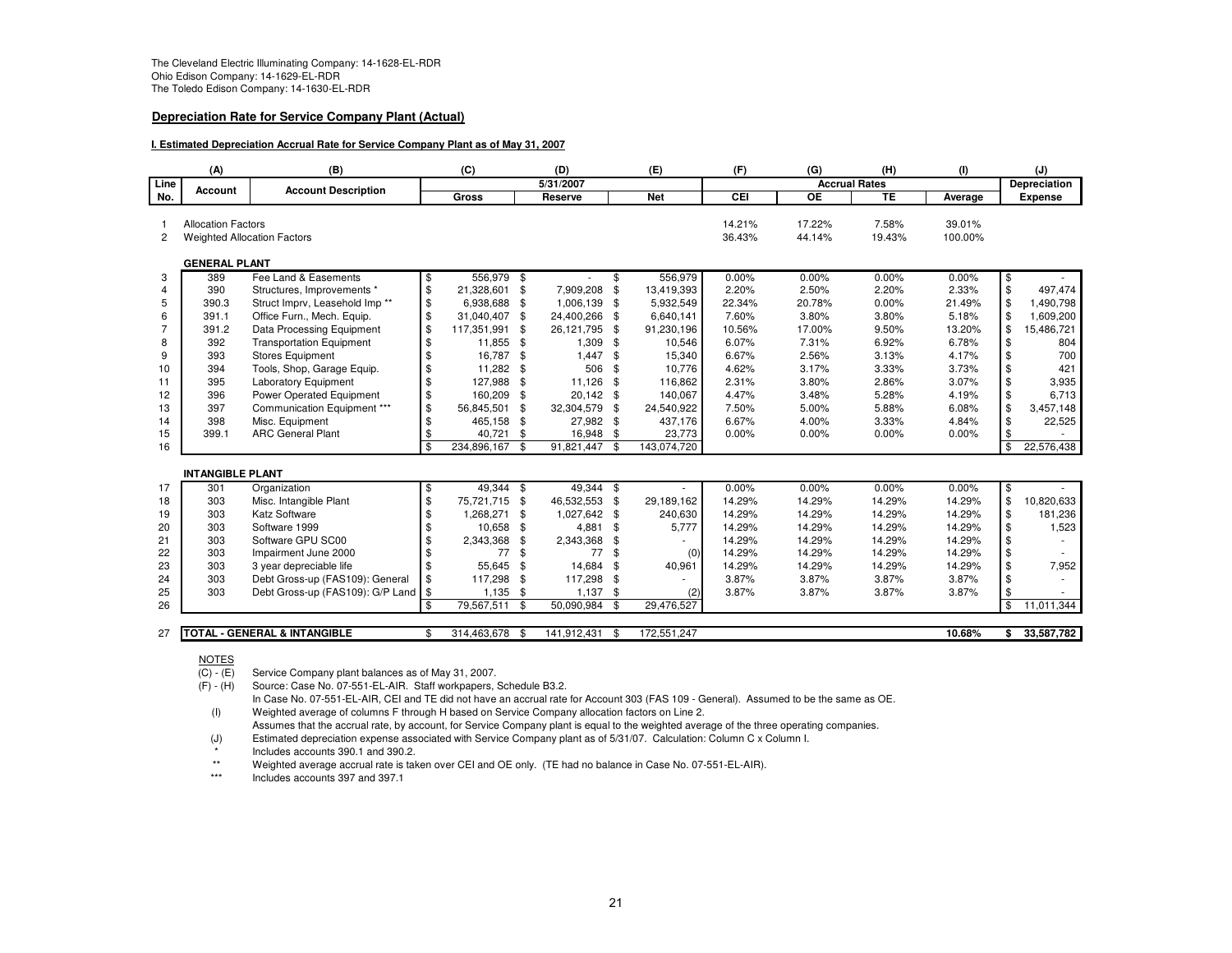#### **Depreciation Rate for Service Company Plant (Actual)**

#### **II. Estimated Depreciation Accrual Rate for Actual Service Company Plant as of August 31, 2014**

|          | (C)<br>(A)<br>(B)<br>(D)           |                                         | (E)                     | (F)            | (G)            | (H)                       | (1)            |                          | (J)        |                      |                 |          |                           |                |
|----------|------------------------------------|-----------------------------------------|-------------------------|----------------|----------------|---------------------------|----------------|--------------------------|------------|----------------------|-----------------|----------|---------------------------|----------------|
| Line     | Account                            | <b>Account Description</b>              |                         |                |                | 8/31/2014 Actual Balances |                |                          |            | <b>Accrual Rates</b> |                 |          | Depreciation              |                |
| No.      |                                    |                                         |                         | Gross          |                | Reserve                   |                | <b>Net</b>               | <b>CEI</b> | OE                   | TE              | Average  |                           | <b>Expense</b> |
|          |                                    |                                         |                         |                |                |                           |                |                          |            |                      |                 |          |                           |                |
| 28       | <b>Allocation Factors</b>          |                                         |                         |                |                |                           |                |                          | 14.21%     | 17.22%<br>44.14%     | 7.58%<br>19.43% | 39.01%   |                           |                |
| 29       | <b>Weighted Allocation Factors</b> |                                         |                         |                |                |                           |                |                          | 36.43%     |                      |                 | 100.00%  |                           |                |
|          | <b>GENERAL PLANT</b>               |                                         |                         |                |                |                           |                |                          |            |                      |                 |          |                           |                |
| 30       | 389                                | Fee Land & Easements                    | \$                      | $230.947$ \$   |                |                           | \$             | 230.947                  | 0.00%      | 0.00%                | 0.00%           | 0.00%    | \$                        |                |
| 31       | 390                                | Structures, Improvements *              | \$                      | 45,796,711     | \$             | 17,809,451                | \$             | 27,987,259               | 2.20%      | 2.50%                | 2.20%           | 2.33%    | $\frac{1}{2}$             | 1,068,175      |
| 32       | 390.3                              | Struct Imprv, Leasehold Imp**           | \$                      | 14,068,908     | - \$           | 5,224,349                 | \$             | 8,844,559                | 22.34%     | 20.78%               | 0.00%           | 21.49%   | $\frac{1}{2}$             | 3,022,747      |
| 33       | 391.1                              | Office Furn., Mech. Equip.              | \$                      | 21,360,708     | - \$           | 9,474,585                 | \$             | 11,886,123               | 7.60%      | 3.80%                | 3.80%           | 5.18%    | \$                        | 1,107,384      |
| 34       | 391.2                              | Data Processing Equipment               | \$                      | 133,002,217    | - \$           | 27,542,037                | \$             | 105,460,180              | 10.56%     | 17.00%               | 9.50%           | 13.20%   | \$                        | 17,552,051     |
| 35       | 392                                | <b>Transportation Equipment</b>         | \$                      | 267,973 \$     |                | 44,997                    | \$             | 222,975                  | 6.07%      | 7.31%                | 6.92%           | 6.78%    | \$                        | 18,175         |
| 36       | 393                                | <b>Stores Equipment</b>                 | \$                      | 16,747 \$      |                | 5,537                     | \$             | 11,210                   | 6.67%      | 2.56%                | 3.13%           | 4.17%    | \$                        | 698            |
| 37       | 394                                | Tools, Shop, Garage Equip.              | \$                      | 210,419        | - \$           | 12,353                    | \$             | 198,066                  | 4.62%      | 3.17%                | 3.33%           | 3.73%    | \$                        | 7,847          |
| 38       | 395                                | <b>Laboratory Equipment</b>             | \$                      | 112,395        | - \$           | 23,494                    | \$             | 88,901                   | 2.31%      | 3.80%                | 2.86%           | 3.07%    | \$                        | 3,456          |
| 39       | 396                                | <b>Power Operated Equipment</b>         | \$                      | 91,445         | - \$           | 62,602                    | $\mathfrak{s}$ | 28,843                   | 4.47%      | 3.48%                | 5.28%           | 4.19%    | \$                        | 3,832          |
| 40       | 397                                | Communication Equipment ***             | \$                      | 81,803,231     | \$             | 22,526,849                | \$             | 59,276,382               | 7.50%      | 5.00%                | 5.88%           | 6.08%    | \$                        | 4,974,991      |
| 41       | 398                                | Misc. Equipment                         | \$                      | 3,215,865      | \$             | 689,617                   | \$             | 2,526,249                | 6.67%      | 4.00%                | 3.33%           | 4.84%    | \$                        | 155,725        |
| 42       | 399.1                              | <b>ARC General Plant</b>                | \$                      | 40,721         | $\mathfrak{s}$ | 23,674                    | \$             | 17,047                   | 0.00%      | $0.00\%$             | 0.00%           | $0.00\%$ | \$                        |                |
| 43       |                                    |                                         | \$                      | 300,218,286    | \$             | 83,439,545                | \$             | 216,778,741              |            |                      |                 |          | \$                        | 27,915,081     |
|          | <b>INTANGIBLE PLANT</b>            |                                         |                         |                |                |                           |                |                          |            |                      |                 |          |                           |                |
|          | 301                                | FECO 101/6-301 Organization Fst         | $\overline{\mathbf{e}}$ | $49.344$ \$    |                | 49.344                    | \$             |                          | 0.00%      | 0.00%                | 0.00%           | 0.00%    |                           |                |
| 44<br>45 | 303                                | FECO 101/6 303 Intangibles              | \$                      | 21,145,745     | - \$           | 7,011,762                 | - \$           | 14,133,983               | 14.29%     | 14.29%               | 14.29%          | 14.29%   | $\overline{\theta}$<br>\$ | 3,021,727      |
| 46       | 303                                | FECO 101/6-303 Katz Software            | \$                      | 1,268,271      | \$             | 1,268,271                 | \$             |                          | 14.29%     | 14.29%               | 14.29%          | 14.29%   | $\sqrt[6]{\frac{1}{2}}$   |                |
| 47       | 303                                | FECO 101/6-303 2003 Software            | \$                      | 24,400,196     | - \$           | 24,400,196                | \$             | ٠                        | 14.29%     | 14.29%               | 14.29%          | 14.29%   | \$                        |                |
| 48       | 303                                | FECO 101/6-303 2004 Software            | \$                      | 12,676,215     | - \$           | 12,676,215                | \$             | ٠                        | 14.29%     | 14.29%               | 14.29%          | 14.29%   | \$                        |                |
| 49       | 303                                | FECO 101/6-303 2005 Software            | \$                      | 1,086,776      | -\$            | 1,086,776                 | \$             | $\overline{\phantom{a}}$ | 14.29%     | 14.29%               | 14.29%          | 14.29%   | \$                        |                |
| 50       | 303                                | FECO 101/6-303 2006 Software            | \$                      | 5,680,002 \$   |                | 5,680,002                 | \$             | $\overline{\phantom{a}}$ | 14.29%     | 14.29%               | 14.29%          | 14.29%   | \$                        |                |
| 51       | 303                                | FECO 101/6-303 2007 Software            | \$                      | 7,245,250 \$   |                | 7,245,250                 | \$             |                          | 14.29%     | 14.29%               | 14.29%          | 14.29%   | \$                        |                |
| 52       | 303                                | FECO 101/6-303 2008 Software            | \$                      | 7,404,178      | - \$           | 6,925,475                 | \$             | 478,703                  | 14.29%     | 14.29%               | 14.29%          | 14.29%   | \$                        | 478,703        |
| 53       | 303                                | FECO 101/6-303 2009 Software            | \$                      | 15,969,099     | \$             | 11,744,443                | \$             | 4,224,655                | 14.29%     | 14.29%               | 14.29%          | 14.29%   | \$                        | 2,281,984      |
| 54       | 303                                | FECO 101/6-303 2010 Software            | \$                      | 19,353,459     | - \$           | 12,112,194                | \$             | 7,241,265                | 14.29%     | 14.29%               | 14.29%          | 14.29%   | \$                        | 2,765,609      |
| 55       | 303                                | FECO 101/6-303 2011 Software            | \$                      | 53,523,626     | \$             | 23,492,180                | \$             | 30,031,446               | 14.29%     | 14.29%               | 14.29%          | 14.29%   | \$                        | 7,648,526      |
| 56       | 303                                | FECO 101/6-303 2012 Software            | \$                      | 32,232,444     | - \$           | 9,194,654                 | -\$            | 23,037,791               | 14.29%     | 14.29%               | 14.29%          | 14.29%   | \$                        | 4,606,016      |
| 57       | 303                                | FECO 101/6-303 2013 Software            | \$                      | 47,011,297 \$  |                | 4,852,199                 | \$             | 42,159,098               | 14.29%     | 14.29%               | 14.29%          | 14.29%   | \$                        | 6,717,914      |
|          | 303                                | FECO 101/6-303 2014 Software            | \$                      | 1,258,989      | \$             | 47,900                    | \$             | 1,211,089                | 14.29%     | 14.29%               | 14.29%          | 14.29%   | \$                        | 179,910        |
| 58       |                                    |                                         | \$                      | 250,304,892 \$ |                | 127,786,862               | - \$           | 122,518,030              |            |                      |                 |          | \$                        | 27,700,390     |
|          |                                    |                                         |                         |                |                |                           |                |                          |            |                      |                 |          |                           |                |
| 59       |                                    | Removal Work in Progress (RWIP)         |                         |                | \$             | (157, 425)                |                |                          |            |                      |                 |          |                           |                |
|          |                                    |                                         |                         |                |                |                           |                |                          |            |                      |                 |          |                           |                |
| 60       |                                    | <b>TOTAL - GENERAL &amp; INTANGIBLE</b> | \$                      | 550,523,178    | \$             | 211,068,983               | \$             | 339,296,771              |            |                      |                 | 10.10%   | \$                        | 55,615,472     |

NOTES

 $(C) - (E)$  $\overline{(C)}$  - (E) Service Company plant balances as of August 31, 2014 adjusted to incorporate recommendations from the March 2013 and April 2014 Rider DCR audit reports.<br>(F) - (H) Source: Schedule B3.2 (Actual).

 $(F) - (H)$  Source: Schedule B3.2 (Actual).<br>(I) Weighted average of columns F

Weighted average of columns F through H based on Service Company allocation factors on Line 29.

Assumes that the accrual rate, by account, for Service Company plant is equal to the weighted average of the three operating companies.

(J) Estimated depreciation expense associated with Service Company plant as of 8/31/2014. Calculation: Column C x Column I.

\*Includes accounts 390.1 and 390.2.

\*\*Weighted average accrual rate is taken over CEI and OE only. (TE had no balance in Case No. 07-551-EL-AIR).

\*\*\*Includes accounts 397 and 397.1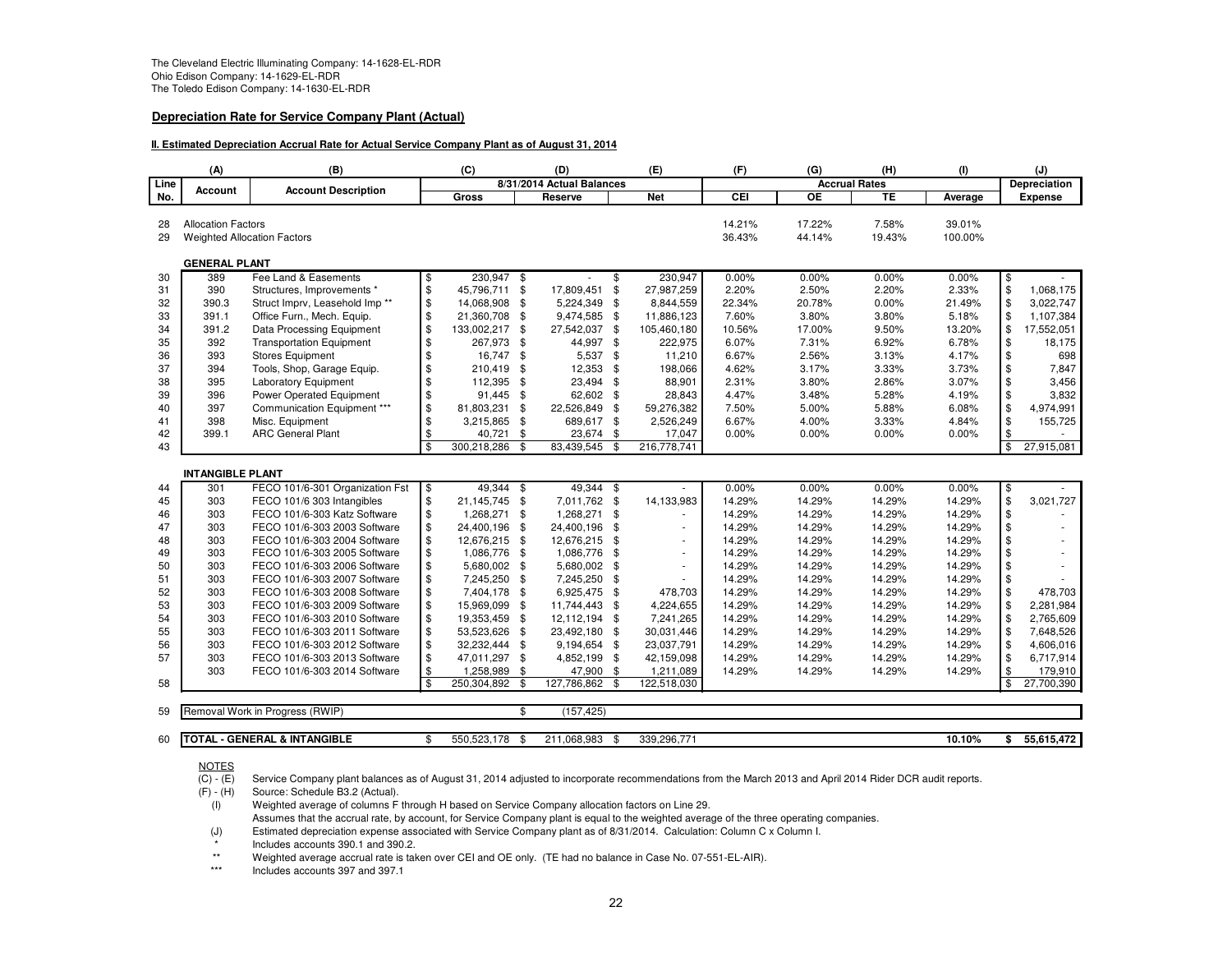# **Property Tax Rate for Service Company Plant (Actual)**

| I. Average Real Property Tax Rates on General Plant as of May 31, 2007 *                             |                           |                           |                           |                           |                                                                                                           |  |  |  |  |  |  |  |  |
|------------------------------------------------------------------------------------------------------|---------------------------|---------------------------|---------------------------|---------------------------|-----------------------------------------------------------------------------------------------------------|--|--|--|--|--|--|--|--|
| (A)                                                                                                  | (B)                       | (C)                       | (D)                       | (E)                       | (F)                                                                                                       |  |  |  |  |  |  |  |  |
| No.<br>Category                                                                                      | <b>CEI</b>                | <b>OE</b>                 | TE.                       | Average **                | Source / Calculation                                                                                      |  |  |  |  |  |  |  |  |
| <b>Allocation Factors</b>                                                                            | 14.21%                    | 17.22%                    | 7.58%                     | 39.01%                    | "Service Company Allocations to the<br>Ohio Operating Companies (Actual)"<br>workpaper.                   |  |  |  |  |  |  |  |  |
| <b>Weighted Allocation Factors</b>                                                                   | 36.43%                    | 44.14%                    | 19.43%                    | 100.00%                   | Weighted Line 1                                                                                           |  |  |  |  |  |  |  |  |
| <b>Real Property Tax</b><br>True Value Percentage<br>Assessment Percentage<br>Real Property Tax Rate | 72.69%<br>35.00%<br>7.23% | 62.14%<br>35.00%<br>6.04% | 49.14%<br>35.00%<br>7.23% | 63.45%<br>35.00%<br>6.70% | Case No. 07-551-EL-AIR.<br>Case No. 07-551-EL-AIR.<br>Case No. 07-551-EL-AIR.<br>Line 3 x Line 4 x Line 5 |  |  |  |  |  |  |  |  |
|                                                                                                      | Average Rate              | 1.84%                     | 1.31%                     | 1.24%                     | 1.49%                                                                                                     |  |  |  |  |  |  |  |  |

\* Note: Effective with an Ohio tax law change in 2005, non-utilities do not pay Personal Property Tax. Accordingly, for purposes of determining the average Property Tax rate applicable to Service Company plant, only Real Property Tax is considered.

\*\* Weighted average based on Service Company allocation factors. Assumes that the tax rate for Service Company plant is equal to the weighted average of the three operating companies.

# **II. Estimated Property Tax Rate for Service Company General Plant as of May 31, 2007**

|                | (A)            | (B)                                             | (C)      | (D)                          | (E)                |     | (F)                 |
|----------------|----------------|-------------------------------------------------|----------|------------------------------|--------------------|-----|---------------------|
| No.            | <b>Account</b> | <b>Account Description</b>                      |          | Tax Category   Avg. Tax Rate | <b>Gross Plant</b> |     | <b>Property Tax</b> |
| $\overline{7}$ | 389            | Fee Land & Easements                            | Real     | 1.49%                        | \$<br>556,979      | \$  | 8,294               |
| 8              | 390            | Structures, Improvements                        | Real     | 1.49%                        | \$<br>21,328,601   | S   | 317,594             |
| 9              | 390.3          | Struct Imprv, Leasehold Imp                     | Real     | 1.49%                        | \$<br>6,938,688    | \$  | 103,321             |
| 10             | 391.1          | Office Furn., Mech. Equip.                      | Personal |                              | 31,040,407         | \$  |                     |
| 11             | 391.2          | Data Processing Equipment                       | Personal |                              | 117,351,991        | \$. |                     |
| 12             | 392            | <b>Transportation Equipment</b>                 | Personal |                              | 11,855             | \$  |                     |
| 13             | 393            | <b>Stores Equipment</b>                         | Personal |                              | 16,787             | \$  |                     |
| 14             | 394            | Tools, Shop, Garage Equip.                      | Personal |                              | 11,282             | \$. |                     |
| 15             | 395            | Laboratory Equipment                            | Personal |                              | 127,988            | S   |                     |
| 16             | 396            | <b>Power Operated Equipment</b>                 | Personal |                              | 160.209            | \$  |                     |
| 17             | 397            | <b>Communication Equipment</b>                  | Personal |                              | 56,845,501         | S   |                     |
| 18             | 398            | Misc. Equipment                                 | Personal |                              | 465,158            | \$  |                     |
| 19             | 399.1          | <b>ARC General Plant</b>                        | Personal |                              | 40,721             | \$  |                     |
| 20             |                | TOTAL - GENERAL PLANT                           |          |                              | 234,896,167        | \$  | 429,208             |
| 21             |                | TOTAL - INTANGIBLE PLANT                        |          |                              | 79,567,511         | \$  |                     |
| 22             |                | TOTAL - GENERAL & INTANGIBLE PLANT              |          |                              | 314,463,678        | \$  | 429,208             |
| 23             |                | <b>Average Effective Real Property Tax Rate</b> |          |                              |                    |     | 0.14%               |
|                |                |                                                 |          |                              |                    |     |                     |

NOTES

(C) Source: Case No. 07-551-EL-AIR, Schedule C3.10. Classification of General Plant account as Real or Personal Property

(D) Average property tax rate across CEI, OE, and TE. See Section I above.

Note: Effective with an Ohio tax law change in 2005, non-utilities do not pay Personal Property Tax.

(E) Service Company General plant as of May 31, 2007.

(F) Calculation: Column D x Column E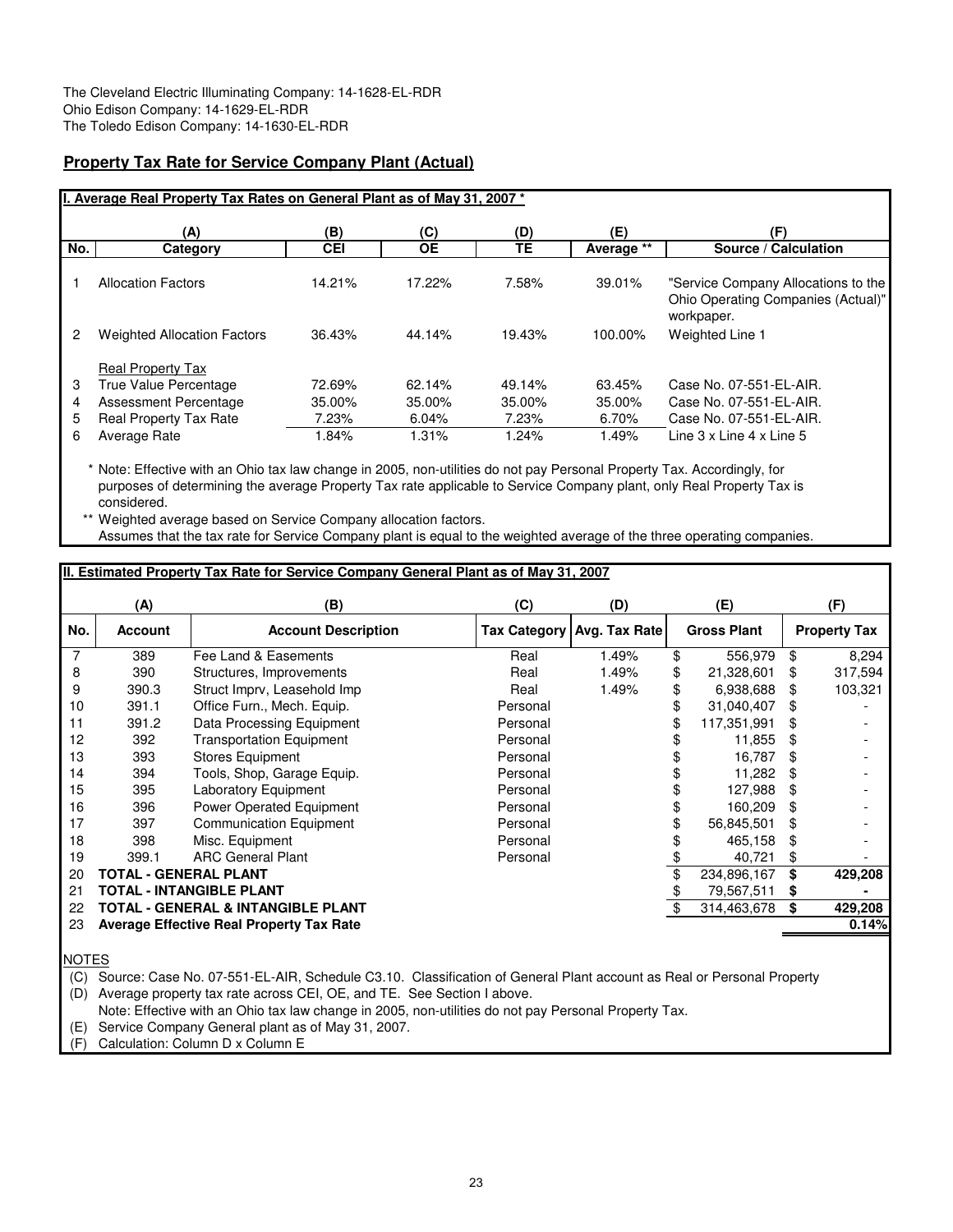# **Property Tax Rate for Service Company Plant (Actual)**

|     | III. Average Real Property Tax Rates on Actual General Plant as of August 31, 2014 * |            |           |        |            |                                                                                         |  |  |  |  |  |  |  |
|-----|--------------------------------------------------------------------------------------|------------|-----------|--------|------------|-----------------------------------------------------------------------------------------|--|--|--|--|--|--|--|
|     | (A)                                                                                  | (B)        | (C)       | (D)    | (E)        | (F)                                                                                     |  |  |  |  |  |  |  |
| No. | Category                                                                             | <b>CEI</b> | <b>OE</b> | TΕ     | Average ** | Source / Calculation                                                                    |  |  |  |  |  |  |  |
| 24  | <b>Allocation Factors</b>                                                            | 14.21%     | 17.22%    | 7.58%  | 39.01%     | "Service Company Allocations to the<br>Ohio Operating Companies (Actual)"<br>workpaper. |  |  |  |  |  |  |  |
| 25  | <b>Weighted Allocation Factors</b>                                                   | 36.43%     | 44.14%    | 19.43% | 100.00%    | Weighted Line 24                                                                        |  |  |  |  |  |  |  |
|     | <b>Real Property Tax</b>                                                             |            |           |        |            |                                                                                         |  |  |  |  |  |  |  |
| 26  | True Value Percentage                                                                | 58.81%     | 44.65%    | 44.67% | 49.82%     | Schedule C3.10a2 (Actual)                                                               |  |  |  |  |  |  |  |
| 27  | <b>Assessment Percentage</b>                                                         | 35.00%     | 35.00%    | 35.00% | 35.00%     | Schedule C3.10a2 (Actual)                                                               |  |  |  |  |  |  |  |
| 28  | <b>Real Property Tax Rate</b>                                                        | 8.05%      | 7.08%     | 8.17%  | 7.65%      | Schedule C3.10a2 (Actual)                                                               |  |  |  |  |  |  |  |
| 29  | Average Rate                                                                         | .66%       | 1.11%     | 1.28%  | 1.33%      | Line 26 x Line 27 x Line 28                                                             |  |  |  |  |  |  |  |

\* Note: Effective with an Ohio tax law change in 2005, non-utilities do not pay Personal Property Tax. Accordingly, for purposes of determining the average Property Tax rate applicable to Service Company plant, only Real Property Tax is considered.

\*\* Weighted average based on Service Company allocation factors. Assumes that the tax rate for Service Company plant is equal to the weighted average of the three operating companies.

# **IV. Estimated Property Tax Rate for Service Company Actual General Plant as of August 31, 2014**

|     | (A)            | (B)                                             | (C)      | (D)                        | (E) |                    |     | (F)                 |
|-----|----------------|-------------------------------------------------|----------|----------------------------|-----|--------------------|-----|---------------------|
| No. | <b>Account</b> | <b>Account Description</b>                      |          | Tax Category Avg. Tax Rate |     | <b>Gross Plant</b> |     | <b>Property Tax</b> |
| 30  | 389            | Fee Land & Easements                            | Real     | 1.33%                      | \$  | 230,947            | \$  | 3,079               |
| 31  | 390            | Structures, Improvements                        | Real     | 1.33%                      | \$  | 45,796,711         |     | 610,502             |
| 32  | 390.3          | Struct Imprv, Leasehold Imp                     | Real     | 1.33%                      | \$  | 14,068,908         | S   | 187,548             |
| 33  | 391.1          | Office Furn., Mech. Equip.                      | Personal |                            | \$  | 21,360,708         | \$  |                     |
| 34  | 391.2          | Data Processing Equipment                       | Personal |                            | \$  | 133,002,217        | S   |                     |
| 35  | 392            | <b>Transportation Equipment</b>                 | Personal |                            |     | 267,973            | \$  |                     |
| 36  | 393            | Stores Equipment                                | Personal |                            |     | 16,747             | \$. |                     |
| 37  | 394            | Tools, Shop, Garage Equip.                      | Personal |                            |     | 210,419            | \$  |                     |
| 38  | 395            | Laboratory Equipment                            | Personal |                            |     | 112.395            | \$. |                     |
| 39  | 396            | Power Operated Equipment                        | Personal |                            |     | 91,445             | \$  |                     |
| 40  | 397            | Communication Equipment                         | Personal |                            |     | 81,803,231         | \$  |                     |
| 41  | 398            | Misc. Equipment                                 | Personal |                            |     | 3,215,865          | \$  |                     |
| 42  | 399.1          | <b>ARC General Plant</b>                        | Personal |                            |     | 40,721             | \$  |                     |
| 43  |                | <b>TOTAL - GENERAL PLANT</b>                    |          |                            |     | 300,218,286        | \$  | 801,129             |
| 44  |                | <b>TOTAL - INTANGIBLE PLANT</b>                 |          |                            |     | 250,304,892        | S   |                     |
| 45  |                | <b>TOTAL - GENERAL &amp; INTANGIBLE PLANT</b>   |          |                            |     | 550,523,178        |     | 801,129             |
| 46  |                | <b>Average Effective Real Property Tax Rate</b> |          |                            |     |                    |     | 0.15%               |
|     |                |                                                 |          |                            |     |                    |     |                     |

**NOTES** 

(C) Source: Schedule C3.10 (Actual). Classification of General Plant account as Real or Personal Property

(D) Weighted average property tax rate across CEI, OE, and TE. See Section III above.

Note: Effective with an Ohio tax law change in 2005, non-utilities do not pay Personal Property Tax.

(E) Service Company General gross plant balances as of 8/31/2014.

(F) Calculation: Column D x Column E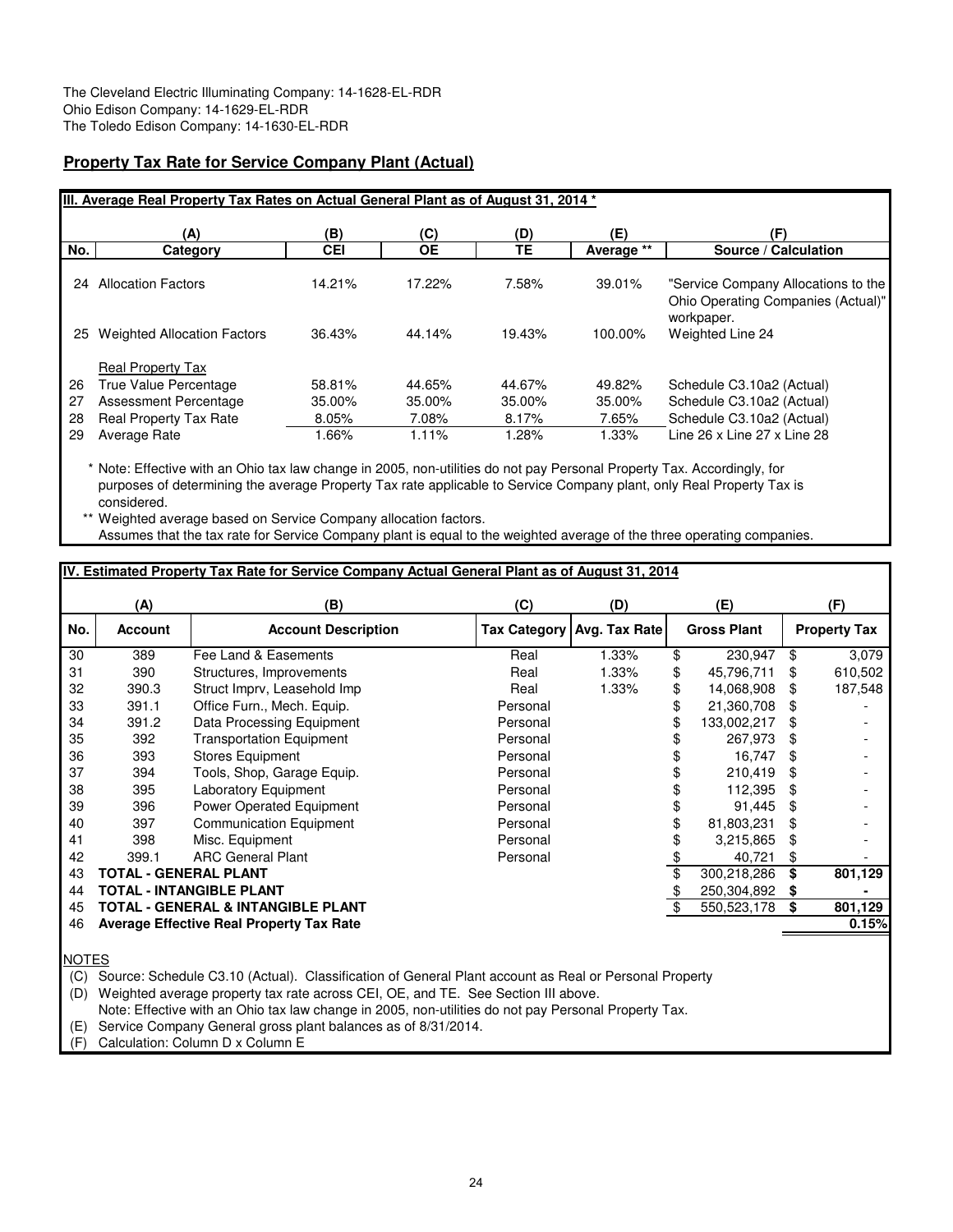|                                                                         | <b>Incremental Depreciation and Property Tax Associated with Service Company Plant (Actual)</b><br>Case No. 07-551-EL-AIR vs. Actual 8/31/2014 Balances                                                                                                                                                                                                                     |     |                      |                                     |                                      |          |                                        |          |                                                                                                       |  |                                     |                                                                                                                                                                                                                                                                                                                |
|-------------------------------------------------------------------------|-----------------------------------------------------------------------------------------------------------------------------------------------------------------------------------------------------------------------------------------------------------------------------------------------------------------------------------------------------------------------------|-----|----------------------|-------------------------------------|--------------------------------------|----------|----------------------------------------|----------|-------------------------------------------------------------------------------------------------------|--|-------------------------------------|----------------------------------------------------------------------------------------------------------------------------------------------------------------------------------------------------------------------------------------------------------------------------------------------------------------|
|                                                                         | Allocated Service Company Plant and Related Expenses as of August 31, 2014                                                                                                                                                                                                                                                                                                  |     |                      |                                     |                                      |          |                                        |          |                                                                                                       |  |                                     |                                                                                                                                                                                                                                                                                                                |
| Line                                                                    | Category                                                                                                                                                                                                                                                                                                                                                                    |     | Service Co.          |                                     | CEI                                  |          | $\overline{OE}$                        |          | TE                                                                                                    |  | <b>TOTAL</b>                        | Source / Notes                                                                                                                                                                                                                                                                                                 |
| 1                                                                       | <b>Allocation Factor</b>                                                                                                                                                                                                                                                                                                                                                    |     |                      |                                     | 14.21%                               |          | 17.22%                                 |          | 7.58%                                                                                                 |  | 39.01%                              | Case No. 07-551-EL-AIR                                                                                                                                                                                                                                                                                         |
| $\overline{c}$                                                          | <b>Total Plant</b><br><b>Gross Plant</b>                                                                                                                                                                                                                                                                                                                                    | \$  | 550,523,178 \$       |                                     | 78,229,344 \$                        |          | 94,800,091 \$                          |          | 41,729,657 \$                                                                                         |  |                                     | 214,759,092 "Depreciation Rate for Service Company Plant<br>(Actual)" workpaper, Line 60 x Line 1                                                                                                                                                                                                              |
| 3                                                                       | Accum. Reserve                                                                                                                                                                                                                                                                                                                                                              | -\$ | $(211,068,983)$ \$   |                                     | $(29,992,902)$ \$                    |          | $(36,346,079)$ \$                      |          | $(15,999,029)$ \$                                                                                     |  |                                     | (82,338,010) "Depreciation Rate for Service Company Plant<br>(Actual)" workpaper, Line 60 x Line 1                                                                                                                                                                                                             |
| $\overline{4}$                                                          | Net Plant                                                                                                                                                                                                                                                                                                                                                                   | \$  | 339,454,196          | \$                                  | 48,236,441                           | \$       | 58,454,012 \$                          |          | 25,730,628 \$                                                                                         |  | 132,421,082                         | Line $2 +$ Line 3                                                                                                                                                                                                                                                                                              |
| 5<br>6<br>$\overline{7}$                                                | Depreciation *<br>Property Tax*<br><b>Total Expenses</b>                                                                                                                                                                                                                                                                                                                    |     | 10.10%<br>0.15%      | \$<br>\$<br>$\overline{\mathbf{s}}$ | 7,902,959 \$<br>113,841<br>8,016,799 | \$<br>\$ | 9,576,984 \$<br>137,954<br>9,714,939   | \$<br>\$ | 4,215,653 \$<br>60,726 \$<br>4,276,378 \$                                                             |  | 21,695,596<br>312,521<br>22,008,116 | Average Rate x Line 2<br>Average Rate x Line 2                                                                                                                                                                                                                                                                 |
|                                                                         | workpaper for more details.                                                                                                                                                                                                                                                                                                                                                 |     |                      |                                     |                                      |          |                                        |          |                                                                                                       |  |                                     | Effective Depreciation and Property Tax rates based on weighted averages across companies over General and Intangible plant, as of 8/31/2014.<br>See line 60 of the "Depreciation Rate for Service Company Plant (Actual)" workpaper and line 46 of the "Property Tax Rate for Service Company Plant (Actual)" |
| Allocated Service Company Plant and Related Expenses as of May 31, 2007 |                                                                                                                                                                                                                                                                                                                                                                             |     |                      |                                     |                                      |          |                                        |          |                                                                                                       |  |                                     |                                                                                                                                                                                                                                                                                                                |
| Line                                                                    | <b>Rate Base</b>                                                                                                                                                                                                                                                                                                                                                            |     | Service Co.          |                                     | CEI                                  |          | OЕ                                     |          | TE.                                                                                                   |  | <b>TOTAL</b>                        | Source / Notes                                                                                                                                                                                                                                                                                                 |
| 8                                                                       | <b>Allocation Factor</b>                                                                                                                                                                                                                                                                                                                                                    |     |                      |                                     | 14.21%                               |          | 17.22%                                 |          | 7.58%                                                                                                 |  | 39.01%                              | Case No. 07-551-EL-AIR                                                                                                                                                                                                                                                                                         |
| 9                                                                       | <b>Total Plant</b><br><b>Gross Plant</b>                                                                                                                                                                                                                                                                                                                                    | \$  | 314,463,678 \$       |                                     | 44,685,289 \$                        |          | 54,150,645 \$                          |          | 23,836,347 \$                                                                                         |  | 122,672,281                         | "Depreciation Rate for Service Company Plant<br>(Actual)" workpaper, Line 27 x Line 8                                                                                                                                                                                                                          |
| 10                                                                      | Accum. Reserve                                                                                                                                                                                                                                                                                                                                                              | \$  | $(141, 912, 431)$ \$ |                                     | $(20, 165, 756)$ \$                  |          | $(24, 437, 321)$ \$                    |          | $(10,756,962)$ \$                                                                                     |  |                                     | (55,360,039) "Depreciation Rate for Service Company Plant<br>(Actual)" workpaper, Line 27 x Line 8                                                                                                                                                                                                             |
| 11                                                                      | Net Plant                                                                                                                                                                                                                                                                                                                                                                   | \$  | 172,551,247          | \$                                  | 24,519,532                           | \$       | 29,713,325 \$                          |          | 13,079,385 \$                                                                                         |  | 67,312,242                          | Line $9 +$ Line 10                                                                                                                                                                                                                                                                                             |
| 12<br>13                                                                | Depreciation *<br>Property Tax *<br>14 Total Expenses                                                                                                                                                                                                                                                                                                                       |     | 10.68%<br>0.14%      | \$<br>\$<br>$\overline{\mathbf{s}}$ | 4,772,824 \$<br>60,990<br>4,833,814  | \$<br>\$ | 5,783,816 \$<br>73,910<br>5,857,726    | \$<br>\$ | 2,545,954 \$<br>32,534 \$<br>2,578,488 \$                                                             |  | 13,102,594<br>167,434<br>13,270,028 | Average Rate x Line 9<br>Average Rate x Line 9<br>Line $12 +$ Line 13                                                                                                                                                                                                                                          |
|                                                                         | workpaper for more details.                                                                                                                                                                                                                                                                                                                                                 |     |                      |                                     |                                      |          |                                        |          |                                                                                                       |  |                                     | Effective Depreciation and Property Tax rates based on weighted averages across companies over General and Intangible plant as of 5/31/07.<br>See line 27 of the "Depreciation Rate for Service Company Plant (Actual)" workpaper and line 23 of the "Property Tax Rate for Service Company Plant (Actual)"    |
|                                                                         |                                                                                                                                                                                                                                                                                                                                                                             |     |                      |                                     |                                      |          |                                        |          |                                                                                                       |  |                                     |                                                                                                                                                                                                                                                                                                                |
|                                                                         | III. Incremental Expenses Associated with Allocated Service Company Plant *                                                                                                                                                                                                                                                                                                 |     |                      |                                     |                                      |          |                                        |          |                                                                                                       |  |                                     |                                                                                                                                                                                                                                                                                                                |
| Line                                                                    | <b>Rate Base</b>                                                                                                                                                                                                                                                                                                                                                            |     | Service Co.          |                                     | CEI                                  |          | <b>OE</b>                              |          | TE                                                                                                    |  | <b>TOTAL</b>                        | Source / Notes                                                                                                                                                                                                                                                                                                 |
| 15<br>16<br>17                                                          | Depreciation<br>Property Tax<br><b>Total Expenses</b>                                                                                                                                                                                                                                                                                                                       |     | $-0.58%$<br>0.01%    | \$<br>\$<br>$\overline{\mathbb{S}}$ | 3,130,135 \$<br>52,850<br>3,182,985  | \$<br>\$ | 3,793,168 \$<br>64,045<br>3,857,213 \$ | \$       | 1,669,699 \$<br>28,192 \$<br>1,697,891 \$                                                             |  | 8,593,002<br>145,087<br>8,738,088   | Line 5 - Line 12<br>Line 6 - Line 13<br>Line $15 +$ Line 16                                                                                                                                                                                                                                                    |
|                                                                         | In Case No. 07-551-EL-AIR, test year operating expenses included allocated depreciation and property tax associated with<br>Service Company plant. This section calculates the difference between the estimated level of these expenses included in<br>base rates and the estimated expenses incurred based on actual Service Company plant balances as of August 31, 2014. |     |                      |                                     |                                      |          |                                        |          | The incremental expenses calculated on Line 17 above are added to the Rider DCR revenue requirements. |  |                                     |                                                                                                                                                                                                                                                                                                                |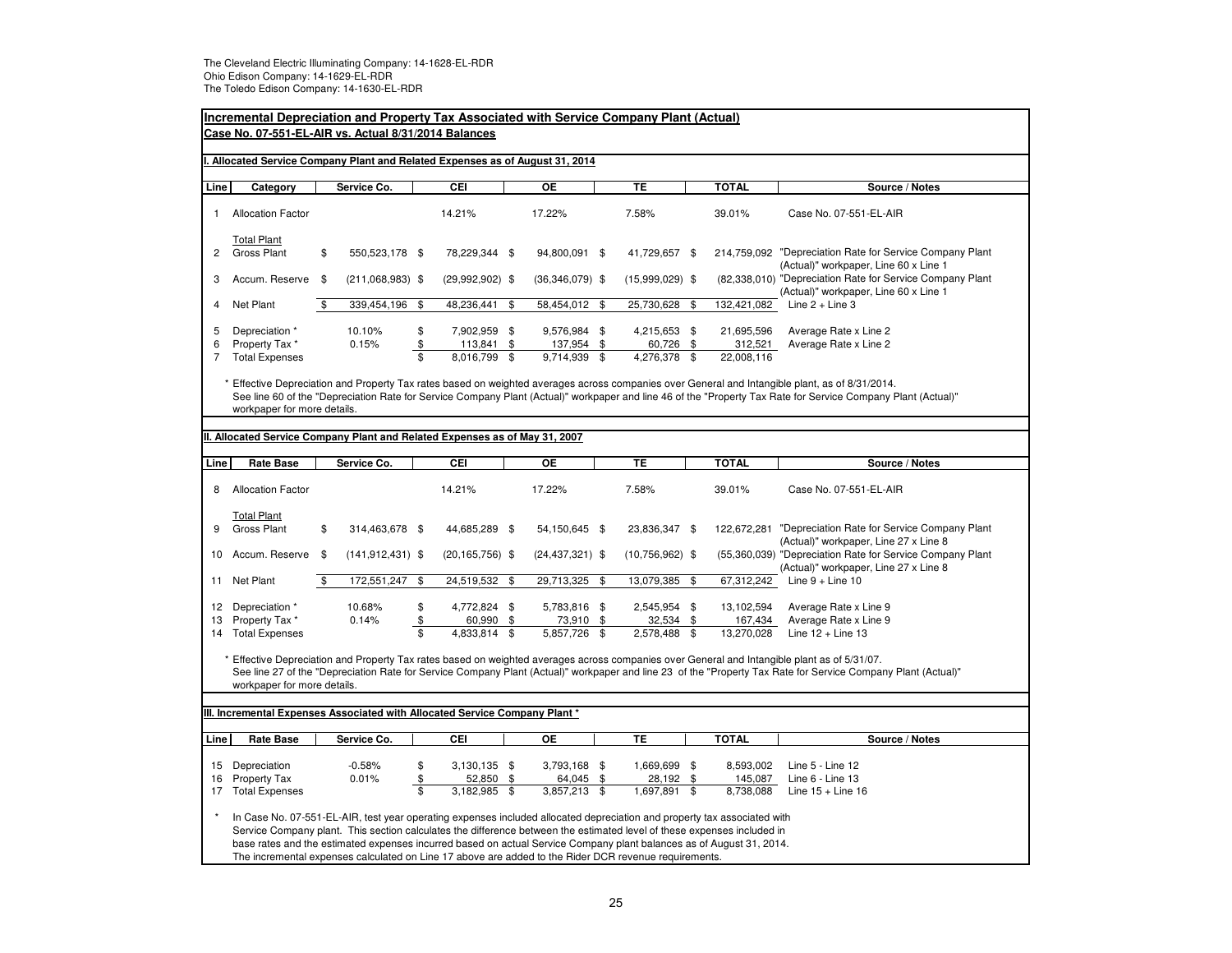#### **Intangible Depreciation Expense CalculationActual 8/31/2014 Balances**

#### **NOTE**

 The software accounts are amortized over a 7 year period (leading to an accrual rate of 14.29%), and many of these accounts have already been fully amortized. Therefore, applying the 14.29% accrual rate to the Gross Plant (the methodology employed for all other accounts) overstates the "depreciation expense" associated with intangible plant. This workpaper looks at each sub account within intangible plant and calculates the expense by applying the 14.29% to only those software related sub-accounts that are not fully amortized yet. All other accounts are calculated by applying the approved accrual rate to the Gross Plant balances.

| Company                                         | <b>Utility Account</b>                                                  | <b>Function</b>                      |                                          | <b>Gross Plant August-14</b> |      | <b>Reserve August-14</b> | <b>Net Plant August-14</b> | <b>Accrual Rates</b> |                          | <b>Depreciation Exp</b> |
|-------------------------------------------------|-------------------------------------------------------------------------|--------------------------------------|------------------------------------------|------------------------------|------|--------------------------|----------------------------|----------------------|--------------------------|-------------------------|
| (A)                                             | (B)                                                                     | (C)                                  |                                          | (D)                          |      | (E)                      | (F)                        | (G)                  |                          | (H)                     |
|                                                 |                                                                         |                                      |                                          |                              |      |                          |                            |                      |                          |                         |
| CECO The Illuminating Co.                       | CECO 101/6-303 2002 Software                                            | Intangible Plant                     | $\mathsf{\$}$                            | 2,966,784 \$                 |      | 2,966,784 \$             |                            | 14.29%               | \$                       |                         |
| CECO<br>The Illuminating Co.                    | CECO 101/6-303 2003 Software                                            | Intangible Plant                     | $\sqrt[6]{3}$                            | 1,307,067 \$                 |      | 1,307,067 \$             |                            | 14.29%               | $\mathfrak{L}$           |                         |
| CECO The Illuminating Co.                       | CECO 101/6-303 2004 Software                                            | Intangible Plant                     | \$                                       | 3,596,344 \$                 |      | 3,596,344 \$             | $\sim$                     | 14.29%               | \$                       | $\sim$                  |
| CECO The Illuminating Co.                       | CECO 101/6-303 2005 Software                                            | Intangible Plant                     | $\mathbf{\$}$                            | 1,219,862 \$                 |      | 1,219,862 \$             | $\mathbf{0}$               | 14.29%               | $\mathfrak{L}$           | $\mathbf 0$             |
| CECO The Illuminating Co.                       | CECO 101/6-303 2006 Software                                            | Intangible Plant                     | \$                                       | 1,808,778 \$                 |      | 1,808,778 \$             | $\Omega$                   | 14.29%               | \$                       | $\mathbf 0$             |
| CECO The Illuminating Co.                       | CECO 101/6-303 2007 Software                                            | Intangible Plant                     | $\sqrt[6]{3}$                            | 5,870,456 \$                 |      | 5,870,456 \$             | $\mathbf{0}$               | 14.29%               | \$                       | $\mathbf{0}$            |
| CECO The Illuminating Co.                       | CECO 101/6-303 2008 Software                                            | Intangible Plant                     | \$                                       | 1,068,042 \$                 |      | 1,344,831 \$             | (276, 789)                 | 14.29%               | \$                       |                         |
| CECO The Illuminating Co.                       | CECO 101/6-303 2009 Software                                            | Intangible Plant                     | $\sqrt[6]{3}$                            | 3,242,051 \$                 |      | 2,288,322 \$             | 953,728                    | 14.29%               | $\mathfrak{L}$           | 463,289                 |
| CECO The Illuminating Co.                       | CECO 101/6-303 2010 Software                                            | Intangible Plant                     | \$                                       | 2,799,717 \$                 |      | 1,697,508 \$             | 1,102,209                  | 14.29%               | \$                       | 400,080                 |
| CECO<br>The Illuminating Co.                    | CECO 101/6-303 2011 Software                                            | Intangible Plant                     | $\sqrt[6]{3}$                            | 5,812,975 \$                 |      | 2,650,271 \$             | 3,162,704                  | 14.29%               | \$                       | 830,674                 |
| CECO The Illuminating Co.                       | CECO 101/6-303 2012 Software                                            | Intangible Plant                     | \$                                       | 688,774 \$                   |      | 150,186 \$               | 538,588                    | 14.29%               | \$                       | 98,426                  |
| CECO The Illuminating Co.                       | CECO 101/6-303 2013 Software                                            | Intangible Plant                     | $\mathbf{\$}$                            | 2,130,147 \$                 |      | 273,498 \$               | 1,856,649                  | 14.29%               | $\mathfrak{L}$           | 304,398                 |
| CECO The Illuminating Co.                       | CECO 101/6-303 2014 Software                                            | Intangible Plant                     | \$                                       | 13,956 \$                    |      | 568 \$                   | 13,388                     | 14.29%               | \$                       | 1,994                   |
| CECO<br>The Illuminating Co.                    | CECO 101/6-303 FAS109 Distribution                                      | Intangible Plant                     | $\frac{1}{2}$                            | 2,001,380 \$                 |      | 2,001,380 \$             | $\sim$                     | 3.18%                | \$                       | $\sim$                  |
| CECO The Illuminating Co.                       | CECO 101/6-303 FAS109 Transmission                                      | Intangible Plant                     | \$                                       | 1,176,339 \$                 |      | 1,030,251 \$             | 146.088                    | 2.15%                | \$                       | 25.291                  |
| CECO The Illuminating Co.                       | CECO 101/6-303 Software                                                 | Intangible Plant                     | \$                                       | 459,237 \$                   |      | 359,076 \$               | 100.162                    | 14.29%               | \$                       | 65,625                  |
| CECO The Illuminating Co.                       | CECO 101/6-303 Software Evolution                                       | Intangible Plant                     | \$                                       | 12,454,403 \$                |      | 12,454,403 \$            |                            | 14.29%               | \$                       |                         |
|                                                 |                                                                         | <b>Total</b>                         | -S                                       | 48,616,313                   | - \$ | 41.019.586               | 7,596,727<br>$\mathcal{S}$ |                      | $\mathfrak{L}$           | 2,189,778               |
| OECO Ohio Edison Co.                            | OECO 101/6-301 Organization                                             | Intangible Plant                     | \$                                       | $89,746$ \$                  |      |                          | \$<br>89,746               | 0.00%                | \$                       |                         |
| OECO Ohio Edison Co.                            | OECO 101/6-303 2002 Software                                            | Intangible Plant                     | \$                                       | 3,690,067 \$                 |      | 3,690,067 \$             |                            | 14.29%               | $\mathbf{\hat{F}}$       | ÷.                      |
| OECO Ohio Edison Co.                            | OECO 101/6-303 2003 Software                                            | Intangible Plant                     | \$                                       | 17,568,726 \$                |      | 17,568,726 \$            | $\overline{\phantom{a}}$   | 14.29%               | \$                       | $\sim$                  |
| OECO Ohio Edison Co.                            | OECO 101/6-303 2004 Software                                            | Intangible Plant                     | $\sqrt[6]{3}$                            | 4,524,343 \$                 |      | 4,524,343 \$             |                            | 14.29%               | \$                       | ÷.                      |
| OECO Ohio Edison Co.                            | OECO 101/6-303 2005 Software                                            | Intangible Plant                     | \$                                       | 1,469,370 \$                 |      | 1,469,370 \$             |                            | 14.29%               | \$                       | $\sim$                  |
| OECO Ohio Edison Co.                            | OECO 101/6-303 2006 Software                                            | Intangible Plant                     | \$                                       | 2,754,124 \$                 |      | 2.754.124 \$             |                            | 14.29%               | $\mathfrak{L}$           | ÷.                      |
| OECO Ohio Edison Co.                            | OECO 101/6-303 2007 Software                                            | Intangible Plant                     | \$                                       | 7,208,211 \$                 |      | 7,208,211 \$             |                            | 14.29%               | \$                       | $\sim$                  |
| OECO Ohio Edison Co.                            | OECO 101/6-303 2008 Software                                            | Intangible Plant                     | $\sqrt[6]{3}$                            | 1,343,335 \$                 |      | 1,972,691 \$             | (629, 356)                 | 14.29%               | \$                       | $\sim$                  |
| OECO Ohio Edison Co.                            | OECO 101/6-303 2009 Software                                            | Intangible Plant                     | \$                                       | 4, 181, 335 \$               |      | 3,167,893 \$             | 1,013,442                  | 14.29%               | \$                       | 597,513                 |
| OECO Ohio Edison Co.                            | OECO 101/6-303 2010 Software                                            | Intangible Plant                     | $\sqrt[6]{3}$                            | 3,276,941 \$                 |      | 2,111,607 \$             | 1,165,334                  | 14.29%               | $\mathfrak{s}$           | 468,275                 |
| OECO Ohio Edison Co.                            | OECO 101/6-303 2011 Software                                            | Intangible Plant                     | \$                                       | 8,353,314 \$                 |      | 3,414,075 \$             | 4,939,239                  | 14.29%               | \$                       | 1,193,689               |
| OECO Ohio Edison Co.                            | OECO 101/6-303 2012 Software                                            | Intangible Plant                     | $\sqrt[6]{3}$                            | 936,733 \$                   |      | 279,380 \$               | 657,353                    | 14.29%               | \$                       | 133,859                 |
| OECO Ohio Edison Co.                            | OECO 101/6-303 2013 Software                                            | Intangible Plant                     | \$                                       | 3,145,062 \$                 |      | 483,111 \$               | 2,661,951                  | 14.29%               | \$                       | 449,429                 |
| OECO Ohio Edison Co.                            | OECO 101/6-303 2014 Software                                            | Intangible Plant                     | $\frac{1}{2}$                            | 25,004 \$                    |      | $1,017$ \$               | 23,987                     | 14.29%               | $\mathfrak{s}$           | 3,573                   |
| OECO Ohio Edison Co.                            | OECO 101/6-303 FAS109 Dist Land                                         | Intangible Plant                     | \$                                       | 37,082 \$                    |      | $\sim$                   | \$<br>37,082               | 2.89%                | \$                       | $\sim$                  |
| OECO Ohio Edison Co.                            | OECO 101/6-303 FAS109 Distribution                                      | Intangible Plant                     | $\sqrt[6]{3}$                            | 1,556,299 \$                 |      | 1,556,299 \$<br>×.       | ×.                         | 2.89%                | \$                       | $\sim$<br>$\sim$        |
| OECO Ohio Edison Co.                            | OECO 101/6-303 FAS109 G/P Land                                          | Intangible Plant                     | \$                                       | 7,778 \$                     |      |                          | 7,778<br>\$                | 3.87%                | \$                       |                         |
| OECO Ohio Edison Co.                            | OECO 101/6-303 FAS109 General Plant                                     | Intangible Plant                     | $\sqrt[6]{3}$<br>\$                      | 191,313 \$                   |      | 172,059 \$               | 19,254                     | 3.87%                | $\mathfrak{s}$           | 7,404<br>$\sim$         |
| OECO Ohio Edison Co.                            | OECO 101/6-303 FAS109 Transm Land<br>OECO 101/6-303 FAS109 Transmission | Intangible Plant                     | $\mathfrak{L}$                           | 1,326,229 \$                 |      | $\sim$                   | 1,326,229<br>\$<br>\$      | 2.33%                | \$<br>$\mathfrak{L}$     | $\Delta \phi$           |
| OECO Ohio Edison Co.<br>OECO Ohio Edison Co.    | OECO 101/6-303 Software                                                 | Intangible Plant<br>Intangible Plant |                                          | 697,049 \$                   |      | 697,049                  | 666,898<br>- \$            | 2.33%<br>14.29%      | \$                       | 192,072                 |
|                                                 |                                                                         |                                      | \$                                       | 1,344,099 \$                 |      | 677,200                  |                            |                      |                          |                         |
|                                                 |                                                                         | <b>Total</b>                         |                                          | 63,726,160                   |      | 51,747,222               | 1.978.937                  |                      |                          | 3,045,813               |
| TECO Toledo Edison Co                           | TECO 101/6-303 2002 Software                                            | Intangible Plant                     | \$                                       | 1,705,114 \$                 |      | 1,705,114 \$             |                            | 14.29%               | \$                       | a.                      |
| <b>TECO Toledo Edison Co</b>                    | TECO 101/6-303 2003 Software                                            | Intangible Plant                     | $\mathbf{s}$                             | 7,446,712 \$                 |      | 7,446,712 \$             |                            | 14.29%               | \$                       | $\sim$                  |
| TECO Toledo Edison Co<br>TECO Toledo Edison Co. | TECO 101/6-303 2004 Software                                            | Intangible Plant                     | \$                                       | 854,821 \$                   |      | 854,821 \$               | \$s                        | 14.29%               | \$<br>$\mathfrak{F}$     | ×.                      |
| TECO Toledo Edison Co                           | TECO 101/6-303 2005 Software<br>TECO 101/6-303 2006 Software            | Intangible Plant<br>Intangible Plant | $\mathbf{\$}$<br>$\overline{\mathbf{s}}$ | 670,679 \$<br>834,729 \$     |      | 670,679<br>834,729 \$    |                            | 14.29%<br>14.29%     | $\overline{\mathcal{F}}$ | $\sim$                  |
| <b>TECO Toledo Edison Co</b>                    | TECO 101/6-303 2007 Software                                            | Intangible Plant                     | £.                                       | 3.095.002 \$                 |      | 3.095.002 \$             | ÷.                         | 14.29%               |                          | a.                      |
| TECO Toledo Edison Co                           | TECO 101/6-303 2008 Software                                            | Intangible Plant                     | \$                                       | 554,817 \$                   |      | 710,214 \$               | (155, 397)                 | 14.29%               | \$                       | $\sim$                  |
| <b>TECO Toledo Edison Co</b>                    | TECO 101/6-303 2009 Software                                            | Intangible Plant                     | \$                                       | 1,800,726 \$                 |      | 1,346,310 \$             | 454,415                    | 14.29%               | $\mathfrak{L}$           | 257,324                 |
| TECO Toledo Edison Co                           |                                                                         | Intangible Plant                     | \$                                       | 1,429,536 \$                 |      | 918,319 \$               | 511,216                    | 14.29%               | \$                       | 204,281                 |
| TECO Toledo Edison Co                           | TECO 101/6-303 2010 Software<br>TECO 101/6-303 2011 Software            | Intangible Plant                     | \$                                       | 2,123,520 \$                 |      | 1,026,367 \$             | 1,097,152                  | 14.29%               | \$                       | 303,451                 |
| TECO Toledo Edison Co                           | TECO 101/6-303 2012 Software                                            | Intangible Plant                     | $\mathsf{\$}$                            | 424,922 \$                   |      | 82,253 \$                | 342,670                    | 14.29%               | \$                       | 60,721                  |
| <b>TECO Toledo Edison Co</b>                    | TECO 101/6-303 2013 Software                                            | Intangible Plant                     | \$                                       | 767,206 \$                   |      | 85,455 \$                | 681,751                    | 14.29%               | \$                       | 109,634                 |
| TECO Toledo Edison Co                           | TECO 101/6-303 2014 Software                                            | Intangible Plant                     | \$                                       | 8,084 \$                     |      | 329 \$                   | 7,755                      | 14.29%               | \$                       | 1,155                   |
| TECO Toledo Edison Co                           | TECO 101/6-303 FAS109 Distribution                                      | Intangible Plant                     | $\frac{1}{2}$                            | 240,093 \$                   |      | 235,056 \$               | 5,037                      | 3.10%                | $\mathfrak{L}$           | 5,037                   |
| TECO Toledo Edison Co                           | TECO 101/6-303 FAS109 Transmission                                      | Intangible Plant                     | \$                                       | 54,210 \$                    |      | 47,785 \$                | 6,425                      | 2.37%                | \$                       | 1,285                   |
| TECO Toledo Edison Co.                          | TECO 101/6-303 Software                                                 | Intangible Plant                     | $\sqrt[6]{3}$                            | 387,588 \$                   |      |                          | 76,421                     | 14.29%               | \$                       | 55,386                  |
|                                                 |                                                                         |                                      |                                          |                              |      | $311,167$ \$             |                            |                      |                          |                         |
|                                                 |                                                                         | Total                                |                                          | 22,397,759 \$                |      | 19,370,313               | 3,027,446                  |                      |                          | 998,274                 |

NOTES (D) - (F) Source: Actual Balances as of 8/31/2014.

(G) Source: Case No. 07-551-EL-AIR

(H) Accrual rate only applies to the (non-land) gross plant of those accounts that are not fully amortized.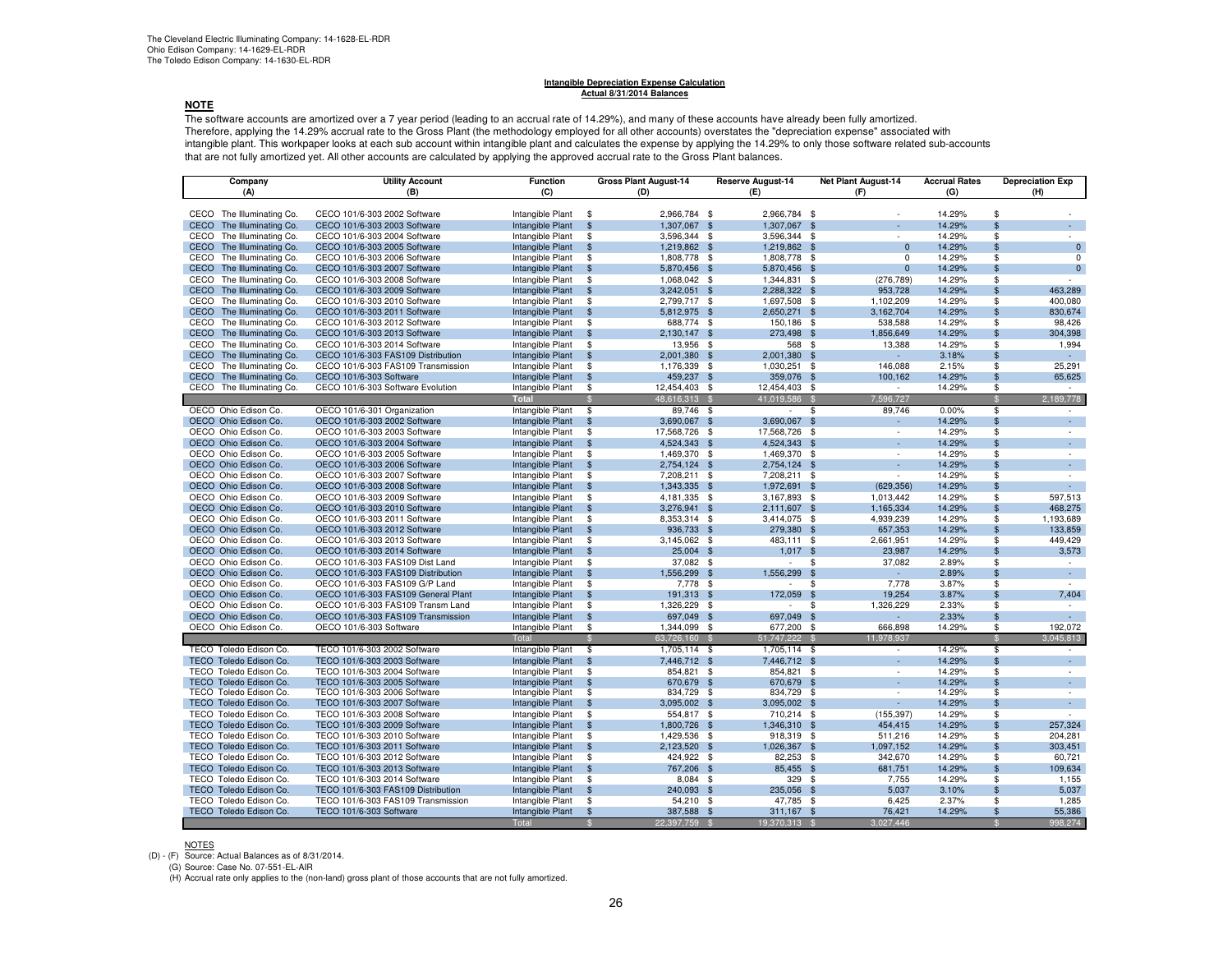# **Rider DCR Estimated Distribution Rate Base Additions as of 11/30/2014 Revenue Requirement Calculation**

(\$ millions)

\* 5/31/2007 balances refer to the jurisdictional balances approved in Case 07-551-EL-AIR. Source: PUCO Staff workpapers supporting the PUCO Opinion & Order

|      |                             | (A)        | (B)        | $(C) = (B) - (A)$ | (D)                               |
|------|-----------------------------|------------|------------|-------------------|-----------------------------------|
|      | <b>Gross Plant</b>          | 5/31/2007* | 11/30/2014 | Incremental       | Source of Column (B)              |
| (1)  | CEI                         | 1,927.1    | 2,770.5    | 843.5             | Sch B2.1 (Estimate) Line 45       |
| (2)  | <b>OE</b>                   | 2,074.0    | 3,077.0    | 1,003.0           | Sch B2.1 (Estimate) Line 47       |
| (3)  | <b>TE</b>                   | 771.5      | 1,112.3    | 340.8             | Sch B2.1 (Estimate) Line 44       |
| (4)  | <b>Total</b>                | 4,772.5    | 6,959.8    | 2,187.3           | Sum: [ (1) through (3) ]          |
|      | <b>Accumulated Reserve</b>  |            |            |                   |                                   |
| (5)  | CEI                         | (773.0)    | (1, 154.8) | (381.8)           | -Sch B3 (Estimate) Line 46        |
| (6)  | <b>OE</b>                   | (803.0)    | (1, 215.2) | (412.2)           | -Sch B3 (Estimate) Line 48        |
| (7)  | <b>TE</b>                   | (376.8)    | (542.1)    | (165.3)           | -Sch B3 (Estimate) Line 45        |
| (8)  | <b>Total</b>                | (1,952.8)  | (2,912.1)  | (959.3)           | Sum: [ (5) through (7) ]          |
|      | <b>Net Plant In Service</b> |            |            |                   |                                   |
| (9)  | CEI                         | 1,154.0    | 1,615.7    | 461.7             | $(1) + (5)$                       |
| (10) | <b>OE</b>                   | 1,271.0    | 1,861.8    | 590.8             | $(2) + (6)$                       |
| (11) | <b>TE</b>                   | 394.7      | 570.2      | 175.5             | $(3) + (7)$                       |
| (12) | <b>Total</b>                | 2,819.7    | 4,047.7    | 1,228.0           | Sum: [ (9) through (11) ]         |
|      | <b>ADIT</b>                 |            |            |                   |                                   |
| (13) | CEI                         | (246.4)    | (456.3)    | (209.9)           | - ADIT Balances (Estimate) Line 3 |
| (14) | <b>OE</b>                   | (197.1)    | (465.6)    | (268.5)           | - ADIT Balances (Estimate) Line 3 |
| (15) | <b>TE</b>                   | (10.3)     | (131.7)    | (121.4)           | - ADIT Balances (Estimate) Line 3 |
| (16) | <b>Total</b>                | (453.8)    | (1,053.5)  | (599.8)           | Sum: [ (13) through (15) ]        |
|      | <b>Rate Base</b>            |            |            |                   |                                   |
| (17) | CEI                         | 907.7      | 1,159.4    | 251.8             | $(9) + (13)$                      |
| (18) | <b>OE</b>                   | 1,073.9    | 1,396.2    | 322.3             | $(10) + (14)$                     |
| (19) | <b>TE</b>                   | 384.4      | 438.5      | 54.1              | $(11) + (15)$                     |
| (20) | <b>Total</b>                | 2,366.0    | 2,994.2    | 628.2             | Sum: [ (17) through (19) ]        |
|      |                             |            |            |                   |                                   |
|      | <b>Depreciation Exp</b>     |            |            |                   |                                   |
| (21) | CEI                         | 60.0       | 88.6       | 28.6              | Sch B-3.2 (Estimate) Line 46      |
| (22) | <b>OE</b>                   | 62.0       | 91.3       | 29.3              | Sch B-3.2 (Estimate) Line 48      |
| (23) | <b>TE</b>                   | 24.5       | 35.7       | 11.1              | Sch B-3.2 (Estimate) Line 45      |
| (24) | <b>Total</b>                | 146.5      | 215.5      | 68.9              | Sum: [ (21) through (23) ]        |
|      | <b>Property Tax Exp</b>     |            |            |                   |                                   |
| (25) | CEI                         | 65.0       | 104.4      | 39.5              | Sch C-3.10a (Estimate) Line 4     |
| (26) | <b>OE</b>                   | 57.4       | 92.0       | 34.7              | Sch C-3.10a (Estimate) Line 4     |
| (27) | <b>TE</b>                   | 20.1       | 30.5       | 10.4              | Sch C-3.10a (Estimate) Line 4     |
| (28) | <b>Total</b>                | 142.4      | 226.9      | 84.5              | Sum: [ (25) through (27) ]        |

|      | <b>Revenue Requirement</b> | <b>Rate Base</b> | <b>Return 8.48%</b> | <b>Deprec</b> | <b>Prop Tax</b> | Rev. Req. |
|------|----------------------------|------------------|---------------------|---------------|-----------------|-----------|
| (29) | CEI                        | 251.8            | 21.4                | 28.6          | 39.5            | 89.4      |
| (30) | ОE                         | 322.3            | 27.3                | 29.3          | 34.7            | 91.3      |
| (31) | TЕ                         | 54.1             | 4.6                 |               | 10.4            | 26.1      |
| (32) | <b>Total</b>               | 628.2            | 53.3                | 68.9          | 84.5            | 206.7     |

|      | <b>Capital Structure &amp; Returns</b> |         |        |          |
|------|----------------------------------------|---------|--------|----------|
|      |                                        | $%$ mix | rate   | wtd rate |
| (33) | Debt                                   | 51%     | 6.54%  | 3.3%     |
| (34) | Equity                                 | 49%     | 10.50% | 5.1%     |
| (35) |                                        |         |        | 8.48%    |

|      |                                     | (a                   | (b              |                   |           | (e)   |                                                        |
|------|-------------------------------------|----------------------|-----------------|-------------------|-----------|-------|--------------------------------------------------------|
|      | <b>Revenue Requirement with Tax</b> | <b>Equity Return</b> | <b>Tax Rate</b> | <b>Income Tax</b> | CAT 0.26% | Taxes | $\left  \text{Rev.} \text{ Req.} + \text{Tax} \right $ |
| (36) | CEI                                 | 13.0                 | 36.13%          | 7.3               | 0.3       | 7.6   | 97.0                                                   |
| (37) | ОE                                  | 16.6                 | 35.80%          | 9.2               | 0.3       | 9.5   | 100.8                                                  |
| (38) | ╺╺                                  | 2.8                  | 35.68%          | 1.5               | 0.1       | 1.6   | 27.7                                                   |
| (39) | <b>Total</b>                        | 32.3                 |                 | 18.1              | 0.6       | 18.7  | 225.4                                                  |

**(a) = Weighted Cost of Equity x Rate Base (c) = (a) x (1 / (1-(b)) - 1) (e) = (c) + (d)**

**(b) = Current composite income tax rates (d) = (Rev. Req. + (c)) x (1/(1-.26%) - 1) (f) = (e) + Rev. Req. from Lines 29-31**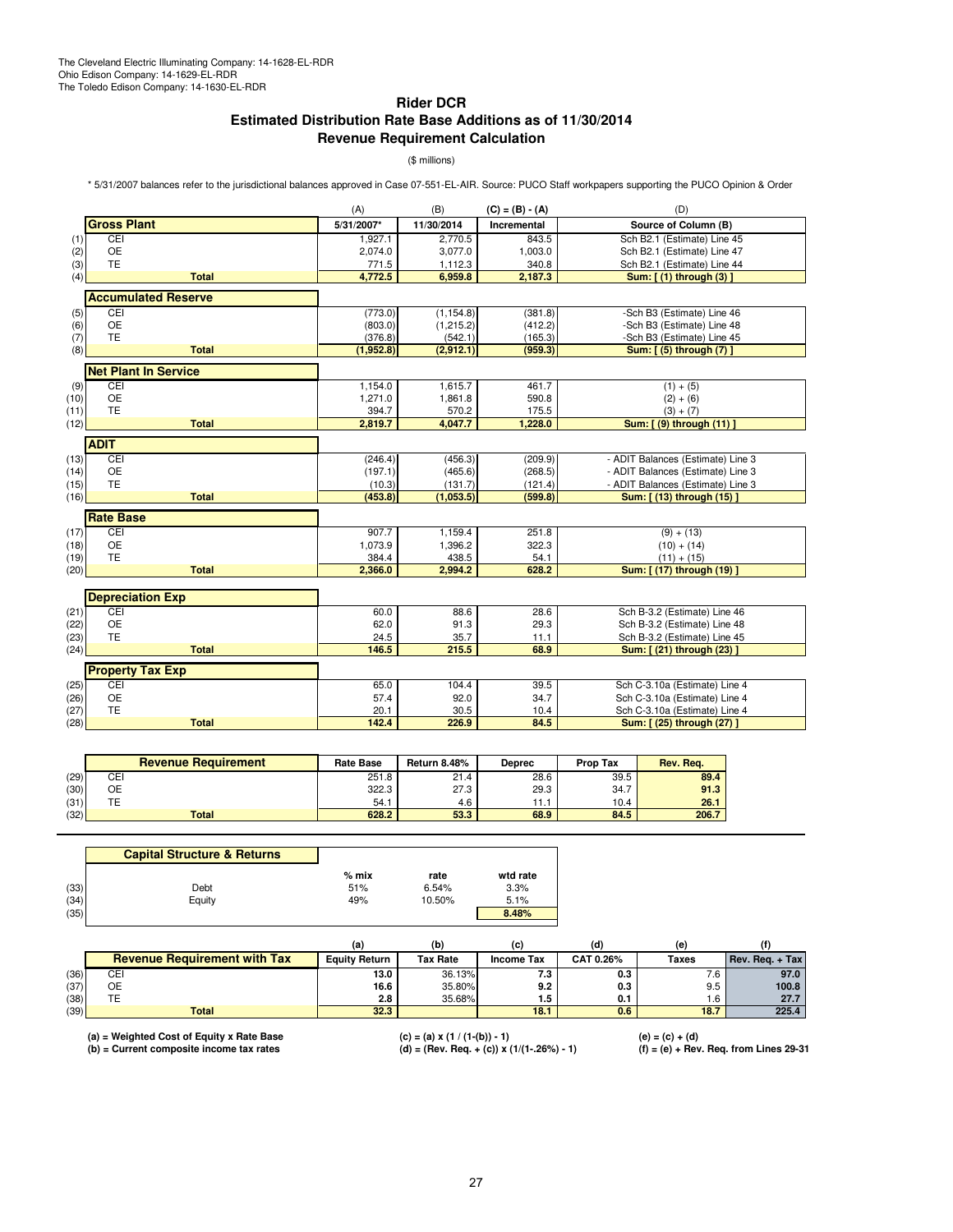Schedule B-2.1 (Estimate)

Page 1 of 4

NOTE: Column A contains estimated plant in service balances as of 11/30/2014 from the 2014 Forecast Version 7+5, adjusted to reflect current assumptions, incorporate recommendations from the March 2013 and April 2014 Rider DCR Audit Reports, and to remove the cumulative pre-2007 impact of a change in pension accounting. Column B shows jurisdictional allocation factors from Case No. 07-551-EL-AIR. Additional details on the adjustments in Column D are provided on the "Summary of Exclusions per Case No. 12-1230-EL-SSO: Estimated 11/30/2014 Plant in Service Balances" workpaper.

| Line<br>No. | Account<br>No.            | <b>Account Title</b>             |    | Total<br>Company<br>(A) | Allocation<br>$\%$<br>(B) |              | Allocated<br>Total<br>$(C) = (A) * (B)$ | Adjustments<br>(D)           | Adjusted<br>Jurisdiction<br>$(E) = (C) + (D)$ |            |  |
|-------------|---------------------------|----------------------------------|----|-------------------------|---------------------------|--------------|-----------------------------------------|------------------------------|-----------------------------------------------|------------|--|
|             | <b>TRANSMISSION PLANT</b> |                                  |    |                         |                           |              |                                         |                              |                                               |            |  |
|             | 350                       | Land & Land Rights               | \$ | 17,347,852              | $100\%$                   | \$           | 17,347,852                              | (15,628,438)                 | \$                                            | 1,719,414  |  |
|             | 352                       | Structures & Improvements        |    | 218,363                 | $100\%$                   | \$.          | 218,363                                 |                              | J.                                            | 218,363    |  |
|             | 353                       | <b>Station Equipment</b>         |    | 10,303,553              | 100%                      | \$.          | 10,303,553                              |                              | J.                                            | 10,303,553 |  |
|             | 354                       | Towers & Fixtures                |    | 34,264                  | 100%                      | \$.          | 34,264                                  |                              |                                               | 34,264     |  |
|             | 355                       | Poles & Fixtures                 |    | 4,120,088               | 100%                      | \$           | 4,120,088                               |                              |                                               | 4,120,088  |  |
| 6           | 356                       | Overhead Conductors & Devices    |    | 5,116,178               | 100%                      | \$           | 5,116,178                               |                              |                                               | 5,116,178  |  |
|             | 357                       | Underground Conduit              |    | 498,043                 | 100%                      | \$           | 498,043                                 |                              |                                               | 498,043    |  |
| 8           | 358                       | Underground Conductors & Devices |    | 386,079                 | 100%                      | \$           | 386,079                                 |                              |                                               | 386,079    |  |
| 9           | 359                       | Roads & Trails                   |    |                         | 100%                      | <sup>S</sup> |                                         |                              |                                               |            |  |
| 10          |                           | <b>Total Transmission Plant</b>  | D. | 38,024,421              | 100%                      | \$.          | 38,024,421                              | (15,628,438)<br>$\mathbb{S}$ | S                                             | 22,395,983 |  |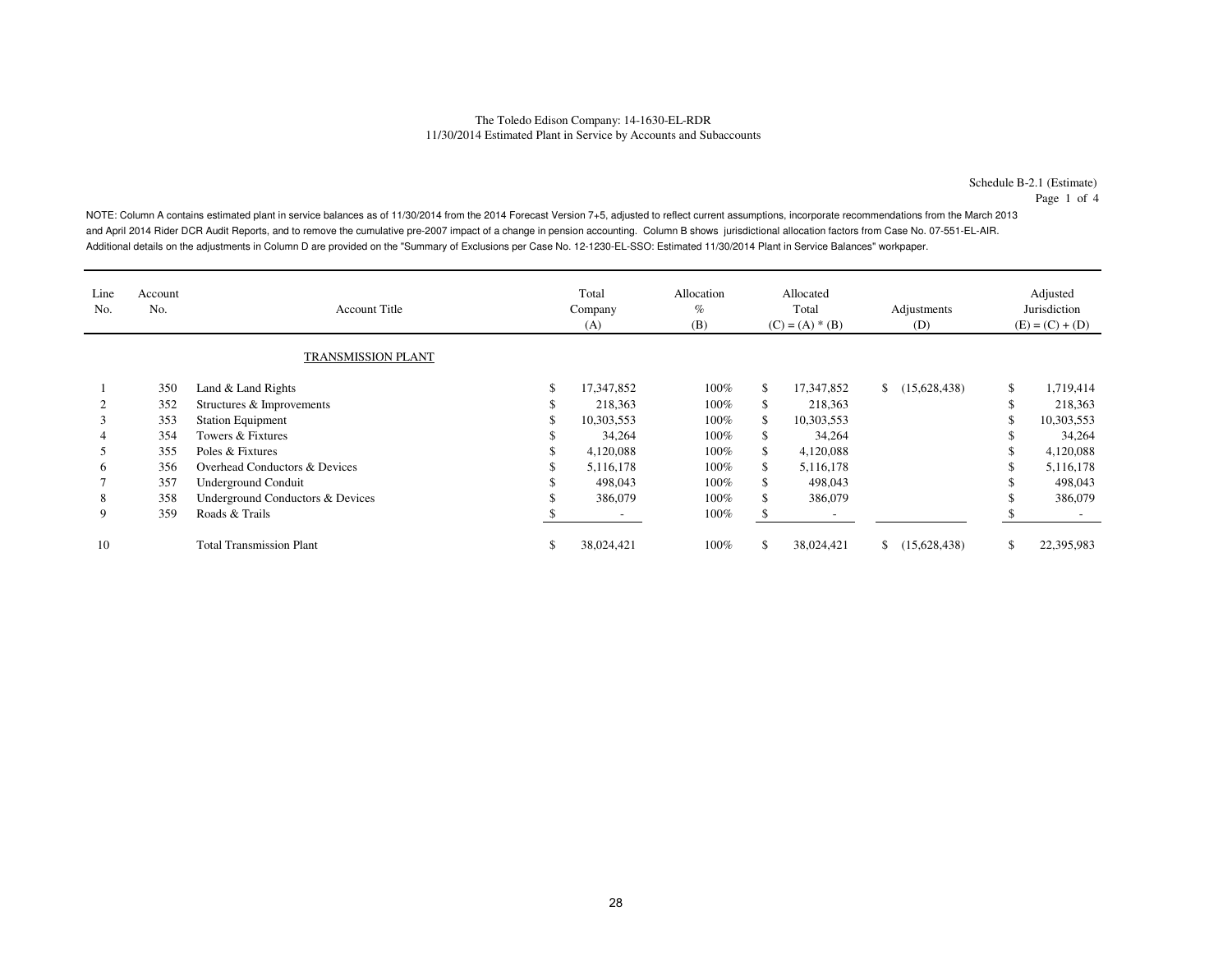Schedule B-2.1 (Estimate)

Page 2 of 4

NOTE: Column A contains estimated plant in service balances as of 11/30/2014 from the 2014 Forecast Version 7+5, adjusted to reflect current assumptions, incorporate recommendations from the March 2013 and April 2014 Rider DCR Audit Reports, and to remove the cumulative pre-2007 impact of a change in pension accounting. Column B shows jurisdictional allocation factors from Case No. 07-551-EL-AIR. Additional details on the adjustments in Column D are provided on the "Summary of Exclusions per Case No. 12-1230-EL-SSO: Estimated 11/30/2014 Plant in Service Balances" workpaper.

| Line<br>No. | Account<br>No. | <b>Account Title</b><br><b>DISTRIBUTION PLANT</b>    |    | Total<br>Company<br>(A) | Allocation<br>$\%$<br>(B) |     | Allocated<br>Total<br>$(C) = (A) * (B)$ | Adjustments<br>(D) |     | Adjusted<br>Jurisdiction<br>$(E) = (C) + (D)$ |
|-------------|----------------|------------------------------------------------------|----|-------------------------|---------------------------|-----|-----------------------------------------|--------------------|-----|-----------------------------------------------|
| 11          | 360            | Land & Land Rights                                   | \$ | 4,966,858               | 100%                      | \$  | 4,966,858                               |                    | \$. | 4,966,858                                     |
| 12          | 361            | Structures & Improvements                            | S  | 5,920,323               | 100%                      | \$  | 5,920,323                               |                    | \$. | 5,920,323                                     |
| 13          | 362            | <b>Station Equipment</b>                             | \$ | 92,823,134              | 100%                      | \$  | 92,823,134                              |                    | S.  | 92,823,134                                    |
| 14          | 364            | Poles, Towers & Fixtures                             | S  | 159,352,402             | 100%                      | \$. | 159,352,402                             |                    |     | 159,352,402                                   |
| 15          | 365            | Overhead Conductors & Devices                        |    | 210,882,922             | 100%                      | £.  | 210,882,922                             |                    |     | 210,882,922                                   |
| 16          | 366            | <b>Underground Conduit</b>                           | \$ | 13,189,680              | 100%                      | S   | 13.189.680                              |                    | S   | 13,189,680                                    |
| 17          | 367            | Underground Conductors & Devices                     | S  | 120,743,800             | 100%                      | S   | 120,743,800                             |                    | \$  | 120,743,800                                   |
| 18          | 368            | Line Transformers                                    | \$ | 149,576,771             | 100%                      | S   | 149,576,771                             |                    | S   | 149,576,771                                   |
| 19          | 369            | Services                                             | S  | 66,743,959              | 100%                      | S.  | 66,743,959                              |                    | S   | 66,743,959                                    |
| 20          | 370            | Meters                                               |    | 38,911,644              | 100%                      | \$  | 38,911,644                              |                    |     | 38,911,644                                    |
| 21          | 371            | <b>Installation on Customer Premises</b>             | S  | 6,477,202               | 100%                      | \$  | 6,477,202                               |                    |     | 6,477,202                                     |
| 22          | 373            | Street Lighting & Signal Systems                     |    | 56,564,064              | 100%                      | \$  | 56,564,064                              |                    | \$. | 56,564,064                                    |
| 23          | 374            | <b>Asset Retirement Costs for Distribution Plant</b> |    | 7,901                   | 100%                      |     | 7,901                                   |                    |     | 7,901                                         |
| 24          |                | <b>Total Distribution Plant</b>                      | \$ | 926,160,660             | 100%                      | \$. | 926,160,660                             | \$                 | \$. | 926,160,660                                   |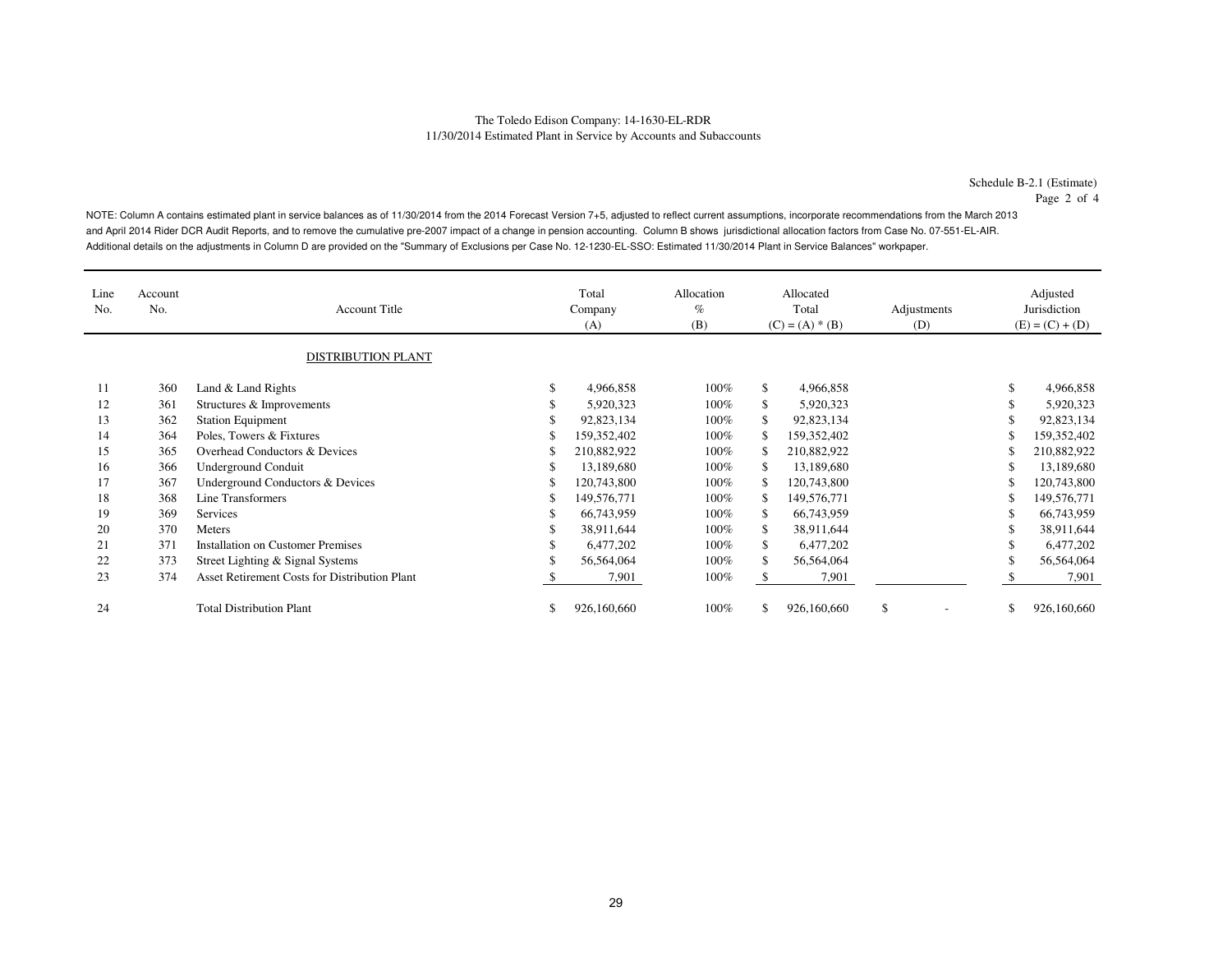Schedule B-2.1 (Estimate)

Page 3 of 4

NOTE: Column A contains estimated plant in service balances as of 11/30/2014 from the 2014 Forecast Version 7+5, adjusted to reflect current assumptions, incorporate recommendations from the March 2013 and April 2014 Rider DCR Audit Reports, and to remove the cumulative pre-2007 impact of a change in pension accounting. Column B shows jurisdictional allocation factors from Case No. 07-551-EL-AIR. Additional details on the adjustments in Column D are provided on the "Summary of Exclusions per Case No. 12-1230-EL-SSO: Estimated 11/30/2014 Plant in Service Balances" workpaper.

| Line<br>No. | Account<br>No. | <b>Account Title</b>                     |    | Total<br>Company<br>(A) | Allocation<br>$\%$<br>(B) | Allocated<br>Total<br>$(C) = (A) * (B)$ |            | Adjustments<br>(D) |    | Adjusted<br>Jurisdiction<br>$(E) = (C) + (D)$ |
|-------------|----------------|------------------------------------------|----|-------------------------|---------------------------|-----------------------------------------|------------|--------------------|----|-----------------------------------------------|
|             |                | <b>GENERAL PLANT</b>                     |    |                         |                           |                                         |            |                    |    |                                               |
| 25          | 389            | Land & Land Rights                       | \$ | 1,826,097               | $100\%$                   | \$                                      | 1,826,097  |                    | S  | 1,826,097                                     |
| 26          | 390            | Structures & Improvements                |    | 56,227,546              | 100%                      | \$                                      | 56,227,546 |                    |    | 56,227,546                                    |
| 27          | 391.1          | Office Furniture & Equipment             |    | 2,215,313               | 100%                      | \$                                      | 2,215,313  |                    | J. | 2,215,313                                     |
| 28          | 391.2          | Data Processing Equipment                |    | 10,062,473              | 100%                      | \$                                      | 10,062,473 |                    |    | 10,062,473                                    |
| 29          | 392            | <b>Transportation Equipment</b>          |    | 1,207,833               | 100%                      | \$                                      | 1,207,833  |                    |    | 1,207,833                                     |
| 30          | 393            | Stores Equipment                         |    | 611,035                 | 100%                      | \$                                      | 611,035    |                    |    | 611,035                                       |
| 31          | 394            | Tools, Shop & Garage Equipment           |    | 5,275,817               | $100\%$                   | \$                                      | 5,275,817  |                    |    | 5,275,817                                     |
| 32          | 395            | Laboratory Equipment                     |    | 1,697,770               | $100\%$                   | \$.                                     | 1,697,770  |                    |    | 1,697,770                                     |
| 33          | 396            | Power Operated Equipment                 |    | 918,265                 | $100\%$                   | \$                                      | 918,265    |                    |    | 918,265                                       |
| 34          | 397            | Communication Equipment                  |    | 9,554,538               | $100\%$                   | \$                                      | 9,554,538  |                    |    | 9,554,538                                     |
| 35          | 398            | Miscellaneous Equipment                  |    | 443,536                 | $100\%$                   | \$                                      | 443,536    |                    |    | 443,536                                       |
| 36          | 399.1          | Asset Retirement Costs for General Plant |    | 7,345,237               | 100%                      | S.                                      | 7,345,237  |                    |    | 7,345,237                                     |
| 37          |                | <b>Total General Plant</b>               | \$ | 97,385,460              | 100%                      | \$                                      | 97,385,460 | S                  | S  | 97,385,460                                    |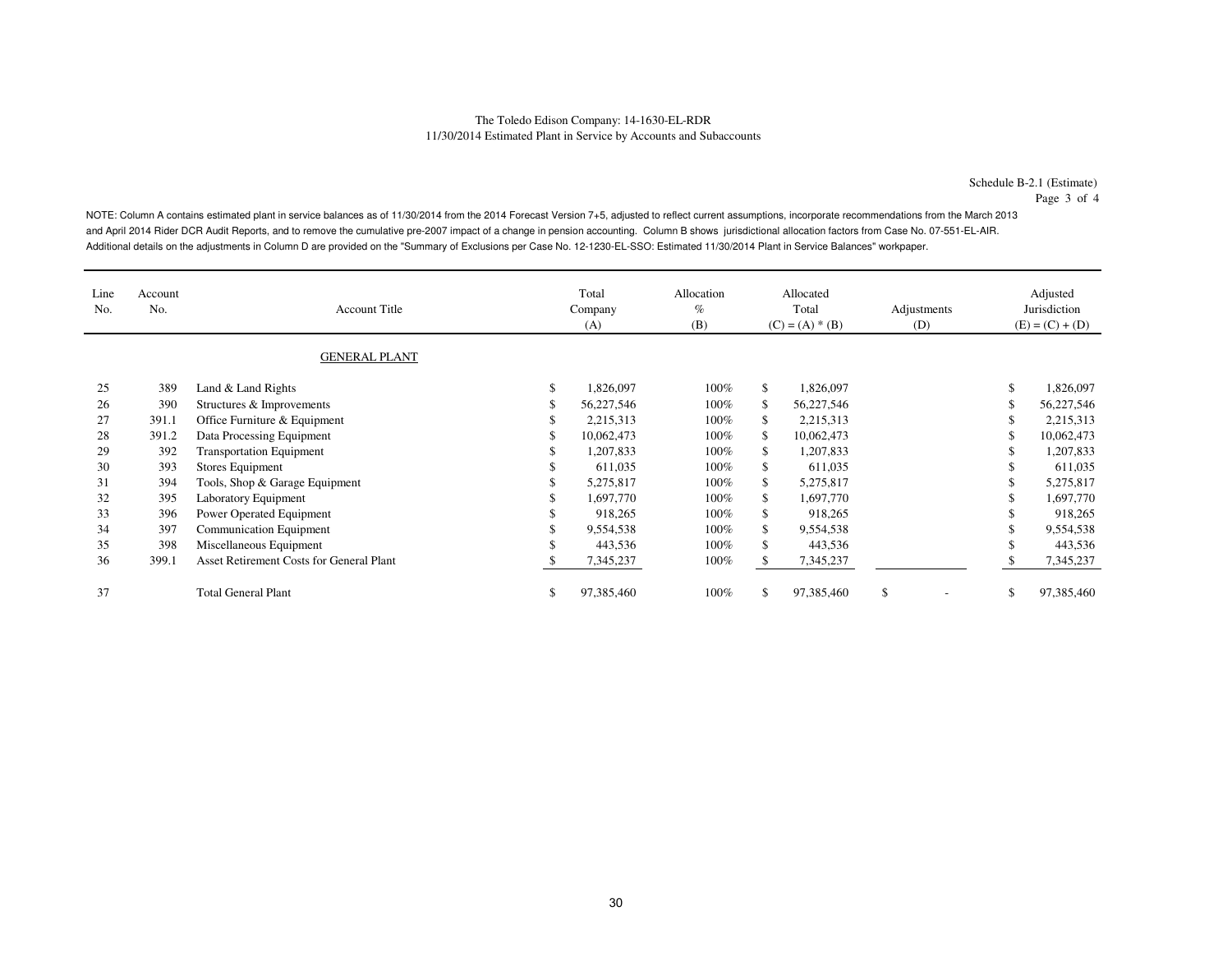Schedule B-2.1 (Estimate)Page 4 of 4

NOTE: Column A contains estimated plant in service balances as of 11/30/2014 from the 2014 Forecast Version 7+5, adjusted to reflect current assumptions, incorporate recommendations from the March 2013 and April 2014 Rider DCR Audit Reports, and to remove the cumulative pre-2007 impact of a change in pension accounting. Column B shows jurisdictional allocation factors from Case No. 07-551-EL-AIR. Additional details on the adjustments in Column D are provided on the "Summary of Exclusions per Case No. 12-1230-EL-SSO: Estimated 11/30/2014 Plant in Service Balances" workpaper.

| Line<br>No. | Account<br>No. | <b>Account Title</b>             | Total<br>Company<br>(A) | Allocation<br>$\%$<br>(B) | Allocated<br>Total<br>$(C) = (A) * (B)$ |               |     | Adjustments<br>(D)       |              | Adjusted<br>Jurisdiction<br>$(E) = (C) + (D)$ |
|-------------|----------------|----------------------------------|-------------------------|---------------------------|-----------------------------------------|---------------|-----|--------------------------|--------------|-----------------------------------------------|
|             |                | <b>OTHER PLANT</b>               |                         |                           |                                         |               |     |                          |              |                                               |
| 38          | 303            | Intangible Software              | \$<br>22,160,823        | 100%                      | \$.                                     | 22,160,823    |     |                          | \$           | 22,160,823                                    |
| 39          | 303            | Intangible FAS 109 Transmission  | \$<br>54,210            | 100%                      | S                                       | 54,210        |     |                          | \$           | 54,210                                        |
| 40          | 303            | Intangible FAS 109 Distribution  | 240,093                 | 100%                      |                                         | 240,093       |     |                          |              | 240,093                                       |
| 41          |                | <b>Total Other Plant</b>         | \$<br>22,455,127        |                           | ъ                                       | 22,455,127    | \$. | $\overline{\phantom{a}}$ | $\mathbb{S}$ | 22,455,127                                    |
| 42          |                | Company Total Plant Balance      | 1,084,025,667           | 100%                      | \$.                                     | 1,084,025,667 | \$  | (15,628,438)             | \$           | 1,068,397,229                                 |
| 43          |                | Service Company Plant Allocated* |                         |                           |                                         |               |     |                          | \$           | 43,906,083                                    |
| 44          |                | Grand Total Plant $(42 + 43)$    |                         |                           |                                         |               |     |                          |              | \$1,112,303,312                               |

\* Source: Line 2 of the "Service Company Allocations to the Ohio Operating Companies (Estimate)" workpaper.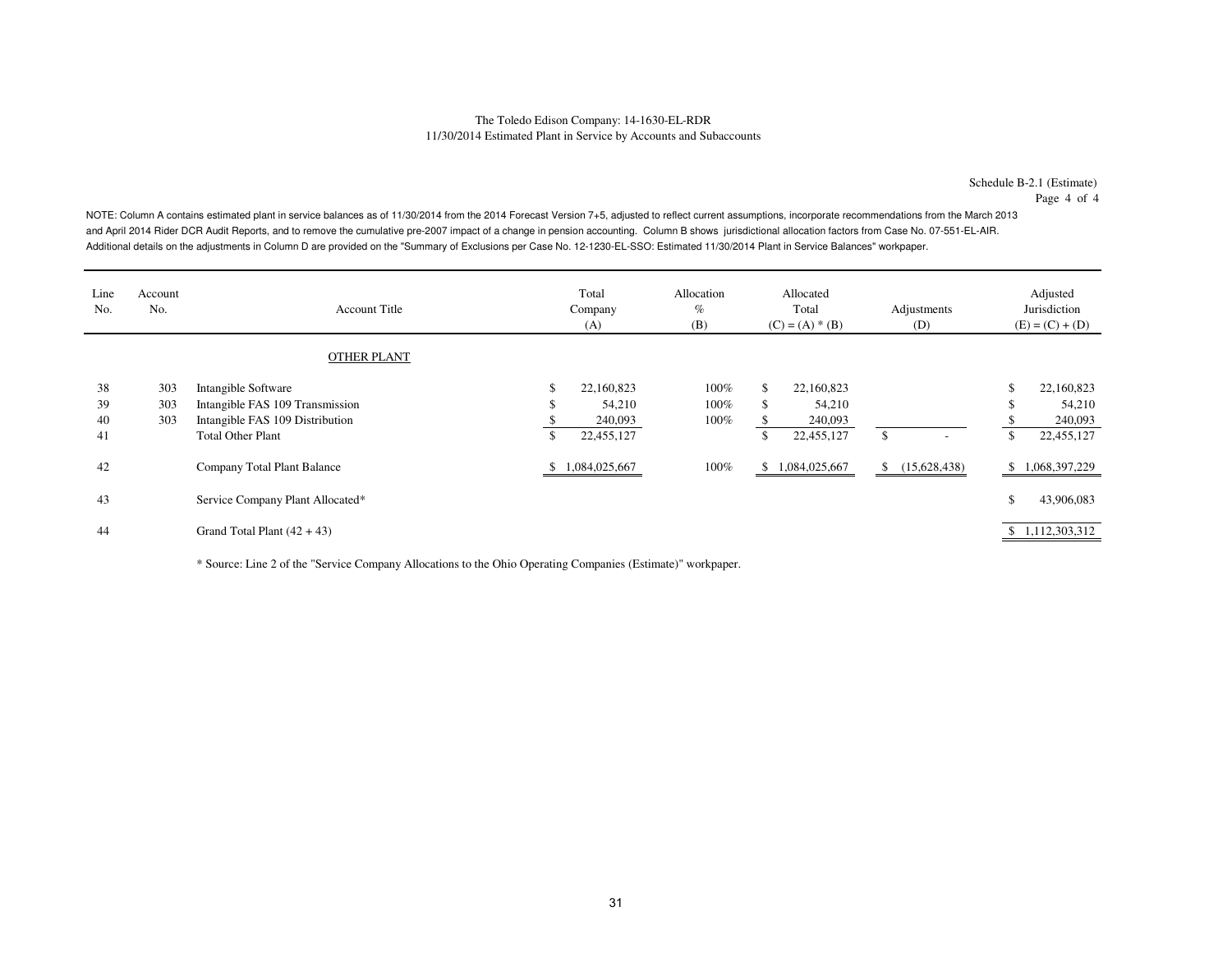Schedule B-3 (Estimate)Page 1 of 4

NOTE: Column B contains estimated reserve for accumulated depreciation balances as of 11/30/2014 from 2014 Forecast Version 7+5, adjusted to reflect current assumptions, incorporate recommendations from the March 2013 and April 2014 Rider DCR Audit Reports, and to remove the cumulative pre-2007 impact of a change in pension accounting. Column C shows jurisdictional allocation factors from Case No. 07-551-EL-AIR. Additional details on the adjustments in Column E are provided on the "Summary of Exclusions per Case No. 12-1230-EL-SSO: Estimated 11/30/2014 Plant in Service Balances" workpaper.

|             |                |                                  |                                                                           | Total      |    |                          |                           |                                         | <b>Reserve Balances</b>  |                    |                                               |            |
|-------------|----------------|----------------------------------|---------------------------------------------------------------------------|------------|----|--------------------------|---------------------------|-----------------------------------------|--------------------------|--------------------|-----------------------------------------------|------------|
| Line<br>No. | Account<br>No. | <b>Account Title</b>             | Company<br><b>Plant Investment</b><br>Sch B2.1 (Estimate) Column E<br>(A) |            |    | Total<br>Company<br>(B)  | Allocation<br>$\%$<br>(C) | Allocated<br>Total<br>$(D) = (B) * (C)$ |                          | Adjustments<br>(E) | Adjusted<br>Jurisdiction<br>$(F) = (D) + (E)$ |            |
|             |                | <b>TRANSMISSION PLANT</b>        |                                                                           |            |    |                          |                           |                                         |                          |                    |                                               |            |
|             | 350            | Land & Land Rights               |                                                                           | 1,719,414  | \$ |                          | $100\%$                   | -S                                      |                          |                    |                                               |            |
|             | 352            | Structures & Improvements        |                                                                           | 218,363    |    | 197,891                  | 100%                      |                                         | 197,891                  |                    |                                               | 197,891    |
| 3           | 353            | <b>Station Equipment</b>         |                                                                           | 10,303,553 | S. | 4,675,255                | $100\%$                   |                                         | 4,675,255                |                    |                                               | 4,675,255  |
| 4           | 354            | Towers & Fixtures                |                                                                           | 34,264     |    | 40,543                   | $100\%$                   |                                         | 40,543                   |                    |                                               | 40,543     |
| 5           | 355            | Poles & Fixtures                 |                                                                           | 4,120,088  |    | 2,792,502                | $100\%$                   |                                         | 2,792,502                |                    |                                               | 2,792,502  |
| 6           | 356            | Overhead Conductors & Devices    |                                                                           | 5,116,178  |    | 3,395,233                | 100%                      |                                         | 3,395,233                |                    |                                               | 3,395,233  |
|             | 357            | Underground Conduit              |                                                                           | 498,043    |    | 167,745                  | 100%                      |                                         | 167,745                  |                    |                                               | 167,745    |
| 8           | 358            | Underground Conductors & Devices |                                                                           | 386,079    |    | 167,877                  | $100\%$                   |                                         | 167,877                  |                    |                                               | 167,877    |
| 9           | 359            | Roads & Trails                   |                                                                           |            |    | $\overline{\phantom{a}}$ | 100%                      |                                         | $\overline{\phantom{a}}$ |                    |                                               |            |
| 10          |                | <b>Total Transmission Plant</b>  | ъ                                                                         | 22,395,983 | S. | 11,437,045               | $100\%$                   | S.                                      | 11,437,045               | \$0                | \$                                            | 11,437,045 |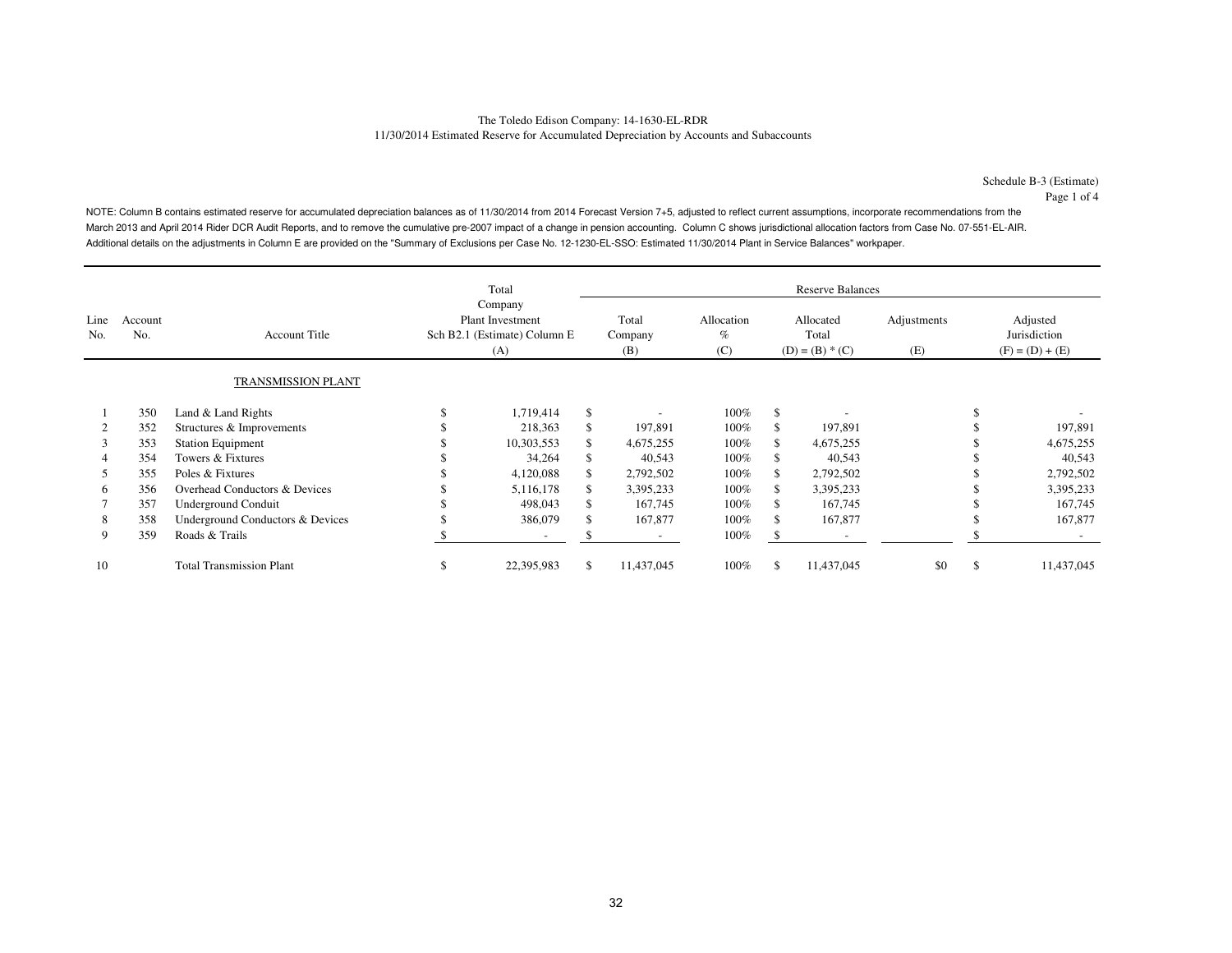NOTE: Column B contains estimated reserve for accumulated depreciation balances as of 11/30/2014 from 2014 Forecast Version 7+5, adjusted to reflect current assumptions, incorporate recommendations from the March 2013 and April 2014 Rider DCR Audit Reports, and to remove the cumulative pre-2007 impact of a change in pension accounting. Column C shows jurisdictional allocation factors from Case No. 07-551-EL-AIR. Additional details on the adjustments in Column E are provided on the "Summary of Exclusions per Case No. 12-1230-EL-SSO: Estimated 11/30/2014 Plant in Service Balances" workpaper.

|             |                |                                                      |                                                                | Total<br>Company |     |                         |                           |                                         | <b>Reserve Balances</b> |                    |                                               |              |
|-------------|----------------|------------------------------------------------------|----------------------------------------------------------------|------------------|-----|-------------------------|---------------------------|-----------------------------------------|-------------------------|--------------------|-----------------------------------------------|--------------|
| Line<br>No. | Account<br>No. | <b>Account Title</b>                                 | <b>Plant Investment</b><br>Sch B2.1 (Estimate) Column E<br>(A) |                  |     | Total<br>Company<br>(B) | Allocation<br>$\%$<br>(C) | Allocated<br>Total<br>$(D) = (B) * (C)$ |                         | Adjustments<br>(E) | Adjusted<br>Jurisdiction<br>$(F) = (D) + (E)$ |              |
|             |                | <b>DISTRIBUTION PLANT</b>                            |                                                                |                  |     |                         |                           |                                         |                         |                    |                                               |              |
| 11          | 360            | Land & Land Rights                                   |                                                                | (85)             | \$  | (58)                    | $100\%$                   | \$                                      | (58)                    |                    | \$                                            | (58)         |
| 12          | 361            | Structures & Improvements                            |                                                                | 1,923,153        | \$. | 1,968,260               | $100\%$                   |                                         | 1,968,260               |                    |                                               | 1,968,260    |
| 13          | 362            | <b>Station Equipment</b>                             |                                                                | 33, 331, 563     |     | 33,649,200              | 100%                      |                                         | 33,649,200              |                    |                                               | 33,649,200   |
| 14          | 364            | Poles, Towers & Fixtures                             |                                                                | 106,502,002      |     | 107,322,555             | $100\%$                   |                                         | 107,322,555             |                    |                                               | 107,322,555  |
| 15          | 365            | Overhead Conductors & Devices                        |                                                                | 77,877,318       |     | 77,431,033              | 100%                      |                                         | 77,431,033              |                    |                                               | 77,431,033   |
| 16          | 366            | <b>Underground Conduit</b>                           |                                                                | 7,467,375        |     | 7,532,344               | 100%                      |                                         | 7,532,344               |                    |                                               | 7,532,344    |
| 17          | 367            | Underground Conductors & Devices                     |                                                                | 42,619,085       |     | 43,142,080              | 100%                      |                                         | 43,142,080              |                    |                                               | 43,142,080   |
| 18          | 368            | Line Transformers                                    |                                                                | 63,988,651       |     | 64,062,719              | $100\%$                   |                                         | 64,062,719              |                    |                                               | 64,062,719   |
| 19          | 369            | <b>Services</b>                                      |                                                                | 64,250,528       |     | 64, 357, 665            | 100%                      |                                         | 64, 357, 665            |                    |                                               | 64, 357, 665 |
| 20          | 370            | <b>Meters</b>                                        |                                                                | 18,709,664       |     | 19,060,420              | 100%                      |                                         | 19,060,420              |                    |                                               | 19,060,420   |
| 21          | 371            | <b>Installation on Customer Premises</b>             |                                                                | 3,771,813        |     | 3,826,683               | $100\%$                   |                                         | 3,826,683               |                    |                                               | 3,826,683    |
| 22          | 373            | Street Lighting & Signal Systems                     |                                                                | 36,742,304       |     | 37,213,926              | 100%                      |                                         | 37,213,926              |                    |                                               | 37,213,926   |
| 23          | 374            | <b>Asset Retirement Costs for Distribution Plant</b> |                                                                | 4,900            |     | 4,949                   | 100%                      |                                         | 4,949                   |                    |                                               | 4,949        |
| 24          |                | <b>Total Distribution Plant</b>                      | \$                                                             | 457,188,272      | \$  | 459,571,776             | 100%                      |                                         | 459,571,776             | \$0                | \$                                            | 459,571,776  |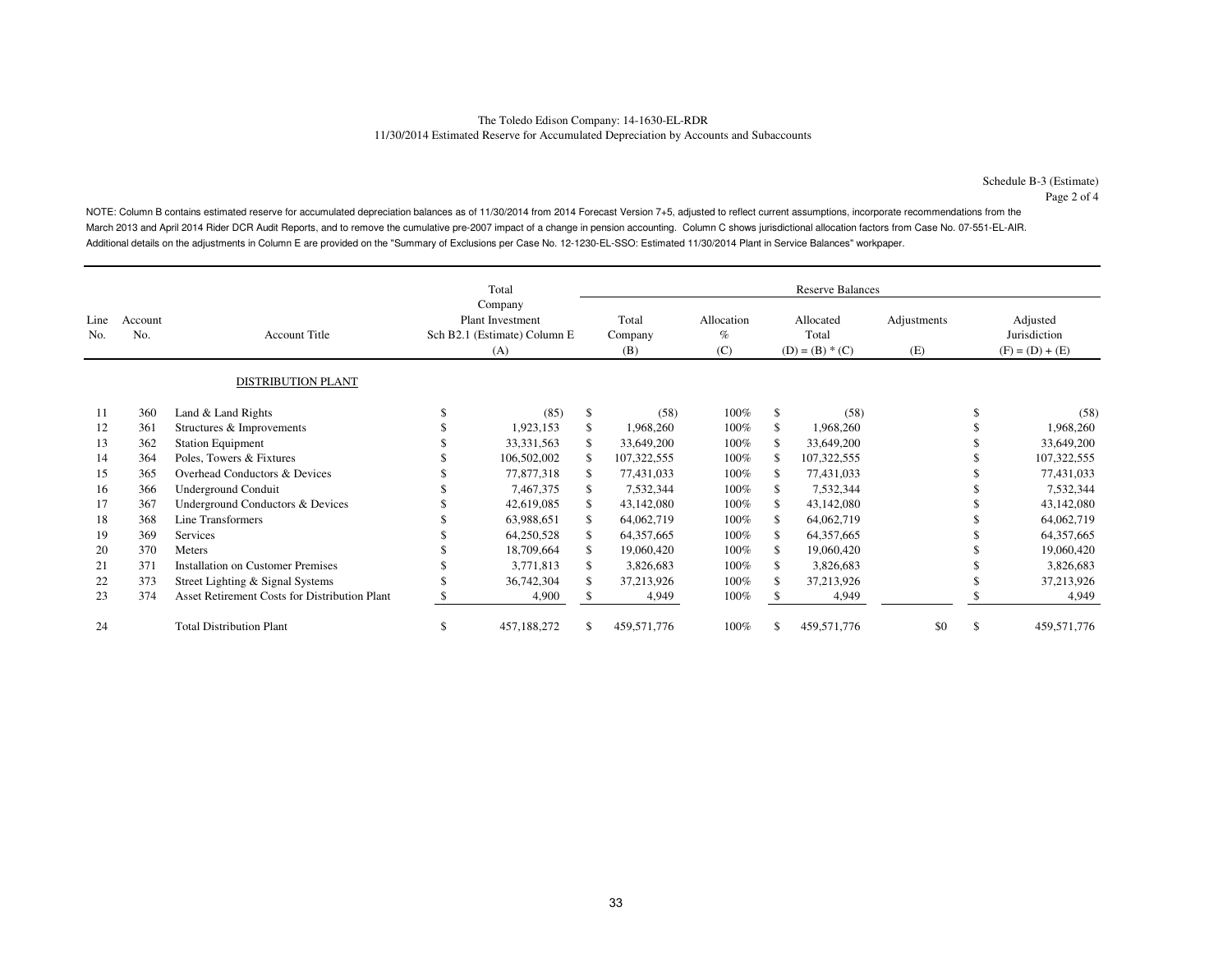NOTE: Column B contains estimated reserve for accumulated depreciation balances as of 11/30/2014 from 2014 Forecast Version 7+5, adjusted to reflect current assumptions, incorporate recommendations from the March 2013 and April 2014 Rider DCR Audit Reports, and to remove the cumulative pre-2007 impact of a change in pension accounting. Column C shows jurisdictional allocation factors from Case No. 07-551-EL-AIR. Additional details on the adjustments in Column E are provided on the "Summary of Exclusions per Case No. 12-1230-EL-SSO: Estimated 11/30/2014 Plant in Service Balances" workpaper.

|             |                |                                          | Total<br>Company                                               |            |    | <b>Reserve Balances</b> |                           |                                         |            |                    |                                               |            |  |  |
|-------------|----------------|------------------------------------------|----------------------------------------------------------------|------------|----|-------------------------|---------------------------|-----------------------------------------|------------|--------------------|-----------------------------------------------|------------|--|--|
| Line<br>No. | Account<br>No. | <b>Account Title</b>                     | <b>Plant Investment</b><br>Sch B2.1 (Estimate) Column E<br>(A) |            |    | Total<br>Company<br>(B) | Allocation<br>$\%$<br>(C) | Allocated<br>Total<br>$(D) = (B) * (C)$ |            | Adjustments<br>(E) | Adjusted<br>Jurisdiction<br>$(F) = (D) + (E)$ |            |  |  |
|             |                | <b>GENERAL PLANT</b>                     |                                                                |            |    |                         |                           |                                         |            |                    |                                               |            |  |  |
| 25          | 389            | Land & Land Rights                       | ъ                                                              | 1,826,097  | \$ |                         | $100\%$                   | \$                                      |            |                    |                                               |            |  |  |
| 26          | 390            | Structures & Improvements                |                                                                | 56,227,546 | \$ | 19,070,721              | $100\%$                   |                                         | 19.070.721 |                    |                                               | 19,070,721 |  |  |
| 27          | 391.1          | Office Furniture & Equipment             |                                                                | 2,215,313  |    | 2,030,174               | 100%                      |                                         | 2,030,174  |                    |                                               | 2,030,174  |  |  |
| 28          | 391.2          | Data Processing Equipment                |                                                                | 10,062,473 |    | 5,024,418               | $100\%$                   |                                         | 5,024,418  |                    |                                               | 5,024,418  |  |  |
| 29          | 392            | <b>Transportation Equipment</b>          |                                                                | 1,207,833  |    | 1,195,550               | $100\%$                   |                                         | 1,195,550  |                    |                                               | 1,195,550  |  |  |
| 30          | 393            | Stores Equipment                         |                                                                | 611,035    |    | 373,284                 | 100%                      |                                         | 373,284    |                    |                                               | 373,284    |  |  |
| 31          | 394            | Tools, Shop & Garage Equipment           |                                                                | 5,275,817  |    | 1,995,100               | 100%                      |                                         | 1,995,100  |                    |                                               | 1,995,100  |  |  |
| 32          | 395            | Laboratory Equipment                     |                                                                | 1,697,770  | S  | 1,046,135               | 100%                      |                                         | 1,046,135  |                    |                                               | 1,046,135  |  |  |
| 33          | 396            | Power Operated Equipment                 |                                                                | 918,265    | S. | 893,678                 | 100%                      |                                         | 893,678    |                    |                                               | 893,678    |  |  |
| 34          | 397            | Communication Equipment                  |                                                                | 9,554,538  |    | 8,078,246               | 100%                      |                                         | 8,078,246  |                    |                                               | 8,078,246  |  |  |
| 35          | 398            | Miscellaneous Equipment                  |                                                                | 443,536    |    | 166,642                 | 100%                      |                                         | 166,642    |                    |                                               | 166,642    |  |  |
| 36          | 399.1          | Asset Retirement Costs for General Plant |                                                                | 7,345,237  |    | 512,177                 | 100%                      |                                         | 512,177    |                    |                                               | 512,177    |  |  |
| 37          |                | <b>Total General Plant</b>               | \$                                                             | 97,385,460 | \$ | 40,386,124              | 100%                      |                                         | 40,386,124 | \$0                | \$                                            | 40,386,124 |  |  |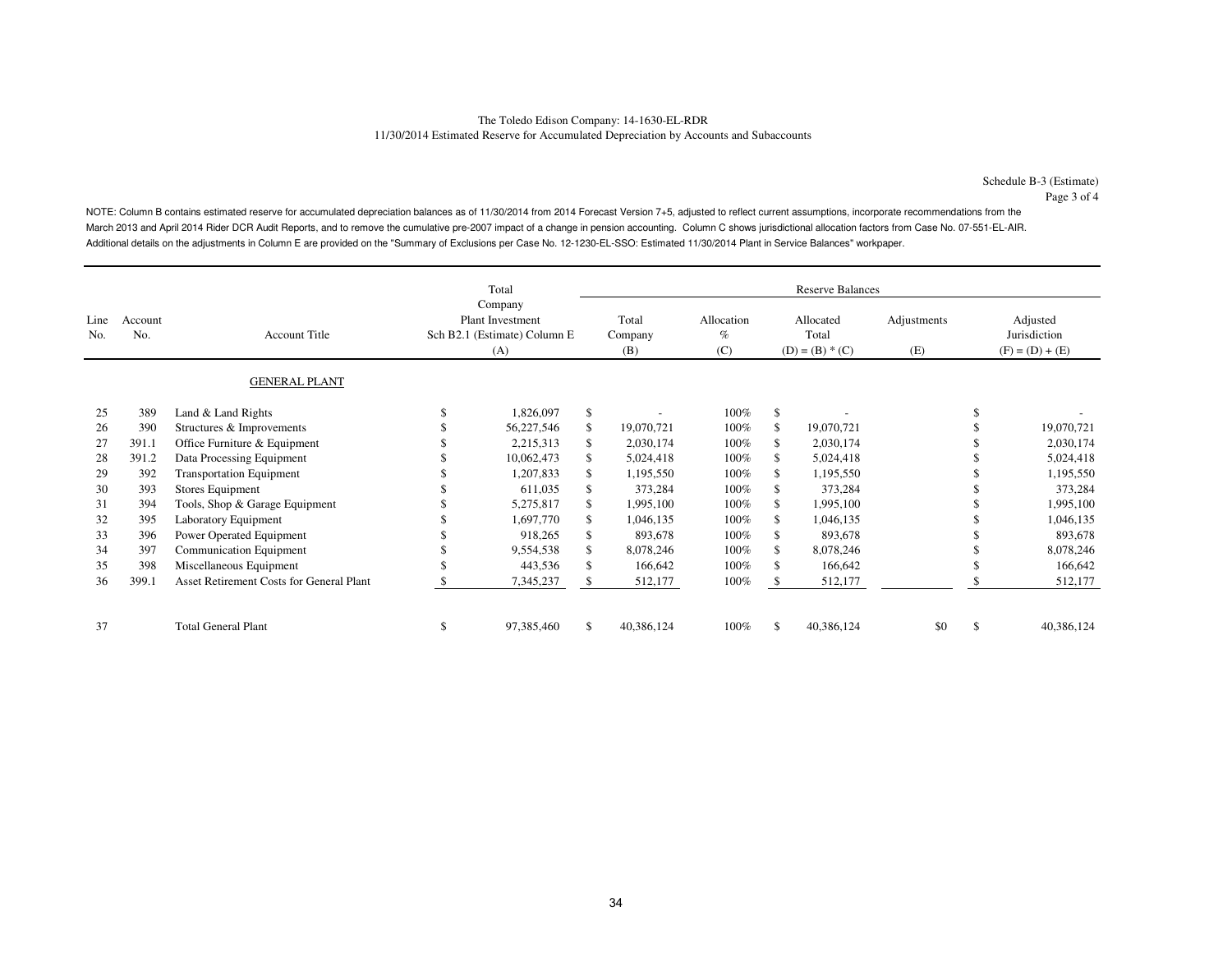#### The Toledo Edison Company: 14-1630-EL-RDR11/30/2014 Estimated Reserve for Accumulated Depreciation by Accounts and Subaccounts

Schedule B-3 (Estimate)Page 4 of 4

NOTE: Column B contains estimated reserve for accumulated depreciation balances as of 11/30/2014 from 2014 Forecast Version 7+5, adjusted to reflect current assumptions, incorporate recommendations from the March 2013 and April 2014 Rider DCR Audit Reports, and to remove the cumulative pre-2007 impact of a change in pension accounting. Column C shows jurisdictional allocation factors from Case No. 07-551-EL-AIR. Additional details on the adjustments in Column E are provided on the "Summary of Exclusions per Case No. 12-1230-EL-SSO: Estimated 11/30/2014 Plant in Service Balances" workpaper.

|             |                |                                         |    | Total                                                              |    |                         |                           |                                         | <b>Reserve Balances</b> |                    |                                               |  |
|-------------|----------------|-----------------------------------------|----|--------------------------------------------------------------------|----|-------------------------|---------------------------|-----------------------------------------|-------------------------|--------------------|-----------------------------------------------|--|
| Line<br>No. | Account<br>No. | <b>Account Title</b>                    |    | Company<br>Plant Investment<br>Sch B2.1 (Estimate) Column E<br>(A) |    | Total<br>Company<br>(B) | Allocation<br>$\%$<br>(C) | Allocated<br>Total<br>$(D) = (B) * (C)$ |                         | Adjustments<br>(E) | Adjusted<br>Jurisdiction<br>$(F) = (D) + (E)$ |  |
|             |                | <b>OTHER PLANT</b>                      |    |                                                                    |    |                         |                           |                                         |                         |                    |                                               |  |
| 38          | 303            | Intangible Software                     |    | 22,160,823                                                         | S. | 19,277,728              | 100%                      |                                         | 19,277,728              |                    | 19,277,728                                    |  |
| 39          | 303            | Intangible FAS 109 Transmission         |    | 54,210                                                             |    | 48,098                  | 100%                      |                                         | 48,098                  |                    | 48,098                                        |  |
| 40          | 303            | Intangible FAS 109 Distribution         |    | 240,093                                                            |    | 237,169                 | 100%                      |                                         | 237,169                 |                    | 237,169                                       |  |
| 41          |                | <b>Total Other Plant</b>                | \$ | 22,455,127                                                         |    | 19,562,995              |                           |                                         | 19,562,995              | \$0                | \$<br>19,562,995                              |  |
| 42          |                | Removal Work in Progress (RWIP)         |    |                                                                    | \$ | (5,866,246)             | 100%                      | \$.                                     | (5,866,246)             |                    | \$<br>(5,866,246)                             |  |
| 43          |                | Company Total Plant (Reserve)           |    | 599,424,841                                                        |    | 525,091,694             | $100\%$                   |                                         | 525,091,694             | \$0                | 525,091,694                                   |  |
| 44          |                | Service Company Reserve Allocated*      |    |                                                                    |    |                         |                           |                                         |                         |                    | \$<br>16,994,140                              |  |
| 45          |                | Grand Total Plant (Reserve) $(43 + 44)$ |    |                                                                    |    |                         |                           |                                         |                         |                    | 542,085,834                                   |  |

\* Source: Line 3 of the "Service Company Allocations to the Ohio Operating Companies (Estimate)" workpaper.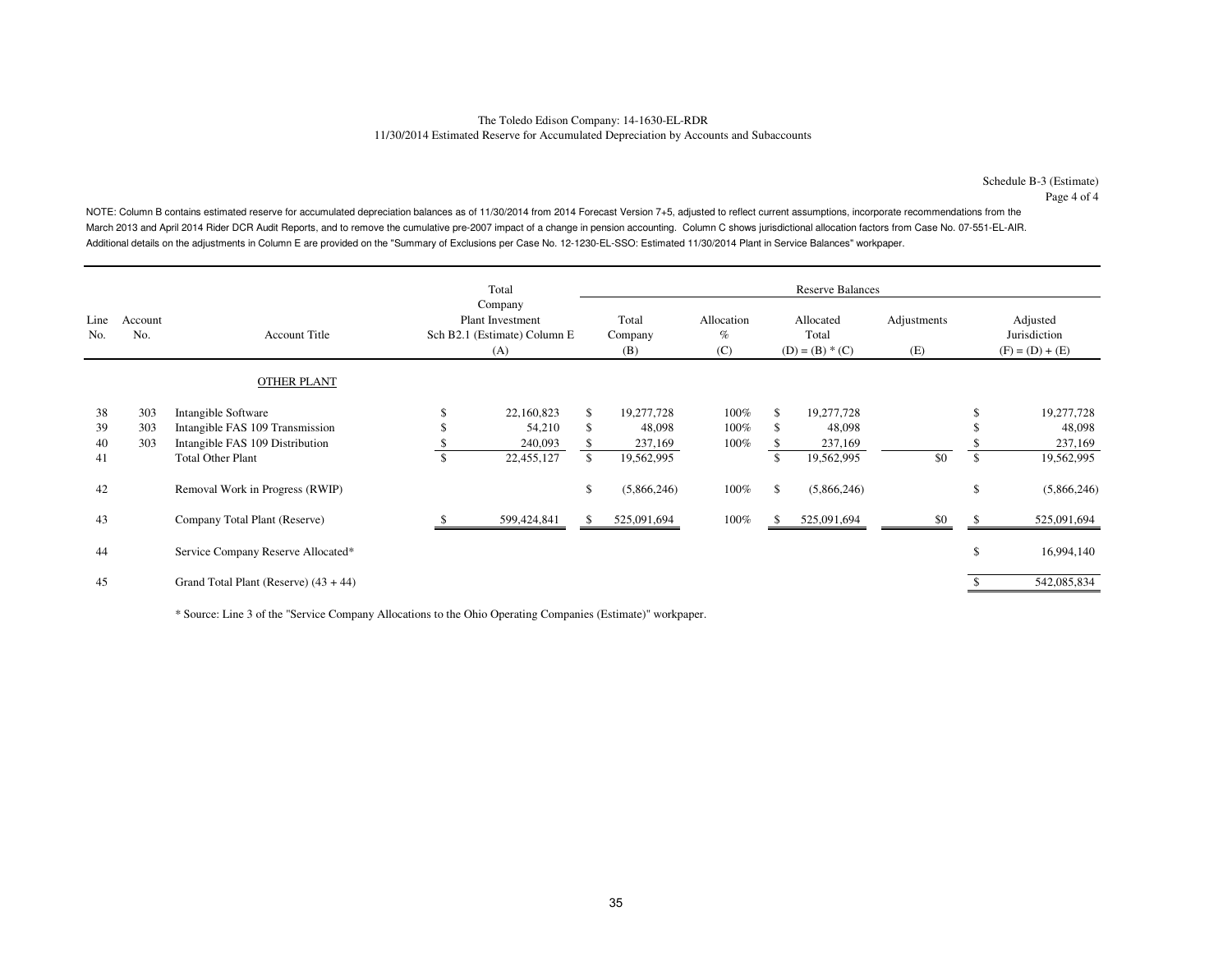FirstEnergy Companies

ADIT Balances (281 & 282 Property Accounts) - Estimate

| (1) Ending Bal. 11/30/2014*                      | <u>CEI</u><br>443,886,686 |      | ОE<br>450.537.915 | 125,099,331 | $\underline{\mathsf{SC}}$<br>87,213,926 |
|--------------------------------------------------|---------------------------|------|-------------------|-------------|-----------------------------------------|
| (2) Service Company Allocated ADIT <sup>**</sup> | 12.393.099                | - \$ | 15.018.238        | 6.610.816   |                                         |
| (3) Grand Total ADIT Balance***                  | 456.279.785               |      | 465.556.153       | 131.710.147 |                                         |

\*Source: Estimated 11/30/2014 ADIT balances from the forecast as of September 2014.

\*\* Line 4 of the "Service Company Allocations to the Ohio Operating Companies (Estimate)" workpaper.

\*\*\* Calculation : Line 1 + Line 2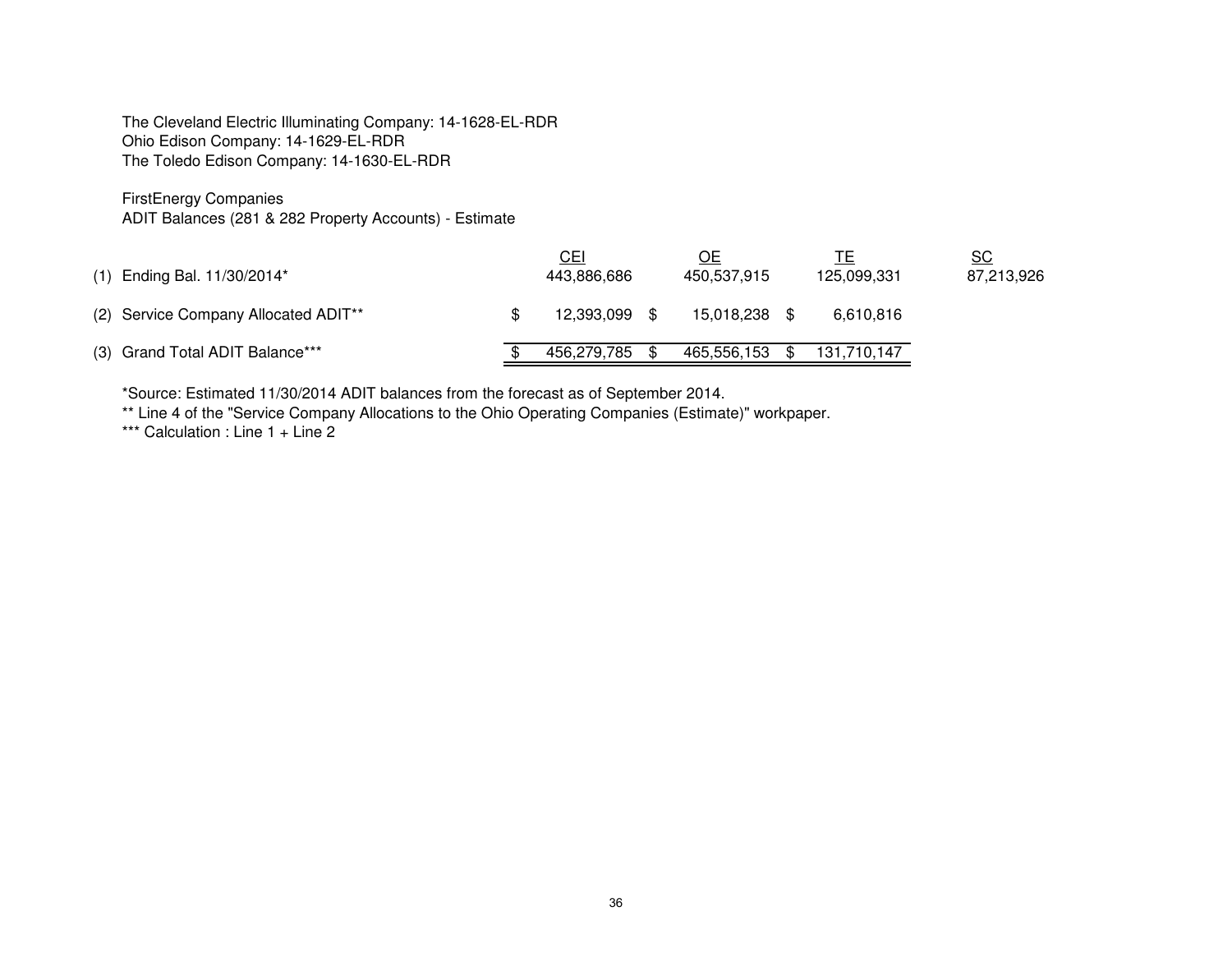### The Toledo Edison Company: 14-1630-EL-RDRAnnual Depreciation Expense on Estimated Plant Balances as of November 30, 2014

Schedule B-3.2 (Estimate)Page 1 of 4

#### NOTE: Column F is from Case No. 07-551-EL-AIR.

|                    |                       |                                  |     | Adjusted Jurisdiction                               |    |                                                  |                                   |                                             |         |
|--------------------|-----------------------|----------------------------------|-----|-----------------------------------------------------|----|--------------------------------------------------|-----------------------------------|---------------------------------------------|---------|
| Line<br>No.<br>(A) | Account<br>No.<br>(B) | <b>Account Title</b><br>(C)      |     | Plant<br>Investment<br>Sch. B-2.1 (Estimate)<br>(D) |    | Reserve<br>Balance<br>Sch. B-3 (Estimate)<br>(E) | Current<br>Accrual<br>Rate<br>(F) | Calculated<br>Depr.<br>Expense<br>$(G=DXF)$ |         |
|                    |                       | TRANSMISSION PLANT               |     |                                                     |    |                                                  |                                   |                                             |         |
|                    | 350                   | Land & Land Rights               | \$. | 1,719,414                                           | \$ |                                                  | $0.00\%$                          | \$                                          |         |
|                    | 352                   | Structures & Improvements        |     | 218,363                                             | \$ | 197,891                                          | 2.50%                             |                                             | 5,459   |
|                    | 353                   | <b>Station Equipment</b>         |     | 10,303,553                                          | \$ | 4,675,255                                        | 1.80%                             | \$                                          | 185,464 |
|                    | 354                   | Towers & Fixtures                |     | 34,264                                              | \$ | 40,543                                           | 1.85%                             | \$.                                         | 634     |
|                    | 355                   | Poles & Fixtures                 |     | 4,120,088                                           | \$ | 2,792,502                                        | 3.75%                             | \$.                                         | 154,503 |
| 6                  | 356                   | Overhead Conductors & Devices    |     | 5,116,178                                           | \$ | 3,395,233                                        | 2.67%                             |                                             | 136,602 |
|                    | 357                   | Underground Conduit              |     | 498,043                                             | \$ | 167,745                                          | 2.00%                             |                                             | 9,961   |
| 8                  | 358                   | Underground Conductors & Devices |     | 386,079                                             | \$ | 167,877                                          | 2.86%                             | \$.                                         | 11,042  |
| 9                  | 359                   | Roads & Trails                   |     | $\overline{\phantom{a}}$                            | \$ |                                                  |                                   |                                             |         |
| 10                 |                       | <b>Total Transmission</b>        | \$  | 22,395,983                                          | \$ | 11,437,045                                       |                                   | \$                                          | 503,665 |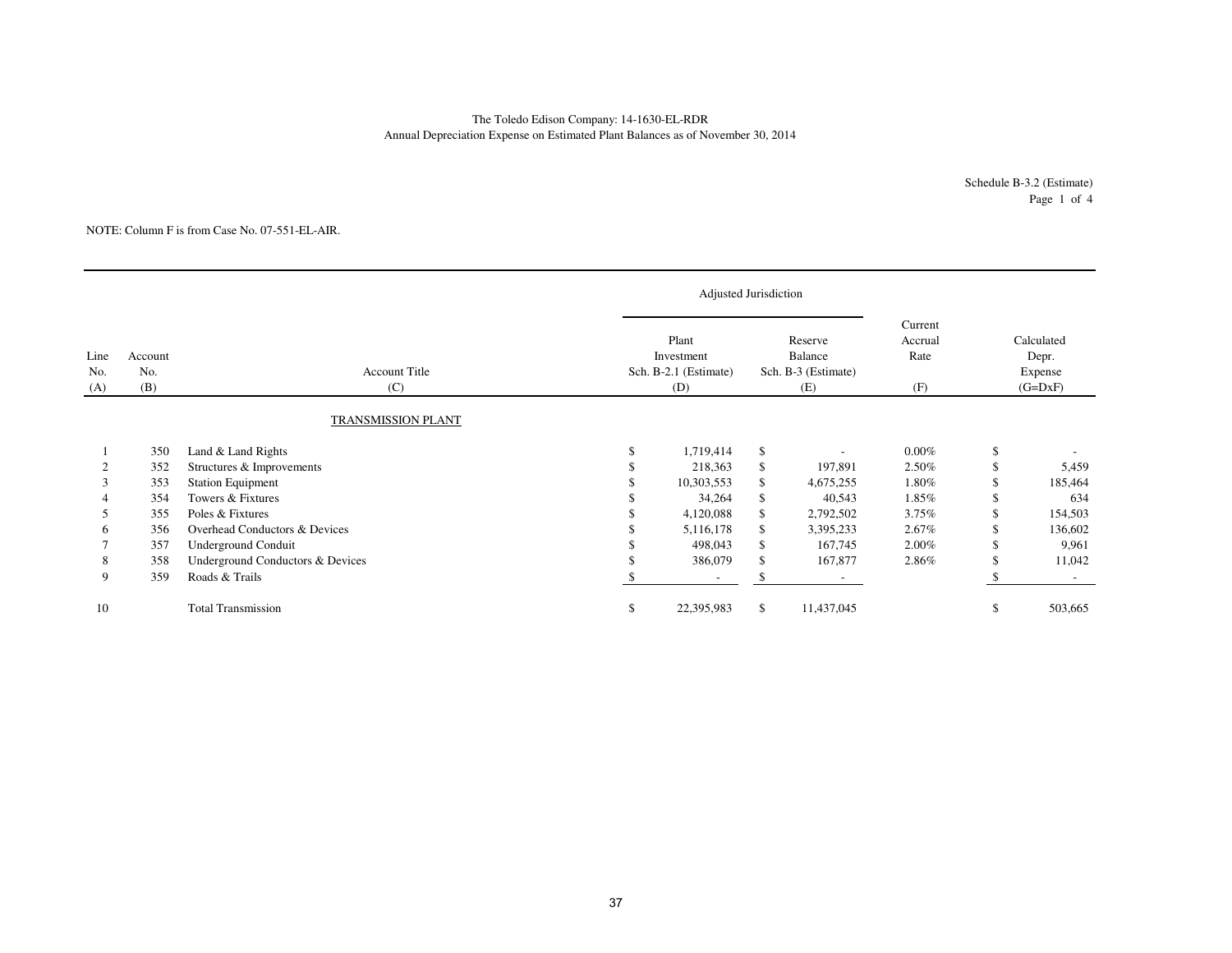### The Toledo Edison Company: 14-1630-EL-RDRAnnual Depreciation Expense on Estimated Plant Balances as of November 30, 2014

Schedule B-3.2 (Estimate)Page 2 of 4

#### NOTE: Column F is from Case No. 07-551-EL-AIR.

|                    |                       |                                                      |    | Adjusted Jurisdiction                               |                                                         |                                   |     |                                             |
|--------------------|-----------------------|------------------------------------------------------|----|-----------------------------------------------------|---------------------------------------------------------|-----------------------------------|-----|---------------------------------------------|
| Line<br>No.<br>(A) | Account<br>No.<br>(B) | <b>Account Title</b><br>(C)                          |    | Plant<br>Investment<br>Sch. B-2.1 (Estimate)<br>(D) | Reserve<br><b>Balance</b><br>Sch. B-3 (Estimate)<br>(E) | Current<br>Accrual<br>Rate<br>(F) |     | Calculated<br>Depr.<br>Expense<br>$(G=DXF)$ |
|                    |                       | <b>DISTRIBUTION PLANT</b>                            |    |                                                     |                                                         |                                   |     |                                             |
| 11                 | 360                   | Land & Land Rights                                   | \$ | 4,966,858                                           | \$<br>(58)                                              | $0.00\%$                          | \$  |                                             |
| 12                 | 361                   | Structures & Improvements                            | S  | 5,920,323                                           | \$<br>1,968,260                                         | 2.50%                             | \$  | 148,008                                     |
| 13                 | 362                   | <b>Station Equipment</b>                             |    | 92,823,134                                          | \$<br>33,649,200                                        | 2.25%                             | S   | 2,088,521                                   |
| 14                 | 364                   | Poles, Towers & Fixtures                             |    | 159,352,402                                         | \$<br>107,322,555                                       | 3.78%                             | S   | 6,023,521                                   |
| 15                 | 365                   | Overhead Conductors & Devices                        |    | 210,882,922                                         | \$<br>77,431,033                                        | 3.75%                             |     | 7,908,110                                   |
| 16                 | 366                   | <b>Underground Conduit</b>                           |    | 13.189.680                                          | \$<br>7,532,344                                         | 2.08%                             |     | 274,345                                     |
| 17                 | 367                   | Underground Conductors & Devices                     |    | 120,743,800                                         | \$<br>43,142,080                                        | 2.20%                             |     | 2,656,364                                   |
| 18                 | 368                   | Line Transformers                                    |    | 149,576,771                                         | \$<br>64,062,719                                        | 2.62%                             |     | 3,918,911                                   |
| 19                 | 369                   | Services                                             |    | 66,743,959                                          | \$<br>64, 357, 665                                      | 3.17%                             | S   | 2,115,783                                   |
| 20                 | 370                   | Meters                                               |    | 38.911.644                                          | \$<br>19,060,420                                        | 3.43%                             | S   | 1,334,669                                   |
| 21                 | 371                   | <b>Installation on Customer Premises</b>             |    | 6,477,202                                           | \$<br>3,826,683                                         | 4.00%                             | \$. | 259,088                                     |
| 22                 | 373                   | Street Lighting & Signal Systems                     |    | 56,564,064                                          | \$<br>37,213,926                                        | 3.93%                             | \$. | 2,222,968                                   |
| 23                 | 374                   | <b>Asset Retirement Costs for Distribution Plant</b> |    | 7,901                                               | \$<br>4,949                                             | 0.00%                             |     |                                             |
| 24                 |                       | <b>Total Distribution</b>                            | \$ | 926,160,660                                         | \$<br>459,571,776                                       |                                   | S   | 28,950,288                                  |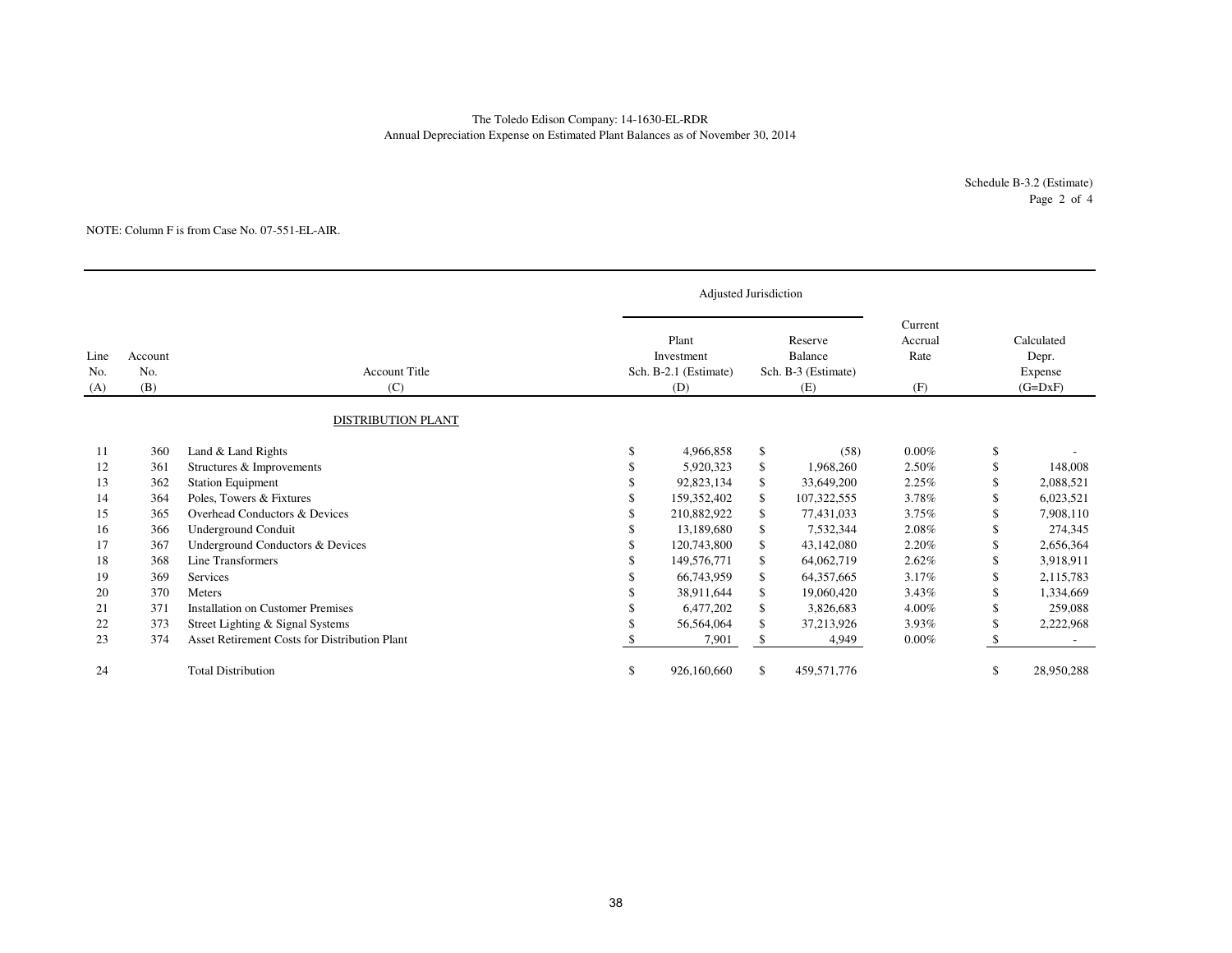### Annual Depreciation Expense on Estimated Plant Balances as of November 30, 2014 The Toledo Edison Company: 14-1630-EL-RDR

Schedule B-3.2 (Estimate)Page 3 of 4

#### NOTE: Column F is from Case No. 07-551-EL-AIR.

|                    |                       |                                                              | Adjusted Jurisdiction                               |          |                                                  |                                   |          |                                             |
|--------------------|-----------------------|--------------------------------------------------------------|-----------------------------------------------------|----------|--------------------------------------------------|-----------------------------------|----------|---------------------------------------------|
| Line<br>No.<br>(A) | Account<br>No.<br>(B) | <b>Account Title</b><br>(C)                                  | Plant<br>Investment<br>Sch. B-2.1 (Estimate)<br>(D) |          | Reserve<br>Balance<br>Sch. B-3 (Estimate)<br>(E) | Current<br>Accrual<br>Rate<br>(F) |          | Calculated<br>Depr.<br>Expense<br>$(G=DxF)$ |
|                    |                       | <b>GENERAL PLANT</b>                                         |                                                     |          |                                                  |                                   |          |                                             |
| 25<br>26           | 389<br>390            | Land & Land Rights<br>Structures & Improvements              | \$<br>1,826,097<br>56,227,546                       | \$<br>\$ | 19,070,721                                       | $0.00\%$<br>2.20%                 | \$<br>\$ | 1,237,006                                   |
| 27                 | 391.1                 | Office Furniture & Equipment                                 | 2,215,313                                           | \$       | 2,030,174                                        | 3.80%                             |          | 84,182                                      |
| 28<br>29           | 391.2<br>392          | Data Processing Equipment<br><b>Transportation Equipment</b> | 10,062,473<br>1,207,833                             | \$<br>\$ | 5,024,418<br>1,195,550                           | 9.50%<br>6.92%                    |          | 955,935<br>83,582                           |
| 30                 | 393                   | Stores Equipment                                             | 611,035                                             | \$       | 373,284                                          | 3.13%                             | \$       | 19,125                                      |
| 31                 | 394                   | Tools, Shop & Garage Equipment                               | 5,275,817                                           | \$       | 1,995,100                                        | 3.33%                             |          | 175,685                                     |
| 32                 | 395                   | Laboratory Equipment                                         | 1,697,770                                           | \$       | 1,046,135                                        | 2.86%                             |          | 48,556                                      |
| 33                 | 396                   | Power Operated Equipment                                     | 918,265                                             | \$       | 893,678                                          | 5.28%                             |          | 48,484                                      |
| 34                 | 397                   | <b>Communication Equipment</b>                               | 9,554,538                                           | \$       | 8,078,246                                        | 5.88%                             |          | 561,807                                     |
| 35                 | 398                   | Miscellaneous Equipment                                      | 443,536                                             | \$       | 166,642                                          | 3.33%                             |          | 14,770                                      |
| 36                 | 399.1                 | <b>Asset Retirement Costs for General Plant</b>              | 7,345,237                                           | \$       | 512,177                                          | $0.00\%$                          |          |                                             |
| 37                 |                       | <b>Total General</b>                                         | \$<br>97,385,460                                    | \$       | 40,386,124                                       |                                   | \$       | 3,229,132                                   |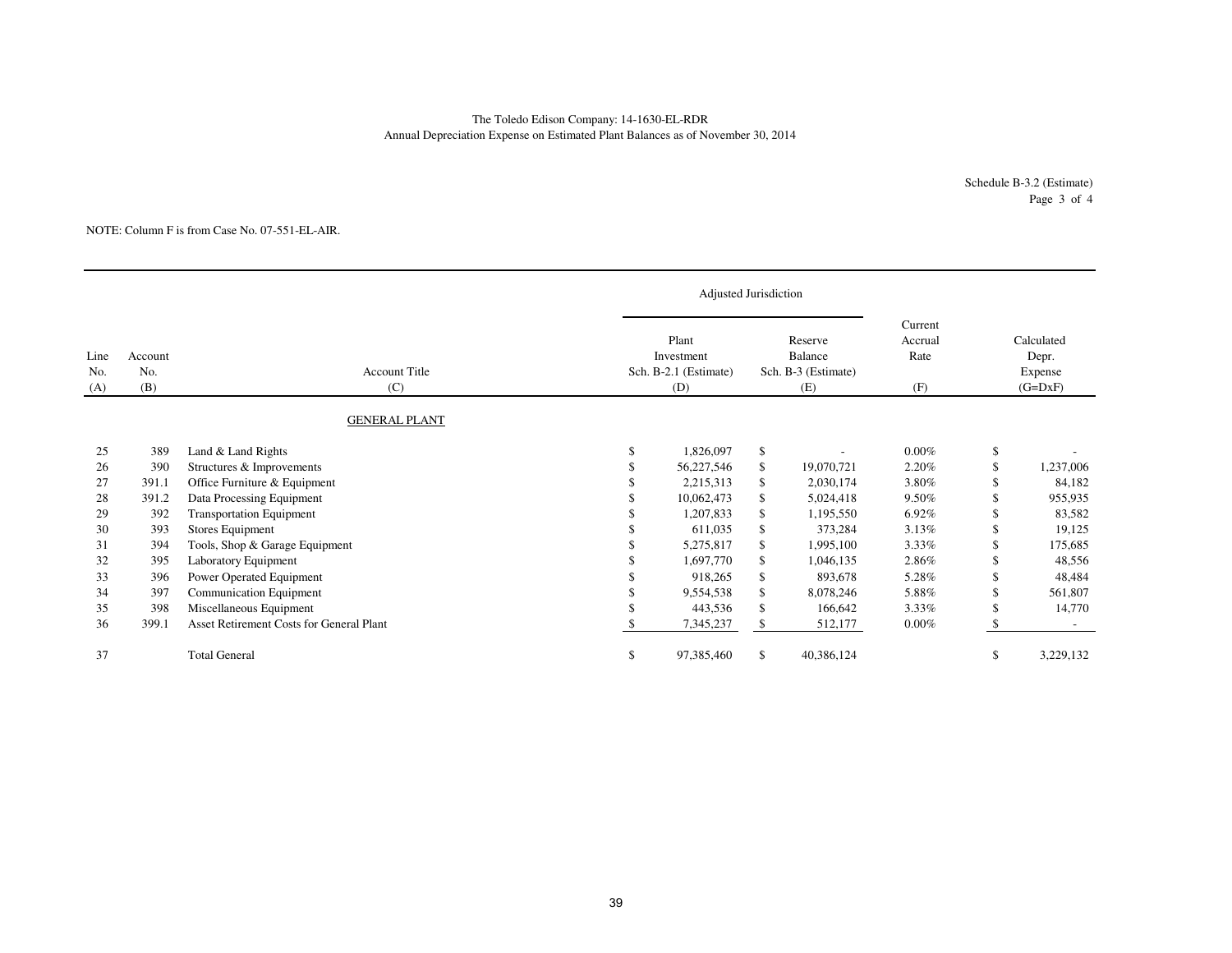#### The Toledo Edison Company: 14-1630-EL-RDRAnnual Depreciation Expense on Estimated Plant Balances as of November 30, 2014

Schedule B-3.2 (Estimate)Page 4 of 4

#### NOTE: Column F is from Case No. 07-551-EL-AIR.

|                    |                       |                                                                                           |    | Adjusted Jurisdiction                               |                |                                                  |                                   |                                             |            |
|--------------------|-----------------------|-------------------------------------------------------------------------------------------|----|-----------------------------------------------------|----------------|--------------------------------------------------|-----------------------------------|---------------------------------------------|------------|
| Line<br>No.<br>(A) | Account<br>No.<br>(B) | <b>Account Title</b><br>(C)                                                               |    | Plant<br>Investment<br>Sch. B-2.1 (Estimate)<br>(D) |                | Reserve<br>Balance<br>Sch. B-3 (Estimate)<br>(E) | Current<br>Accrual<br>Rate<br>(F) | Calculated<br>Depr.<br>Expense<br>$(G=DxF)$ |            |
|                    |                       | <b>OTHER PLANT</b>                                                                        |    |                                                     |                |                                                  |                                   |                                             |            |
| 38<br>39<br>40     | 303<br>303<br>303     | Intangible Software<br>Intangible FAS 109 Transmission<br>Intangible FAS 109 Distribution | S  | 22,160,823<br>54,210<br>240,093                     | \$<br>\$<br>\$ | 19,277,728<br>48,098<br>237,169                  | 14.29%<br>2.37%<br>3.10%          | *<br>*                                      |            |
| 41                 |                       | <b>Total Other</b>                                                                        |    | 22,455,127                                          | $\mathbb{S}$   | 19,562,995                                       |                                   | \$                                          | 1,004,359  |
| 42                 |                       | Removal Work in Progress (RWIP)                                                           |    |                                                     |                | $(\$5,866,246)$                                  |                                   |                                             |            |
| 43                 |                       | <b>Total Company Depreciation</b>                                                         | \$ | 1,068,397,229                                       | \$             | 525,091,694                                      |                                   | \$                                          | 33,687,444 |
| 44                 |                       | Incremental Depreciation Associated with Allocated Service Company Plant **               | \$ | 43,906,083                                          | \$             | 16,994,140                                       |                                   | \$                                          | 1,964,243  |
| 45                 |                       | GRAND TOTAL $(43 + 44)$                                                                   | Ъ  | 1,112,303,312                                       | \$             | 542,085,834                                      |                                   |                                             | 35,651,687 |

\* Please see the "Intangible Depreciation Expense Calculation: Estimated 11/30/2014 Balances" workpaper for more details behind the calculation of depreciation expense associated with Intangible Plant.

\*\* Source: Line 6 of the "Service Company Allocations to the Ohio Operating Companies (Estimate)" workpaper.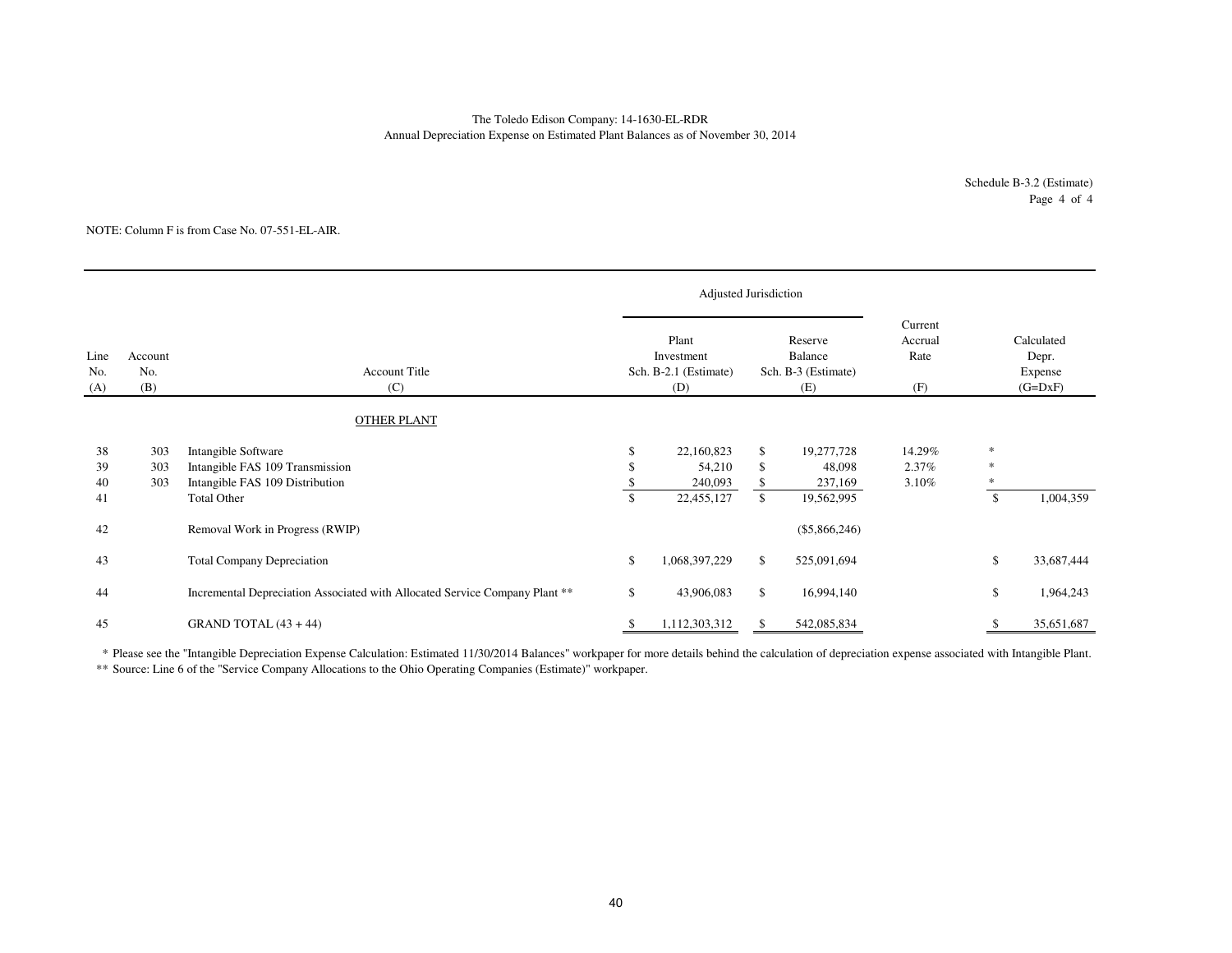### The Toledo Edison Company: 14-1630-EL-RDR

### Annual Property Tax Expense on Estimated Plant Balances as of November 30, 2014

Schedule C-3.10a (Estimate) Page 1 of 1

| Line<br>No.    | Description                                                                | Jurisdictional<br>Amount |
|----------------|----------------------------------------------------------------------------|--------------------------|
| 1              | <b>Personal Property Taxes</b>                                             | \$<br>29,524,220         |
| 2              | <b>Real Property Taxes</b>                                                 | \$<br>905,041            |
| 3              | Incremental Property Tax Associated with Allocated Service Company Plant * | \$<br>28,413             |
| $\overline{4}$ | Total Property Taxes $(1 + 2 + 3)$                                         | \$<br>30,457,674         |

\* Source: Line 7 of the "Service Company Allocations to the Ohio Operating Companies (Estimate)" workpaper.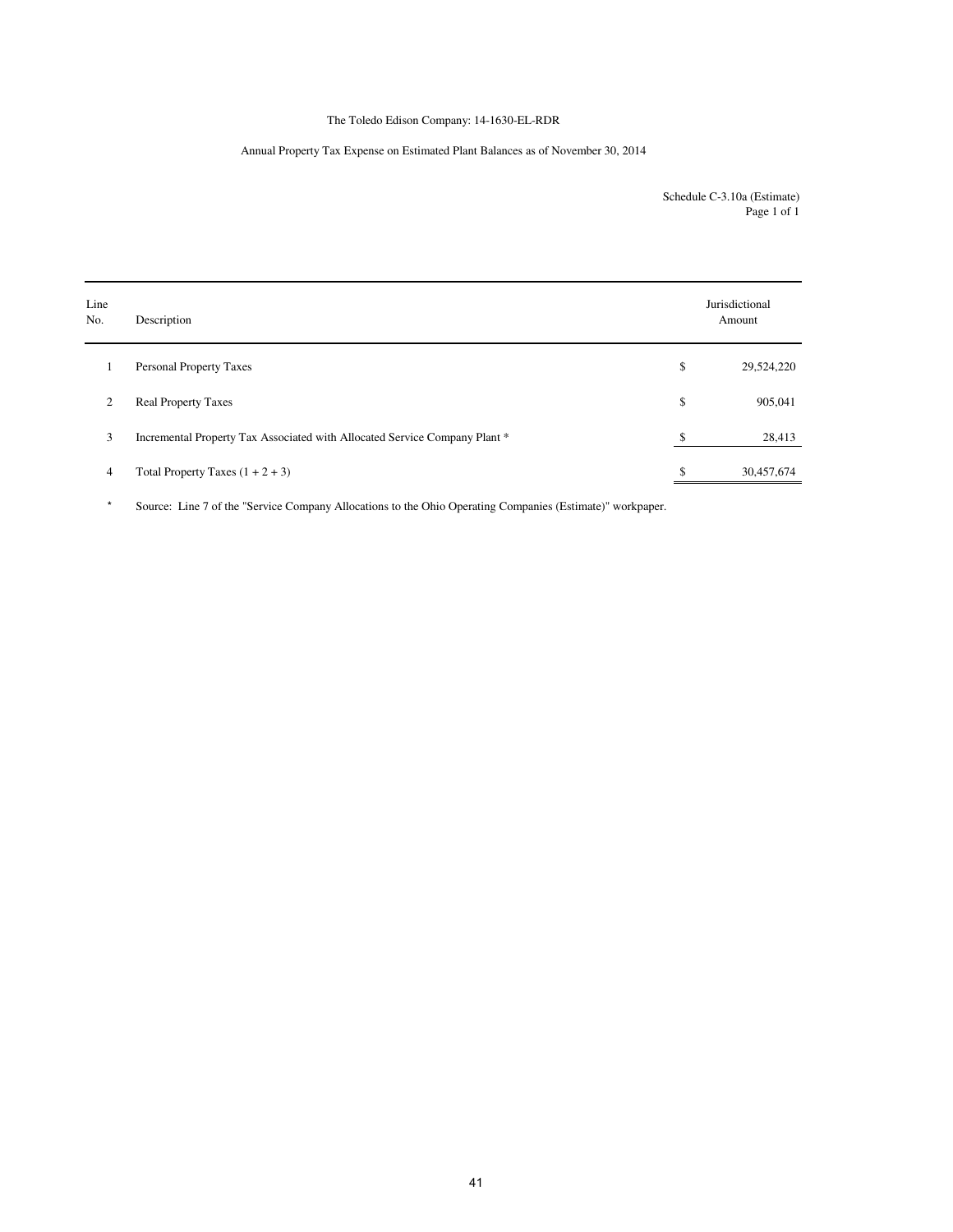### The Toledo Edison Company: 14-1630-EL-RDR

#### Annual Personal Property Tax Expense on Estimated Plant Balances as of November 30, 2014

Schedule C-3.10a1 (Estimate) Page 1 of 1

| Line<br>No.      | Description                                         |                         |                       |                    | Jurisdictional Amount        |                    |                  |
|------------------|-----------------------------------------------------|-------------------------|-----------------------|--------------------|------------------------------|--------------------|------------------|
|                  |                                                     |                         | Transmission<br>Plant |                    | <b>Distribution</b><br>Plant |                    | General<br>Plant |
| 1                | Jurisdictional Plant in Service (a)                 | \$                      | 22,395,983            | \$                 | 926,160,660                  | \$                 | 97,385,460       |
| $\boldsymbol{2}$ | Jurisdictional Real Property (b)                    | \$                      | 1,937,777             | \$                 | 10,887,181                   | \$                 | 58,053,644       |
| 3                | Jurisdictional Personal Property (1 - 2)            | $\overline{\mathbb{S}}$ | 20,458,206            | \$                 | 915,273,478                  | \$                 | 39,331,816       |
| $\overline{4}$   | Purchase Accounting Adjustment (f)                  | \$                      | (12,707,440)          | \$                 | (450,860,096)                | \$                 |                  |
| 5                | Adjusted Jurisdictional Personal Property $(3 + 4)$ | $\mathbf S$             | 7,750,766             | $\mathbb{S}$       | 464,413,382                  | $\mathbb{S}$       | 39,331,816       |
|                  | <b>Exclusions and Exemptions</b>                    |                         |                       |                    |                              |                    |                  |
| 6                | Capitalized Asset Retirement Costs (a)              | \$                      |                       | \$                 | 7,901                        | \$                 | 7,345,237        |
| 7                | Exempt Facilities (c)                               | \$                      |                       | \$                 |                              | \$                 |                  |
| 8                | Licensed Motor Vehicles (c)                         | \$                      |                       | \$                 |                              | \$                 | 1,800,886        |
| 9                | Capitalized Interest (g)                            | \$                      | 379,788               | \$                 | 4,133,279                    | \$                 |                  |
| 10               | Total Exclusions and Exemptions (6 thru 9)          | $\mathcal{S}$           | 379,788               | $\mathbf{\hat{S}}$ | 4,141,180                    | $\mathbf{\hat{S}}$ | 9,146,123        |
| 11               | Net Cost of Taxable Personal Property (5 - 10)      | \$                      | 7,370,979             | \$                 | 460,272,202                  | \$                 | 30,185,693       |
| 12               | True Value Percentage (c)                           |                         | 76.7240%              |                    | 74.6450%                     |                    | 34.6730%         |
| 13               | True Value of Taxable Personal Property (11 x 12)   | \$                      | 5,655,310             | $\mathbb{S}$       | 343,570,185                  | \$                 | 10,466,285       |
| 14               | Assessment Percentage (d)                           |                         | 85.00%                |                    | 85.00%                       |                    | 24.00%           |
| 15               | Assessment Value (13 x 14)                          | \$                      | 4,807,014             | \$                 | 292,034,657                  | \$                 | 2,511,908        |
| 16               | Personal Property Tax Rate (e)                      |                         | 9.0218410%            |                    | 9.0218410%                   |                    | 9.0218410%       |
| 17               | Personal Property Tax (15 x 16)                     | \$                      | 433,681               | \$                 | 26,346,902                   | \$                 | 226,620          |
| 18               | Purchase Accounting Adjustment (f)                  | \$                      | 75,913                | $\mathbf S$        | 2,441,104                    |                    |                  |
| 19               | Total Personal Property Tax $(17 + 18)$             |                         |                       |                    |                              | $\frac{\$}{\$}$    | 29.524.220       |

(a) Schedule B-2.1 (Estimate)<br>(b) Schedule B-2.1 (Estimate),

Schedule B-2.1 (Estimate), Accounts 350, 352, 360, 361, 389, and 390

(c) Source: TE's most recent Ohio Annual Property Tax Return Filing

(d) Statutory Assessment for Personal Property

(e) Estimated tax rate for Personal Property based on the most recent Ohio Annual Property Tax Return Filing

Adjustment made as a result of the merger between Ohio Edison and Centerior

(g) Calculation: Line 5 x Percentage from the most recent Ohio Annual Property Tax Return Filing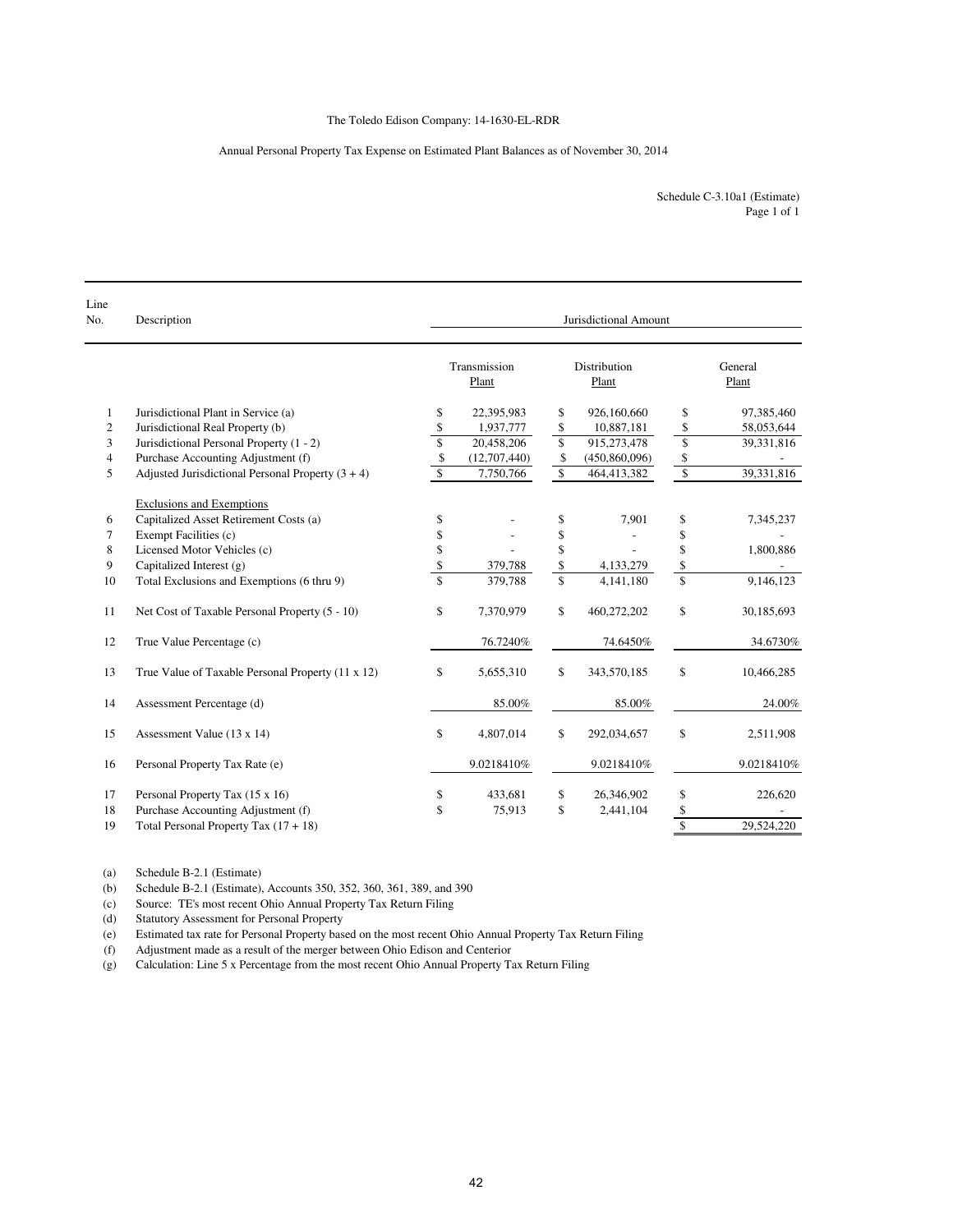### The Toledo Edison Company: 14-1630-EL-RDR

### Annual Real Property Tax Expense on Estimated Plant Balances as of November 30, 2014

Page 1 of 1 Schedule C-3.10a2 (Estimate)

| Line<br>No.    | Description                                   | Jurisdictional Amount |                       |    |                                        |              |                                                                |  |  |  |
|----------------|-----------------------------------------------|-----------------------|-----------------------|----|----------------------------------------|--------------|----------------------------------------------------------------|--|--|--|
|                |                                               |                       | Transmission<br>Plant |    | Distribution<br>Plant                  |              | General<br>Plant                                               |  |  |  |
| $\mathbf{1}$   | Jurisdictional Real Property (a)              | \$                    | 1,937,777             | \$ | 10,887,181                             | \$           | 58,053,644                                                     |  |  |  |
| $\overline{c}$ | True Value Percentage (b)                     |                       | 44.67%                |    | 44.67%                                 |              | 44.67%                                                         |  |  |  |
| 3              | True Value of Taxable Real Property (1 x 2)   | \$                    | 865,650               | \$ | 4,863,558                              | \$           | 25,933,917                                                     |  |  |  |
| 4              | Assessment Percentage (c)                     |                       | 35.00%                |    | 35.00%                                 |              | 35.00%                                                         |  |  |  |
| 5              | Assessment Value $(3 x 4)$                    | \$                    | 302,978               | \$ | 1,702,245                              | \$           | 9,076,871                                                      |  |  |  |
| 6              | Real Property Tax Rate (d)                    |                       | 8.1667%               |    | 8.1667%                                |              | 8.1667%                                                        |  |  |  |
| $\overline{7}$ | Real Property Tax $(5 \times 6)$              | \$                    | 24,743                | \$ | 139,017                                | \$           | 741,281                                                        |  |  |  |
| 8              | Total Real Property Tax (Sum of 7)            |                       |                       |    |                                        | $\mathbb{S}$ | 905,041                                                        |  |  |  |
| (a)            | Schedule C-3.10a1 (Estimate)                  |                       |                       |    |                                        |              |                                                                |  |  |  |
| (b)            | Calculated as follows:                        |                       |                       |    |                                        |              |                                                                |  |  |  |
|                | (1) Real Property Assessed Value              | \$                    | 12,123,070            |    |                                        |              | Source: TE's most recent Ohio Annual Property Tax Return Filin |  |  |  |
|                | (2) Assessment Percentage                     |                       | 35.00%                |    | Statutory Assessment for Real Property |              |                                                                |  |  |  |
|                | (3) Real Property True Value                  | \$                    | 34,637,343            |    | Calculation: $(1) / (2)$               |              |                                                                |  |  |  |
|                | (4) Real Property Capitalized Cost            | \$                    | 77,536,453            |    |                                        |              | Book cost of real property used to compare to assessed         |  |  |  |
|                |                                               |                       |                       |    |                                        |              | value of real property to derive a true value percentage       |  |  |  |
|                | (5) Real Property True Value Percentage       |                       | 44.67%                |    | Calculation: $(3) / (4)$               |              |                                                                |  |  |  |
| (c)            | <b>Statutory Assessment for Real Property</b> |                       |                       |    |                                        |              |                                                                |  |  |  |

(d) Estimated tax rate for Real Estate based on the most recent Ohio Annual Property Tax Return Filing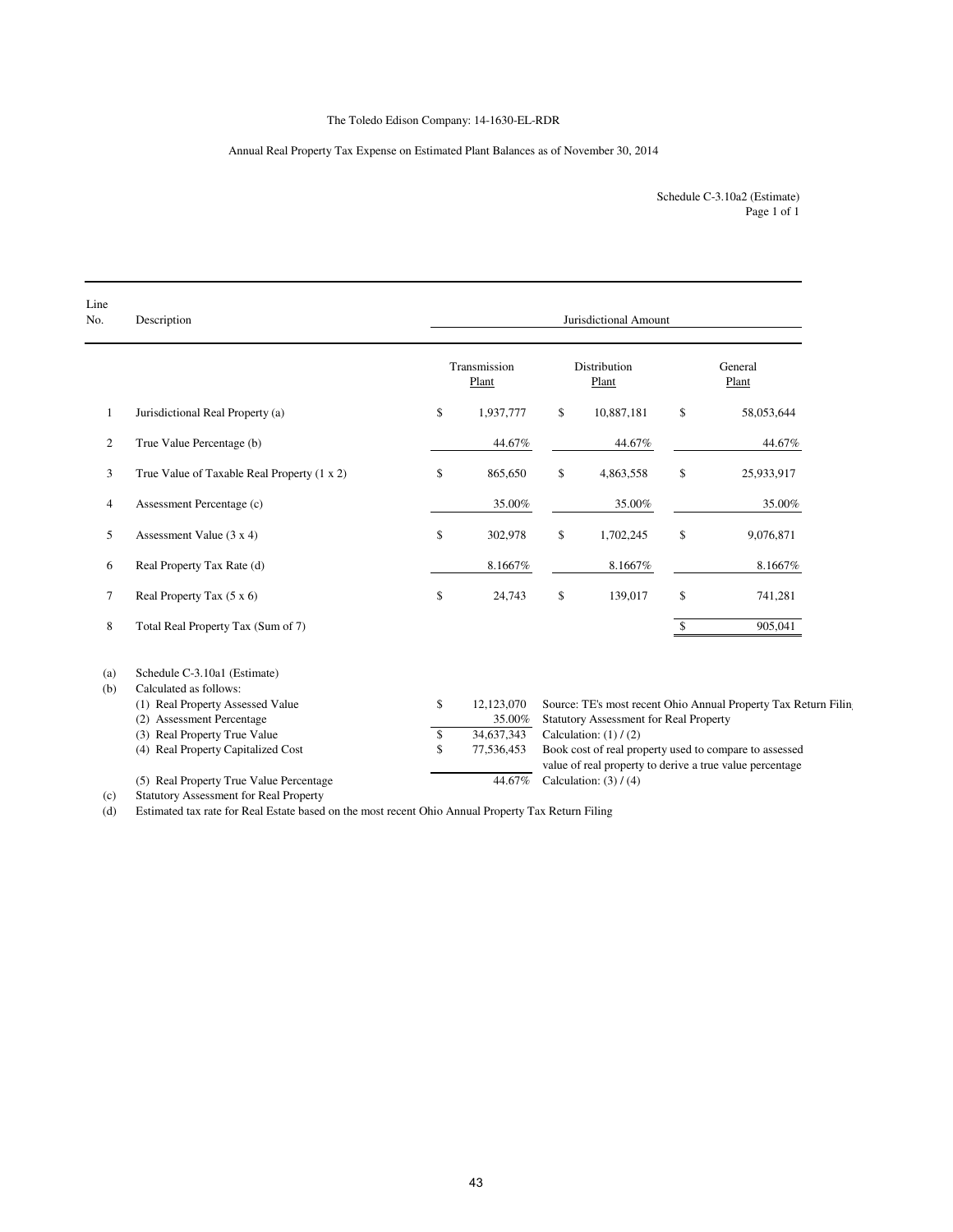### **Summary of Exclusions per Case No. 12-1230-EL-SSO Estimated 11/30/2014 Plant in Service Balances**

### **General Adjustments**

ATSI Land Lease Certain amounts (summarized below) in account 350 are associated with land leased to ATSI, FirstEnergy's transmission subsidiary. Consistent with Case No. 07-551-EL-AIR, these amounts are not jurisdictional to distribution related plant in service, and have been excluded accordingly for each operating company. There is no accumulated depreciation reserve associated with land.

| FERC Account 350   | CEI        |            |            |
|--------------------|------------|------------|------------|
| <b>Gross Plant</b> | 57.224.624 | 85.527.569 | 15.628.438 |
| Reserve            |            |            |            |

#### **ESP3 Adjustments**

In the ESP3 Stipulation (Case No. 12-1230-EL-SSO, page 20), it says "capital additions recovered through Riders LEX, EDR, and AMI will be identified and excluded from Rider DCR and the annual cap allowance."

AMI Only CEI has an AMI project so this exclusion does not impact OE or TE. Source: 2014 Forecast Version 7+5, adjusted to reflect current assumptions. Exclusions related to Rider AMI are determined by specific depreciation groups in PowerPlant and WBS CE-004000

| <b>FERC Account</b> |    | CEI        |    |           |  |  |  |  |  |  |
|---------------------|----|------------|----|-----------|--|--|--|--|--|--|
|                     |    | Gross      |    | Reserve   |  |  |  |  |  |  |
| 303                 | \$ | 1,848,911  | \$ | 781,382   |  |  |  |  |  |  |
| 362                 | \$ | 1.048.549  | \$ | 238,873   |  |  |  |  |  |  |
| 364                 | \$ | 207,471    | \$ | 73.040    |  |  |  |  |  |  |
| 365                 | \$ | 1,491,589  | \$ | 521,495   |  |  |  |  |  |  |
| 367                 | S  | 13,029     | S  | 2,768     |  |  |  |  |  |  |
| 368                 | \$ | 212,402    | \$ | 46.845    |  |  |  |  |  |  |
| 370                 | \$ | 17,953,614 | \$ | 2,179,562 |  |  |  |  |  |  |
| <b>Grand Total</b>  | \$ | 22,775,566 | \$ | 3,843,965 |  |  |  |  |  |  |

LEX As implemented by the Companies, Rider LEX will recover deferred expenses associated with lost up-front line extension payments from 2009-2011. These deferred expenses are recorded as a regulatory asset, not as plant in service, on the Companies' books. Therefore, there is no adjustment to plant in service associated with Rider LEX.

EDR Exclusions related to Rider EDR(g) are determined by the WBS CE-000303.

| <b>FERC Account</b> |    | <b>CEI</b>   |    |         |  |  |  |  |  |  |
|---------------------|----|--------------|----|---------|--|--|--|--|--|--|
|                     |    | <b>Gross</b> |    | Reserve |  |  |  |  |  |  |
| 364                 | \$ | 0            | \$ | 64      |  |  |  |  |  |  |
| 365                 | \$ | 15           | \$ | 66      |  |  |  |  |  |  |
| 366                 | \$ | 92,545       | \$ | 917     |  |  |  |  |  |  |
| 367                 | \$ | 634          | S  | (179)   |  |  |  |  |  |  |
| 368                 | S  | 0            | \$ | 54      |  |  |  |  |  |  |
| 369                 | \$ | 0            | S  | 17      |  |  |  |  |  |  |
| 371                 | S  | 0            | S  | O       |  |  |  |  |  |  |
| <b>Grand Total</b>  | \$ | 93,194       | \$ | 938     |  |  |  |  |  |  |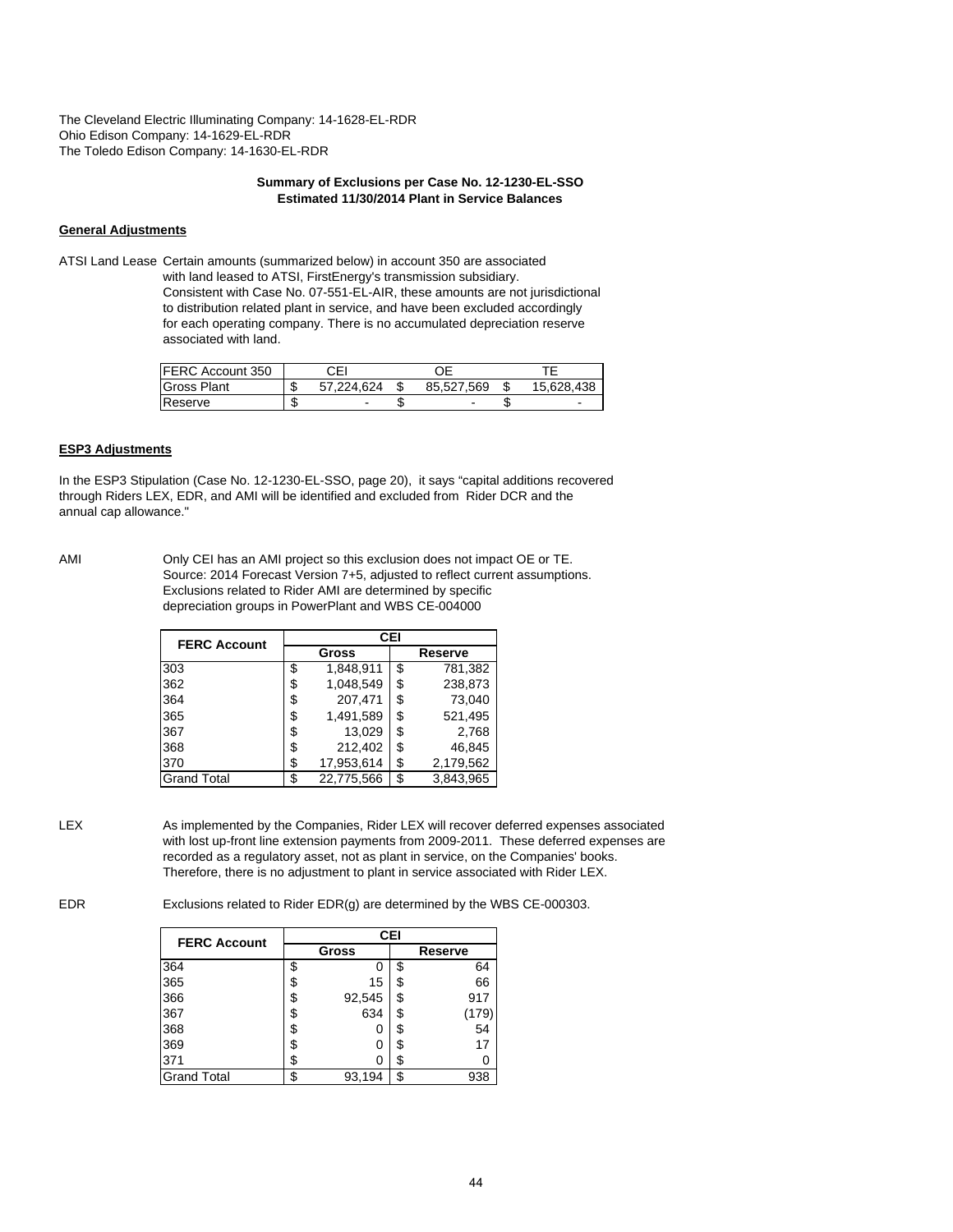# **Service Company Allocations to the Ohio Operating Companies (Estimate)**

|     |                                     | <b>Service Company</b> |     | <b>CEI</b> |      | <b>OE</b>     | TE         |   | <b>TOTAL</b> |
|-----|-------------------------------------|------------------------|-----|------------|------|---------------|------------|---|--------------|
| (1) | Allocation Factors from Case 07-551 |                        |     | 14.21%     |      | 17.22%        | 7.58%      |   |              |
| (2) | Gross Plant                         | 579,235,926            | \$. | 82,309,425 | - \$ | 99,744,426 \$ | 43,906,083 |   | 225,959,935  |
| (3) | Reserve                             | 224,197,098            | \$. | 31,858,408 | -SS  | 38,606,740 \$ | 16,994,140 | S | 87,459,288   |
| (4) | <b>ADIT</b>                         | 87,213,926             |     | 12,393,099 |      | 15,018,238 \$ | 6,610,816  |   | 34,022,153   |
|     | $(5)$ Rate Base                     |                        |     | 38,057,918 |      | 46,119,448    | 20,301,128 |   | 104,478,494  |
|     |                                     |                        |     |            |      |               |            |   |              |
| (6) | Depreciation Expense (Incremental)  |                        |     | 3,682,308  | - \$ | 4,462,304 \$  | 964,243. ا | S | 10,108,855   |
| (7) | Property Tax Expense (Incremental)  |                        |     | 53,265     | - \$ | 64,548 \$     | 28,413     |   | 146,226      |
|     | (8) Total Expenses                  |                        |     | 3,735,573  | - \$ | 4,526,852 \$  | 1,992,656  |   | 10,255,081   |

(2) Estimated Gross Plant = 11/30/2014 General and Intangible Plant Balances in the 2014 Forecast Version 7+5 adjusted to reflect current assumptions

(3) Estimated Reserve = 11/30/2014 General and Intangible Reserve Balances in the 2014 Forecast Version 7+5 adjusted to reflect current assumptions

(4) ADIT: Estimated ADIT Balances as of 11/30/2014

(5) Rate Base = Gross Plant - Reserve - ADIT

 (6) Estimated incremental depreciation expense. Additional details provided on "Incremental Depreciation and Property Tax Associated with Service Company Plant: Case No. 07-551-EL-AIR vs. Estimated 11/30/2014 Balances" workpaper.

 (7) Estimated incremental property tax expense. Additional details provided on "Incremental Depreciation and Property TaxAssociated with Service Company Plant: Case No. 07-551-EL-AIR vs. Estimated 11/30/2014 Balances" workpaper.

(8) Total Expenses = Depreciation Expense + Property Tax Expense

All Service Company Allocations for Gross Plant and Reserve can be found on Sch B2.1 (Estimate) and Sch B3 (Estimate), respectively,in order to determine the Grand Totals shown on the "Rider DCR Estimated Distribution Rate Base Additions as of 11/30/2014: Revenue Requirement" workpaper.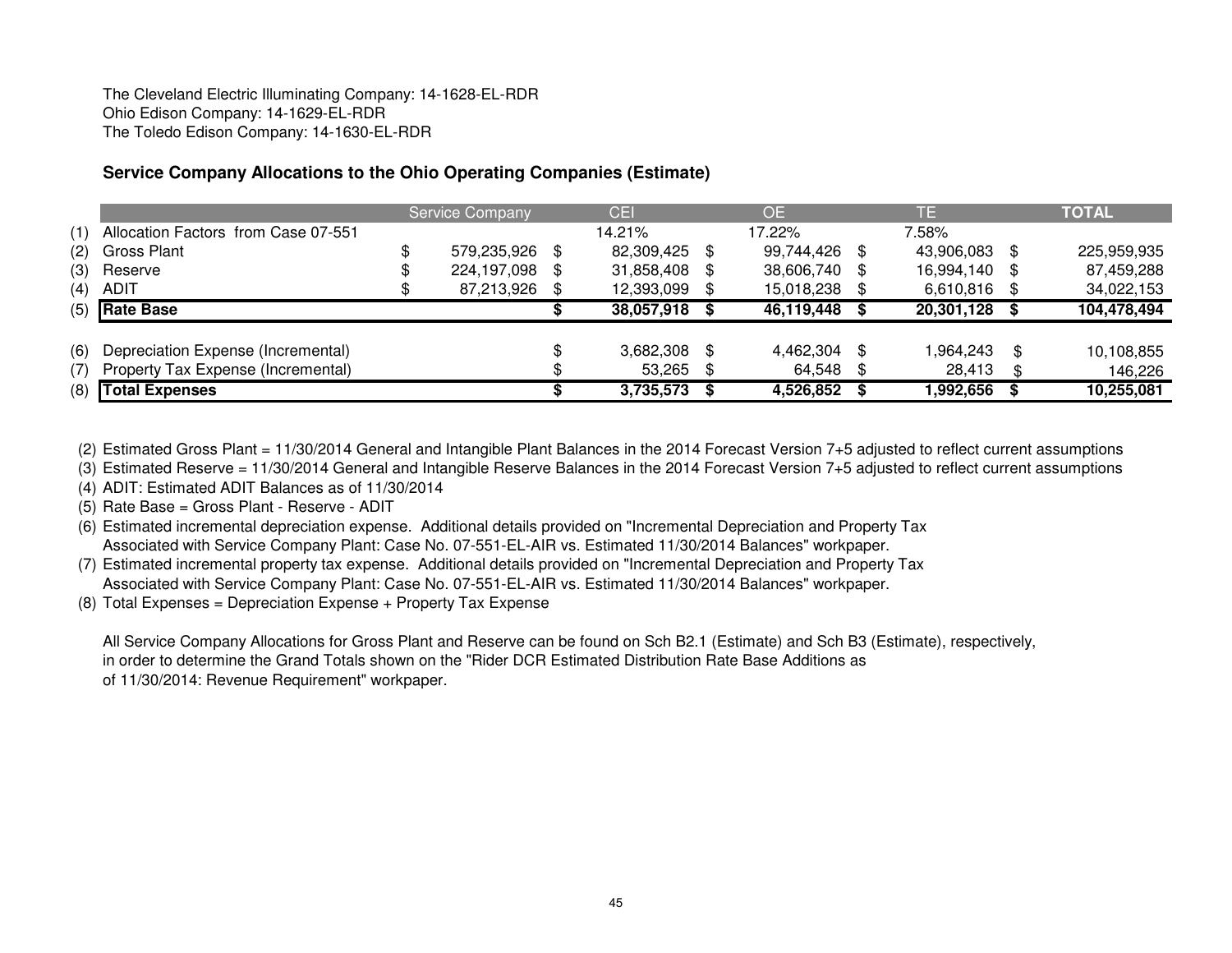#### **Depreciation Rate for Service Company Plant (Estimate)**

#### **I. Estimated Depreciation Accrual Rate for Service Company Plant as of May 31, 2007**

|                | (A)                                | (B)                                                        |               | (C)            |      | (D)           |          | (E)                  | (F)    | (G)                  | (H)             | (1)     |                         | (J)                         |
|----------------|------------------------------------|------------------------------------------------------------|---------------|----------------|------|---------------|----------|----------------------|--------|----------------------|-----------------|---------|-------------------------|-----------------------------|
| Line           | Account                            | <b>Account Description</b>                                 |               |                |      | 5/31/2007     |          |                      |        | <b>Accrual Rates</b> |                 |         |                         | <b>Depreciation Expense</b> |
| No.            |                                    |                                                            |               | <b>Gross</b>   |      | Reserve       |          | <b>Net</b>           | CEI    | $\overline{OE}$      | TE              | Average |                         |                             |
|                |                                    |                                                            |               |                |      |               |          |                      |        |                      |                 |         |                         |                             |
|                | <b>Allocation Factors</b>          |                                                            |               |                |      |               |          |                      | 14.21% | 17.22%               | 7.58%           | 39.01%  |                         |                             |
| $\overline{c}$ | <b>Weighted Allocation Factors</b> |                                                            |               |                |      |               |          |                      | 36.43% | 44.14%               | 19.43%          | 100.00% |                         |                             |
|                | <b>GENERAL PLANT</b>               |                                                            |               |                |      |               |          |                      |        |                      |                 |         |                         |                             |
| 3              | 389                                | Fee Land & Easements                                       | \$            | 556,979 \$     |      |               | \$       | 556,979              | 0.00%  | 0.00%                | 0.00%           | 0.00%   | \$                      |                             |
| $\overline{4}$ | 390                                | Structures, Improvements *                                 | \$            | 21,328,601     | \$   | 7,909,208     | -\$      | 13,419,393           | 2.20%  | 2.50%                | 2.20%           | 2.33%   | \$                      | 497,474                     |
| 5              | 390.3                              | Struct Imprv, Leasehold Imp**                              | \$            | 6,938,688 \$   |      | 1,006,139     | - \$     | 5,932,549            | 22.34% | 20.78%               | 0.00%           | 21.49%  | \$                      | 1,490,798                   |
| 6              | 391.1                              | Office Furn., Mech. Equip.                                 | \$            | 31,040,407     | \$   | 24,400,266    | - \$     | 6,640,141            | 7.60%  | 3.80%                | 3.80%           | 5.18%   | \$                      | 1,609,200                   |
| $\overline{7}$ | 391.2                              | Data Processing Equipment                                  | \$            | 117,351,991    | \$   | 26,121,795    | - \$     | 91,230,196           | 10.56% | 17.00%               | 9.50%           | 13.20%  | \$                      | 15,486,721                  |
| 8              | 392                                | <b>Transportation Equipment</b>                            | \$            | 11,855 \$      |      | 1,309         | - \$     | 10,546               | 6.07%  | 7.31%                | 6.92%           | 6.78%   | \$                      | 804                         |
| 9              | 393                                | <b>Stores Equipment</b>                                    | \$            | 16,787         | - \$ | 1,447         | - \$     | 15,340               | 6.67%  | 2.56%                | 3.13%           | 4.17%   | \$                      | 700                         |
| 10             | 394                                | Tools, Shop, Garage Equip.                                 | \$            | 11,282 \$      |      | 506           | - \$     | 10,776               | 4.62%  | 3.17%                | 3.33%           | 3.73%   | \$                      | 421                         |
| 11             | 395                                | <b>Laboratory Equipment</b>                                | \$            | 127,988 \$     |      | 11,126        | - \$     | 116,862              | 2.31%  | 3.80%                | 2.86%           | 3.07%   | \$                      | 3,935                       |
| 12             | 396                                | Power Operated Equipment                                   | \$            | 160,209        | - \$ | 20,142 \$     |          | 140,067              | 4.47%  | 3.48%                | 5.28%           | 4.19%   | \$                      | 6,713                       |
| 13             | 397                                | Communication Equipment ***                                | \$            | 56,845,501     | - \$ | 32,304,579    | - \$     | 24,540,922           | 7.50%  | 5.00%                | 5.88%           | 6.08%   | \$                      | 3,457,148                   |
| 14             | 398                                | Misc. Equipment                                            | \$            | 465,158 \$     |      | 27,982 \$     |          | 437,176              | 6.67%  | 4.00%                | 3.33%           | 4.84%   | \$                      | 22,525                      |
| 15             | 399.1                              | <b>ARC General Plant</b>                                   |               | 40,721         | - \$ | 16,948 \$     |          | 23,773               | 0.00%  | 0.00%                | 0.00%           | 0.00%   | \$                      |                             |
| 16             |                                    |                                                            | \$            | 234,896,167 \$ |      | 91,821,447 \$ |          | 143,074,720          |        |                      |                 |         | $\overline{\mathbf{3}}$ | 22,576,438                  |
|                | <b>INTANGIBLE PLANT</b>            |                                                            |               |                |      |               |          |                      |        |                      |                 |         |                         |                             |
|                |                                    |                                                            |               | 49,344 \$      |      | 49.344 \$     |          |                      | 0.00%  | 0.00%                | 0.00%           | 0.00%   |                         |                             |
| 17<br>18       | 301<br>303                         | Organization<br>Misc. Intangible Plant                     | \$<br>\$      | 75.721.715 \$  |      | 46.532.553    | - \$     | $\sim$<br>29,189,162 | 14.29% | 14.29%               | 14.29%          | 14.29%  | l\$<br>$\frac{3}{2}$    | 10,820,633                  |
| 19             | 303                                | Katz Software                                              |               | 1,268,271      | \$   | 1,027,642 \$  |          | 240,630              | 14.29% | 14.29%               | 14.29%          | 14.29%  | \$                      | 181,236                     |
|                | 303                                | Software 1999                                              |               | 10,658 \$      |      | 4,881         | - \$     | 5,777                | 14.29% | 14.29%               | 14.29%          | 14.29%  | \$                      | 1,523                       |
| 20<br>21       | 303                                | Software GPU SC00                                          |               | 2,343,368 \$   |      | 2,343,368     | - \$     | $\sim$               | 14.29% | 14.29%               | 14.29%          | 14.29%  | \$                      |                             |
|                | 303                                | Impairment June 2000                                       |               | 77             | - \$ | 77            | -\$      |                      | 14.29% | 14.29%               | 14.29%          | 14.29%  | \$                      |                             |
| 22<br>23       | 303                                |                                                            | \$            | 55,645         | - \$ | 14,684        | - \$     | (0)                  | 14.29% | 14.29%               |                 | 14.29%  | \$                      |                             |
| 24             | 303                                | 3 year depreciable life<br>Debt Gross-up (FAS109): General | \$            | 117,298 \$     |      | 117,298       |          | 40,961               | 3.87%  | 3.87%                | 14.29%<br>3.87% | 3.87%   | \$                      | 7,952                       |
|                | 303                                |                                                            | \$            |                |      | $1,137$ \$    | - \$     |                      | 3.87%  |                      | 3.87%           | 3.87%   |                         |                             |
| 25<br>26       |                                    | Debt Gross-up (FAS109): G/P Land                           | $\mathbf{\$}$ | $1,135$ \$     |      |               |          | (2)<br>29,476,527    |        | 3.87%                |                 |         | \$<br>$\mathbf{\$}$     |                             |
|                |                                    |                                                            |               | 79,567,511     | - \$ | 50,090,984 \$ |          |                      |        |                      |                 |         |                         | 11,011,344                  |
| 27             |                                    | <b>TOTAL - GENERAL &amp; INTANGIBLE</b>                    | \$            | 314,463,678 \$ |      | 141,912,431   | <b>S</b> | 172,551,247          |        |                      |                 | 10.68%  | \$                      | 33,587,782                  |

NOTES

 $(C) - (E)$ 

 $\overline{(C)}$  - (E) Service Company plant balances as of May 31, 2007.<br>(F) - (H) Source: Case No. 07-551-EL-AIR. Staff workpapers, § Source: Case No. 07-551-EL-AIR. Staff workpapers, Schedule B3.2.

In Case No. 07-551-EL-AIR, CEI and TE did not have an accrual rate for Account 303 (FAS 109 - General). Assumed to be the same as OE.(I) Weighted average of columns F through H based on Service Company allocation factors on Line 2.

Assumes that the accrual rate, by account, for Service Company plant is equal to the weighted average of the three operating companies.

(J) Estimated depreciation expense associated with Service Company plant as of 5/31/07. Calculation: Column C x Column I.

Includes accounts 390.1 and 390.2.

\*\*Weighted average accrual rate is taken over CEI and OE only. (TE had no balance in Case No. 07-551-EL-AIR).

\*\*\*Includes accounts 397 and 397.1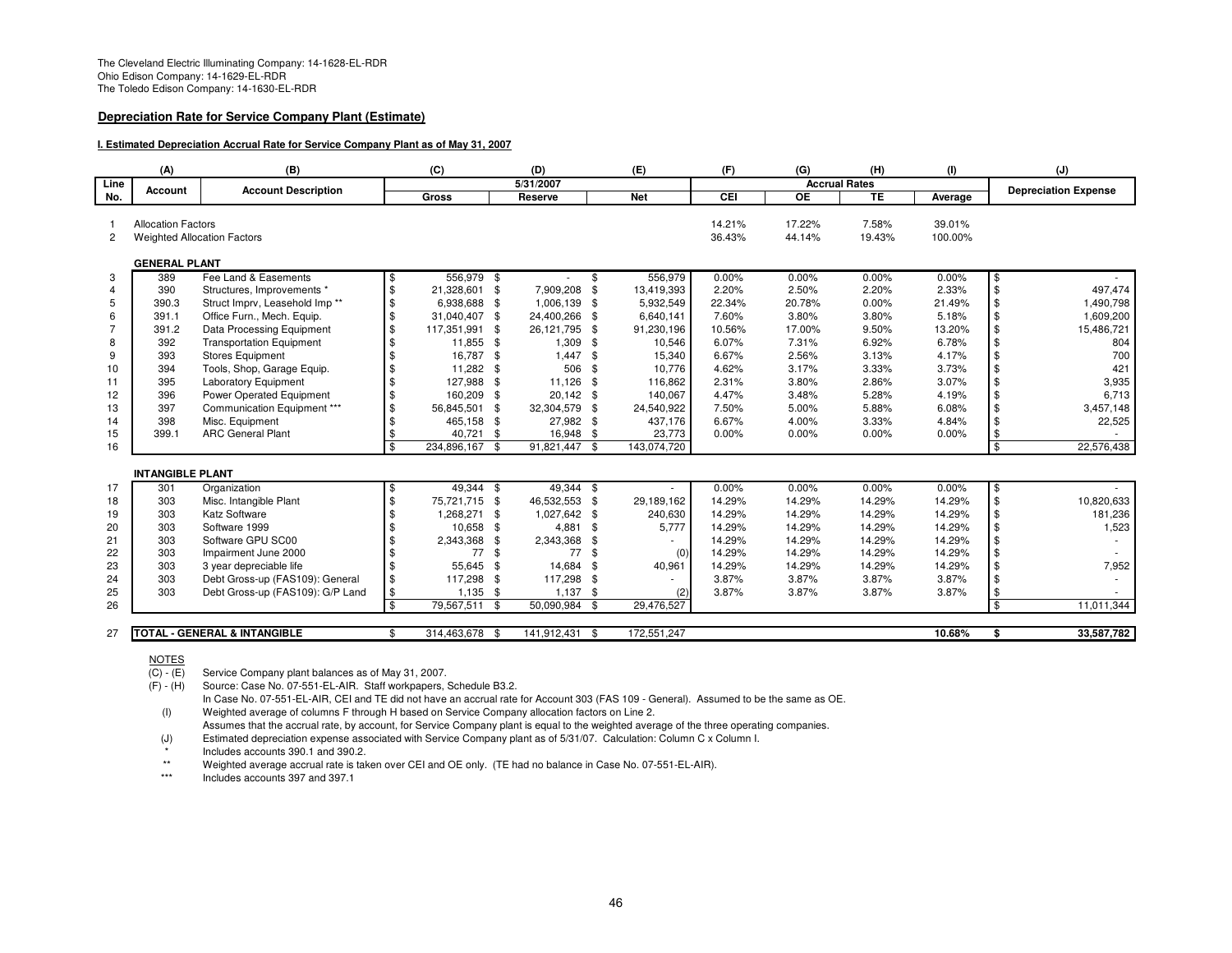#### **Depreciation Rate for Service Company Plant (Estimate)**

#### **II. Estimated Depreciation Accrual Rate for Service Company Plant as of November 30, 2014**

|          | (A)                                | (B)                                     |                     | (C)            |          | (D)                           |      | (E)         | (F)              | (G)                  | (H)              | (1)               | (J)                         |
|----------|------------------------------------|-----------------------------------------|---------------------|----------------|----------|-------------------------------|------|-------------|------------------|----------------------|------------------|-------------------|-----------------------------|
| Line     | <b>Account</b>                     | <b>Account Description</b>              |                     |                |          | Estimated 11/30/2014 Balances |      |             |                  | <b>Accrual Rates</b> |                  |                   | <b>Depreciation Expense</b> |
| No.      |                                    |                                         |                     | Gross          |          | Reserve                       |      | <b>Net</b>  | CEI              | ОE                   | TE               | Average           |                             |
|          |                                    |                                         |                     |                |          |                               |      |             |                  |                      |                  |                   |                             |
| 28       | <b>Allocation Factors</b>          |                                         |                     |                |          |                               |      |             | 14.21%<br>36.43% | 17.22%<br>44.14%     | 7.58%<br>19.43%  | 39.01%<br>100.00% |                             |
| 29       | <b>Weighted Allocation Factors</b> |                                         |                     |                |          |                               |      |             |                  |                      |                  |                   |                             |
|          | <b>GENERAL PLANT</b>               |                                         |                     |                |          |                               |      |             |                  |                      |                  |                   |                             |
| 30       | 389                                | Fee Land & Easements                    | \$                  | 230.947 \$     |          |                               | \$   | 230,947     | 0.00%            | 0.00%                | 0.00%            | 0.00%             | \$                          |
| 31       | 390                                | Structures, Improvements *              | $\frac{1}{2}$       | 45,964,429 \$  |          | 18,362,909                    | \$   | 27,601,521  | 2.20%            | 2.50%                | 2.20%            | 2.33%             | $\mathbb{S}$<br>1,072,087   |
| 32       | 390.3                              | Struct Imprv, Leasehold Imp**           | \$                  | 14,120,431 \$  |          | 5,395,310 \$                  |      | 8,725,121   | 22.34%           | 20.78%               | 0.00%            | 21.49%            | \$<br>3,033,817             |
| 33       | 391.1                              | Office Furn., Mech. Equip.              | \$                  | 21,360,708 \$  |          | 9,663,228 \$                  |      | 11,697,479  | 7.60%            | 3.80%                | 3.80%            | 5.18%             | \$<br>1,107,384             |
| 34       | 391.2                              | Data Processing Equipment               | \$                  | 138,242,542 \$ |          | 30,726,303 \$                 |      | 107,516,240 | 10.56%           | 17.00%               | 9.50%            | 13.20%            | \$<br>18,243,607            |
| 35       | 392                                | <b>Transportation Equipment</b>         | \$                  | 267,973 \$     |          | 54,015 \$                     |      | 213,958     | 6.07%            | 7.31%                | 6.92%            | 6.78%             | \$<br>18,175                |
| 36       | 393                                | <b>Stores Equipment</b>                 | \$                  | 16,747 \$      |          | 5,684 \$                      |      | 11,063      | 6.67%            | 2.56%                | 3.13%            | 4.17%             | \$<br>698                   |
| 37       | 394                                | Tools, Shop, Garage Equip.              | \$                  | 210,419 \$     |          | 14,173 \$                     |      | 196,245     | 4.62%            | 3.17%                | 3.33%            | 3.73%             | \$<br>7,847                 |
| 38       | 395                                | <b>Laboratory Equipment</b>             | \$                  | 112,395        | <b>S</b> | 24,393 \$                     |      | 88,002      | 2.31%            | 3.80%                | 2.86%            | 3.07%             | \$<br>3,456                 |
| 39       | 396                                | Power Operated Equipment                | \$                  | 91,445 \$      |          | 63,846 \$                     |      | 27,599      | 4.47%            | 3.48%                | 5.28%            | 4.19%             | \$<br>3,832                 |
| 40       | 397                                | Communication Equipment ***             | \$                  | 81,803,231 \$  |          | 23,727,632 \$                 |      | 58,075,599  | 7.50%            | 5.00%                | 5.88%            | 6.08%             | $\mathfrak{L}$<br>4,974,991 |
| 41       | 398                                | Misc. Equipment                         | \$                  | 3,215,865 \$   |          | 720,570 \$                    |      | 2,495,296   | 6.67%            | 4.00%                | 3.33%            | 4.84%             | \$<br>155,725               |
| 42       | 399.1                              | <b>ARC General Plant</b>                | \$                  | 40,721 \$      |          | 23,906 \$                     |      | 16,816      | 0.00%            | $0.00\%$             | 0.00%            | 0.00%             | \$                          |
| 43       |                                    |                                         | \$                  | 305,677,854    | - \$     | 88,781,968                    | -\$  | 216,895,886 |                  |                      |                  |                   | \$<br>28,621,619            |
|          |                                    |                                         |                     |                |          |                               |      |             |                  |                      |                  |                   |                             |
|          | <b>INTANGIBLE PLANT</b><br>301     | FECO 101/6-301 Organization Fst         |                     | 49,344 \$      |          | 49,344 \$                     |      |             | 0.00%            | 0.00%                | 0.00%            | 0.00%             |                             |
| 44<br>45 | 303                                | FECO 101/6 303 Intangibles              | \$<br>\$            | 44,398,925 \$  |          | 8,953,519 \$                  |      | 35,445,406  | 14.29%           | 14.29%               | 14.29%           | 14.29%            | \$<br>\$<br>6,344,606       |
| 46       | 303                                | FECO 101/6 303 Katz Software            | \$                  | 1,268,271 \$   |          | 1,268,271                     | \$   |             | 14.29%           | 14.29%               | 14.29%           | 14.29%            | \$                          |
| 47       | 303                                | FECO 101/6-303 2003 Software            |                     | 24,400,196 \$  |          | 24,400,196                    | - \$ | ÷,          | 14.29%           | 14.29%               | 14.29%           | 14.29%            | \$                          |
| 48       | 303                                | FECO 101/6-303 2004 Software            | \$<br>\$            | 12,676,215 \$  |          | 12,676,215 \$                 |      |             | 14.29%           | 14.29%               | 14.29%           | 14.29%            | \$                          |
|          | 303                                | FECO 101/6-303 2005 Software            |                     | 1,086,776 \$   |          | 1,086,776 \$                  |      |             | 14.29%           | 14.29%               | 14.29%           | 14.29%            |                             |
| 49<br>50 | 303                                | FECO 101/6-303 2006 Software            | \$<br>\$            | 5,680,002 \$   |          | 5,680,002 \$                  |      | ÷           | 14.29%           | 14.29%               | 14.29%           | 14.29%            | \$<br>\$                    |
| 51       | 303                                | FECO 101/6-303 2007 Software            | \$                  | 7,245,250 \$   |          | 7,245,250 \$                  |      |             | 14.29%           | 14.29%               | 14.29%           | 14.29%            | \$                          |
| 52       | 303                                | FECO 101/6-303 2008 Software            |                     | 7,404,178 \$   |          | 7,069,086 \$                  |      | 335,092     | 14.29%           | 14.29%               | 14.29%           | 14.29%            | \$<br>335,092               |
| 53       | 303                                | FECO 101/6-303 2009 Software            | \$<br>\$            | 15,969,099 \$  |          | 12,320,533 \$                 |      | 3,648,566   | 14.29%           | 14.29%               | 14.29%           | 14.29%            | $\mathfrak{L}$<br>2,281,984 |
| 54       | 303                                | FECO 101/6-303 2010 Software            |                     | 19,353,459 \$  |          | 12,751,111 \$                 |      | 6,602,349   | 14.29%           | 14.29%               | 14.29%           | 14.29%            | \$<br>2,765,609             |
| 55       | 303                                | FECO 101/6-303 2011 Software            | $\,$<br>$\,$        | 53,523,626 \$  |          | 25,450,753 \$                 |      | 28,072,873  | 14.29%           | 14.29%               | 14.29%           | 14.29%            | \$<br>7,648,526             |
| 56       | 303                                |                                         | \$                  | 32,232,444 \$  |          | 10,386,264 \$                 |      |             | 14.29%           | 14.29%               |                  | 14.29%            | $\mathfrak{L}$<br>4,606,016 |
|          |                                    | FECO 101/6-303 2012 Software            |                     |                |          |                               |      | 21,846,181  |                  |                      | 14.29%           |                   |                             |
| 57       | 303<br>303                         | FECO 101/6-303 2013 Software            | \$<br>$\frac{1}{2}$ | 47,011,297 \$  |          | 6,146,645 \$                  |      | 40,864,652  | 14.29%<br>14.29% | 14.29%               | 14.29%<br>14.29% | 14.29%            | \$<br>6,717,914<br>179,910  |
|          |                                    | FECO 101/6-303 2014 Software            | \$                  | 1,258,989 \$   |          | 88,591                        | \$   | 1,170,398   |                  | 14.29%               |                  | 14.29%            | \$<br>\$                    |
| 58       |                                    |                                         |                     | 273,558,072 \$ |          | 135,572,555                   | -\$  | 137,985,517 |                  |                      |                  |                   | 30,879,659                  |
| 59       |                                    | Removal Work in Progress (RWIP)         |                     |                | \$       | (157, 425)                    |      |             |                  |                      |                  |                   |                             |
|          |                                    |                                         |                     |                |          |                               |      |             |                  |                      |                  |                   |                             |
| 60       |                                    | <b>TOTAL - GENERAL &amp; INTANGIBLE</b> | \$                  | 579,235,926    | - \$     | 224,197,098                   | - \$ | 354,881,403 |                  |                      |                  | 10.27%            | 59.501.278<br>\$            |

NOTES

(F) - (H) Source: Schedule B3.2 (Estimate).

- Assumes that the accrual rate, by account, for Service Company plant is equal to the weighted average of the three operating companies.
- (J) Estimated depreciation expense associated with Service Company plant as of 11/30/2014. Calculation: Column C x Column I.

Includes accounts 390.1 and 390.2.

\*\*Weighted average accrual rate is taken over CEI and OE only. (TE had no balance in Case No. 07-551-EL-AIR).

\*\*\*Includes accounts 397 and 397.1

 $\overline{(C) - (E)}$ Estimated 11/30/2014 balances. Source: 2014 Forecast Version 7+5 adjusted to reflect current assumptions and incorporate recommendations from the March 2013 and April 2014 Rider DCR audit reports.

 $\hat{I}(I)$  Weighted average of columns F through H based on Service Company allocation factors on Line 29.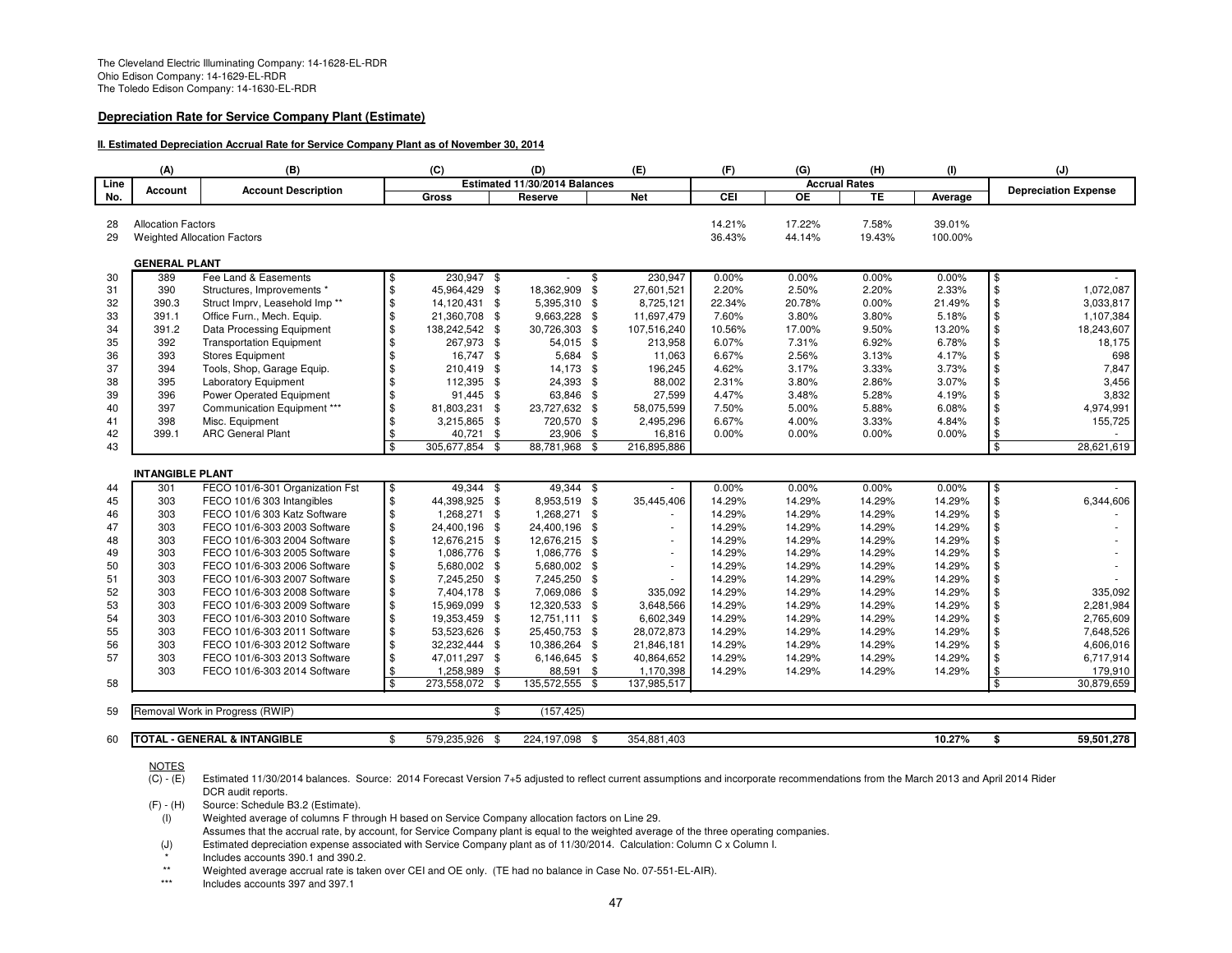### **Property Tax Rate for Service Company Plant (Estimate)**

|     | I. Average Real Property Tax Rates on General Plant as of May 31, 2007 * |            |           |        |            |                                                                                          |
|-----|--------------------------------------------------------------------------|------------|-----------|--------|------------|------------------------------------------------------------------------------------------|
|     | (A)                                                                      | (B)        | (C)       | (D)    | (E)        | (F)                                                                                      |
| No. | Category                                                                 | <b>CEI</b> | <b>OE</b> | TE     | Average ** | Source / Calculation                                                                     |
|     | <b>Allocation Factors</b>                                                | 14.21%     | 17.22%    | 7.58%  | 39.01%     | "Service Company Allocations to the<br>Ohio Operating Companies (Estimate)"<br>workpaper |
| 2   | <b>Weighted Allocation Factors</b>                                       | 36.43%     | 44.14%    | 19.43% | 100.00%    | Weighted Line 1                                                                          |
|     | <b>Real Property Tax</b>                                                 |            |           |        |            |                                                                                          |
| 3   | <b>True Value Percentage</b>                                             | 72.69%     | 62.14%    | 49.14% | 63.45%     | Case No. 07-551-EL-AIR.                                                                  |
| 4   | <b>Assessment Percentage</b>                                             | 35.00%     | 35.00%    | 35.00% | 35.00%     | Case No. 07-551-EL-AIR.                                                                  |
| 5   | <b>Real Property Tax Rate</b>                                            | 7.23%      | 6.04%     | 7.23%  | 6.70%      | Case No. 07-551-EL-AIR.                                                                  |
| 6   | Average Rate                                                             | 1.84%      | 1.31%     | 1.24%  | 1.49%      | Line $3 \times$ Line $4 \times$ Line $5$                                                 |

\* Note: Effective with an Ohio tax law change in 2005, non-utilities do not pay Personal Property Tax. Accordingly, for purposes of determining the average Property Tax rate applicable to Service Company plant, only Real Property Tax is considered.

\*\* Weighted average based on Service Company allocation factors.

Assumes that the tax rate for Service Company plant is equal to the weighted average of the three operating companies.

### **II. Estimated Property Tax Rate for Service Company General Plant as of May 31, 2007**

|     | (A)            | (B)                                             | (C)      | (D)                        | (E)                |     | (F)                 |
|-----|----------------|-------------------------------------------------|----------|----------------------------|--------------------|-----|---------------------|
| No. | <b>Account</b> | <b>Account Description</b>                      |          | Tax Category Avg. Tax Rate | <b>Gross Plant</b> |     | <b>Property Tax</b> |
|     | 389            | Fee Land & Easements                            | Real     | 1.49%                      | \$<br>556,979      | \$  | 8,294               |
| 8   | 390            | Structures, Improvements                        | Real     | 1.49%                      | \$<br>21,328,601   |     | 317,594             |
| 9   | 390.3          | Struct Imprv, Leasehold Imp                     | Real     | 1.49%                      | \$<br>6.938,688    |     | 103,321             |
| 10  | 391.1          | Office Furn., Mech. Equip.                      | Personal |                            | \$<br>31,040,407   |     |                     |
| 11  | 391.2          | Data Processing Equipment                       | Personal |                            | \$<br>117,351,991  |     |                     |
| 12  | 392            | <b>Transportation Equipment</b>                 | Personal |                            | 11,855             | \$. |                     |
| 13  | 393            | <b>Stores Equipment</b>                         | Personal |                            | 16,787             | \$  |                     |
| 14  | 394            | Tools, Shop, Garage Equip.                      | Personal |                            | 11,282             |     |                     |
| 15  | 395            | <b>Laboratory Equipment</b>                     | Personal |                            | 127,988            |     |                     |
| 16  | 396            | <b>Power Operated Equipment</b>                 | Personal |                            | \$<br>160,209      |     |                     |
| 17  | 397            | <b>Communication Equipment</b>                  | Personal |                            | 56,845,501         |     |                     |
| 18  | 398            | Misc. Equipment                                 | Personal |                            | 465,158            |     |                     |
| 19  | 399.1          | <b>ARC General Plant</b>                        | Personal |                            | 40,721             |     |                     |
| 20  |                | TOTAL - GENERAL PLANT                           |          |                            | 234,896,167        |     | 429,208             |
| 21  |                | TOTAL - INTANGIBLE PLANT                        |          |                            | 79,567,511         |     |                     |
| 22  |                | TOTAL - GENERAL & INTANGIBLE PLANT              |          |                            | 314,463,678        |     | 429,208             |
| 23  |                | <b>Average Effective Real Property Tax Rate</b> |          |                            |                    |     | 0.14%               |
|     |                |                                                 |          |                            |                    |     |                     |

NOTES

(C) Source: Case No. 07-551-EL-AIR, Schedule C3.10. Classification of General Plant account as Real or Personal Property (D) Average property tax rate across CEI, OE, and TE. See Section I above.

Note: Effective with an Ohio tax law change in 2005, non-utilities do not pay Personal Property Tax.

(E) Service Company General plant as of May 31, 2007.

(F) Calculation: Column D x Column E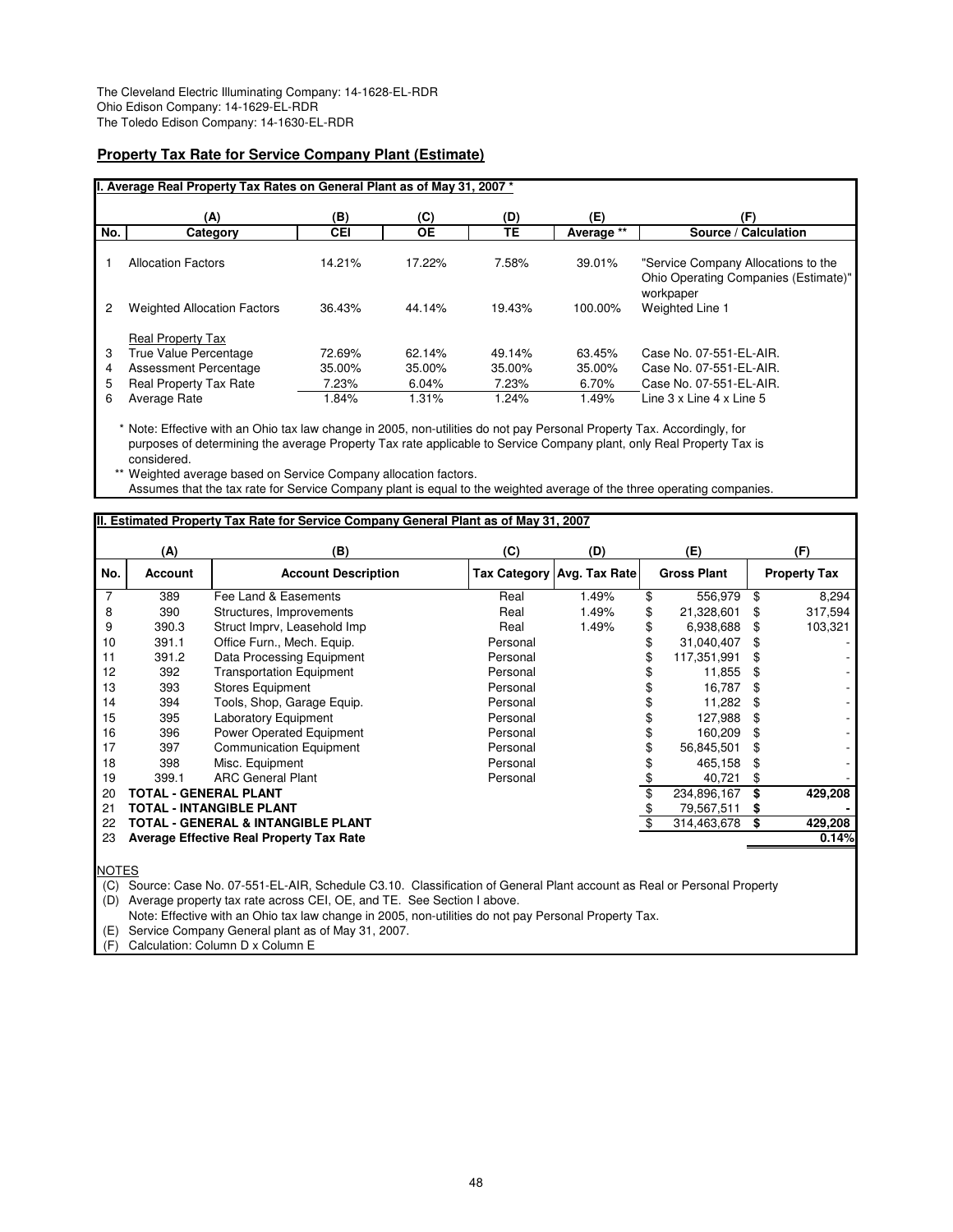### **Property Tax Rate for Service Company Plant (Estimate)**

|          | IIII. Estimated Average Real Property Tax Rates on General Plant as of November 30, 2014 * |                  |                  |                  |                  |                                                                                          |  |  |  |  |  |
|----------|--------------------------------------------------------------------------------------------|------------------|------------------|------------------|------------------|------------------------------------------------------------------------------------------|--|--|--|--|--|
|          | (A)                                                                                        | (B)              | (C)              | (D)              | (E)              | (F)                                                                                      |  |  |  |  |  |
| No.      | Category                                                                                   | CEI              | <b>OE</b>        | TE               | Average **       | Source / Calculation                                                                     |  |  |  |  |  |
| 24       | <b>Allocation Factors</b>                                                                  | 14.21%           | 17.22%           | 7.58%            | 39.01%           | "Service Company Allocations to the<br>Ohio Operating Companies (Estimate)"<br>workpaper |  |  |  |  |  |
| 25       | <b>Weighted Allocation Factors</b>                                                         | 36.43%           | 44.14%           | 19.43%           | 100.00%          | Weighted Line 24                                                                         |  |  |  |  |  |
| 26<br>27 | <b>Real Property Tax</b><br>True Value Percentage<br>Assessment Percentage                 | 58.81%<br>35.00% | 44.65%<br>35.00% | 44.67%<br>35.00% | 49.82%<br>35.00% | Schedule C3.10a2 (Estimate)<br>Schedule C3.10a2 (Estimate)                               |  |  |  |  |  |
| 28       | <b>Real Property Tax Rate</b>                                                              | 8.05%            | 7.08%            | 8.17%            | 7.65%            | Schedule C3.10a2 (Estimate)                                                              |  |  |  |  |  |
| 29       | Average Rate                                                                               | 1.66%            | 1.11%            | 1.28%            | 1.33%            | Line 26 x Line 27 x Line 28                                                              |  |  |  |  |  |

\* Note: Effective with an Ohio tax law change in 2005, non-utilities do not pay Personal Property Tax. Accordingly, for purposes of determining the average Property Tax rate applicable to Service Company plant, only Real Property Tax is considered.

Weighted average based on Service Company allocation factors.

Assumes that the tax rate for Service Company plant is equal to the weighted average of the three operating companies.

#### **IV. Estimated Property Tax Rate for Service Company General Plant as of November 30, 2014**

|     | (A)            | (B)                                             | (C)      | (D)                        | (E)                |     | (F)                 |
|-----|----------------|-------------------------------------------------|----------|----------------------------|--------------------|-----|---------------------|
| No. | <b>Account</b> | <b>Account Description</b>                      |          | Tax Category Avg. Tax Rate | <b>Gross Plant</b> |     | <b>Property Tax</b> |
| 30  | 389            | Fee Land & Easements                            | Real     | 1.33%                      | \$<br>230,947      | \$  | 3,079               |
| 31  | 390            | Structures, Improvements                        | Real     | 1.33%                      | \$<br>45,964,429   |     | 612,737             |
| 32  | 390.3          | Struct Imprv, Leasehold Imp                     | Real     | 1.33%                      | \$<br>14,120,431   |     | 188,235             |
| 33  | 391.1          | Office Furn., Mech. Equip.                      | Personal |                            | \$<br>21,360,708   |     |                     |
| 34  | 391.2          | Data Processing Equipment                       | Personal |                            | 138,242,542        |     |                     |
| 35  | 392            | <b>Transportation Equipment</b>                 | Personal |                            | 267,973            | \$  |                     |
| 36  | 393            | <b>Stores Equipment</b>                         | Personal |                            | 16,747             |     |                     |
| 37  | 394            | Tools, Shop, Garage Equip.                      | Personal |                            | 210.419            |     |                     |
| 38  | 395            | <b>Laboratory Equipment</b>                     | Personal |                            | \$<br>112,395      |     |                     |
| 39  | 396            | Power Operated Equipment                        | Personal |                            | \$<br>91.445       | \$. |                     |
| 40  | 397            | <b>Communication Equipment</b>                  | Personal |                            | \$<br>81,803,231   |     |                     |
| 41  | 398            | Misc. Equipment                                 | Personal |                            | 3,215,865          |     |                     |
| 42  | 399.1          | <b>ARC General Plant</b>                        | Personal |                            | 40,721             |     |                     |
| 43  |                | TOTAL - GENERAL PLANT                           |          |                            | 305,677,854        | \$  | 804,050             |
| 44  |                | TOTAL - INTANGIBLE PLANT                        |          |                            | 273,558,072        | S   |                     |
| 45  |                | <b>TOTAL - GENERAL &amp; INTANGIBLE PLANT</b>   |          |                            | \$<br>579,235,926  |     | 804,050             |
| 46  |                | <b>Average Effective Real Property Tax Rate</b> |          |                            |                    |     | 0.14%               |
|     |                |                                                 |          |                            |                    |     |                     |

**NOTES** 

(C) Source: Schedule C3.10 (Estimate). Classification of General Plant account as Real or Personal Property

(D) Weighted average property tax rate across CEI, OE, and TE. See Section III above.

Note: Effective with an Ohio tax law change in 2005, non-utilities do not pay Personal Property Tax.

(E) Estimated Service Company General gross plant balances as of 11/30/2014. Source: 2014 Forecast Version 7+5 adjusted to reflect current assumptions and incorporate recommendations from the March 2013 and April 2014 Rider DCR audit reports. (F) Calculation: Column D x Column E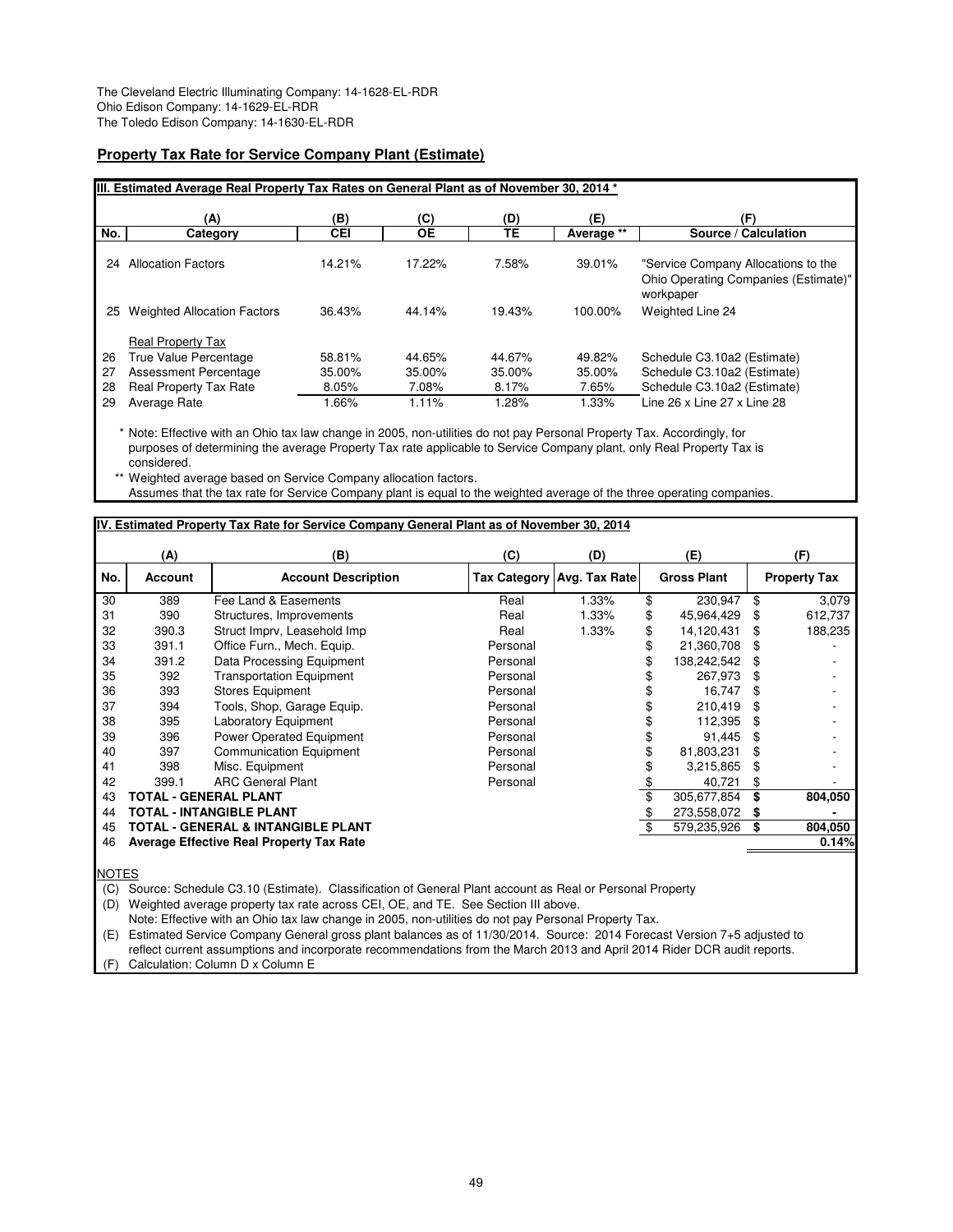# **Incremental Depreciation and Property Tax Associated with Service Company Plant**

**Case No. 07-551-EL-AIR vs. Estimated 11/30/2014 Balances**

| Line | Category                 |    | Service Co.          |     | CEI               | <b>OE</b>         | TE                 | <b>TOTAL</b>   | Source / Notes                                                                          |
|------|--------------------------|----|----------------------|-----|-------------------|-------------------|--------------------|----------------|-----------------------------------------------------------------------------------------|
|      | <b>Allocation Factor</b> |    |                      |     | 14.21%            | 17.22%            | 7.58%              | 39.01%         | Case No. 07-551-EL-AIR                                                                  |
|      | <b>Total Plant</b>       |    |                      |     |                   |                   |                    |                |                                                                                         |
|      | Gross Plant              | \$ | 579.235.926          | -\$ | 82.309.425 \$     | 99.744.426 \$     | 43.906.083 \$      | 225,959,935    | "Depreciation Rate for Service Company Plant<br>(Estimate)" workpaper, Line 60 x Line 1 |
| 3    | Accum, Reserve           | \$ | $(224, 197, 098)$ \$ |     | $(31,858,408)$ \$ | $(38,606,740)$ \$ | $(16,994,140)$ \$  | (87, 459, 288) | "Depreciation Rate for Service Company Plant<br>(Estimate)" workpaper, Line 60 x Line 1 |
| 4    | Net Plant                | £. | 355.038.827          |     | 50.451.017        | \$<br>61.137.686  | \$<br>26.911.943   | 138.500.647    | Line $2 +$ Line 3                                                                       |
| 5    | Depreciation *           |    | 10.27%               | \$  | 8,455,132 \$      | 10,246,120 \$     | 4,510,197 \$       | 23,211,449     | Average Rate x Line 2                                                                   |
| 6    | Property Tax *           |    | 0.14%                | \$  | 114,256 \$        | 138,457 \$        | 60,947 \$          | 313,660        | Average Rate x Line 2                                                                   |
|      | <b>Total Expenses</b>    |    |                      | \$  | 8,569,387         | \$<br>10,384,578  | \$<br>4,571,144 \$ | 23,525,109     |                                                                                         |

\* Effective Depreciation and Property Tax rates based on weighted averages across companies over General and Intangible plant, as of 11/30/2014. See line 60 of the "Depreciation Rate for Service Company Plant (Estimate)" workpaper and line 46 of the "Property Tax Rate for Service Company Plant (Estimate)" workpaper for more details.

| Line | <b>Rate Base</b>         |     | Service Co.          |     | <b>CEI</b>          |      | <b>OE</b>           | <b>TE</b>           | <b>TOTAL</b> | Source / Notes                                                                          |
|------|--------------------------|-----|----------------------|-----|---------------------|------|---------------------|---------------------|--------------|-----------------------------------------------------------------------------------------|
| 8    | <b>Allocation Factor</b> |     |                      |     | 14.21%              |      | 17.22%              | 7.58%               | 39.01%       | Case No. 07-551-EL-AIR                                                                  |
|      | <b>Total Plant</b>       |     |                      |     |                     |      |                     |                     |              |                                                                                         |
| 9    | Gross Plant              | \$  | 314.463.678          | -\$ | 44.685.289 \$       |      | 54.150.645 \$       | 23.836.347 \$       | 122.672.281  | "Depreciation Rate for Service Company Plant<br>(Estimate)" workpaper, Line 27 x Line 8 |
| 10   | Accum. Reserve \$        |     | $(141, 912, 431)$ \$ |     | $(20, 165, 756)$ \$ |      | $(24, 437, 321)$ \$ | $(10,756,962)$ \$   | (55,360,039) | "Depreciation Rate for Service Company Plant<br>(Estimate)" workpaper, Line 27 x Line 8 |
| 11   | Net Plant                | SS. | 172.551.247          | \$  | 24.519.532          | \$   | 29.713.325          | \$<br>13.079.385 \$ | 67.312.242   | Line $9 +$ Line 10                                                                      |
| 12   | Depreciation *           |     | 10.68%               | \$  | 4.772.824 \$        |      | 5,783,816 \$        | 2,545,954 \$        | 13,102,594   | Average Rate x Line 9                                                                   |
| 13   | Property Tax *           |     | 0.14%                | \$  | 60,990              | - \$ | 73.910 \$           | $32.534$ \$         | 167.434      | Average Rate x Line 9                                                                   |
| 14   | <b>Total Expenses</b>    |     |                      | \$  | 4,833,814           | \$   | 5,857,726 \$        | 2,578,488 \$        | 13.270.028   | Line $12 +$ Line 13                                                                     |

\* Effective Depreciation and Property Tax rates based on weighted averages across companies over General and Intangible plant as of 5/31/07. See line 27 of the "Depreciation Rate for Service Company Plant (Estimate)" workpaper and line 23 of the "Property Tax Rate for Service Company Plant (Estimate)" workpaper for more details.

| <b>Line</b> | <b>Rate Base</b>      | Service Co. | <b>CEI</b>           | OЕ           | TE           | <b>TOTAL</b> | Source / Notes      |
|-------------|-----------------------|-------------|----------------------|--------------|--------------|--------------|---------------------|
| 15          | Depreciation          | $-0.41%$    | \$<br>3,682,308 \$   | 4,462,304 \$ | 1,964,243 \$ | 10,108,855   | Line $5 -$ Line 12  |
| 16          | Property Tax          | $0.00\%$    | 53,265 \$            | 64.548 \$    | 28,413 \$    | 146,226      | Line $6 -$ Line 13  |
| 17          | <b>Total Expenses</b> |             | \$<br>$3.735.573$ \$ | 4.526.852 \$ | 8 992,656.   | 10.255.081   | Line $15 +$ Line 16 |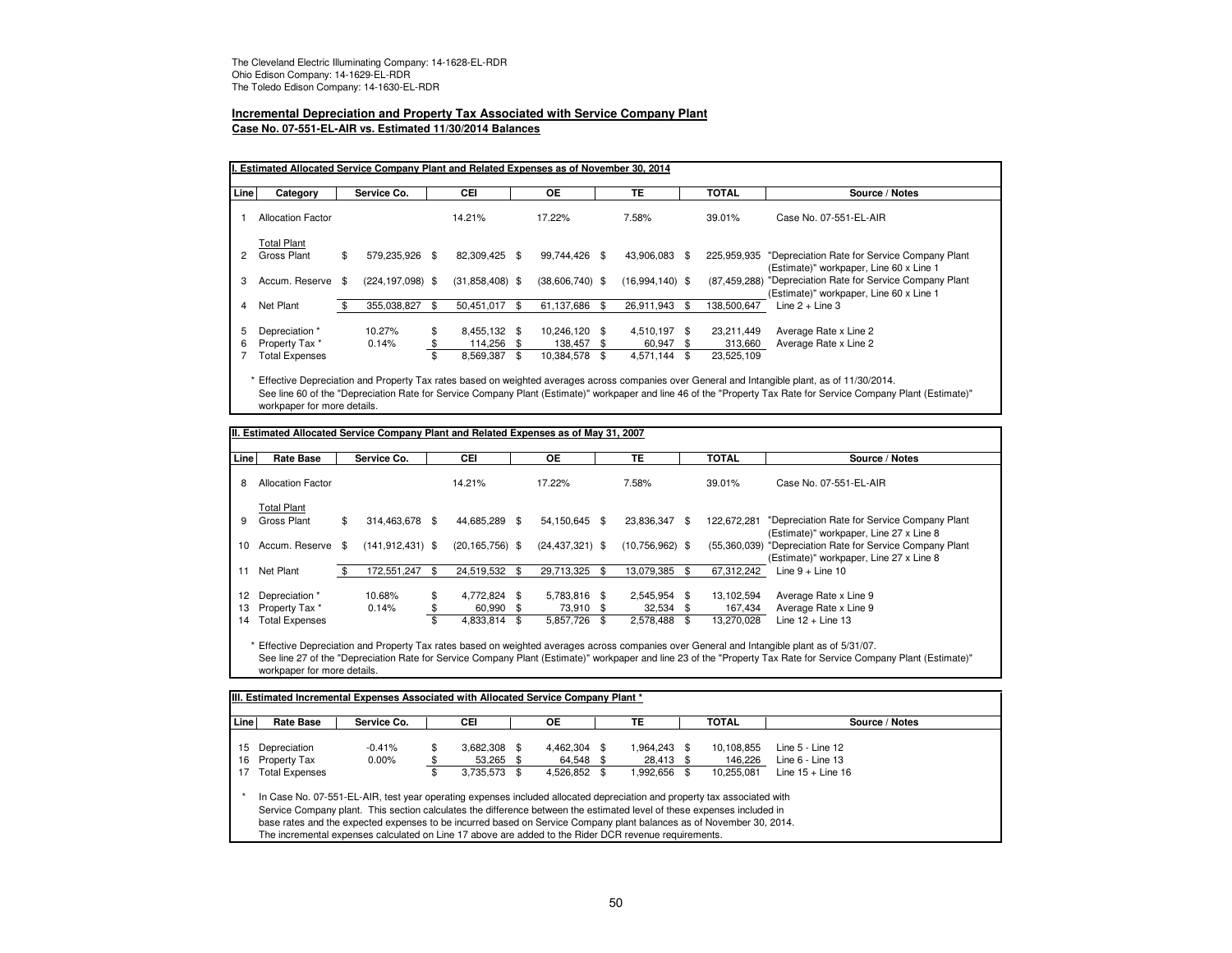#### **Intangible Depreciation Expense CalculationEstimated 11/30/2014 Balances**

#### **NOTE**

 The software accounts are amortized over a 7 year period (leading to an accrual rate of 14.29%), and many of these accounts have already been fully amortized. Therefore, applying the 14.29% accrual rate to the Gross Plant (the methodology employed for all other accounts) overstates the "depreciation expense" associated with intangible plant. This workpaper looks at each sub account within intangible plant and calculates the expense by applying the 14.29% to only those sub-accounts that are not fully amortized yet.

| Company                      | <b>Utility Account</b>                                      | <b>Function</b>  |                          | Gross Plant Nov-14           |      | <b>Reserve Nov-14</b> | Net Plant Nov-14                 | <b>Accrual Rates</b> |                          | <b>Depreciation Exp</b> |
|------------------------------|-------------------------------------------------------------|------------------|--------------------------|------------------------------|------|-----------------------|----------------------------------|----------------------|--------------------------|-------------------------|
| (A)                          | (B)                                                         | (C)              |                          | (D)                          |      | (E)                   | (F)                              | (G)                  |                          | (H)                     |
|                              |                                                             |                  |                          |                              |      |                       |                                  |                      |                          |                         |
| CECO The Illuminating Co.    | CECO 101/6-303 2002 Software                                | Intangible Plant | \$                       | 2,966,784 \$                 |      | 2,966,784 \$          |                                  | 14.29%               | \$                       | ÷.                      |
| The Illuminating Co.<br>CECO | CECO 101/6-303 2003 Software                                | Intangible Plant | \$                       | 1,307,067 \$                 |      | 1,307,067             | - \$                             | 14.29%               | \$                       |                         |
| CECO<br>The Illuminating Co. | CECO 101/6-303 2004 Software                                | Intangible Plant | \$                       | 3,596,344 \$                 |      | 3,596,344 \$          |                                  | 14.29%               | \$                       | ×.                      |
| The Illuminating Co.<br>CECO | CECO 101/6-303 2005 Software                                | Intangible Plant | \$                       | 1,219,862 \$                 |      | 1,219,862             | - \$<br>$\Omega$                 | 14.29%               | \$                       | 0                       |
| The Illuminating Co.<br>CECO | CECO 101/6-303 2006 Software                                | Intangible Plant | \$                       | 1,808,778 \$                 |      | 1,808,778 \$          | $\Omega$                         | 14.29%               | \$                       | $\mathbf 0$             |
| The Illuminating Co.<br>CECO | CECO 101/6-303 2007 Software                                | Intangible Plant | \$                       | 5,870,456 \$                 |      | 5,870,456             | - \$<br>$\Omega$                 | 14.29%               | \$                       | 0                       |
| CECO<br>The Illuminating Co. | CECO 101/6-303 2008 Software                                | Intangible Plant | \$                       | 1,068,042 \$                 |      | 1,261,794 \$          | (193, 753)                       | 14.29%               | \$                       |                         |
| The Illuminating Co.<br>CECO | CECO 101/6-303 2009 Software                                | Intangible Plant | \$                       | 3,242,051 \$                 |      | 2,418,376             | 823,674<br>- \$                  | 14.29%               | \$                       | 463,289                 |
| The Illuminating Co.<br>CECO | CECO 101/6-303 2010 Software                                | Intangible Plant | \$                       | 2,799,717 \$                 |      | 1,794,375 \$          | 1,005,341                        | 14.29%               | \$                       | 400,080                 |
| The Illuminating Co.<br>CECO | CECO 101/6-303 2011 Software                                | Intangible Plant | \$                       | 5,812,975 \$                 |      | 2,856,534             | 2.956.441<br>- \$                | 14.29%               | \$                       | 830.674                 |
| The Illuminating Co.<br>CECO | CECO 101/6-303 2012 Software                                | Intangible Plant | \$                       | 688.774                      | \$   | 177,959               | 510,815<br>\$                    | 14.29%               | $\mathfrak{L}$           | 98.426                  |
| CECO<br>The Illuminating Co. | CECO 101/6-303 2013 Software                                | Intangible Plant | \$                       | 2,130,147 \$                 |      | 357,485               | - \$<br>1,772,662                | 14.29%               | \$                       | 304,398                 |
| The Illuminating Co.<br>CECO | CECO 101/6-303 2014 Software                                | Intangible Plant | $\mathfrak{L}$           | 13,956                       | - \$ | 1,058                 |                                  | 14.29%               | $\mathfrak{L}$           | 1,994                   |
| CECO<br>The Illuminating Co. | CECO 101/6-303 FAS109 Dist- Forcast                         | Intangible Plant | \$                       | 2,001,380                    | \$   | 2,001,380             | \$<br>$\sim$                     | 3.18%                | \$                       | $\sim$                  |
| CECO<br>The Illuminating Co. | CECO 101/6-303 FAS109 Transm-FCT                            | Intangible Plant | \$                       | 1,176,339 \$                 |      | 1,037,250             | 139,089<br>\$                    | 2.15%                | \$                       | 25,291                  |
| The Illuminating Co.<br>CECO | CECO 101/6-303 Software                                     | Intangible Plant | \$                       | 586,837 \$                   |      | 392,257               | - \$<br>194,580                  | 14.29%               | \$                       | 83,859                  |
| CECO<br>The Illuminating Co. | CECO 101/6-303 Software Evolution                           | Intangible Plant | \$                       | 12,454,403 \$                |      | 12,454,403 \$         |                                  | 14.29%               | \$                       | ×.                      |
|                              |                                                             | Total            | S.                       | 48,743,913 \$                |      | 41.522.165            | 7,208,850<br>- \$                |                      | S                        | 2,208,012               |
| OECO Ohio Edison Co.         |                                                             |                  |                          | 89,746 \$                    |      |                       | 89,746                           | 0.00%                | $\overline{\mathcal{S}}$ |                         |
| OECO Ohio Edison Co.         | OECO 101/6-301 Organization<br>OECO 101/6-303 2002 Software | Intangible Plant | \$                       |                              |      |                       | $\frac{1}{2}$<br>$\sim$          |                      |                          |                         |
|                              |                                                             | Intangible Plant | \$                       | 3,690,067 \$                 |      | 3,690,067             | \$<br>÷.                         | 14.29%               | \$<br>\$                 | ×.                      |
| OECO Ohio Edison Co.         | OECO 101/6-303 2003 Software                                | Intangible Plant | \$                       | 17,568,726 \$                |      | 17,568,726            | $\frac{3}{2}$                    | 14.29%               |                          |                         |
| OECO Ohio Edison Co.         | OECO 101/6-303 2004 Software                                | Intangible Plant | \$                       | 4,524,343 \$                 |      | 4,524,343             | \$<br>$\sim$                     | 14.29%               | \$                       | ÷                       |
| OECO Ohio Edison Co.         | OECO 101/6-303 2005 Software                                | Intangible Plant | \$                       | 1.469.370 \$                 |      | 1,469,370             | \$                               | 14.29%               | $\mathfrak{L}$           | ÷.                      |
| OECO Ohio Edison Co.         | OECO 101/6-303 2006 Software                                | Intangible Plant | \$                       | 2,754,124 \$                 |      | 2,754,124             | - \$<br>$\overline{\phantom{a}}$ | 14.29%               | \$                       | ÷                       |
| OECO Ohio Edison Co.         | OECO 101/6-303 2007 Software                                | Intangible Plant | $\mathfrak{L}$           | 7,208,211 \$                 |      | 7,208,211             | ×.<br>\$                         | 14.29%               | $\mathfrak{L}$           | A.                      |
| OECO Ohio Edison Co.         | OECO 101/6-303 2008 Software                                | Intangible Plant | \$                       | 1,343,335 \$                 |      | 1,783,885 \$          | (440, 549)                       | 14.29%               | \$                       | $\sim$                  |
| OECO Ohio Edison Co.         | OECO 101/6-303 2009 Software                                | Intangible Plant | \$                       | 4, 181, 335 \$               |      | 3,306,089             | 875,246<br>\$                    | 14.29%               | \$                       | 597,513                 |
| OECO Ohio Edison Co.         | OECO 101/6-303 2010 Software                                | Intangible Plant | \$                       | 3,276,941 \$                 |      | 2,213,730             | \$<br>1,063,210                  | 14.29%               | \$                       | 468,275                 |
| OECO Ohio Edison Co.         | OECO 101/6-303 2011 Software                                | Intangible Plant | \$                       | 8,353,314 \$                 |      | 3,735,230 \$          | 4,618,083                        | 14.29%               | \$                       | 1,193,689               |
| OECO Ohio Edison Co.         | OECO 101/6-303 2012 Software                                | Intangible Plant | \$                       | 936,733 \$                   |      | 325,686 \$            | 611.047                          | 14.29%               | \$                       | 133,859                 |
| OECO Ohio Edison Co.         | OECO 101/6-303 2013 Software                                | Intangible Plant | \$                       | 3,145,062 \$                 |      | 598,602               | 2,546,460<br>\$                  | 14.29%               | \$                       | 449,429                 |
| OECO Ohio Edison Co.         | OECO 101/6-303 2014 Software                                | Intangible Plant | \$                       | 25,004 \$                    |      | 1,893                 | -\$<br>23,111                    | 14.29%               | \$                       | 3,573                   |
| OECO Ohio Edison Co.         | OECO 101/6-303 FAS109 Dist Land                             | Intangible Plant | \$                       | 37,082 \$                    |      |                       | 37,082<br>\$                     | 2.89%                | $\mathfrak{L}$           | $\sim$                  |
| OECO Ohio Edison Co.         | OECO 101/6-303 FAS109 Distribution                          | Intangible Plant | \$                       | 1,556,299 \$                 |      | 1,556,299             | \$<br>$\sim$                     | 2.89%                | \$                       | ж.                      |
| OECO Ohio Edison Co.         | OECO 101/6-303 FAS109 General Lan                           | Intangible Plant | \$                       | 7,778 \$                     |      |                       | 7,778<br>\$                      | 3.87%                | \$                       | $\sim$                  |
| OECO Ohio Edison Co.         | OECO 101/6-303 FAS109 General Plt                           | Intangible Plant | \$                       | 191,313 \$                   |      | 173,389               | 17,924<br>\$                     | 3.87%                | \$                       | 7,404                   |
| OECO Ohio Edison Co.         | OECO 101/6-303 FAS109 Trans Land                            | Intangible Plant | \$                       | 1.326.229 \$                 |      |                       | 1.326.229<br>\$                  | 2.33%                | $\mathfrak{L}$           | $\sim$                  |
| OECO Ohio Edison Co.         | OECO 101/6-303 FAS109 Transmissio                           | Intangible Plant | \$                       | 697.049 \$                   |      | 697.049               | \$<br>$\overline{\phantom{a}}$   | 2.33%                | \$                       | ÷                       |
| OECO Ohio Edison Co.         | OECO 101/6-303 Intangibles                                  | Intangible Plant | $\frac{1}{2}$            | 1,344,099 \$                 |      | 723,164               | \$<br>620,934                    | 14.29%               | $\mathfrak{s}$           | 192,072                 |
|                              |                                                             | Total            | \$                       | 63,726,160                   |      | 52,329,857            | 11,396,302                       |                      | S                        | 3,045,813               |
| TECO Toledo Edison Co.       | TECO 101/6-303 2002 Software                                | Intangible Plant | $\overline{\mathcal{S}}$ | 1,705,114 \$                 |      | 1,705,114             | -\$                              | 14.29%               | \$                       | ×.                      |
| TECO Toledo Edison Co.       | TECO 101/6-303 2003 Software                                | Intangible Plant | \$                       | 7,446,712 \$                 |      | 7,446,712 \$          | $\sim$                           | 14.29%               | \$                       | $\sim$                  |
| TECO Toledo Edison Co.       | TECO 101/6-303 2004 Software                                | Intangible Plant | \$                       | 854,821 \$                   |      | 854,821               | -\$                              | 14.29%               | \$.                      | ×.                      |
| TECO Toledo Edison Co.       | TECO 101/6-303 2005 Software                                | Intangible Plant | \$                       | 670,679 \$                   |      | 670,679               | - \$<br>$\sim$                   | 14.29%               | \$                       | ٠                       |
| TECO Toledo Edison Co.       | TECO 101/6-303 2006 Software                                | Intangible Plant | \$                       | 834,729 \$                   |      | 834,729               | \$                               | 14.29%               | $\mathfrak{L}$           | ×.                      |
| TECO Toledo Edison Co.       | TECO 101/6-303 2007 Software                                | Intangible Plant | \$                       | 3,095,002 \$                 |      | 3,095,002 \$          | $\sim$                           | 14.29%               | \$                       |                         |
| TECO Toledo Edison Co.       | TECO 101/6-303 2008 Software                                | Intangible Plant | \$                       | 554,817 \$                   |      | 663,595               | - \$<br>(108, 778)               | 14.29%               | $\mathfrak{L}$           |                         |
| TECO Toledo Edison Co.       | TECO 101/6-303 2009 Software                                |                  | \$                       |                              |      | 1,408,276             | 392,449                          | 14.29%               | \$                       | 257,324                 |
| TECO Toledo Edison Co.       | TECO 101/6-303 2010 Software                                | Intangible Plant | \$                       | 1,800,726 \$<br>1.429.536 \$ |      | 963,420 \$            | \$<br>466.116                    | 14.29%               | \$                       | 204,281                 |
|                              |                                                             | Intangible Plant |                          |                              |      |                       |                                  |                      |                          |                         |
| TECO Toledo Edison Co.       | TECO 101/6-303 2011 Software                                | Intangible Plant | \$                       | 2,123,520 \$                 |      | 1,097,632             | 1.025.888<br>- \$                | 14.29%               | \$                       | 303.451                 |
| TECO Toledo Edison Co.       | TECO 101/6-303 2012 Software                                | Intangible Plant | \$                       | 424,922 \$                   |      | 99,977 \$             | 324,946                          | 14.29%               | \$                       | 60,721                  |
| TECO Toledo Edison Co.       | TECO 101/6-303 2013 Software                                | Intangible Plant | \$                       | 767,206 \$                   |      | 102,008               | -\$<br>665,198                   | 14.29%               | \$                       | 109,634                 |
| TECO Toledo Edison Co.       | TECO 101/6-303 2014 Software                                | Intangible Plant | \$                       | 8,084 \$                     |      | 612 \$                | 7,472                            | 14.29%               | \$                       | 1,155                   |
| TECO Toledo Edison Co.       | TECO 101/6-303 FAS109 Distribution                          | Intangible Plant | \$                       | 240,093 \$                   |      | 237,169               | 2,924<br>- \$                    | 3.10%                | \$                       | 2,924                   |
| TECO Toledo Edison Co.       | TECO 101/6-303 FAS109 Transmission                          | Intangible Plant | \$                       | 54,210 \$                    |      | 48,098                | \$<br>6,112                      | 2.37%                | \$                       | 1,285                   |
| TECO Toledo Edison Co.       | TECO 101/6-303 Software                                     | Intangible Plant | \$                       | 444,955                      | - \$ | 335,150               | -\$<br>109,805                   | 14.29%               | \$                       | 63,584                  |
|                              |                                                             | <b>Total</b>     | $\mathbb{S}$             | 22,455,127 \$                |      | 19,562,995            | 2,892,132<br>- \$                |                      | £.                       | 1,004,359               |

#### NOTES

(D) - (F) Source: 2014 Forecast Version 7+5 adjusted to reflect current assumptions and incorporate recommendations from the March 2013 and April 2014 Rider DCR audit reports.

(G) Source: Case No. 07-551-EL-AIR(H) Accrual rate only applies to the (non-land) gross plant of those accounts that are not fully amortized.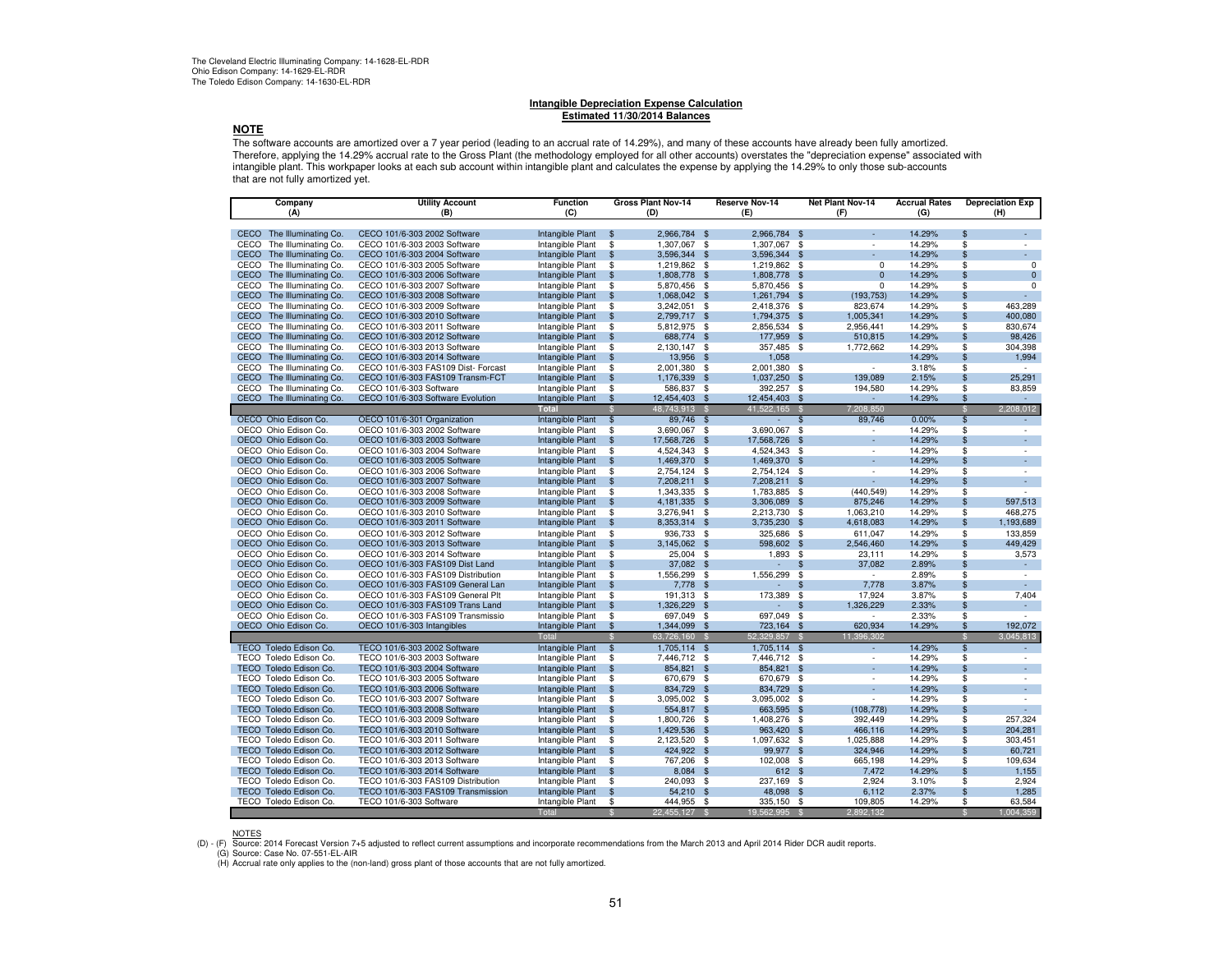I. Annual Revenue Requirement For December 2014 - February 2015 Rider DCR Rates

|     | (A)     | (B)               |
|-----|---------|-------------------|
|     | Company | Rev Reg           |
|     |         | 11/30/2014        |
| (1) | CEI     | 96.956,804        |
| (2) | OE      | \$<br>100,782,377 |
| (3) | TF      | 27,693,688        |
| '4) | TOTAL   | 225.432.869       |

**NOTES** 

(B) Annual Revenue Requirement based on estimated 11/30/2014 Rate Base

II. Quarterly Revenue Requirement Additions

|     | (A)                                                                                    | (B)              | (C)           | (D |            |  |  |
|-----|----------------------------------------------------------------------------------------|------------------|---------------|----|------------|--|--|
|     | <b>Description</b>                                                                     | СEІ              | <b>OE</b>     |    | TE         |  |  |
| (1) | <b>DCR Audit Expense</b><br>Recovery                                                   | \$               | \$            | \$ |            |  |  |
|     | Sept - Nov 2014<br>Reconciliation<br>(2) Amount Adjusted<br>for Dec 2014 - Feb<br>2015 | \$<br>(487, 795) | \$<br>427,415 | \$ | (102, 132) |  |  |
| (3) | <b>Total Reconcilation</b>                                                             | \$<br>(487, 795) | \$<br>427,415 | \$ | (102, 132) |  |  |

**SOURCES** 

Line 2: Source: "Quarterly Revenue Requirement Additions: Calculation of Sept - Nov 2014 Reconciliation Amount Adjusted for December 2014 - February 2015" workpaper, Section III, Col. G

Line 3: Calculation: Line 1 + Line 2

Line 1: Source: Remaining DCR Audit Expenses to be recovered during December 2014 - February 2015.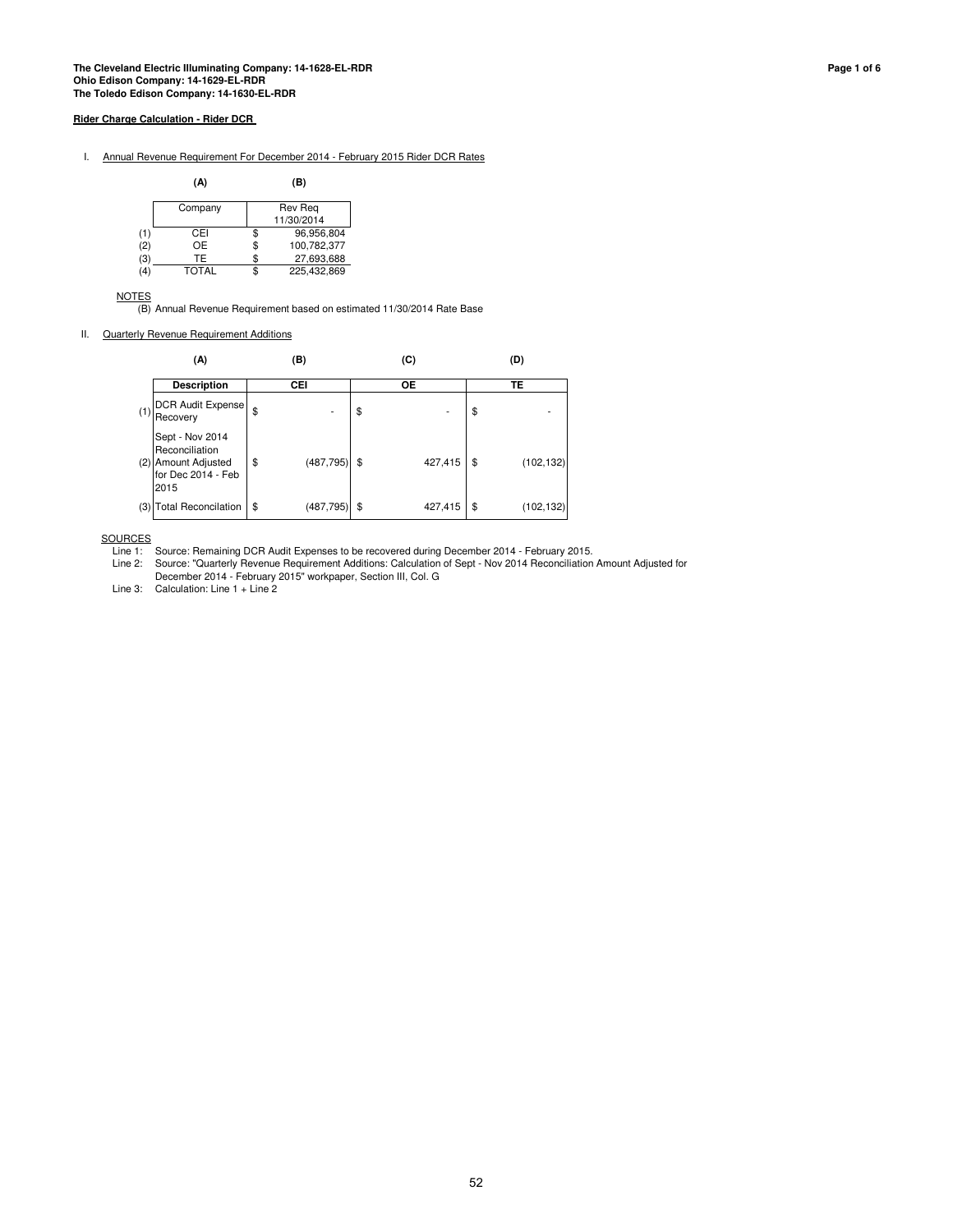III. Allocation of Total DCR Revenue Requirement to RS and Non-RS (Based on Sales)

|      | (A)          | (B)         | (C)                     | (D)     | (E)               | (F)              |
|------|--------------|-------------|-------------------------|---------|-------------------|------------------|
|      |              | Rate        | <b>Annual KWH Sales</b> |         | <b>Annual Rev</b> | Quarterly        |
|      | Company      | Schedule    | Total                   | % Total | Reg Allocations   | Reconciliation   |
|      |              |             |                         |         |                   |                  |
| (1)  | CEI          | <b>RS</b>   | 5,491,061,650           | 33.27%  | \$<br>32,262,080  | \$<br>(162, 312) |
| (2)  |              | GS, GP, GSU | 11,011,153,513          | 66.73%  | 64,694,724        | \$<br>(325, 482) |
| (3)  |              |             | 16,502,215,163          | 100.00% | \$<br>96,956,804  | \$<br>(487, 795) |
|      |              |             |                         |         |                   |                  |
| (4)  | <b>OE</b>    | <b>RS</b>   | 9,218,442,814           | 46.73%  | \$<br>47,098,980  | \$<br>199,745    |
| (5)  |              | GS, GP, GSU | 10,507,177,217          | 53.27%  | 53,683,397        | \$<br>227,670    |
| (6)  |              |             | 19,725,620,031          | 100.00% | \$<br>100,782,377 | \$<br>427,415    |
| (7)  | TE           | RS          | 2,494,281,305           | 44.33%  | \$<br>12,276,917  | \$<br>(45, 276)  |
| (8)  |              | GS, GP, GSU | 3,132,200,430           | 55.67%  | \$<br>15,416,771  | \$<br>(56, 856)  |
| (9)  |              |             | 5,626,481,735           | 100.00% | \$<br>27,693,688  | \$<br>(102, 132) |
|      | OH           | <b>RS</b>   |                         |         | \$                | \$               |
| (10) |              |             | 17,203,785,769          | 41.10%  | 91,637,977        | (7, 843)         |
| (11) | <b>TOTAL</b> | GS, GP, GSU | 24,650,531,160          | 58.90%  | \$<br>133,794,892 | \$<br>(154, 668) |
| (12) |              |             | 41,854,316,928          | 100.00% | \$<br>225,432,869 | \$<br>(162, 511) |

**NOTES** 

(C) Source: Forecast for December 2014 through November 2015 (All forecasted numbers associated with 2014 8+4 Forecast as of September 2014)

(D) Calculation: Individual Rate Schedule Total / Total for RS, GS, GP, GSU

(E) Calculation: Annual Rider DCR Revenue Requirement from Section I, Column B x Column D

(F) Calculation: Quarterly Reconciliation from Section II, Line 3 x Column D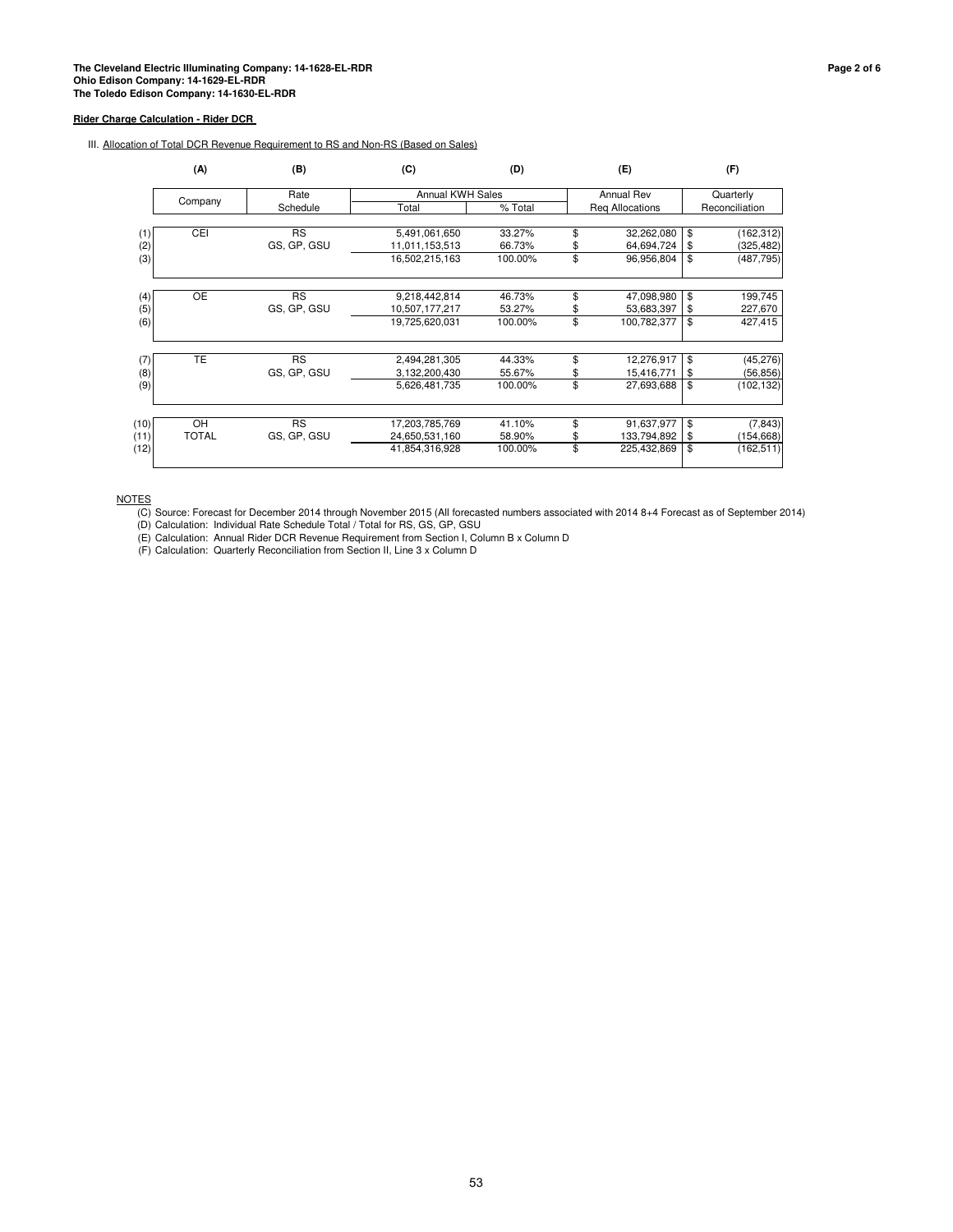### IV. Allocation of DCR Revenue Requirement Amongst Non-RS Schedules

|                | (A)<br>(B) |            | (C)                          | (D)                           | (E)         |                          | (F)                    |                         | (G)            |
|----------------|------------|------------|------------------------------|-------------------------------|-------------|--------------------------|------------------------|-------------------------|----------------|
|                |            | Rate       |                              | <b>Stipulation Allocation</b> |             |                          | <b>Annual Rev</b>      | Quarterly               |                |
|                | Company    | Schedule   | % of Total                   | % of Non-RS                   | DCR Jurisd. |                          | <b>Reg Allocations</b> |                         | Reconciliation |
|                |            |            |                              |                               |             |                          |                        |                         |                |
| (1)            | CEI        | <b>RS</b>  | 47.55%                       | 0.00%                         | 0.00%       | \$                       |                        | \$                      |                |
| $(2)$<br>$(3)$ |            | GS         | 42.23%                       | 80.52%                        | 90.02%      | \$                       | 58,237,155             | \$                      | (292, 994)     |
|                |            | GP         | 0.63%                        | 1.19%                         | 1.33%       | \$                       | 862,993                | \$                      | (4, 342)       |
| (4)            |            | GSU        | 4.06%                        | 7.74%                         | 8.65%       | \$                       | 5,594,576              | \$                      | (28, 147)      |
| (5)            |            | GT         | 0.18%                        | 0.35%                         | 0.00%       | \$                       |                        |                         |                |
| (6)            |            | <b>STL</b> | 3.53%                        | 6.73%                         | 0.00%       | \$                       |                        | \$                      |                |
| (7)            |            | POL        | 1.79%                        | 3.41%                         | 0.00%       | \$                       |                        | \$                      |                |
| (8)            |            | <b>TRF</b> | 0.03%                        | 0.06%                         | 0.00%       | \$                       |                        | \$                      |                |
| (9)            |            |            | 100.00%                      | 100.00%                       | 100.00%     | \$                       | 64,694,724             | \$                      | (325, 482)     |
| (10)           |            |            | Subtotal (GT, STL, POL, TRF) | 10.55%                        |             |                          |                        |                         |                |
|                |            |            |                              |                               |             |                          |                        |                         |                |
| (11)           | OE         | RS         | 62.45%                       | 0.00%                         | 0.00%       | \$                       |                        | \$                      |                |
| (12)           |            | GS         | 27.10%                       | 72.17%                        | 81.75%      | \$                       | 43,887,768             | \$                      | 186,127        |
| (13)           |            | GP         | 5.20%                        | 13.85%                        | 15.69%      | \$                       | 8,422,567              | \$                      | 35,720         |
| (14)           |            | GSU        | 0.85%                        | 2.26%                         | 2.56%       | \$                       | 1,373,063              | \$                      | 5,823          |
| (15)           |            | GT         | 2.19%                        | 5.84%                         | 0.00%       |                          |                        | \$                      |                |
| (16)           |            | STL        | 1.39%                        | 3.70%                         | 0.00%       | \$                       |                        | \$                      |                |
| (17)           |            | POL        | 0.76%                        | 2.02%                         | 0.00%       | \$                       |                        | \$                      |                |
| (18)           |            | <b>TRF</b> | 0.06%                        | 0.16%                         | 0.00%       | \$                       |                        | \$                      |                |
| (19)           |            |            | 100.00%                      | 100.00%                       | 100.00%     | \$                       | 53,683,397             | $\overline{\mathbf{s}}$ | 227,670        |
| (20)           |            |            | Subtotal (GT, STL, POL, TRF) | 11.72%                        |             |                          |                        |                         |                |
| (21)           | <b>TE</b>  | <b>RS</b>  | 57.93%                       | 0.00%                         | 0.00%       | \$                       |                        | \$                      |                |
| (22)           |            | GS         | 32.13%                       | 76.36%                        | 86.74%      | \$                       | 13,372,469             | \$                      | (49, 316)      |
| (23)           |            | GP         | 4.80%                        | 11.42%                        | 12.97%      | \$                       | 2,000,035              | \$                      | (7, 376)       |
| (24)           |            | GSU        | 0.11%                        | 0.25%                         | 0.29%       | \$                       | 44,266                 | \$                      | (163)          |
| (25)           |            | GT         | 1.38%                        | 3.29%                         | 0.00%       | \$                       |                        | \$                      |                |
| (26)           |            | STL        | 2.91%                        | 6.92%                         | 0.00%       | \$                       |                        | \$                      |                |
| (27)           |            | POL        | 0.69%                        | 1.64%                         | 0.00%       | \$                       |                        | \$                      |                |
| (28)           |            | <b>TRF</b> | 0.05%                        | 0.12%                         | 0.00%       | \$                       |                        | \$                      |                |
| (29)           |            |            | 100.00%                      | 100.00%                       | 100.00%     | $\overline{\mathcal{S}}$ | 15,416,771             | \$                      | (56, 856)      |
| (30)           |            |            | Subtotal (GT, STL, POL, TRF) | 11.96%                        |             |                          |                        |                         |                |

NOTES

(E) Besides customers taking service under Rate Schedule RS, Rider DCR is only applicable to customers taking service under Rate Schedules GS, GP, and GSU. Thus, the portion of the distribution rate increase allocated to Rate Schedules GT, STL, POL, and TRF per the Stipulation in Case No. 07-551-EL-AIR needs to be re-allocated across Rate Schedules GS, GP and GSU.

Calculation: ((Column D) / Sum of GS, GP, GSU from Column D)

(F) Calculation: Total Annual DCR Revenue Requirement Allocated to Non-RS customers from Section III x Column E.

(G) Calculation: Quarterly Reconciliation Allocated to Non-RS customers from Section III x Column E.

<sup>(</sup>C) Source: Stipulation in Case No. 07-551-EL-AIR.

<sup>(</sup>D) Calculation: Individual Non-RS Rate Schedule Total from Column C / (1 - RS Total from Column C).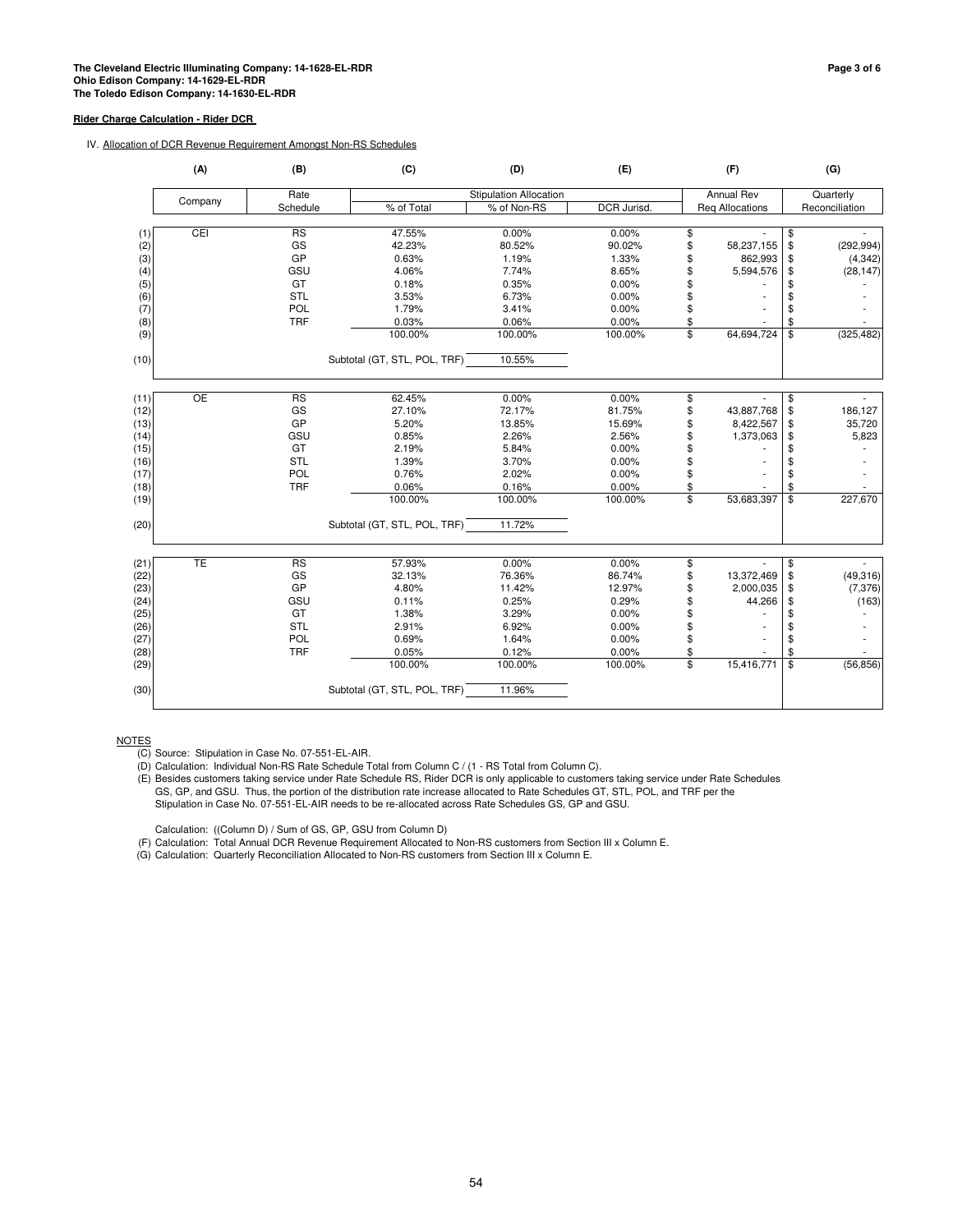V. Rider DCR Charge Calculation - Annual Revenue Requirement - Rate RS

|     | (A)       | (B)       | (C)              | (D)              | (E)                   |
|-----|-----------|-----------|------------------|------------------|-----------------------|
|     | Company   | Rate      | Annual           | Annual           | Annual Rev Reg Charge |
|     |           | Schedule  | Revenue Rea      | <b>KWH Sales</b> | (S/KWH)               |
| (1) | CEI       | <b>RS</b> | \$<br>32.262.080 | 5,491,061,650    | \$<br>0.005875        |
| (2) | <b>OE</b> | <b>RS</b> | \$<br>47,098,980 | 9,218,442,814    | \$<br>0.005109        |
| (3) | TE        | <b>RS</b> | \$<br>12.276.917 | 2,494,281,305    | 0.004922              |
| (4) |           |           | \$<br>91,637,977 | 17,203,785,769   |                       |

**NOTES** 

(C) Source: Section III, Column E.

(D) Source: Forecast for December 2014 through November 2015 (All forecasted numbers associated with 2014 8+4 Forecast as of September 2014) (E) Calculation: Column C / Column D.

#### VI. Rider DCR Charge Calculation - Annual Revenue Requirement - Rate GS, Rate GP, Rate GSU

|      | (A)       | (B)      |    | (C)         | (D)                         |     | (E)                    |  |
|------|-----------|----------|----|-------------|-----------------------------|-----|------------------------|--|
|      |           | Rate     |    | Annual      | <b>Annual Billing Units</b> |     | Annual Rev Reg Charge  |  |
|      | Company   | Schedule |    | Revenue Rea | (kW / kVa)                  |     | $(S / kW$ or $S / kVa$ |  |
|      |           |          |    |             |                             |     |                        |  |
| (1)  | CEI       | GS       | \$ | 58,237,155  | 22,152,879                  | \$  | 2.6289 per kW          |  |
| (2)  |           | GP       |    | 862,993     | 879,975                     | -\$ | 0.9807 per kW          |  |
| (3)  |           | GSU      | \$ | 5,594,576   | 8,234,817                   | \$  | 0.6794 per kW          |  |
| (4)  |           |          | \$ | 64,694,724  |                             |     |                        |  |
|      |           |          |    |             |                             |     |                        |  |
| (5)  | <b>OE</b> | GS       |    | 43,887,768  | 24,210,567                  | \$  | 1.8128 per kW          |  |
| (6)  |           | GP       | \$ | 8,422,567   | 6,877,677                   | \$  | 1.2246 per kW          |  |
| (7)  |           | GSU      | \$ | 1,373,063   | 2,684,900 \$                |     | 0.5114 per kVa         |  |
| (8)  |           |          | \$ | 53,683,397  |                             |     |                        |  |
|      |           |          |    |             |                             |     |                        |  |
| (9)  | <b>TE</b> | GS       |    | 13,372,469  | 7,422,546                   | \$  | 1.8016 per kW          |  |
| (10) |           | GP       | S  | 2,000,035   | 2,723,487                   | \$  | 0.7344 per kW          |  |
| (11) |           | GSU      |    | 44,266      | 225,488                     | \$  | 0.1963 per kVa         |  |
| (12) |           |          | \$ | 15,416,771  |                             |     |                        |  |

NOTES

(C) Source: Section IV, Column F.

(D) Source: Forecast for December 2014 through November 2015 (All forecasted numbers associated with 2014 8+4 Forecast as of September 2014) (E) Calculation: Column C / Column D.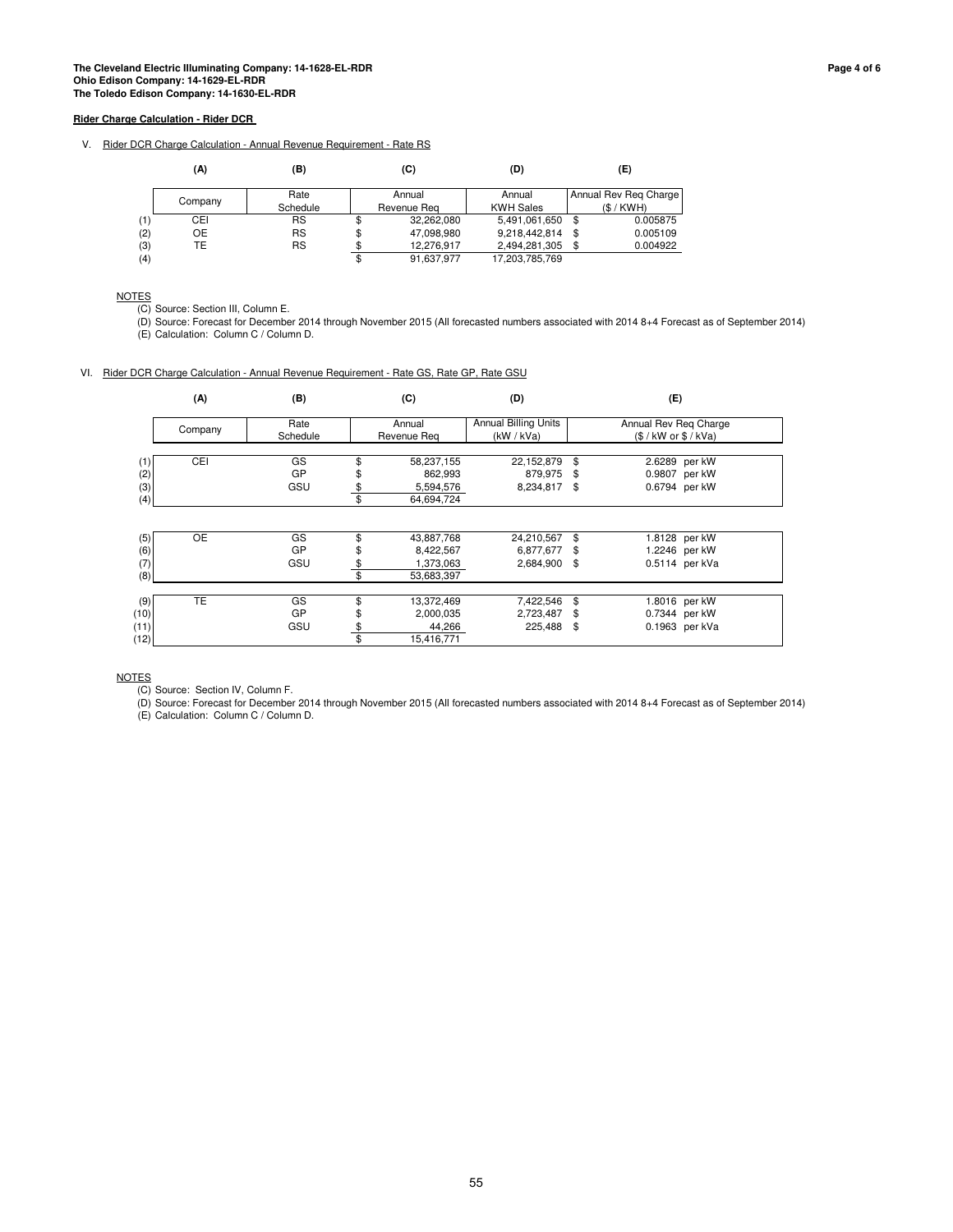VII. Rider DCR Charge Calculation - Quarterly Reconciliation - Rate RS

|     | (A)     | (B)       | (C)              | (D)              |      | (E)            |
|-----|---------|-----------|------------------|------------------|------|----------------|
|     |         | Rate      | Quarterly        | Quarterly        |      | Reconciliation |
|     | Company | Schedule  | Revenue Rea      | <b>KWH Sales</b> |      | (S/KWH)        |
| (1) | CEI     | RS        | \$<br>(162, 312) | 1,547,339,605    | \$   | (0.000105)     |
| (2) | OE      | <b>RS</b> | \$<br>199.745    | 2,682,714,612    | - \$ | 0.000074       |
| (3) | TE      | <b>RS</b> | \$<br>(45.276)   | 702.027.912      |      | (0.000064)     |
| (4) |         |           | \$<br>(7, 843)   | 4,932,082,130    |      |                |

**NOTES** 

(C) Source: Section III, Column F.

(D) Source: Forecast for December 2014 through February 2015 (All forecasted numbers associated with 2014 8+4 Forecast as of September 2014) (E) Calculation: Column C / Column D.

#### VIII. Rider DCR Charge Calculation - Quarterly Reconciliation - Rate GS, Rate GP, Rate GSU

|      | (A)       | (B)      |    | (C)         | (D)                     | (E)  |                      |  |
|------|-----------|----------|----|-------------|-------------------------|------|----------------------|--|
|      | Company   | Rate     |    | Quarterly   | Quarterly Billing Units |      | Reconciliation       |  |
|      |           | Schedule |    | Revenue Rea | (kW / kVa)              |      | (S / kW or \$ / KVa) |  |
|      |           |          |    |             |                         |      |                      |  |
| (1)  | CEI       | GS       | \$ | (292, 994)  | 5,253,258               | \$   | (0.0558) per kW      |  |
| (2)  |           | GP       | \$ | (4, 342)    | 213,892                 | \$   | (0.0203) per kW      |  |
| (3)  |           | GSU      | \$ | (28, 147)   | 1,984,479               | - \$ | (0.0142) per kW      |  |
| (4)  |           |          | \$ | (325,482)   |                         |      |                      |  |
|      |           |          |    |             |                         |      |                      |  |
| (5)  | <b>OE</b> | GS       | \$ | 186,127     | 5,689,788               | \$   | 0.0327 per kW        |  |
| (6)  |           | GP       | \$ | 35,720      | 1,589,876 \$            |      | 0.0225 per kW        |  |
| (7)  |           | GSU      | \$ | 5,823       | 641,517 \$              |      | 0.0091 per kVa       |  |
| (8)  |           |          | \$ | 227,670     |                         |      |                      |  |
|      |           |          |    |             |                         |      |                      |  |
| (9)  | <b>TE</b> | GS       | \$ | (49,316)    | 1,762,983               | \$   | (0.0280) per kW      |  |
| (10) |           | GP       | \$ | (7, 376)    | 625,257                 | \$   | (0.0118) per kW      |  |
| (11) |           | GSU      | \$ | (163)       | 51,465                  | \$   | (0.0032) per kVa     |  |
| (12) |           |          | \$ | (56, 856)   |                         |      |                      |  |

NOTES

(C) Source: Section IV, Column G.

(D) Source: Forecast for December 2014 through February 2015 (All forecasted numbers associated with 2014 8+4 Forecast as of September 2014) (E) Calculation: Column C / Column D.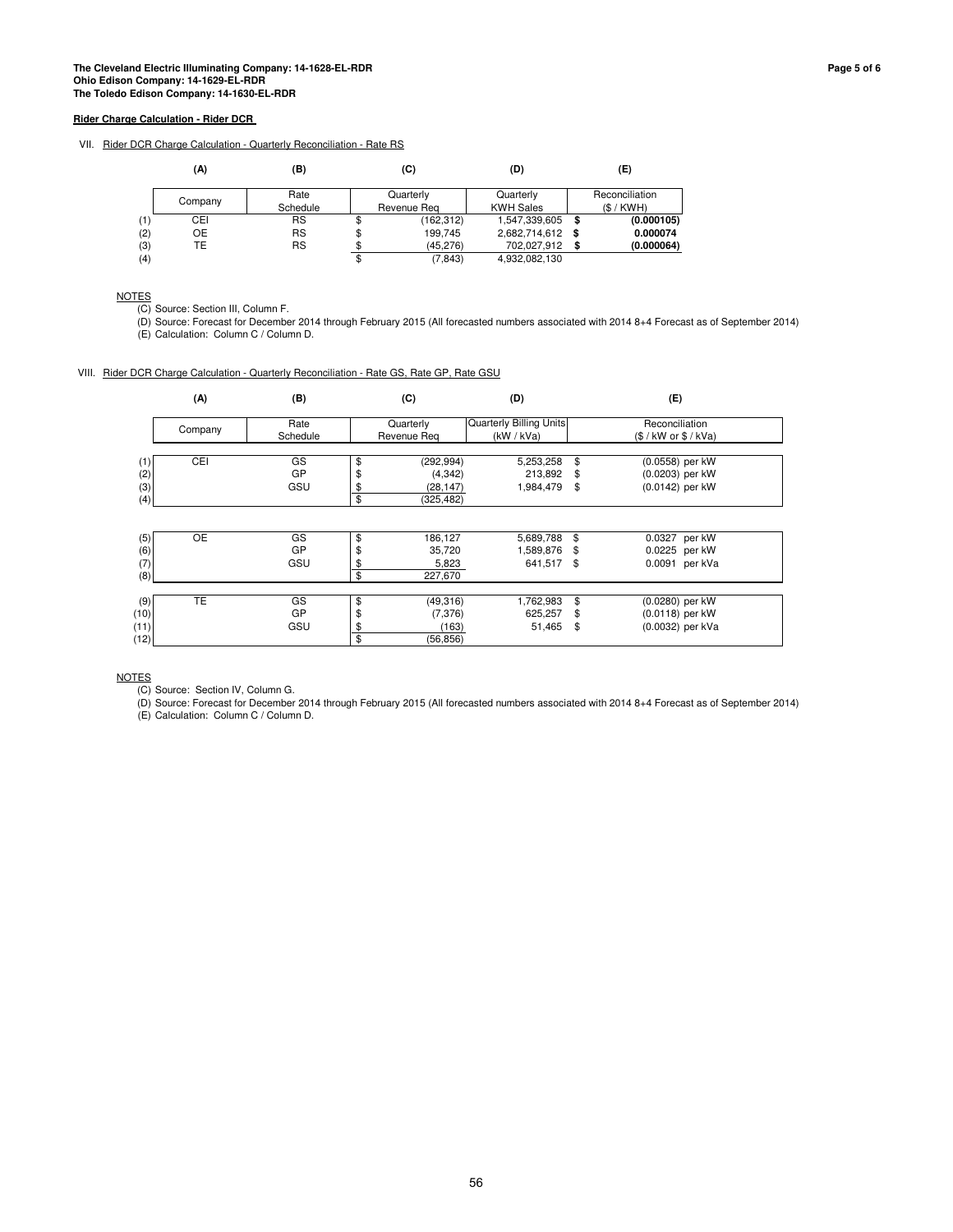IX. Rider DCR Charge Calculation

|                                      | (A)<br>(B)<br>(C) |                                           |          |                                                                      |                | (D)                                                                          | (E)                                                                  |  |  |  |  |
|--------------------------------------|-------------------|-------------------------------------------|----------|----------------------------------------------------------------------|----------------|------------------------------------------------------------------------------|----------------------------------------------------------------------|--|--|--|--|
|                                      | Company           | Annual Rev Reg Charge<br>Rate<br>Schedule |          |                                                                      |                | Quarterly Reconciliation                                                     | Proposed DCR Charge<br>For December 2014 - February 2015             |  |  |  |  |
| (2)<br>(3)<br>(4)<br>(5)             | <b>CEI</b>        | <b>RS</b><br>GS<br>GP<br>GSU              | £.<br>\$ | 0.005875 per kWh<br>2.6289 per kW<br>0.9807 per kW<br>0.6794 per kW  | \$<br>\$<br>\$ | (0.000105) per kWh<br>(0.0558) per kW<br>(0.0203) per kW<br>(0.0142) per kW  | 0.005770 per kWh<br>2.5731 per kW<br>0.9604 per kW<br>0.6652 per kW  |  |  |  |  |
| (6)<br>(7)<br>(8)<br>(9)<br>(10)     | <b>OE</b>         | <b>RS</b><br>GS<br>GP<br>GSU              | \$       | 0.005109 per kWh<br>1.8128 per kW<br>1.2246 per kW<br>0.5114 per kVa | \$<br>\$<br>\$ | 0.000074 per kWh<br>0.0327 per kW<br>0.0225 per kW<br>0.0091 per kVa         | 0.004099 per kWh<br>1.4593 per kW<br>0.9861 per kW<br>0.4116 per kVa |  |  |  |  |
| (11)<br>(12)<br>(13)<br>(14)<br>(15) | <b>TE</b>         | <b>RS</b><br>GS<br>GP<br>GSU              | \$       | 0.004922 per kWh<br>1.8016 per kW<br>0.7344 per kW<br>0.1963 per kVa | \$<br>\$<br>\$ | (0.000064) per kWh<br>(0.0280) per kW<br>(0.0118) per kW<br>(0.0032) per kVa | 0.004858 per kWh<br>1.7736 per kW<br>0.7226 per kW<br>0.1931 per kVa |  |  |  |  |

**NOTES** 

(C) Source: Sections V and VI, Column E

(D) Source: Sections VII and VIII, Column E

(E) Calculation: Column C + Column D. Rates for OE adjusted such that the estimated aggregated 2014 Rider DCR revenue does not exceed the annual aggregate revenue cap.

#### **Annual Rider DCR Revenue To-Date and Rider DCR Revenue Cap**

X. Annual Rider DCR Revenue Through August 31, 2014

| (A)       | (B)                              | (C)                             | (D)                 | (E)                        | (F)                              |
|-----------|----------------------------------|---------------------------------|---------------------|----------------------------|----------------------------------|
| Company   | Annual Revenue<br>Thru 8/31/2014 | 2013 Revenue<br>vs. Revenue Cap | 2014<br>Revenue Cap | Actual 2014<br>Revenue Cap | Under (Over) 2014<br>Revenue Cap |
| CEI       | 61,130,984<br>\$                 |                                 |                     | 132,651,274<br>\$          | 71,520,290                       |
| <b>OE</b> | 58,456,315<br>\$                 |                                 |                     | 94,750,910<br>\$           | 36.294.595                       |
| <b>TE</b> | 16.978.843<br>S                  |                                 |                     | 56,850,546<br>\$           | 39,871,703                       |
| Total     | 136,566,142                      | 751,820<br>\$                   | 188,750,000<br>l \$ | \$<br>189,501,820          | 52,935,678                       |

**NOTES** 

(C) The actual annual 2013 Rider DCR revenue cap was equal to \$186,383,747. Actual annual 2013 Rider DCR revenue billed was equal to \$185,631,927. Pursuant to the Stipulation in Case No. 10-388-EL-SSO (page 15): "For any year the revenue collected under the Companies' Rider DCR is less than the annual cap allowance, as established above, then the difference between the revenue collected and the cap shall be applied to increase the level of the subsequent period's cap."

(D) Source: Case No. 10-388-EL-SSO Stipulation (page 14) and Case No. 12-1230-EL-SSO Stipulation (page 20). Note that the 2014 revenue cap is calculated as the January - May 2014 cap of \$75M plus the equivalent of 7 months of the June 2014 - May 2015 cap of \$195M.

(E) Calculation: Column C + Column D. The sum of the individual company caps does not equal the total company cap. Each individual company has a cap of 50%, 70% and 30% for OE, CEI, and TE, respectively, of the total aggregate cap. Source: Case No. 10-388-EL-SSO Stipulation (page 14) and Case No. 12-1230-EL-SSO Stipulation (page 20).

(F) Calculation: Column E - Column B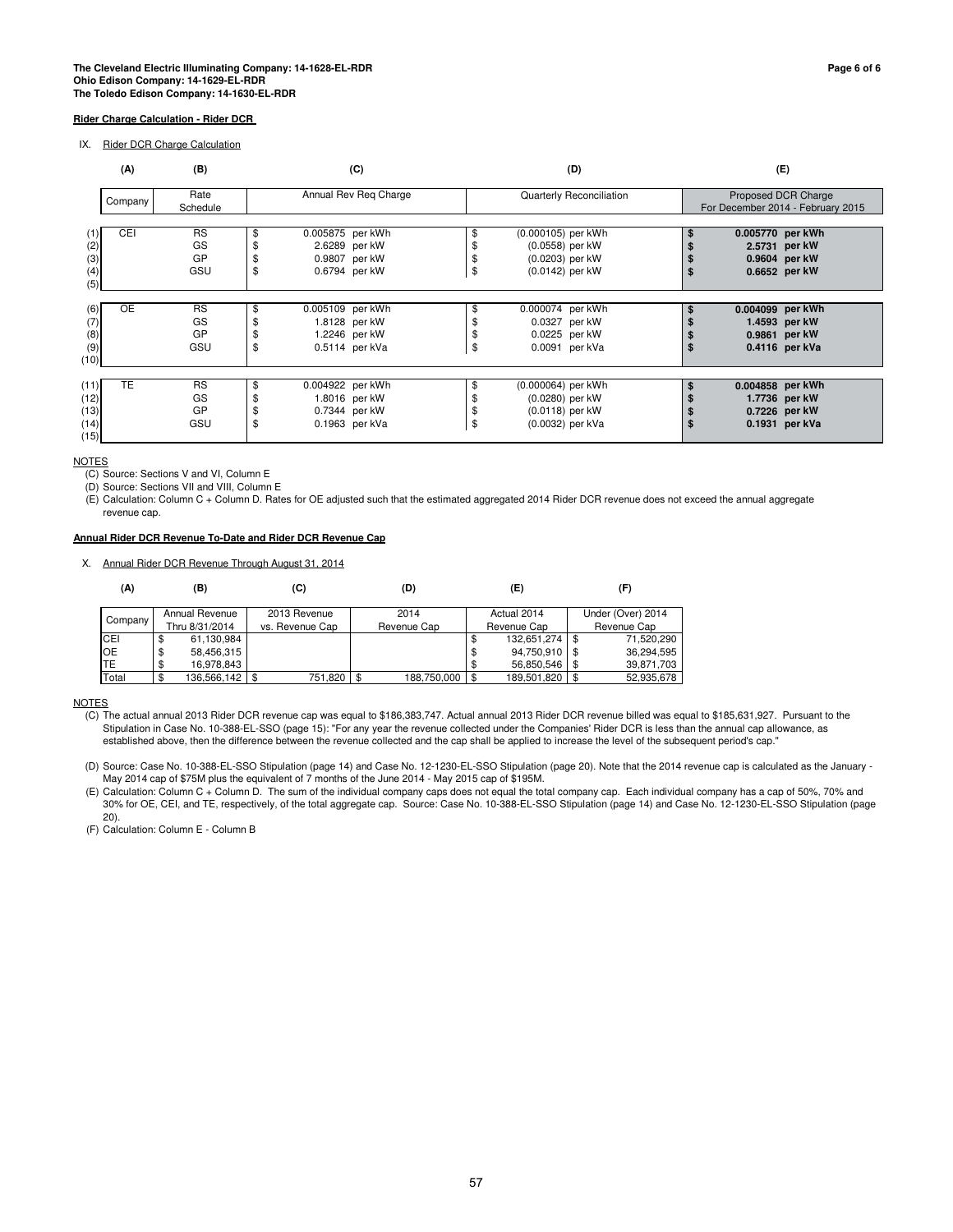#### **Quarterly Revenue Requirement Additions: Calculation of September - November 2014 Reconciliation Amount Adjusted for December 2014 - February 2015**

#### **I. Rider DCR September - November 2014 Rates Based on Estimated 8/31/14 Rate Base**

| (A)          | (B)       | (C)        | (D)               | (E)                         | (F)              |               | (G)       | (H)                      | (1)                |           | (J)                            |  |
|--------------|-----------|------------|-------------------|-----------------------------|------------------|---------------|-----------|--------------------------|--------------------|-----------|--------------------------------|--|
| Company      | Rate      | Allocation |                   | Annual Revenue Requirements |                  |               |           | Quarterly Reconciliation |                    |           | September - November 2014 Rate |  |
|              | Schedule  |            | Rev. Reg          | <b>Billing Units</b>        | Rate             |               | Rev. Rea  | <b>Billing Units</b>     | Rate               |           | <b>Estimated Rate Base</b>     |  |
|              |           |            |                   |                             |                  |               |           |                          |                    |           |                                |  |
| <b>CEI</b>   | <b>RS</b> | 33.24%     | 31,864,628<br>\$  | 5,487,350,074 \$            | 0.005807 per kWh | l\$           | 121,487   | 1,197,517,757 \$         | 0.000101 per kWh   | <b>\$</b> | 0.005908 per kWh               |  |
|              | GS        | 60.09%     | \$<br>57,603,965  | 22,126,764<br>- \$          | 2.6034 per kW    | l\$           | 219,621   | 5,518,783 \$             | 0.0398 per kW      |           | 2.6432 per kW                  |  |
|              | GP        | 0.89%      | 853,610           | 883,345 \$                  | 0.9663 per kW    | \$            | 3,254     | 225,495 \$               | 0.0144 per kW      |           | 0.9808 per kW                  |  |
|              | GSU       | 5.77%      | 5,533,748         | 8,265,766 \$                | 0.6695 per kW    | l \$          | 21,098    | 2,070,761 \$             | 0.0102 per kW      |           | 0.6797 per kW                  |  |
|              |           | 100.00%    | \$<br>95,855,951  |                             |                  | \$            | 365,460   |                          |                    |           |                                |  |
|              |           |            |                   |                             |                  |               |           |                          |                    |           |                                |  |
| <b>OE</b>    | <b>RS</b> | 46.77%     | 44,468,655<br>\$  | 9,197,682,378 \$            | 0.004835 per kWh | l\$           | (69, 233) | 1,972,994,229 \$         | (0.000035) per kWh |           | 0.004800 per kWh               |  |
|              | GS        | 43.52%     | \$<br>41,383,122  | 24, 143, 175 \$             | 1.7141 per kW    | \$            | (64, 429) | 6,053,612 \$             | (0.0106) per kW    |           | 1.7034 per kW                  |  |
|              | GP        | 8.35%      | 7,941,896         | 6,842,293 \$                | 1.1607 per kW    | \$            | (12, 365) | 1,724,532 \$             | (0.0072) per kW    |           | 1.1535 per kW                  |  |
|              | GSU       | 1.36%      | 294,703,          | 2,671,264<br>- \$           | 0.4847 per kVa   | l \$          | (2,016)   | 665,644 \$               | (0.0030) per kVa   |           | $0.4816$ per kVa               |  |
|              |           | 100.00%    | 95,088,377        |                             |                  |               | (148,042) |                          |                    |           |                                |  |
|              |           |            |                   |                             |                  |               |           |                          |                    |           |                                |  |
| <b>TE</b>    | <b>RS</b> | 44.27%     | 11,682,603<br>\$  | 2,486,533,587 \$            | 0.004698 per kWh | $\frac{3}{2}$ | (21, 123) | 535,493,493 \$           | (0.000039) per kWh | \$        | 0.004659 per kWh               |  |
|              | GS        | 48.34%     | 12,759,250<br>\$  | 7,430,990 \$                | 1.7170 per kW    | l \$          | (23,070)  | 1,868,387 \$             | (0.0123) per kW    |           | 1.7047 per kW                  |  |
|              | GP        | 7.23%      | 1,908,320         | 2,715,284 \$                | 0.7028 per kW    | \$            | (3, 450)  | 681,216 \$               | (0.0051) per kW    |           | 0.6977 per kW                  |  |
|              | GSU       | 0.16%      | 42,236            | 224,783 \$                  | $0.1879$ per kVa | \$            | (76)      | 58,556 \$                | (0.0013) per kVa   | \$        | 0.1866 per kVa                 |  |
|              |           | 100.00%    | 26,392,409        |                             |                  | \$            | (47, 720) |                          |                    |           |                                |  |
|              |           |            |                   |                             |                  |               |           |                          |                    |           |                                |  |
| <b>TOTAL</b> |           |            | 217,336,737<br>s. |                             |                  | ∣\$           | 169,699   |                          |                    |           |                                |  |
|              |           |            |                   |                             |                  |               |           |                          |                    |           |                                |  |

**Notes:** Source: See "Rider Charge Calculation - Rider DCR" workpaper from Rider DCR filing July 2, 2014.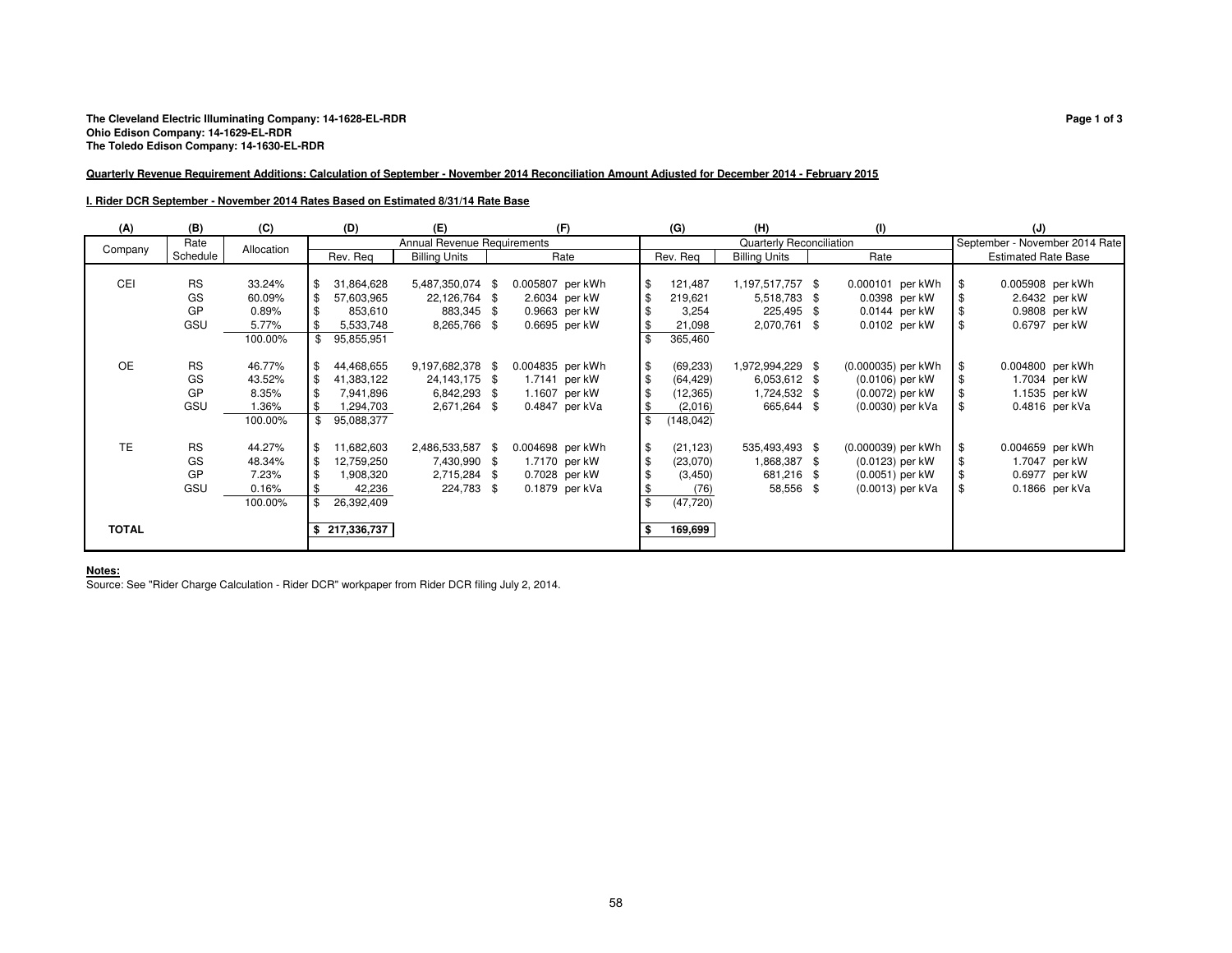#### **Quarterly Revenue Requirement Additions: Calculation of September - November 2014 Reconciliation Amount Adjusted for December 2014 - February 2015**

#### **II. Rider DCR September - November 2014 Rates Based on Actual 8/31/14 Rate Base**

| (A)          | (B)       | (C)        | (D)                | (E)                         | (F)              |               | (G)        | (H)                      | (1)                |           | (J)                            |  |
|--------------|-----------|------------|--------------------|-----------------------------|------------------|---------------|------------|--------------------------|--------------------|-----------|--------------------------------|--|
| Company      | Rate      | Allocation |                    | Annual Revenue Requirements |                  |               |            | Quarterly Reconciliation |                    |           | September - November 2014 Rate |  |
|              | Schedule  |            | Rev. Rea           | <b>Billing Units</b>        | Rate             |               | Rev. Rea   | <b>Billing Units</b>     | Rate               |           | <b>Actual Rate Base</b>        |  |
|              |           |            |                    |                             |                  |               |            |                          |                    |           |                                |  |
| CEI          | <b>RS</b> | 33.24%     | 31,186,632<br>l \$ | 5,487,350,074 \$            | 0.005683 per kWh | \$            | 121,487    | 1,197,517,757 \$         | 0.000101 per kWh   | <b>\$</b> | 0.005785 per kWh               |  |
|              | GS        | 60.09%     | l \$<br>56,378,305 | 22,126,764 \$               | 2.5480 per kW    | $\frac{3}{2}$ | 219,621    | 5,518,783 \$             | 0.0398 per kW      |           | 2.5878 per kW                  |  |
|              | GP        | 0.89%      | 835,448            | 883,345 \$                  | 0.9458 per kW    | $\frac{3}{2}$ | 3,254      | 225,495 \$               | $0.0144$ per kW    |           | 0.9602 per kW                  |  |
|              | GSU       | 5.77%      | 5,416,005          | 8,265,766 \$                | 0.6552 per kW    | \$            | 21,098     | 2,070,761 \$             | 0.0102 per kW      | \$        | 0.6654 per kW                  |  |
|              |           | 100.00%    | 93,816,389         |                             |                  | \$            | 365,460    |                          |                    |           |                                |  |
|              |           |            |                    |                             |                  |               |            |                          |                    |           |                                |  |
| <b>OE</b>    | <b>RS</b> | 46.77%     | 45,323,283<br>l \$ | 9,197,682,378 \$            | 0.004928 per kWh | \$            | (69, 233)  | 1,972,994,229 \$         | (0.000035) per kWh | <b>S</b>  | 0.004893 per kWh               |  |
|              | GS        | 43.52%     | l \$<br>42,178,450 | 24, 143, 175 \$             | 1.7470 per kW    | $\frac{3}{2}$ | (64, 429)  | 6,053,612 \$             | (0.0106) per kW    |           | 1.7364 per kW                  |  |
|              | GP        | 8.35%      | 8,094,529          | 6,842,293 \$                | 1.1830 per kW    | $\frac{3}{2}$ | (12, 365)  | 1,724,532 \$             | (0.0072) per kW    |           | 1.1758 per kW                  |  |
|              | GSU       | 1.36%      | 1,319,585          | 2,671,264 \$                | 0.4940 per kVa   | \$            | (2,016)    | 665,644 \$               | (0.0030) per kVa   | -\$       | 0.4910 per kVa                 |  |
|              |           | 100.00%    | 96,915,846         |                             |                  | \$            | (148, 042) |                          |                    |           |                                |  |
|              |           |            |                    |                             |                  |               |            |                          |                    |           |                                |  |
| <b>TE</b>    | <b>RS</b> | 44.27%     | l \$<br>11,490,584 | 2,486,533,587 \$            | 0.004621 per kWh | $\frac{3}{2}$ | (21, 123)  | 535,493,493 \$           | (0.000039) per kWh | \$        | 0.004582 per kWh               |  |
|              | GS        | 48.34%     | l \$<br>12,549,535 | 7,430,990 \$                | 1.6888 per kW    | $\frac{3}{2}$ | (23,070)   | 1,868,387 \$             | (0.0123) per kW    |           | 1.6765 per kW                  |  |
|              | GP        | 7.23%      | 1,876,954          | 2,715,284 \$                | 0.6913 per kW    | $\frac{3}{2}$ | (3, 450)   | 681,216 \$               | (0.0051) per kW    |           | 0.6862 per kW                  |  |
|              | GSU       | 0.16%      | 41,542             | 224,783 \$                  | $0.1848$ per kVa | $\frac{3}{2}$ | (76)       | 58,556 \$                | (0.0013) per kVa   | \$        | 0.1835 per kVa                 |  |
|              |           | 100.00%    | 25,958,615         |                             |                  | $\mathbf{s}$  | (47, 720)  |                          |                    |           |                                |  |
|              |           |            |                    |                             |                  |               |            |                          |                    |           |                                |  |
| <b>TOTAL</b> |           |            | 216,690,850        |                             |                  | ∣\$           | 169,699    |                          |                    |           |                                |  |
|              |           |            |                    |                             |                  |               |            |                          |                    |           |                                |  |

**(C)**

 Source: Rider DCR filing July 2, 2014 Calculation: Annual DCR Revenue Requirement based on actual 8/31/14 Rate Base x Column C**(D)**

 Estimated billing units for September 2014 - August 2015. Source: Rider DCR filing July 2, 2014. **(E)**

**(F)**Calculation: Column D / Column E

 Source: Rider DCR filing July 2, 2014**(G)**

 Estimated billing units for September - November 2014. Source: Rider DCR filing July 2, 2014. **(H)**

**(I)**Calculation: Column G / Column H

 Calculation: Column F + Column I **(J)**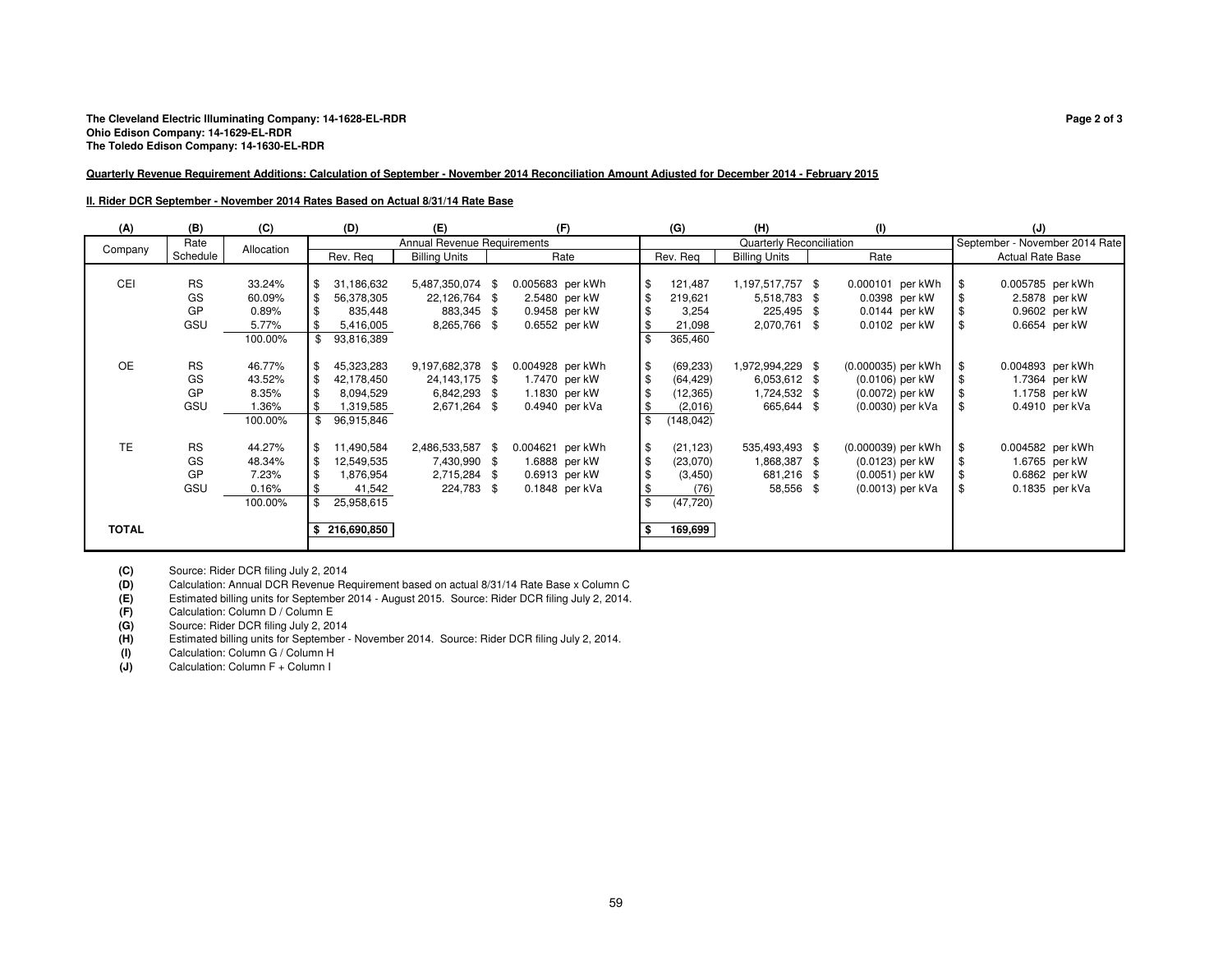### **Quarterly Revenue Requirement Additions: Calculation of September - November 2014 Reconciliation Amount Adjusted for December 2014 - February 2015**

#### **III. Estimated Rider DCR Reconciliation Amount for December 2014 - February 2015**

| (A)          | (B)       | (C)                                                           | (D)                     |                | (E)                      | (F)                  | (G)              |
|--------------|-----------|---------------------------------------------------------------|-------------------------|----------------|--------------------------|----------------------|------------------|
|              | Rate      | September - November 2014 Rate September - November 2014 Rate |                         |                |                          |                      | Reconciliation   |
| Company      | Schedule  | <b>Estimated Rate Base</b>                                    | <b>Actual Rate Base</b> |                | <b>Difference</b>        | <b>Billing Units</b> | Amount           |
|              |           |                                                               |                         |                |                          |                      |                  |
| CEI          | <b>RS</b> | 0.005908 per kWh<br>\$                                        | \$<br>0.005785 per kWh  |                | \$<br>(0.000124) per kWh | 1,197,517,757        | \$<br>(147, 961) |
|              | GS        | 2.6432 per kW                                                 | \$<br>2.5878 per kW     |                | \$<br>(0.0554) per kW    | 5,518,783            | \$<br>(305, 700) |
|              | GP        | 0.9808 per kW                                                 | \$<br>0.9602 per kW     |                | \$<br>(0.0206) per kW    | 225,495              | \$<br>(4,636)    |
|              | GSU       | \$<br>0.6797 per kW                                           | \$<br>0.6654 per kW     |                | \$<br>(0.0142) per kW    | 2,070,761            | \$<br>(29, 497)  |
|              |           |                                                               |                         |                |                          |                      | \$<br>(487, 795) |
|              |           |                                                               |                         |                |                          |                      |                  |
| OE           | <b>RS</b> | \$<br>0.004800 per kWh                                        | \$<br>0.004893 per kWh  |                | \$<br>0.000093 per kWh   | 1,972,994,229        | \$<br>183,326    |
|              | GS        | \$<br>1.7034 per kW                                           | \$                      | 1.7364 per kW  | \$<br>0.0329 per kW      | 6,053,612 \$         | 199,419          |
|              | GP        | 1.1535 per kW                                                 | \$                      | 1.1758 per kW  | 0.0223 per kW            | 1,724,532 \$         | 38,470           |
|              | GSU       | \$<br>0.4816 per kVa                                          | \$                      | 0.4910 per kVa | \$<br>0.0093 per kVa     | 665,644              | \$<br>6,200      |
|              |           |                                                               |                         |                |                          |                      | \$<br>427,415    |
|              |           |                                                               |                         |                |                          |                      |                  |
| TE           | <b>RS</b> | 0.004659 per kWh<br>\$                                        | \$<br>0.004582 per kWh  |                | \$<br>(0.000077) per kWh | 535,493,493          | \$<br>(41, 353)  |
|              | GS        | 1.7047 per kW                                                 | \$                      | 1.6765 per kW  | \$<br>(0.0282) per kW    | 1,868,387            | \$<br>(52, 729)  |
|              | GP        | 0.6977 per kW                                                 | \$<br>0.6862 per kW     |                | \$<br>(0.0116) per kW    | 681,216              | \$<br>(7,869)    |
|              | GSU       | \$<br>0.1866 per kVa                                          | \$                      | 0.1835 per kVa | \$<br>(0.0031) per kVa   | 58,556               | \$<br>(181)      |
|              |           |                                                               |                         |                |                          |                      | \$<br>(102, 132) |
|              |           |                                                               |                         |                |                          |                      |                  |
| <b>TOTAL</b> |           |                                                               |                         |                |                          |                      | \$<br>(162, 511) |
|              |           |                                                               |                         |                |                          |                      |                  |

**(C)**Source: Section I, Column J

 Source: Section II, Column J**(D)**

 Calculation: Column D - Column C**(E)**

 Estimated billing units for September - November 2014. Source: Original budget used in Rider DCR filing July 2, 2014. **(F)**

**(G)**Calculation: Column E x Column F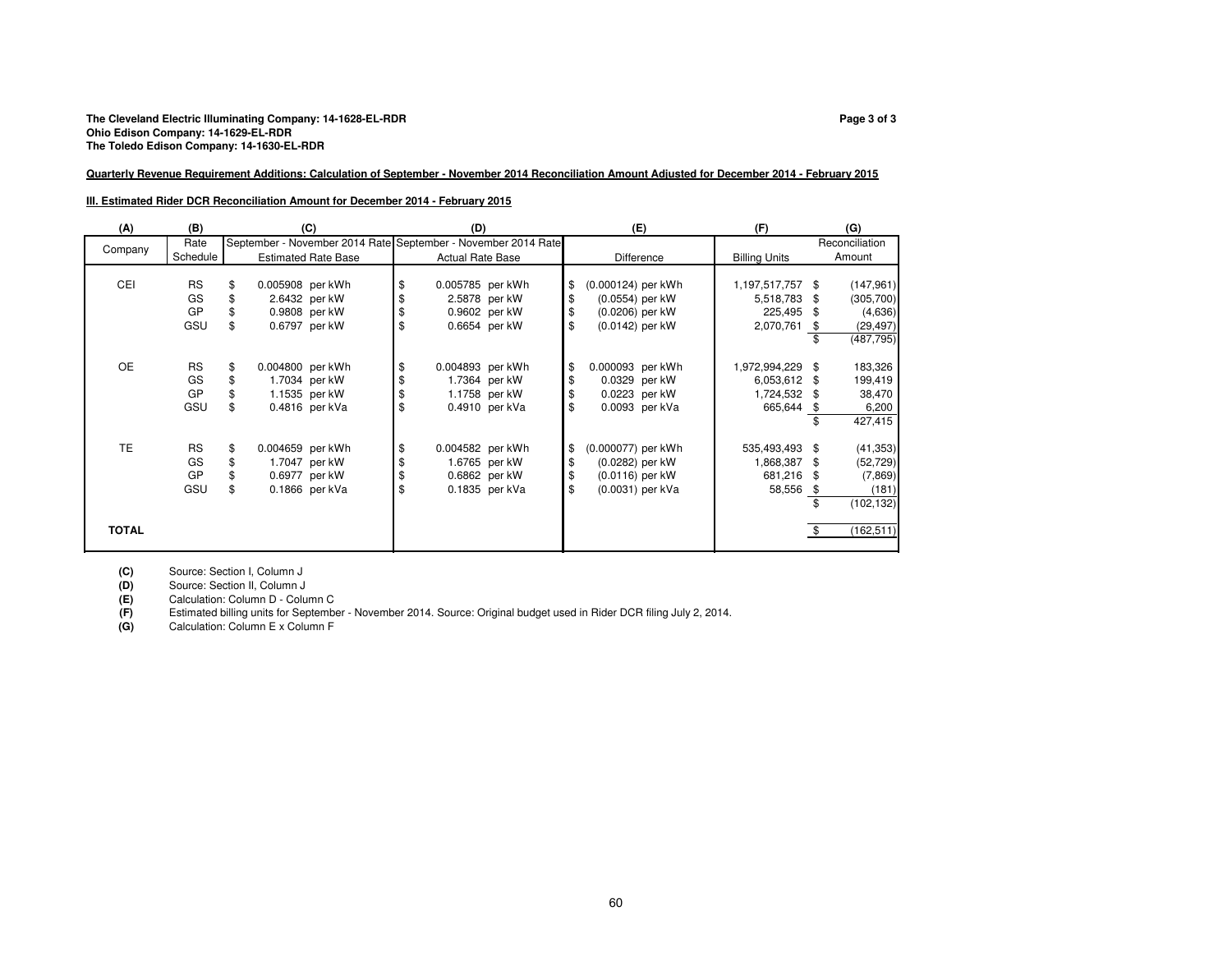# Energy and Demand Forecast

Source: All forecasted numbers associated with 2014 8+4 Forecast as of September 2014

### **Annual Energy (December 2014 - November 2015) :**

|           | Source: 2014 8+4 Forecast as of September 2014 |                |                |               |                |  |  |  |  |  |
|-----------|------------------------------------------------|----------------|----------------|---------------|----------------|--|--|--|--|--|
|           |                                                | <u>CEI</u>     | <u>OE</u>      | <u>ТЕ</u>     | Total          |  |  |  |  |  |
| <b>RS</b> | kWh                                            | 5,491,061,650  | 9,218,442,814  | 2,494,281,305 | 17,203,785,769 |  |  |  |  |  |
| GS        | kWh.                                           | 6,605,305,278  | 6,581,158,265  | 1,983,751,635 | 15,170,215,178 |  |  |  |  |  |
| GP        | kWh.                                           | 442,810,116    | 2,861,488,313  | 1,036,150,673 | 4,340,449,102  |  |  |  |  |  |
| GSU       | kWh                                            | 3,963,038,119  | 1,064,530,638  | 112,298,123   | 5,139,866,880  |  |  |  |  |  |
| Total     |                                                | 16,502,215,163 | 19,725,620,031 | 5,626,481,735 | 41,854,316,928 |  |  |  |  |  |

### **Annual Demand (December 2014 - November 2015) :**

|     |        | Source: 2014 8+4 Forecast as of September 2014 |            |           |
|-----|--------|------------------------------------------------|------------|-----------|
|     |        | <u>CEI</u>                                     | OЕ         | <u>ТЕ</u> |
| GS. | kW     | 22,152,879                                     | 24,210,567 | 7.422.546 |
| GP  | kW     | 879.975                                        | 6.877.677  | 2,723,487 |
| GSU | kW/kVA | 8,234,817                                      | 2.684.900  | 225.488   |

# **December 2014 - February 2015 Energy:**

Source: 2014 8+4 Forecast as of September 2014

|           |     | <b>CEI</b>    | <u>ОЕ</u>     | TЕ            | Total          |
|-----------|-----|---------------|---------------|---------------|----------------|
| <b>RS</b> | kWh | 1,547,339,605 | 2,682,714,612 | 702,027,912   | 4,932,082,130  |
| GS        | kWh | 1,633,640,584 | 1,612,195,695 | 478,239,253   | 3,724,075,533  |
| GP        | kWh | 104,705,618   | 662,289,115   | 242,096,311   | 1,009,091,044  |
| GSU       | kWh | 949,831,818   | 251,279,208   | 27,149,709    | 1,228,260,735  |
| Total     |     | 4,235,517,626 | 5,208,478,630 | 1,449,513,185 | 10,893,509,441 |

# **December 2014 - February 2015 Demand:**

Source: 2014 8+4 Forecast as of September 2014

|     |        | <u>CEI</u> | <u>OE</u> | TΕ        |
|-----|--------|------------|-----------|-----------|
| GS  | kW     | 5,253,258  | 5,689,788 | 1,762,983 |
| GP  | kW     | 213.892    | 1,589,876 | 625,257   |
| GSU | kW/kVA | 1,984,479  | 641.517   | 51,465    |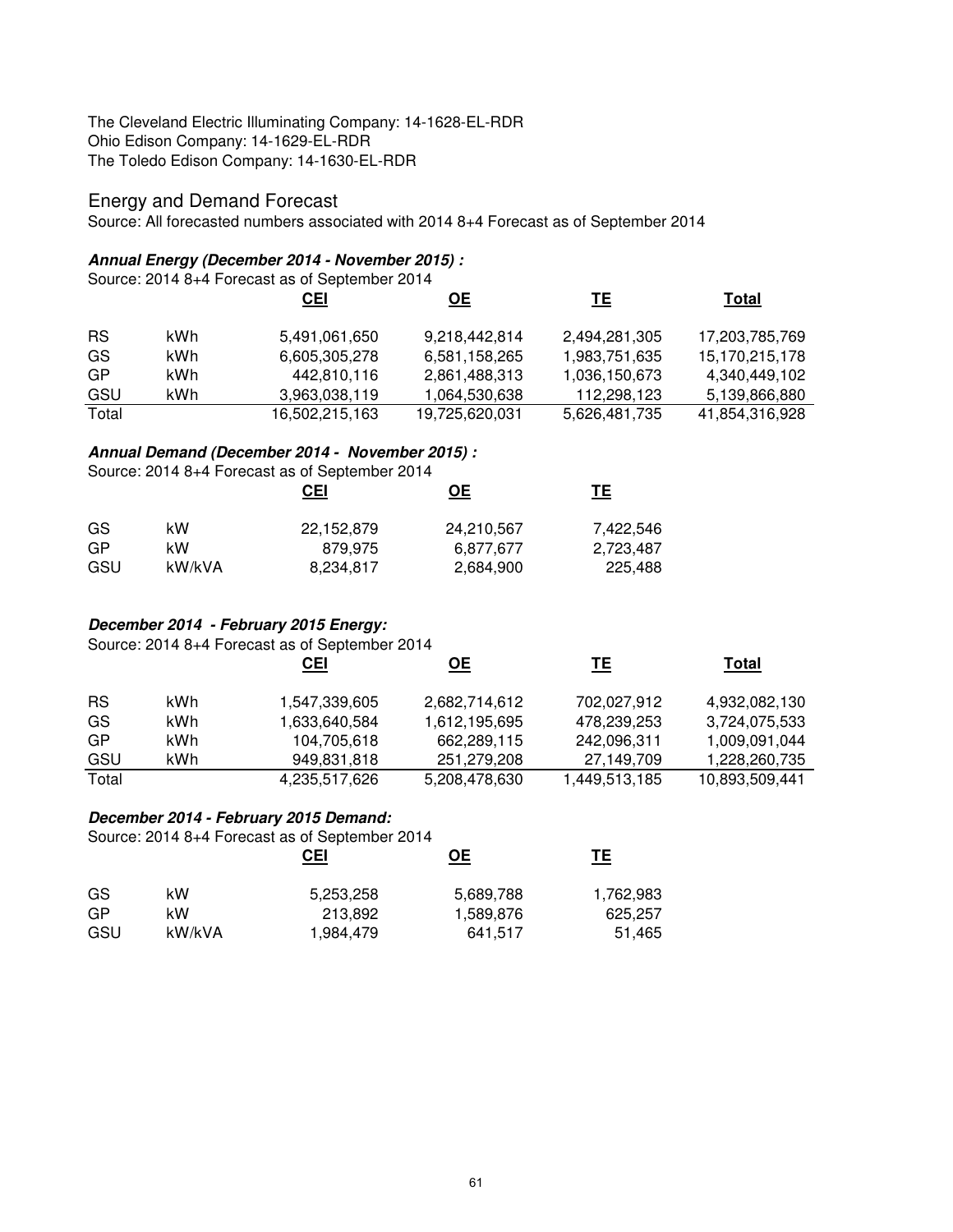| <b>Bill Data</b> |                                          |          |    |                    |    |                  |    |               |          |
|------------------|------------------------------------------|----------|----|--------------------|----|------------------|----|---------------|----------|
|                  | Level of                                 | Level of |    | <b>Bill with</b>   |    | <b>Bill</b> with |    | <b>Dollar</b> | Percent  |
| Line             | Demand                                   | Usage    |    | <b>Current DCR</b> |    | Proposed DCR     |    | Increase      | Increase |
| No.              | (kW)                                     | (kWH)    |    | (3)                |    | (3)              |    | $(D)-(C)$     | (E)/(C)  |
|                  | (A)                                      | (B)      |    | (C)                |    | (D)              |    | (E)           | (F)      |
|                  | Residential Service - Standard (Rate RS) |          |    |                    |    |                  |    |               |          |
|                  |                                          |          |    |                    |    |                  |    |               |          |
| 1                | 0                                        | 250      | \$ | 35.19              | \$ | 35.24            | \$ | 0.05          | 0.1%     |
| $\mathbf 2$      | $\mathbf 0$                              | 500      | \$ | 66.14              | \$ | 66.24            | \$ | 0.10          | 0.1%     |
| 3                | 0                                        | 750      | \$ | 97.13              | \$ | 97.28            | \$ | 0.15          | 0.2%     |
| 4                | $\mathbf 0$                              | 1,000    | \$ | 128.11             | \$ | 128.31           | \$ | 0.20          | 0.2%     |
| 5                | 0                                        | 1,250    | \$ | 159.07             | \$ | 159.32           | \$ | 0.25          | 0.2%     |
| 6                | 0                                        | 1,500    | \$ | 190.02             | \$ | 190.32           | \$ | 0.30          | 0.2%     |
| 7                | 0                                        | 2,000    | \$ | 251.95             | \$ | 252.35           | \$ | 0.40          | 0.2%     |
| 8                | 0                                        | 2,500    | \$ | 313.68             | \$ | 314.18           | \$ | 0.50          | 0.2%     |
| 9                | 0                                        | 3,000    |    | 375.39             | \$ | 375.98           | \$ | 0.59          | 0.2%     |
| 10               | 0                                        | 3,500    | \$ | 437.07             | \$ | 437.76           | \$ | 0.69          | 0.2%     |
| 11               | 0                                        | 4,000    | \$ | 498.79             | \$ | 499.58           | \$ | 0.79          | 0.2%     |
| 12               | 0                                        | 4,500    | \$ | 560.49             | \$ | 561.38           | \$ | 0.89          | 0.2%     |
| 13               | 0                                        | 5,000    | \$ | 622.23             | \$ | 623.22           | \$ | 0.99          | 0.2%     |
| 14               | 0                                        | 5,500    | \$ | 683.91             | \$ | 685.00           | \$ | 1.09          | 0.2%     |
| 15               | 0                                        | 6,000    | \$ | 745.61             | \$ | 746.80           | \$ | 1.19          | 0.2%     |
| 16               | 0                                        | 6,500    | \$ | 807.33             | \$ | 808.62           | \$ | 1.29          | 0.2%     |
| 17               | 0                                        | 7,000    | \$ | 869.02             | \$ | 870.41           | \$ | 1.39          | 0.2%     |
| 18               | 0                                        | 7,500    | \$ | 930.74             | \$ | 932.23           | \$ | 1.48          | 0.2%     |
| 19               | 0                                        | 8,000    | \$ | 992.43             | \$ | 994.01           | \$ | 1.58          | 0.2%     |
| 20               | 0                                        | 8,500    | \$ | 1,054.16           | \$ | 1,055.84         | \$ | 1.68          | 0.2%     |
| 21               | 0                                        | 9,000    | \$ | 1,115.83           | \$ | 1,117.61         | \$ | 1.78          | 0.2%     |
| 22               | 0                                        | 9,500    | \$ | 1,177.58           | \$ | 1,179.46         | \$ | 1.88          | 0.2%     |
| 23               | 0                                        | 10,000   | \$ | 1,239.25           | \$ | 1,241.23         | \$ | 1.98          | 0.2%     |
| 24               | 0                                        | 10,500   | \$ | 1,300.96           | \$ | 1,303.04         | \$ | 2.08          | 0.2%     |
| 25               | 0                                        | 11,000   | \$ | 1,362.69           | \$ | 1,364.87         | \$ | 2.18          | 0.2%     |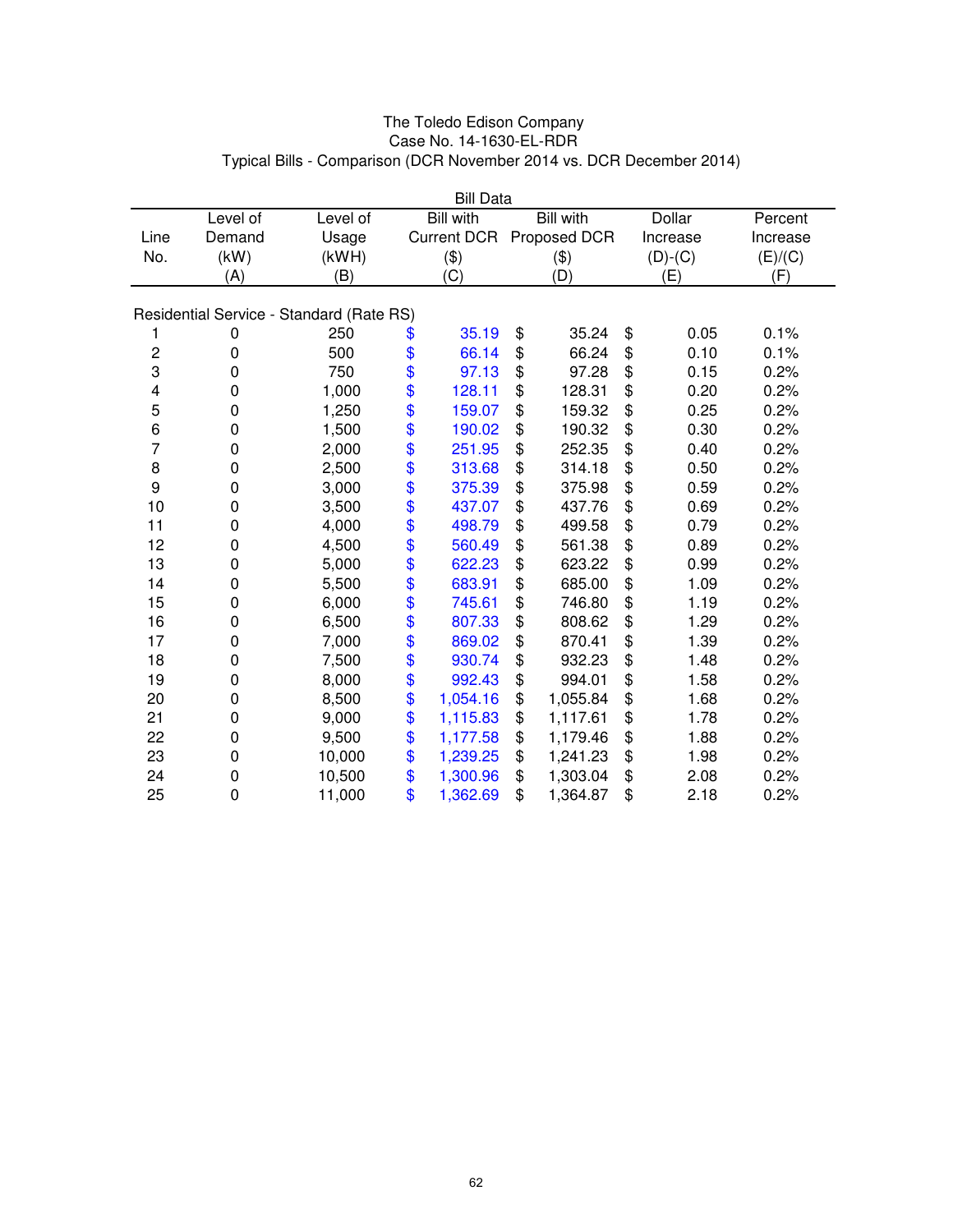| <b>Bill Data</b> |             |                                              |               |                    |    |                  |    |               |          |
|------------------|-------------|----------------------------------------------|---------------|--------------------|----|------------------|----|---------------|----------|
|                  | Level of    | Level of                                     |               | <b>Bill with</b>   |    | <b>Bill with</b> |    | <b>Dollar</b> | Percent  |
| Line             | Demand      | Usage                                        |               | <b>Current DCR</b> |    | Proposed DCR     |    | Increase      | Increase |
| No.              | (kW)        | (kWH)                                        |               | $(\$)$             |    | (3)              |    | $(D)-(C)$     | (E)/(C)  |
|                  | (A)         | (B)                                          |               | (C)                |    | (D)              |    | (E)           | (F)      |
|                  |             |                                              |               |                    |    |                  |    |               |          |
|                  |             | Residential Service - All-Electric (Rate RS) |               |                    |    |                  |    |               |          |
| 1                | 0           | 250                                          | \$            | 35.19              | \$ | 35.24            | \$ | 0.05          | 0.1%     |
| $\mathbf 2$      | 0           | 500                                          | \$            | 66.14              | \$ | 66.24            | \$ | 0.10          | 0.1%     |
| 3                | $\mathbf 0$ | 750                                          | \$            | 87.98              | \$ | 88.13            | \$ | 0.15          | 0.2%     |
| 4                | 0           | 1,000                                        | \$            | 109.81             | \$ | 110.01           | \$ | 0.20          | 0.2%     |
| 5                | 0           | 1,250                                        | \$            | 131.62             | \$ | 131.87           | \$ | 0.25          | 0.2%     |
| 6                | 0           | 1,500                                        | \$            | 153.42             | \$ | 153.72           | \$ | 0.30          | 0.2%     |
| 7                | 0           | 2,000                                        | \$            | 197.05             | \$ | 197.45           | \$ | 0.40          | 0.2%     |
| 8                | 0           | 2,500                                        | \$            | 233.43             | \$ | 233.93           | \$ | 0.50          | 0.2%     |
| 9                | 0           | 3,000                                        |               | 269.79             | \$ | 270.38           | \$ | 0.59          | 0.2%     |
| 10               | 0           | 3,500                                        | \$            | 306.12             | \$ | 306.81           | \$ | 0.69          | 0.2%     |
| 11               | 0           | 4,000                                        | \$            | 342.49             | \$ | 343.28           | \$ | 0.79          | 0.2%     |
| 12               | 0           | 4,500                                        | \$            | 378.84             | \$ | 379.73           | \$ | 0.89          | 0.2%     |
| 13               | 0           | 5,000                                        | \$            | 415.23             | \$ | 416.22           | \$ | 0.99          | 0.2%     |
| 14               | 0           | 5,500                                        | \$            | 451.56             | \$ | 452.65           | \$ | 1.09          | 0.2%     |
| 15               | 0           | 6,000                                        |               | 487.91             | \$ | 489.10           | \$ | 1.19          | 0.2%     |
| 16               | 0           | 6,500                                        | $\frac{6}{9}$ | 524.28             | \$ | 525.57           | \$ | 1.29          | 0.2%     |
| 17               | 0           | 7,000                                        | \$            | 560.62             | \$ | 562.01           | \$ | 1.39          | 0.2%     |
| 18               | 0           | 7,500                                        | \$            | 596.99             | \$ | 598.48           | \$ | 1.49          | 0.2%     |
| 19               | 0           | 8,000                                        | \$            | 633.33             | \$ | 634.91           | \$ | 1.58          | 0.3%     |
| 20               | 0           | 8,500                                        | \$            | 669.71             | \$ | 671.39           | \$ | 1.68          | 0.3%     |
| 21               | 0           | 9,000                                        | \$            | 706.03             | \$ | 707.81           | \$ | 1.78          | 0.3%     |
| 22               | 0           | 9,500                                        | \$            | 742.43             | \$ | 744.31           | \$ | 1.88          | 0.3%     |
| 23               | 0           | 10,000                                       | \$            | 778.75             | \$ | 780.73           | \$ | 1.98          | 0.3%     |
| 24               | 0           | 10,500                                       | \$            | 815.11             | \$ | 817.19           | \$ | 2.08          | 0.3%     |
| 25               | 0           | 11,000                                       | \$            | 851.49             | \$ | 853.67           | \$ | 2.18          | 0.3%     |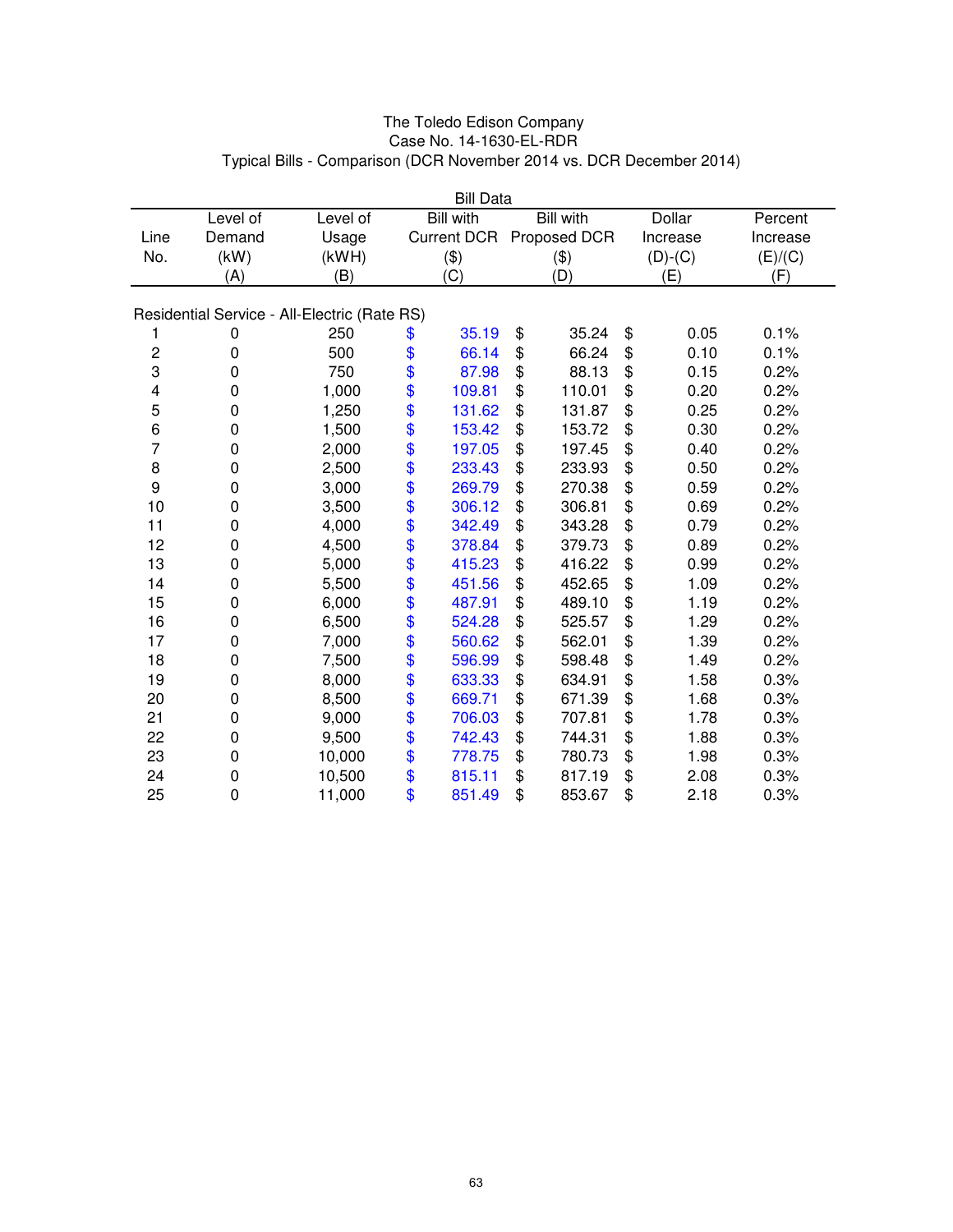|             | <b>Bill Data</b>                                  |          |    |                    |    |                  |    |               |          |
|-------------|---------------------------------------------------|----------|----|--------------------|----|------------------|----|---------------|----------|
|             | Level of                                          | Level of |    | <b>Bill with</b>   |    | <b>Bill</b> with |    | <b>Dollar</b> | Percent  |
| Line        | Demand                                            | Usage    |    | <b>Current DCR</b> |    | Proposed DCR     |    | Increase      | Increase |
| No.         | (kW)                                              | (kWH)    |    | (3)                |    | (3)              |    | $(D)-(C)$     | (E)/(C)  |
|             | (A)                                               | (B)      |    | (C)                |    | (D)              |    | (E)           | (F)      |
|             | Residential Service - All-Electric Apt. (Rate RS) |          |    |                    |    |                  |    |               |          |
|             |                                                   | 250      |    | 29.61              |    | 29.66            |    | 0.05          | 0.2%     |
| 1           | 0                                                 |          | \$ |                    | \$ |                  | \$ |               |          |
| $\mathbf 2$ | 0                                                 | 500      | \$ | 54.99              | \$ | 55.09            | \$ | 0.10          | 0.2%     |
| 3           | 0                                                 | 750      | \$ | 71.25              | \$ | 71.40            | \$ | 0.15          | 0.2%     |
| 4           | 0                                                 | 1,000    | \$ | 87.51              | \$ | 87.71            | \$ | 0.20          | 0.2%     |
| 5           | 0                                                 | 1,250    | \$ | 103.74             | \$ | 103.99           | \$ | 0.25          | 0.2%     |
| 6           | 0                                                 | 1,500    | \$ | 119.97             | \$ | 120.27           | \$ | 0.30          | 0.2%     |
| 7           | 0                                                 | 2,000    | \$ | 152.45             | \$ | 152.85           | \$ | 0.40          | 0.3%     |
| 8           | 0                                                 | 2,500    | \$ | 195.88             | \$ | 196.38           | \$ | 0.50          | 0.3%     |
| 9           | 0                                                 | 3,000    | \$ | 239.29             | \$ | 239.88           | \$ | 0.59          | 0.2%     |
| 10          | 0                                                 | 3,500    | \$ | 282.67             | \$ | 283.36           | \$ | 0.69          | 0.2%     |
| 11          | 0                                                 | 4,000    | \$ | 326.09             | \$ | 326.88           | \$ | 0.79          | 0.2%     |
| 12          | 0                                                 | 4,500    | \$ | 369.49             | \$ | 370.38           | \$ | 0.89          | 0.2%     |
| 13          | 0                                                 | 5,000    | \$ | 412.93             | \$ | 413.92           | \$ | 0.99          | 0.2%     |
| 14          | 0                                                 | 5,500    | \$ | 456.31             | \$ | 457.40           | \$ | 1.09          | 0.2%     |
| 15          | 0                                                 | 6,000    | \$ | 499.71             | \$ | 500.90           | \$ | 1.19          | 0.2%     |
| 16          | 0                                                 | 6,500    | \$ | 543.13             | \$ | 544.42           | \$ | 1.29          | 0.2%     |
| 17          | 0                                                 | 7,000    | \$ | 586.52             | \$ | 587.91           | \$ | 1.39          | 0.2%     |
| 18          | 0                                                 | 7,500    | \$ | 629.94             | \$ | 631.43           | \$ | 1.49          | 0.2%     |
| 19          | 0                                                 | 8,000    | \$ | 673.33             | \$ | 674.91           | \$ | 1.58          | 0.2%     |
| 20          | 0                                                 | 8,500    | \$ | 716.76             | \$ | 718.44           | \$ | 1.68          | 0.2%     |
| 21          | 0                                                 | 9,000    | \$ | 760.13             | \$ | 761.91           | \$ | 1.78          | 0.2%     |
| 22          | 0                                                 | 9,500    | \$ | 803.58             | \$ | 805.46           | \$ | 1.88          | 0.2%     |
| 23          | 0                                                 | 10,000   | \$ | 846.95             | \$ | 848.93           | \$ | 1.98          | 0.2%     |
| 24          | 0                                                 | 10,500   | \$ | 890.36             | \$ | 892.44           | \$ | 2.08          | 0.2%     |
| 25          | 0                                                 | 11,000   | \$ | 933.79             | \$ | 935.97           | \$ | 2.18          | 0.2%     |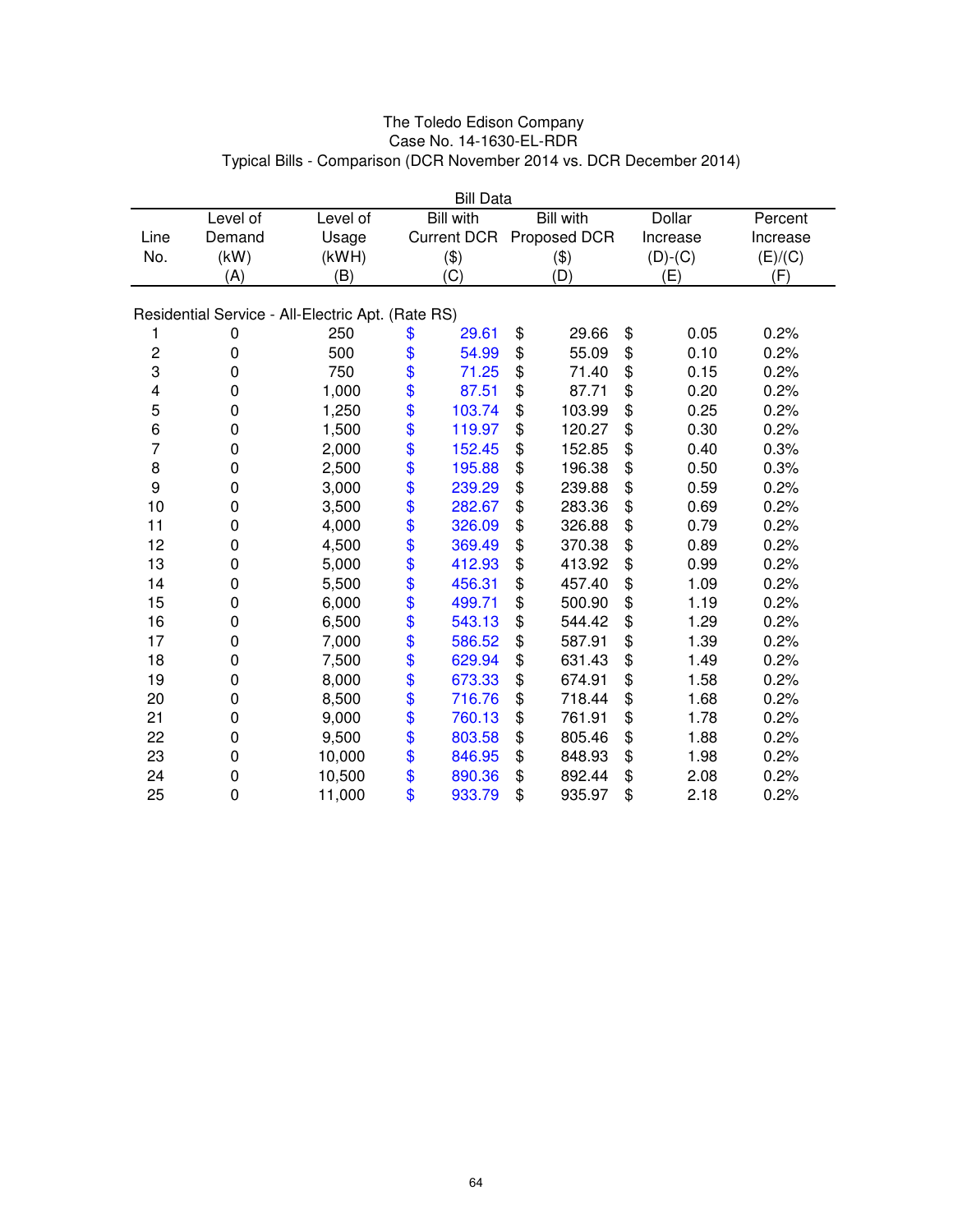|                                               | <b>Bill Data</b> |          |          |                    |    |                  |    |               |          |
|-----------------------------------------------|------------------|----------|----------|--------------------|----|------------------|----|---------------|----------|
|                                               | Level of         | Level of |          | <b>Bill with</b>   |    | <b>Bill with</b> |    | <b>Dollar</b> | Percent  |
| Line                                          | Demand           | Usage    |          | <b>Current DCR</b> |    | Proposed DCR     |    | Increase      | Increase |
| No.                                           | (kW)             | (kWH)    |          | (3)                |    | (3)              |    | $(D)-(C)$     | (E)/(C)  |
|                                               | (A)              | (B)      |          | (C)                |    | (D)              |    | (E)           | (F)      |
| Residential Service - Water Heating (Rate RS) |                  |          |          |                    |    |                  |    |               |          |
|                                               |                  |          |          |                    |    |                  |    |               |          |
| 1                                             | 0                | 250      | \$       | 35.19              | \$ | 35.24            | \$ | 0.05          | 0.1%     |
| $\mathsf{2}\,$                                | 0                | 500      | \$       | 66.14              | \$ | 66.24            | \$ | 0.10          | 0.1%     |
| 3                                             | 0                | 750      | \$       | 91.48              | \$ | 91.63            | \$ | 0.15          | 0.2%     |
| 4                                             | 0                | 1,000    | \$       | 116.81             | \$ | 117.01           | \$ | 0.20          | 0.2%     |
| 5                                             | 0                | 1,250    | \$       | 142.12             | \$ | 142.37           | \$ | 0.25          | 0.2%     |
| 6                                             | 0                | 1,500    | \$       | 167.42             | \$ | 167.72           | \$ | 0.30          | 0.2%     |
| 7                                             | 0                | 2,000    | \$       | 218.05             | \$ | 218.45           | \$ | 0.40          | 0.2%     |
| 8                                             | 0                | 2,500    | \$       | 268.48             | \$ | 268.98           | \$ | 0.50          | 0.2%     |
| 9                                             | 0                | 3,000    |          | 318.89             | \$ | 319.48           | \$ | 0.59          | 0.2%     |
| 10                                            | 0                | 3,500    | \$<br>\$ | 369.27             | \$ | 369.96           | \$ | 0.69          | 0.2%     |
| 11                                            | 0                | 4,000    | \$       | 419.69             | \$ | 420.48           | \$ | 0.79          | 0.2%     |
| 12                                            | 0                | 4,500    | \$       | 470.09             | \$ | 470.98           | \$ | 0.89          | 0.2%     |
| 13                                            | 0                | 5,000    | \$       | 520.53             | \$ | 521.52           | \$ | 0.99          | 0.2%     |
| 14                                            | 0                | 5,500    | \$       | 570.91             | \$ | 572.00           | \$ | 1.09          | 0.2%     |
| 15                                            | 0                | 6,000    | \$       | 621.31             | \$ | 622.50           | \$ | 1.19          | 0.2%     |
| 16                                            | 0                | 6,500    |          | 671.73             | \$ | 673.02           | \$ | 1.29          | 0.2%     |
| 17                                            | 0                | 7,000    | \$<br>\$ | 722.12             | \$ | 723.51           | \$ | 1.39          | 0.2%     |
| 18                                            | 0                | 7,500    | \$       | 772.54             | \$ | 774.03           | \$ | 1.48          | 0.2%     |
| 19                                            | 0                | 8,000    | \$       | 822.93             | \$ | 824.51           | \$ | 1.58          | 0.2%     |
| 20                                            | 0                | 8,500    | \$       | 873.36             | \$ | 875.04           | \$ | 1.68          | 0.2%     |
| 21                                            | 0                | 9,000    | \$       | 923.73             | \$ | 925.51           | \$ | 1.78          | 0.2%     |
| 22                                            | 0                | 9,500    | \$       | 974.18             | \$ | 976.06           | \$ | 1.88          | 0.2%     |
| 23                                            | 0                | 10,000   | \$       | 1,024.55           | \$ | 1,026.53         | \$ | 1.98          | 0.2%     |
| 24                                            | 0                | 10,500   | \$       | 1,074.96           | \$ | 1,077.04         | \$ | 2.08          | 0.2%     |
| 25                                            | 0                | 11,000   | \$       | 1,125.39           | \$ | 1,127.57         | \$ | 2.18          | 0.2%     |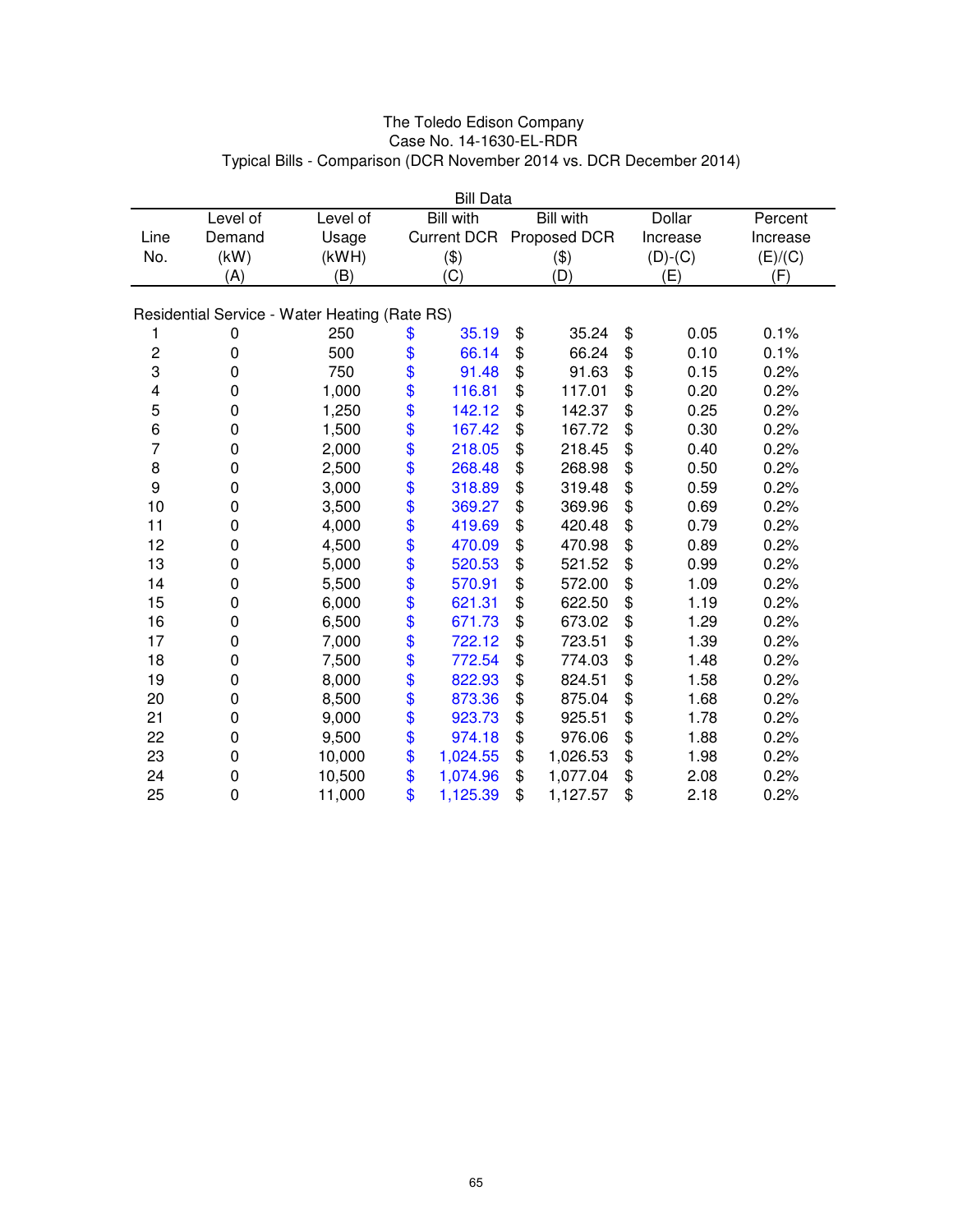|                | <b>Bill Data</b> |                                     |    |                    |    |                  |    |           |          |
|----------------|------------------|-------------------------------------|----|--------------------|----|------------------|----|-----------|----------|
|                | Level of         | Level of                            |    | <b>Bill with</b>   |    | <b>Bill with</b> |    | Dollar    | Percent  |
| Line           | Demand           | Usage                               |    | <b>Current DCR</b> |    | Proposed DCR     |    | Increase  | Increase |
| No.            | (kW)             | (kWH)                               |    | (3)                |    | (\$)             |    | $(D)-(C)$ | (E)/(C)  |
|                | (A)              | (B)                                 |    | (C)                |    | (D)              |    | (E)       | (F)      |
|                |                  |                                     |    |                    |    |                  |    |           |          |
|                |                  | General Service Secondary (Rate GS) |    |                    |    |                  |    |           |          |
|                | 10               | 1,000                               | \$ | 171.70             | \$ | 172.39           | \$ | 0.69      | 0.4%     |
| $\overline{c}$ | 10               | 2,000                               | \$ | 252.62             | \$ | 253.31           | \$ | 0.69      | 0.3%     |
| 3              | 10               | 3,000                               | \$ | 333.12             | \$ | 333.81           | \$ | 0.69      | 0.2%     |
| 4              | 10               | 4,000                               | \$ | 413.61             | \$ | 414.30           | \$ | 0.69      | 0.2%     |
| 5              | 10               | 5,000                               | \$ | 494.10             | \$ | 494.79           | \$ | 0.69      | 0.1%     |
| 6              | 10               | 6,000                               | \$ | 574.53             | \$ | 575.22           | \$ | 0.69      | 0.1%     |
| 7              | 1,000            | 100,000                             | \$ | 19,169.07          | \$ | 19,237.77        | \$ | 68.70     | 0.4%     |
| 8              | 1,000            | 200,000                             | \$ | 27,160.54          | \$ | 27,229.24        | \$ | 68.70     | 0.3%     |
| 9              | 1,000            | 300,000                             | \$ | 35,152.00          | \$ | 35,220.70        | \$ | 68.70     | 0.2%     |
| 10             | 1,000            | 400,000                             | \$ | 43,143.47          | \$ | 43,212.17        | \$ | 68.70     | 0.2%     |
| 11             | 1,000            | 500,000                             | \$ | 51,134.94          | \$ | 51,203.64        | \$ | 68.70     | 0.1%     |
| 12             | 1,000            | 600,000                             | \$ | 59,126.40          | \$ | 59,195.10        | \$ | 68.70     | 0.1%     |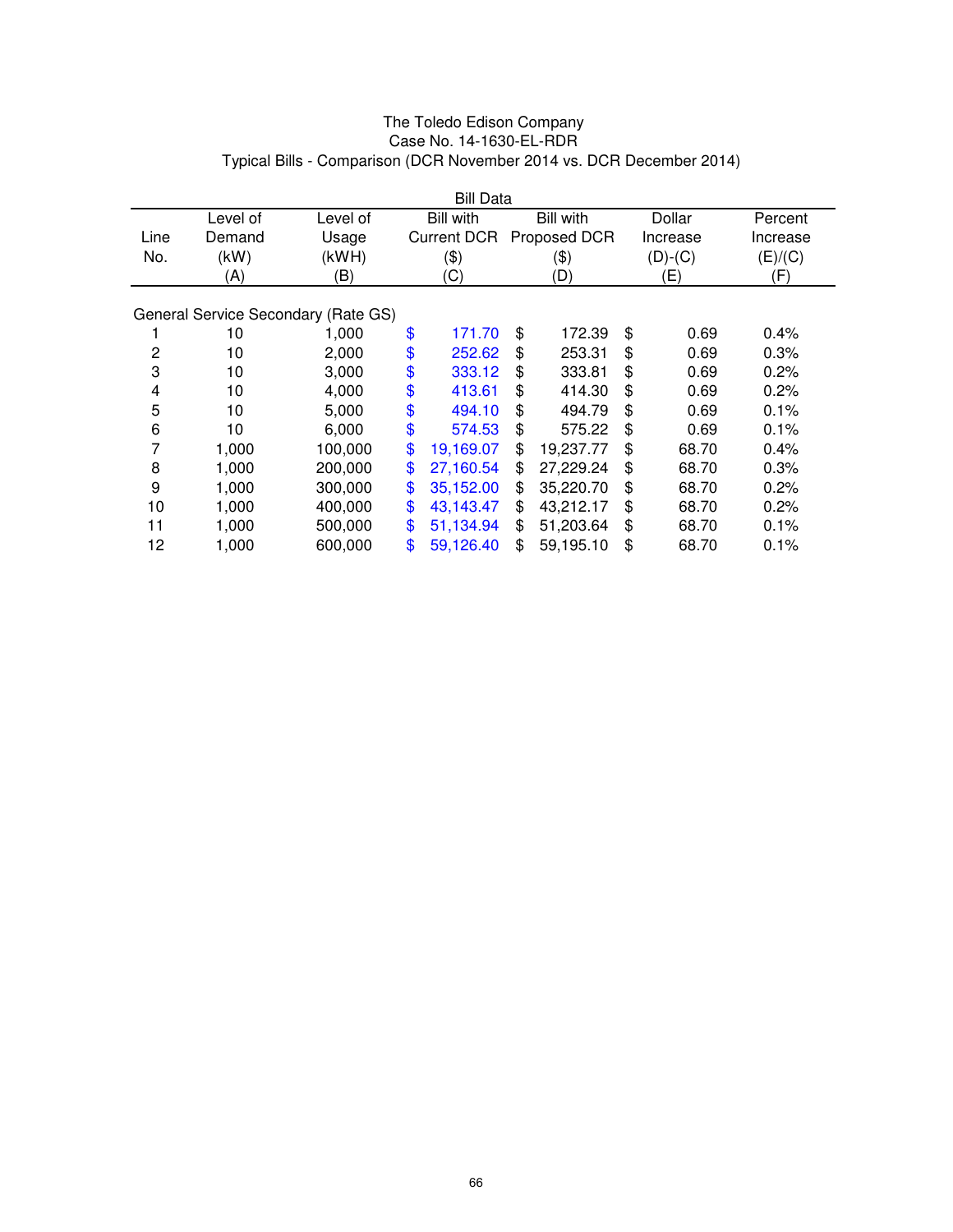|      | <b>Bill Data</b>                  |           |                    |                   |              |          |  |  |  |
|------|-----------------------------------|-----------|--------------------|-------------------|--------------|----------|--|--|--|
|      | Level of                          | Level of  | <b>Bill with</b>   | <b>Bill with</b>  | Dollar       | Percent  |  |  |  |
| Line | Demand                            | Usage     | <b>Current DCR</b> | Proposed DCR      | Increase     | Increase |  |  |  |
| No.  | (kW)                              | (kWH)     | (3)                | (\$)              | $(D)-(C)$    | (E)/(C)  |  |  |  |
|      | (A)                               | (B)       | (C)                | (D)               | (E)          | (F)      |  |  |  |
|      |                                   |           |                    |                   |              |          |  |  |  |
|      | General Service Primary (Rate GP) |           |                    |                   |              |          |  |  |  |
|      | 500                               | 50,000    | \$<br>6,148.63     | \$<br>6,161.03    | \$<br>12.40  | 0.2%     |  |  |  |
| 2    | 500                               | 100,000   | \$<br>10,057.91    | 10,070.31<br>\$   | \$<br>12.40  | 0.1%     |  |  |  |
| 3    | 500                               | 150,000   | \$<br>13,967.19    | 13,979.59<br>\$   | \$<br>12.40  | 0.1%     |  |  |  |
| 4    | 500                               | 200,000   | \$<br>17,876.48    | 17,888.88<br>\$   | \$<br>12.40  | 0.1%     |  |  |  |
| 5    | 500                               | 250,000   | \$<br>21,785.76    | 21,798.16<br>\$   | \$<br>12.40  | 0.1%     |  |  |  |
| 6    | 500                               | 300,000   | \$<br>25,695.04    | 25,707.44<br>\$   | \$<br>12.40  | 0.0%     |  |  |  |
| 7    | 5,000                             | 500,000   | \$<br>59,917.18    | 60,041.18<br>\$   | \$<br>124.00 | 0.2%     |  |  |  |
| 8    | 5,000                             | 1,000,000 | \$<br>98,941.84    | 99,065.84<br>\$   | \$<br>124.00 | 0.1%     |  |  |  |
| 9    | 5,000                             | 1,500,000 | 137,830.57<br>\$   | 137,954.57<br>\$. | \$<br>124.00 | 0.1%     |  |  |  |
| 10   | 5,000                             | 2,000,000 | 176,719.30<br>\$.  | \$176,843.30      | \$<br>124.00 | 0.1%     |  |  |  |
| 11   | 5,000                             | 2,500,000 | 215,608.03<br>\$.  | \$215,732.03      | \$<br>124.00 | 0.1%     |  |  |  |
| 12   | 5,000                             | 3,000,000 | 254,496.76<br>\$.  | \$254,620.76      | \$<br>124.00 | 0.0%     |  |  |  |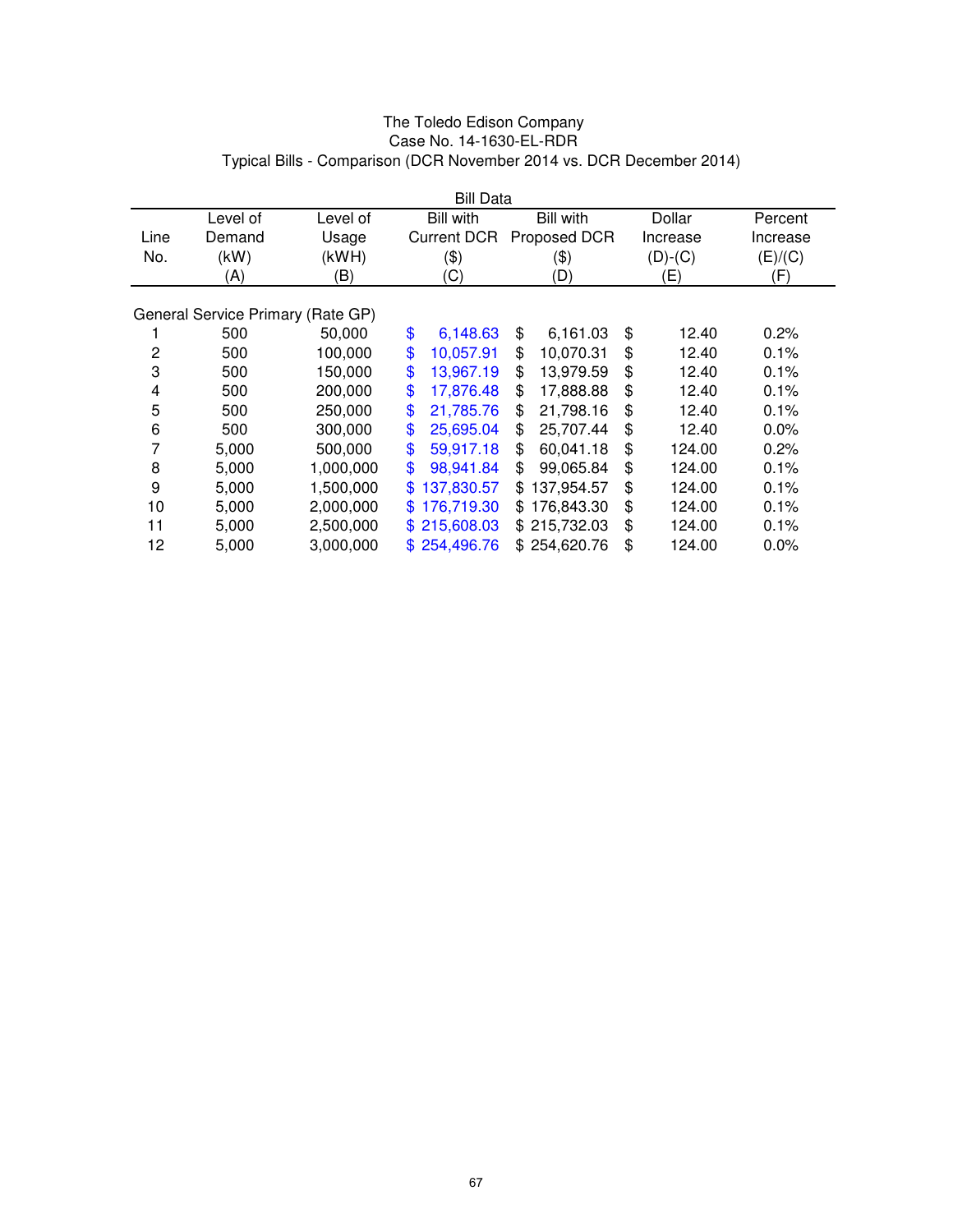|      | <b>Bill Data</b> |                                            |     |                    |     |                  |    |           |          |  |
|------|------------------|--------------------------------------------|-----|--------------------|-----|------------------|----|-----------|----------|--|
|      | Level of         | Level of                                   |     | <b>Bill with</b>   |     | <b>Bill with</b> |    | Dollar    | Percent  |  |
| Line | Demand           | Usage                                      |     | <b>Current DCR</b> |     | Proposed DCR     |    | Increase  | Increase |  |
| No.  | (kVa)            | (kWH)                                      |     | (3)                |     | $(\$)$           |    | $(D)-(C)$ | (E)/(C)  |  |
|      | (A)              | (B)                                        |     | (C)                |     | (D)              |    | (E)       | (F)      |  |
|      |                  |                                            |     |                    |     |                  |    |           |          |  |
|      |                  | General Service Subtransmission (Rate GSU) |     |                    |     |                  |    |           |          |  |
|      | 1,000            | 100,000                                    | \$  | 9,387.89           | \$  | 9,394.39         | \$ | 6.50      | $0.1\%$  |  |
| 2    | 1,000            | 200,000                                    | \$  | 16,000.46          | \$  | 16,006.96        | \$ | 6.50      | $0.0\%$  |  |
| 3    | 1,000            | 300,000                                    | \$  | 22,613.02          | \$  | 22,619.52        | \$ | 6.50      | $0.0\%$  |  |
| 4    | 1,000            | 400.000                                    | \$  | 29,225.59          | \$  | 29,232.09        | \$ | 6.50      | $0.0\%$  |  |
| 5    | 1,000            | 500,000                                    | \$  | 35,838.16          | \$  | 35,844.66        | \$ | 6.50      | $0.0\%$  |  |
| 6    | 1,000            | 600,000                                    | \$  | 42,450.72          | \$  | 42.457.22        | \$ | 6.50      | $0.0\%$  |  |
| 7    | 10,000           | 1,000,000                                  | \$  | 91,772.92          | \$  | 91,837.92        | \$ | 65.00     | 0.1%     |  |
| 8    | 10,000           | 2,000,000                                  | \$  | 157,490.38         | \$. | 157,555.38       | \$ | 65.00     | 0.0%     |  |
| 9    | 10,000           | 3,000,000                                  | \$. | 223,207.84         |     | \$223,272.84     | \$ | 65.00     | 0.0%     |  |
| 10   | 10,000           | 4,000,000                                  | \$. | 288,925.30         |     | \$288,990.30     | \$ | 65.00     | 0.0%     |  |
| 11   | 10,000           | 5,000,000                                  |     | \$354,642.77       |     | \$354,707.77     | \$ | 65.00     | $0.0\%$  |  |
| 12   | 10,000           | 6,000,000                                  |     | \$420,360.23       |     | \$420,425.23     | \$ | 65.00     | $0.0\%$  |  |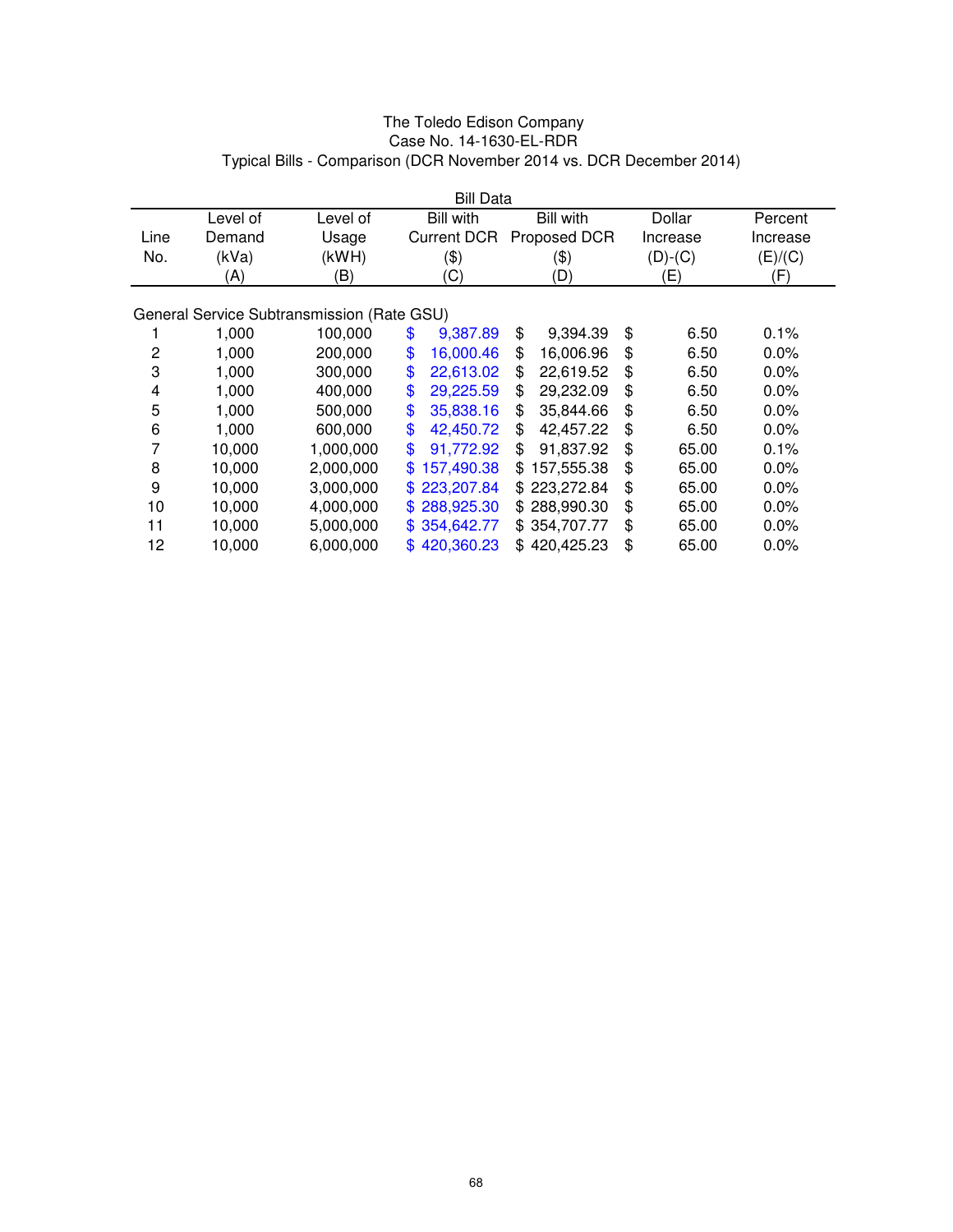# **TABLE OF CONTENTS**

The following rates, rules and regulations for electric service are applicable throughout the Company's service territory except as noted.

|                                                      | <b>Sheet</b> | <b>Effective</b><br>Date |
|------------------------------------------------------|--------------|--------------------------|
| <b>TABLE OF CONTENTS</b>                             | 1            | $12 - 01 - 14$           |
| <b>DEFINITION OF TERRITORY</b>                       | 3            | 01-23-09                 |
| <b>ELECTRIC SERVICE REGULATIONS</b>                  | 4            | 12-04-09                 |
| <b>ELECTRIC SERVICE SCHEDULES</b>                    |              |                          |
| Residential Service (Rate "RS")                      | 10           | $01 - 23 - 09$           |
| General Service - Secondary (Rate "GS")              | 20           | $01 - 23 - 09$           |
| General Service - Primary (Rate "GP")                | 21           | 01-23-09                 |
| General Service - Subtransmission (Rate "GSU")       | 22           | 01-23-09                 |
| General Service - Transmission (Rate "GT")           | 23           | 01-23-09                 |
| <b>Street Lighting Provisions</b>                    | 30           | 01-23-09                 |
| Street Lighting (Rate "STL")                         | 31           | 06-01-09                 |
| Traffic Lighting (Rate "TRF")                        | 32           | 01-23-09                 |
| Private Outdoor Lighting (Rate "POL")                | 33           | 06-01-09                 |
| <b>MISCELLANEOUS CHARGES</b>                         | 75           | 07-05-12                 |
| <b>OTHER SERVICE</b>                                 |              |                          |
| <b>Partial Service</b>                               | 52           | 01-01-06                 |
| Residential Renewable Energy Credit Purchase Program | 60           | 10-01-09                 |
| <b>Cogeneration and Small Power Producer</b>         | 70           | $01 - 01 - 03$           |
| <b>Interconnection Tariff</b>                        | 76           | $01 - 01 - 09$           |
| <b>PIPP Customer Discount</b>                        | 80           | 06-01-14                 |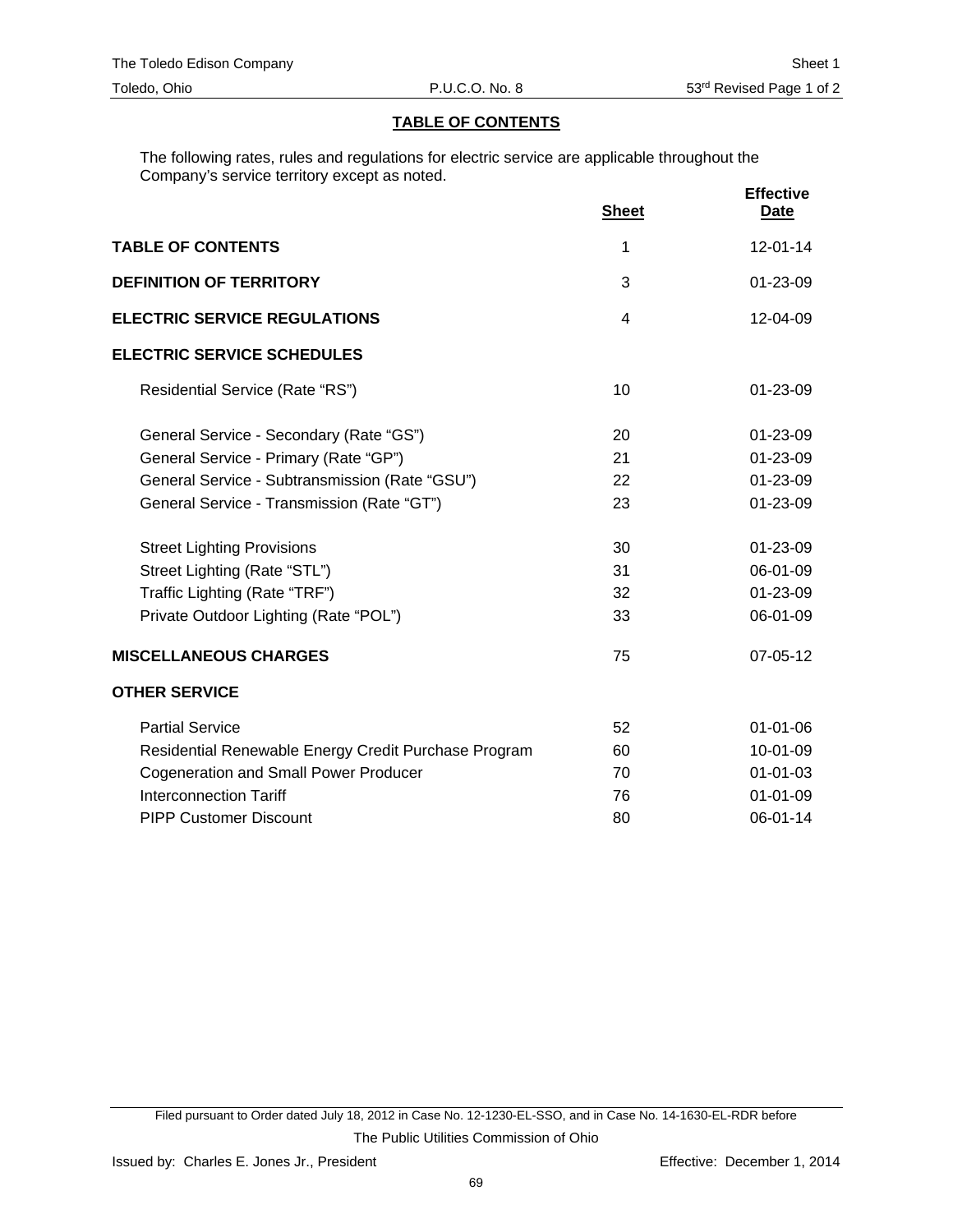# **TABLE OF CONTENTS**

| <b>RIDERS</b>                                          | <b>Sheet</b> | <b>Effective</b><br>Date |
|--------------------------------------------------------|--------------|--------------------------|
| Summary                                                | 80           | 06-01-14                 |
| <b>Residential Distribution Credit</b>                 | 81           | $05 - 21 - 10$           |
| <b>Transmission and Ancillary Services</b>             | 83           | 09-10-10                 |
| <b>Alternative Energy Resource</b>                     | 84           | $10-01-14$               |
| <b>School Distribution Credit</b>                      | 85           | 06-01-09                 |
| <b>Business Distribution Credit</b>                    | 86           | 01-23-09                 |
| <b>Hospital Net Energy Metering</b>                    | 87           | 10-27-09                 |
| Economic Development (4a)                              | 88           | 01-23-09                 |
| <b>Universal Service</b>                               | 90           | 12-19-13                 |
| State kWh Tax                                          | 92           | 01-23-09                 |
| <b>Net Energy Metering</b>                             | 93           | 10-27-09                 |
| Delta Revenue Recovery                                 | 96           | $10 - 01 - 14$           |
| Demand Side Management                                 | 97           | 07-01-14                 |
| Reasonable Arrangement                                 | 98           | 06-01-09                 |
| <b>Distribution Uncollectible</b>                      | 99           | $10 - 01 - 14$           |
| Economic Load Response Program                         | 101          | 06-01-14                 |
| Optional Load Response Program                         | 102          | 06-01-14                 |
| <b>Generation Cost Reconciliation</b>                  | 103          | $10 - 01 - 14$           |
| Fuel                                                   | 105          | 12-14-09                 |
| Advanced Metering Infrastructure / Modern Grid         | 106          | $10 - 01 - 14$           |
| Line Extension Cost Recovery                           | 107          | $10-01-14$               |
| <b>Delivery Service Improvement</b>                    | 108          | $01 - 01 - 12$           |
| <b>PIPP Uncollectible</b>                              | 109          | $10 - 01 - 14$           |
| Non-Distribution Uncollectible                         | 110          | $10-01-14$               |
| <b>Experimental Real Time Pricing</b>                  | 111          | 06-01-14                 |
| <b>Experimental Critical Peak Pricing</b>              | 113          | 06-01-14                 |
| <b>Generation Service</b>                              | 114          | 06-01-14                 |
| Demand Side Management and Energy Efficiency           | 115          | 07-01-14                 |
| <b>Economic Development</b>                            | 116          | $10 - 01 - 14$           |
| <b>Deferred Generation Cost Recovery</b>               | 117          | 06-01-09                 |
| Deferred Fuel Cost Recovery                            | 118          | 06-21-13                 |
| Non-Market-Based Services                              | 119          | 07-01-14                 |
| <b>Residential Deferred Distribution Cost Recovery</b> | 120          | $01 - 01 - 12$           |
| Non-Residential Deferred Distribution Cost Recovery    | 121          | $01 - 01 - 12$           |
| <b>Residential Electric Heating Recovery</b>           | 122          | 07-01-14                 |
| <b>Residential Generation Credit</b>                   | 123          | $10-31-13$               |
| <b>Delivery Capital Recovery</b>                       | 124          | 12-01-14                 |
| Phase-In Recovery                                      | 125          | 07-01-14                 |

Filed pursuant to Order dated July 18, 2012 in Case No. 12-1230-EL-SSO, and in Case No. 14-1630-EL-RDR before The Public Utilities Commission of Ohio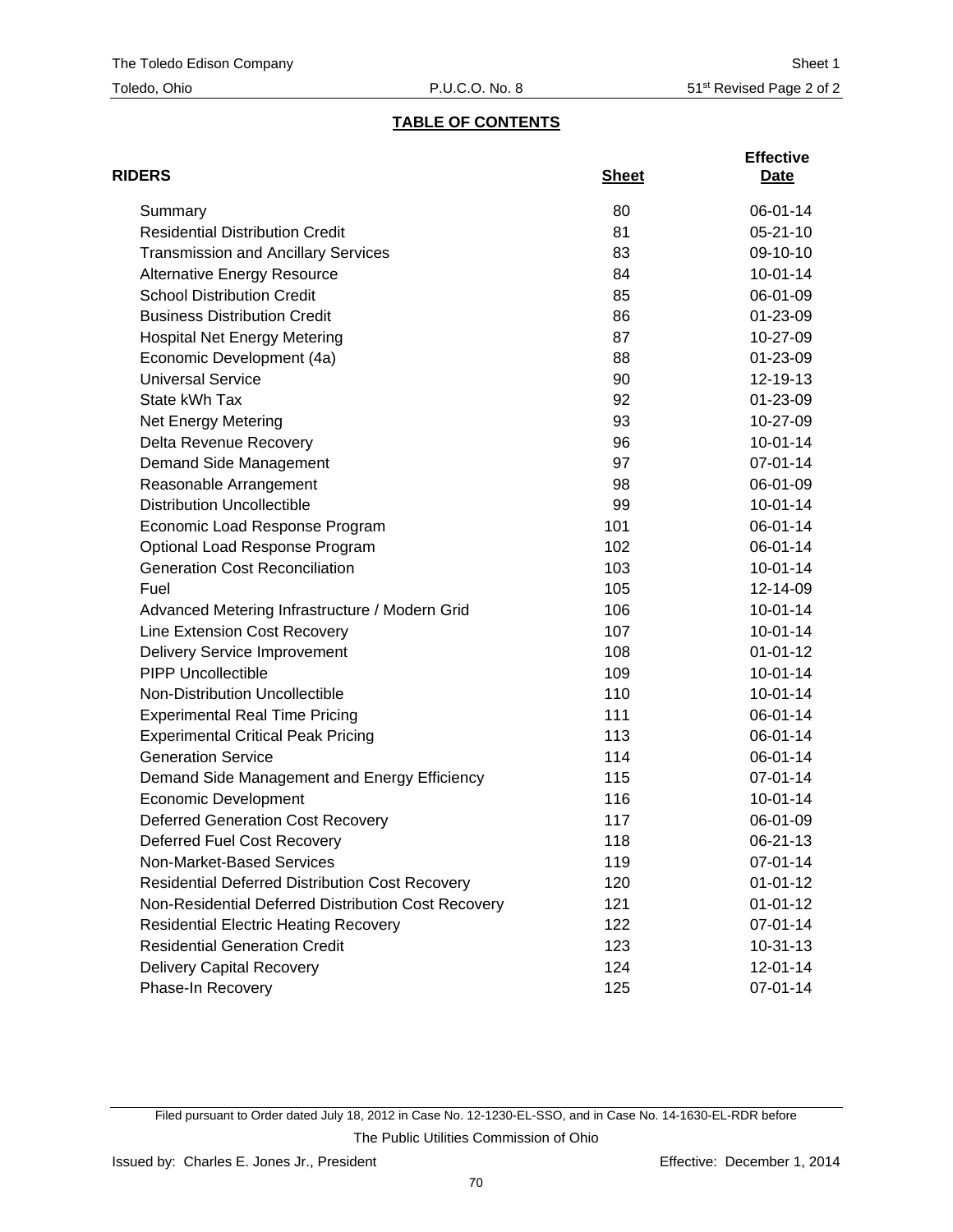#### **RIDER DCR Delivery Capital Recovery Rider**

### **APPLICABILITY:**

Applicable to any customer who receives electric service under the Company's rate schedules set forth below. The Delivery Capital Recovery Rider (DCR) charges will apply, by rate schedule, effective for bills rendered beginning December 1, 2014. This Rider is not avoidable for customers who take electric generation service from a certified supplier.

## **RATE:**

| RS (all kWhs, per kWh)          | 0.4858¢  |
|---------------------------------|----------|
| GS (per kW of Billing Demand)   | \$1.7736 |
| GP (per kW of Billing Demand)   | \$0.7226 |
| GSU (per kVa of Billing Demand) | \$0.1931 |

### **PROVISIONS:**

The charges set forth in this Rider recover costs associated with delivery plant investments made since the date certain in Case No. 07-551-EL-AIR, exclusive of any delivery plant investments being recovered elsewhere.

#### **RIDER UPDATES:**

The charges contained in this Rider shall be updated on a quarterly basis. Effective with the filing made on or about April 20, 2014, the Company will file a request for approval of the Rider charges on or about March 31st, June 30th, September 30th and December 31st of each year. Charges, unless otherwise ordered by the PUCO, shall become effective on a bills rendered basis on June 1st, September 1st, December 1st and March 1st of each year.